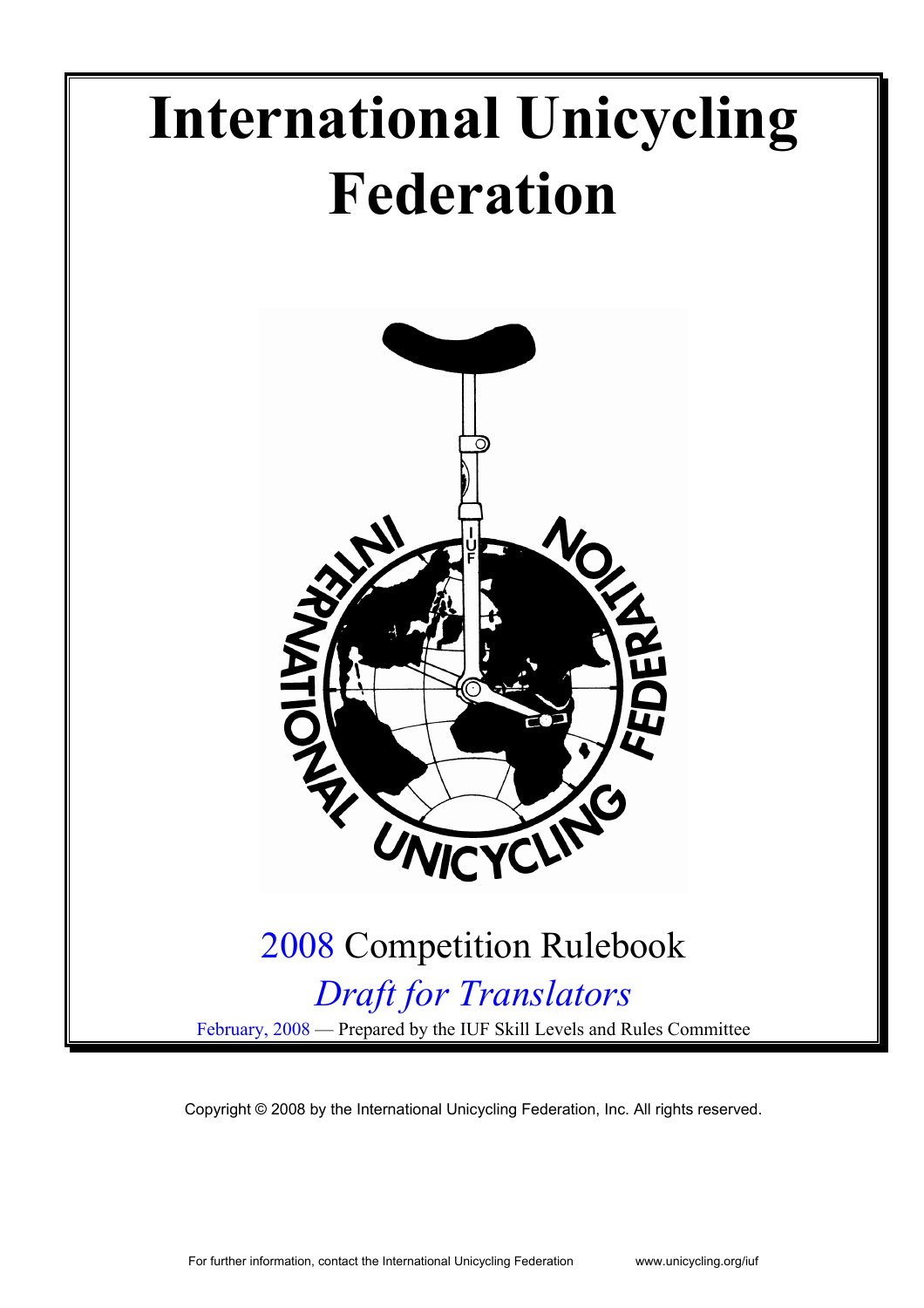# **Contents**

| $\mathbf{1}$ |      |  |
|--------------|------|--|
|              | 1.1  |  |
|              | 1.2  |  |
|              | 1.3  |  |
|              | 1.4  |  |
|              | 1.5  |  |
|              | 1.6  |  |
|              | 1.7  |  |
|              | 1.8  |  |
|              | 1.9  |  |
|              | 1.10 |  |
|              | 1.11 |  |
|              | 1.12 |  |
|              | 1.13 |  |
|              | 1.14 |  |
|              | 1.15 |  |
|              |      |  |
|              | 1.16 |  |
|              | 1.17 |  |
|              | 1.18 |  |
|              | 1.19 |  |
|              | 1.20 |  |
|              | 1.21 |  |
|              | 1.22 |  |
|              | 1.23 |  |
| $2^{\circ}$  |      |  |
|              | 2.1  |  |
|              | 2.2  |  |
|              | 2.3  |  |
|              | 2.4  |  |
|              | 2.5  |  |
|              | 2.6  |  |
|              | 2.7  |  |
|              | 2.8  |  |
|              | 2.9  |  |
|              | 2.10 |  |
|              | 2.11 |  |
|              | 2.12 |  |
|              | 2.13 |  |
|              | 2.14 |  |
|              | 2.15 |  |
|              | 2.16 |  |
|              | 2.17 |  |
|              | 2.18 |  |
|              | 2.19 |  |
| $\mathbf{3}$ |      |  |
|              | 3.1  |  |
|              | 3.2  |  |
|              | 3.3  |  |
|              | 3.4  |  |
|              | 3.5  |  |
|              | 3.6  |  |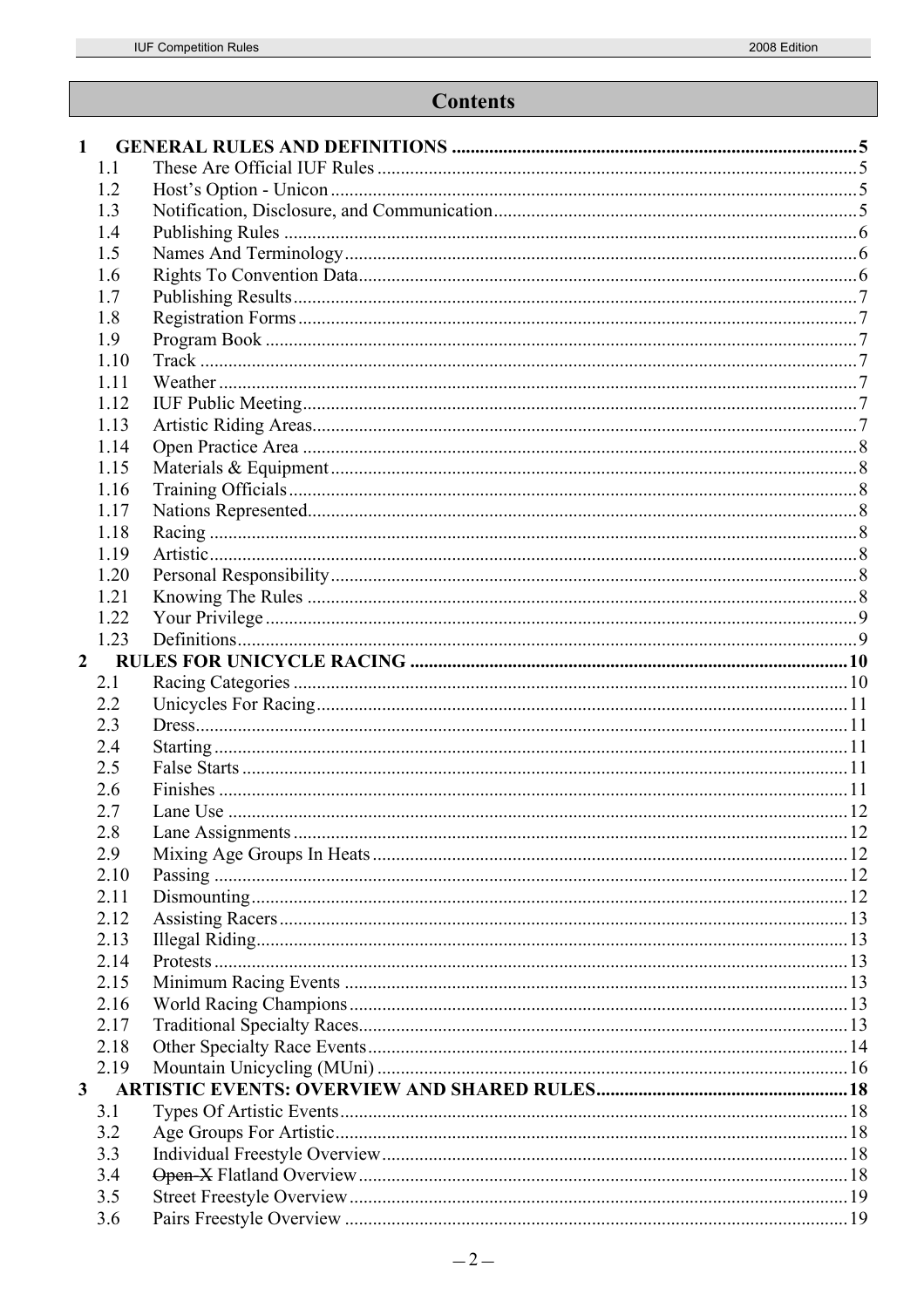|   | 3.7  |  |
|---|------|--|
|   | 3.8  |  |
|   | 3.9  |  |
|   | 3.10 |  |
|   | 3.11 |  |
|   |      |  |
|   | 3.12 |  |
|   | 3.13 |  |
|   | 3.14 |  |
|   | 3.15 |  |
|   | 3.16 |  |
|   | 3.17 |  |
|   | 3.18 |  |
|   | 3.19 |  |
|   | 3.20 |  |
|   | 3.21 |  |
|   | 3.22 |  |
|   | 3.23 |  |
|   | 3.24 |  |
|   | 3.25 |  |
|   |      |  |
|   | 4.1  |  |
|   | 4.2  |  |
|   | 4.3  |  |
|   | 4.4  |  |
|   | 4.5  |  |
|   |      |  |
|   | 4.6  |  |
| 5 |      |  |
|   | 5.1  |  |
|   | 5.2  |  |
|   | 5.3  |  |
|   | 5.4  |  |
|   | 5.5  |  |
|   | 5.6  |  |
|   | 5.7  |  |
|   | 5.8  |  |
|   | 5.9  |  |
|   | 5.10 |  |
|   | 5.11 |  |
|   | 6    |  |
|   | 6.1  |  |
|   | 6.2  |  |
| 7 |      |  |
|   | 7.1  |  |
|   | 7.2  |  |
|   | 7.3  |  |
| 8 |      |  |
|   | 8.1  |  |
|   | 8.2  |  |
|   | 8.3  |  |
|   | 8.4  |  |
|   | 8.5  |  |
|   | 8.6  |  |
|   | 8.7  |  |
|   |      |  |
|   | 8.8  |  |
|   | 8.9  |  |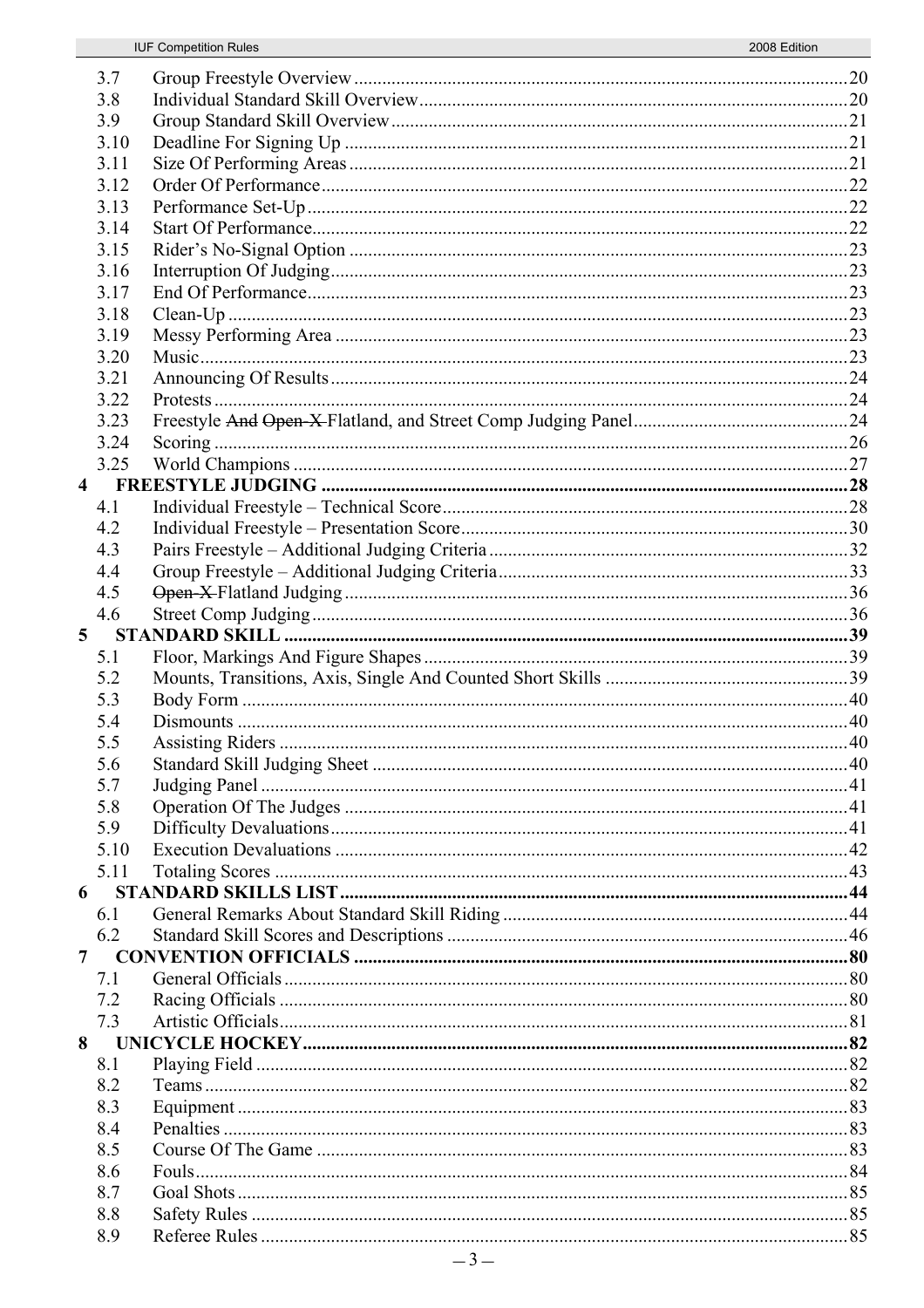| 9     |  |
|-------|--|
| 9.1   |  |
| 9.2   |  |
| 9.3   |  |
| 9.4   |  |
| 9.5   |  |
| 9.6   |  |
| 9.7   |  |
| 9.8   |  |
| 10    |  |
| 10.1  |  |
| 10.2  |  |
| 10.3  |  |
| 10.4  |  |
| 10.5  |  |
| 10.6  |  |
| 10.7  |  |
| 10.8  |  |
| 10.9  |  |
| 10.10 |  |
| 10.11 |  |
| 10.12 |  |
| 10.13 |  |
| 10.14 |  |
| 10.15 |  |
| 10.16 |  |
| 11    |  |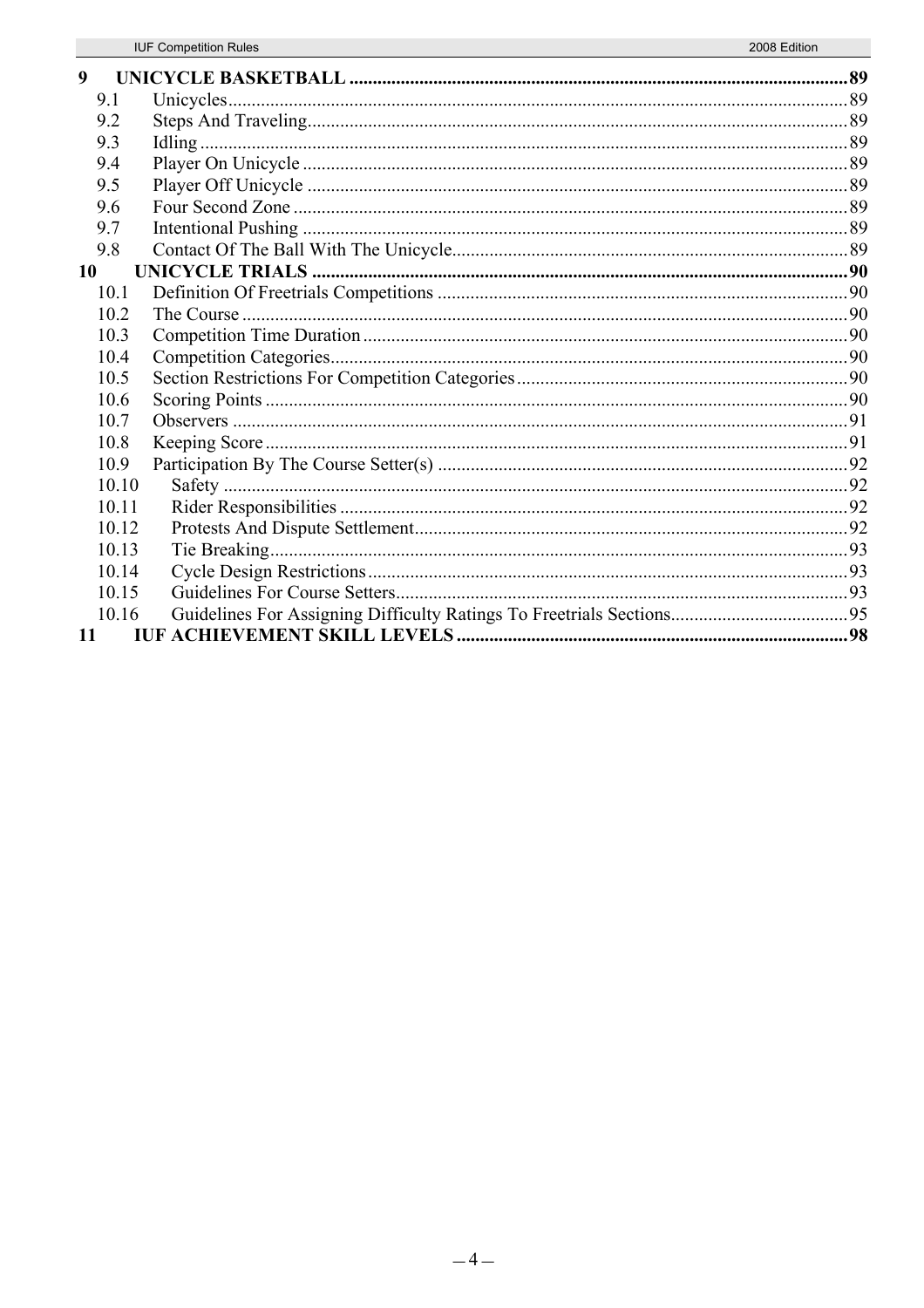# **1 GENERAL RULES AND DEFINITIONS**

This Rulebook is intended to govern all unicycling competition sanctioned by the International Unicycling Federation, and can be used as a guideline for other competitions. There are three main sections: General Rules, Racing Rules, and Artistic Rules. Any charts and forms that implement these rules may be published separately

# **1.1 These Are Official IUF Rules**

All IUF Unicons (International Unicycling Conventions) must abide exclusively by these rules. Further rules may be added to cover specific situations, but they may not override the IUF rules without prior approval by the IUF Board of Directors. All additional rules must be published well in advance of international competition, and preferably included on the registration form.

National or local unicycling bodies may have their own rules, and use IUF rules in full or in part. In national or local competitions, the rules of those organizations will apply.

## **1.1.1 Updating This Rulebook**

The IUF Rulebook should be updated after every Unicon. The IUF Rulebook Chairperson will head the committee, but may optionally name a sub-committee. The outgoing Chief Judge could be, but does not have to be, the Chairperson. The host of the next Unicon will be included in this Committee. Our official judges will make excellent Committee members.

The Committee will officially start meeting at the close of the Unicon, though the Chairperson can open it before, to take advantage of having so many persons physically together. The Committee should finish their business and make their specific proposals within three (3) months of the close of the Unicon. If they need more time, they may ask the IUF President for a time extension. This is meant to be the only time that changes to the Rulebook are made, although exceptions are possible in extraordinary cases. The IUF President is responsible for making sure that the IUF Rulebook committee stays focused and on schedule.

# **1.2 Host's Option - Unicon**

Unicon should include at least one event from each of the following event groups. Hosts are free to add events, age groups or variations that do not appear here, as long as there is no conflict with the existing rules. When in doubt contact the IUF Rules **Committee** 

- Racing—track races, specialty races, Marathon, 10km. See section 2.
- Team Games—Unicycle Hockey, Unicycle Basketball. See sections  $9 < 108$  and 9.
- Field events—Slow Race, Long Jump, High Jump, IUF Obstacle Course. See sections 2.19 & 2.21 2.18.
- Non-competition events—workshops, fun games, sightseeing rides, MUni rides.
- Artistic events—Freestyle, Standard Skill, Open-X Flatland, Street Freestyle. See section 3.
- MUni—cross country, orienteering, Uphill, Downhill, Trials. See section 2.27 2.19 and 10.

## **1.2.1 Combining Age Groups**

The convention host has the option of combining age groups. This means that published age groups are not guaranteed. This can be done on a per-event basis. Racing is considered one event and all standard races should have the same division of ages. The host must publicize and detail the age group combining method they have chosen, if any, as far in advance of the convention as possible. When combined, riders aged 18 and under would move up to the next older group. Riders over 18 would move down to the next younger group. If several age groups consecutively are collapsed, it might lead to riders of vastly different ages competing against each other. This problem should be taken into consideration.

**Example of an age group collapsing strategy:** For age groups with less than five riders, the host will combine those riders into the next nearest age group.

## **1.2.2 Awards**

The type, number, and quality of awards are the choice of the convention host. Because awards are paid for out of the convention budget, the host may determine the amount and level of those awards. Generally we have trophies for "top" events, medals for "sub-top" events, and ribbons or certificates for lower events or places. The IUF has most frequently awarded 1-3 place in most events, but this too is up to the convention host.

## **1.2.3 Sponsors**

The convention host has the option to seek and obtain private sector sponsorship of competition events and prizes, e.g. The Unicycle.com Freestyle Awards, the Miyata Hockey Cup, etc. This will allow opportunities for external funding allowing reduced costs to host organizations and perhaps even greater rewards. Sponsors are limited to organizations that would not bring the IUF into disrepute and are consistent with the aims and objectives of the sport.

# **1.3 Notification, Disclosure, and Communication**

Convention dates and other information must be announced or published at the earliest possible date. The best way to control the publication of convention information is with a convention Web site, with regular updates to contain all the latest information. For Unicon and other large events, registration forms should be made available no less than eight months before the convention start date. A list of all planned competition events, including all rules and details pertinent to quality training,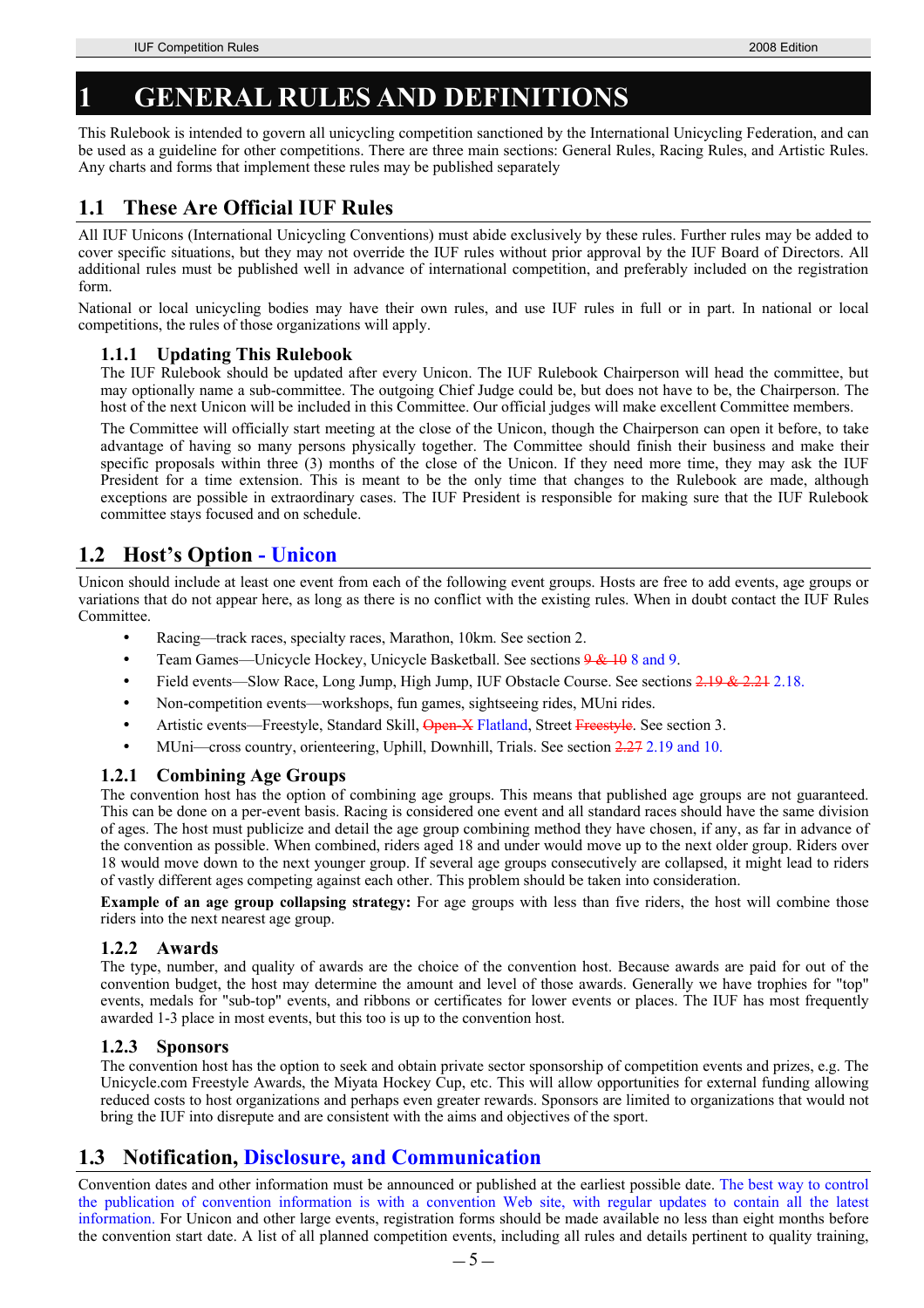should be published at the same time as registration forms, or as early as possible if not available at that time. These details include lengths of long races, base altitudes and amount of climb, type of terrain along the course, etc., with any unavailable data to be added as soon as it is known. Wherever possible, hosts should provide maps, directions and other information to help make peoples' convention as enjoyable as possible.

### **1.3.1 Special Rules**

If hosts have any competition events that are new, or that have variable rules, they must disclose the rules that will be planned. This may include dismount rules and timing details for MUni races, obstacle information for Street Freestyle or age divisions for any/all events. There are two reasons to do this when registrations go out: To facilitate training for the competitors; and to give everyone, hosts and competitors, plenty of time to think about the rules that have been planned. This always works better than deciding rules during the event.

## **1.3.2 Course Details**

Details of all racing events held outside of the track, or other events with variable details, must be publicly described as soon as they are known. This includes course lengths, elevation and elevation changes, steepness, level of terrain difficulty, amount of turns, riding surfaces for road races, etc. Maps should be provided if possible. It is understood that some courses may not be determined until weeks or days before the convention, but local riders should not be at an advantage by having course knowledge that is not available to international riders to train for the events. Knowing race details can also affect decisions on what unicycles people will bring to the convention. These are major decisions for competitors and the correct information must be available.

## **1.3.3 Communication**

In international events especially, good communication makes the difference between a memorable event, and frustration for many. Hosts must cultivate good lines of communication to attendees, both before the convention starts and once people have arrived. Team mailboxes, contact persons, centralized phone numbers or an organized method must be used to keep people aware of schedule changes, venue changes, last-minute details, etc.

## **1.3.4 Disclaimers, Cancellations**

The host reserves the right to make changes, if necessary, to ensure the success of a convention or competition. Sometimes these changes must be made at the last minute, such as in switching outdoor events for indoor in the event of rain. Sometimes activities must be cancelled due to events beyond the host's control, such as weather or power outages. When changes or cancellations are made, notification must be posted, communicated and/or distributed as early as possible.

## **1.4 Publishing Rules**

If competition events or games not found in the IUF Rulebook are planned, written rules must be provided. These rules, if not pre-existing, should be published at the time of announcement of those events. This generally means at or before the posting of registration forms. For competitors to properly train, and be on an equal footing with local riders, all must be aware of the rules to be used.

# **1.5 Names And Terminology**

The proper names and terminology for our sport and competition events must be used in all announcements, advertising, publicizing, internal and external documents, and especially in any official documents, such as those within, and printed out by, convention software. The terminology and event names used to promote our conventions must be kept accurate, to facilitate better understanding of what events are offered, and what those events are called. The specific artistic event names are Individual Freestyle, Pairs Freestyle, Group Freestyle, Open X Flatland, Street Comp, and Standard Skill. Variations of these names must not be used.

"Unicon" is a generic word meaning "Unicycling Convention," and also specifically identifies our World Championship events. But it should not be used as the primary name for the general public, to whom it is not meaningful. A convention can have a long, multiple name that says it all. For example, Unicon III was called: "The 10th Annual All Japan Unicycle Meet, and Refreshing Third International Unicycling Championships, Tokyo Convention." "Refreshing" pertained to a sponsoring company.

# **1.6 Rights To Convention Data**

Each Unicon or other large unicycling convention is a piece of history. There is much to be learned from the competition results, other convention data, and learning experiences. At the conclusion of a Unicon or other international event, or within one month thereafter, the convention host must supply the IUF, or an appointed representative, with a list of competition and other results. This list will include all data collected to determine placement and winners at all levels and in all events held at the convention. This data is considered public, and is not the sole property of the host. Copies of attendee registration data, judging sheets, protest forms, and any related paperwork are *not* public, but are the shared property of the host and the International Unicycling Federation, and must be made available upon request. If the host wishes to discard any of this paperwork or data, it must be turned over to the IUF (or appointed representative), not thrown away. If requested, the host and convention officials must also provide further information, not necessarily in writing, about decisions made, methods used, and other details covered in the process of planning and running the convention. This information can be invaluable to future hosts, and must not be hidden or lost.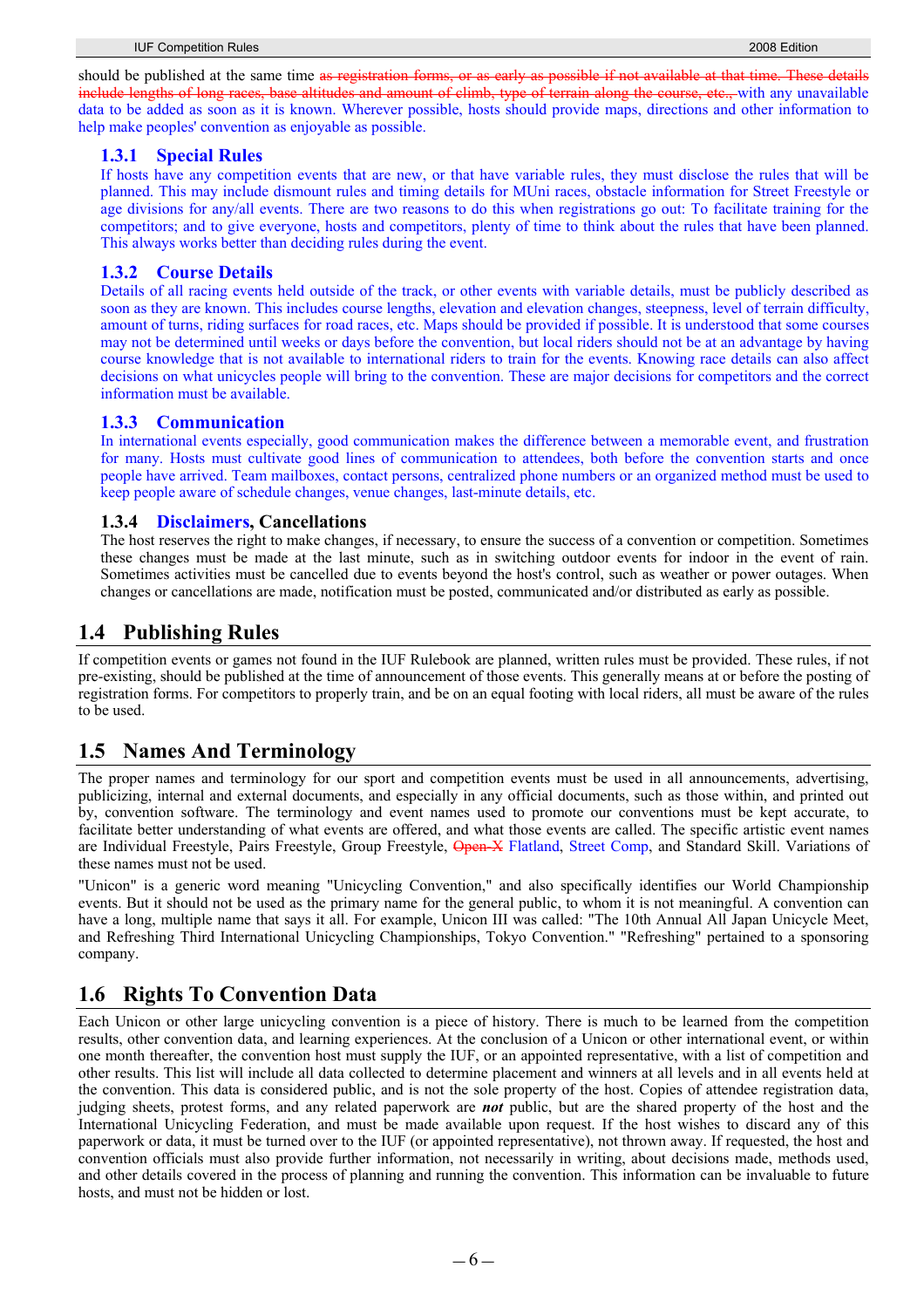## **1.7 Publishing Results**

Results of national and international championships must be published including details such as time, distance, total score and score per judge. For each event, the names and represented nationality of competitors as well as the names and nationality of all officials shall be published. In the artistic events names of the entire judging-panel may be replaced by J1, J2, J3, etc. if desired by any of judge members.

## **1.8 Registration Forms**

Because of the various options available to riders in different events, riders may enter different events in different age groups. A properly structured registration form is essential for making these choices clear to the participants. For example, a rider may enter Pairs as an Expert with an older rider, but may wish to compete in individual artistic in his or her own age group. Before publishing, a Unicon registration form should be examined and approved by a member of the IUF Rules Committee or Board of Directors. No rider may enter any event until his or her registration form has been completed, including signing of the release. No minor may compete until his or her release has been signed by a parent or legal guardian.

# **1.9 Program Book**

Should be provided to all registrants, containing full schedule of all events, maps and directions to all event locations, and as much rule and background information as possible. This type of Program Book makes excellent reading for spectators, and gets them more involved in our sport. Local merchants and sponsors can advertise in the Program Book for a fee as a source for convention revenue.

# **RACING FACILITIES**

## **1.10 Track**

A track must be made available for conducting the track races. The track must be marked in meters, and should be prepared in advance with start and finish lines for the various racing events that are unique to unicycle racing (such as 50, 30, 10 and 5 meter lines). A person who is familiar with all the local track markings must be available. In addition to the track, a smooth area of sufficient size must be set aside to run the official Obstacle Course (and Slow Races, if held). A public address system must be provided to announce upcoming events and race winners. Bullhorns are usually not adequate for the track environment.

# **1.11 Weather**

If the track is outdoors, plans must be made to deal with inclement weather. Using an indoor track can eliminate this problem. The track must be available for both days, in case of inclement weather.

# **INDOOR EVENTS FACILITIES**

# **1.12 IUF Public Meeting**

The host will provide time in the convention schedule for the IUF Public Meeting. At this meeting, the IUF will elect officers or other volunteers, and otherwise do business and encourage the opinions and assistance of all interested convention attendees.

The meeting time should be as close to the end of the convention as possible, excepting on the final day, as people may have to leave before that time. At minimum, the meeting should be during the second half of the convention.

A minimum of two hours should be allocated, during which no other official convention events, other than open gym or other informal activities, should take place.

A meeting place must be provided that has adequate lighting, protection from the weather, and space for the number of people expected. A lecture hall or theater are optimal locations, and a sound and/or projection system would be very helpful.

Other IUF meetings may be held during the convention, both public and private, but the strict requirements apply only to the big public meeting.

# **1.13 Artistic Riding Areas**

Traditionally a gymnasium is used. Artistic competitions can also be held in an auditorium, if the stage is large enough. If this is done, a gym must also be available for practice, and possibly for group competition. Gymnasiums used for competition should have enough room to set up two Individual and Pairs performing areas side by side. There must also be enough room for judges and spectators. Seating must be provided for spectators, and a practice area must be provided for riders. Ideally, this practice area would be in a separate gym. The practice area cannot be outdoors. In the event of rain, riders would have no place to warm up and exchange skills. If necessary, the practice area can be behind a curtain in the competition gym, or behind the spectator seating. Neither of these solutions is as desirable, due to the distraction that is unavoidably caused by riders using these areas.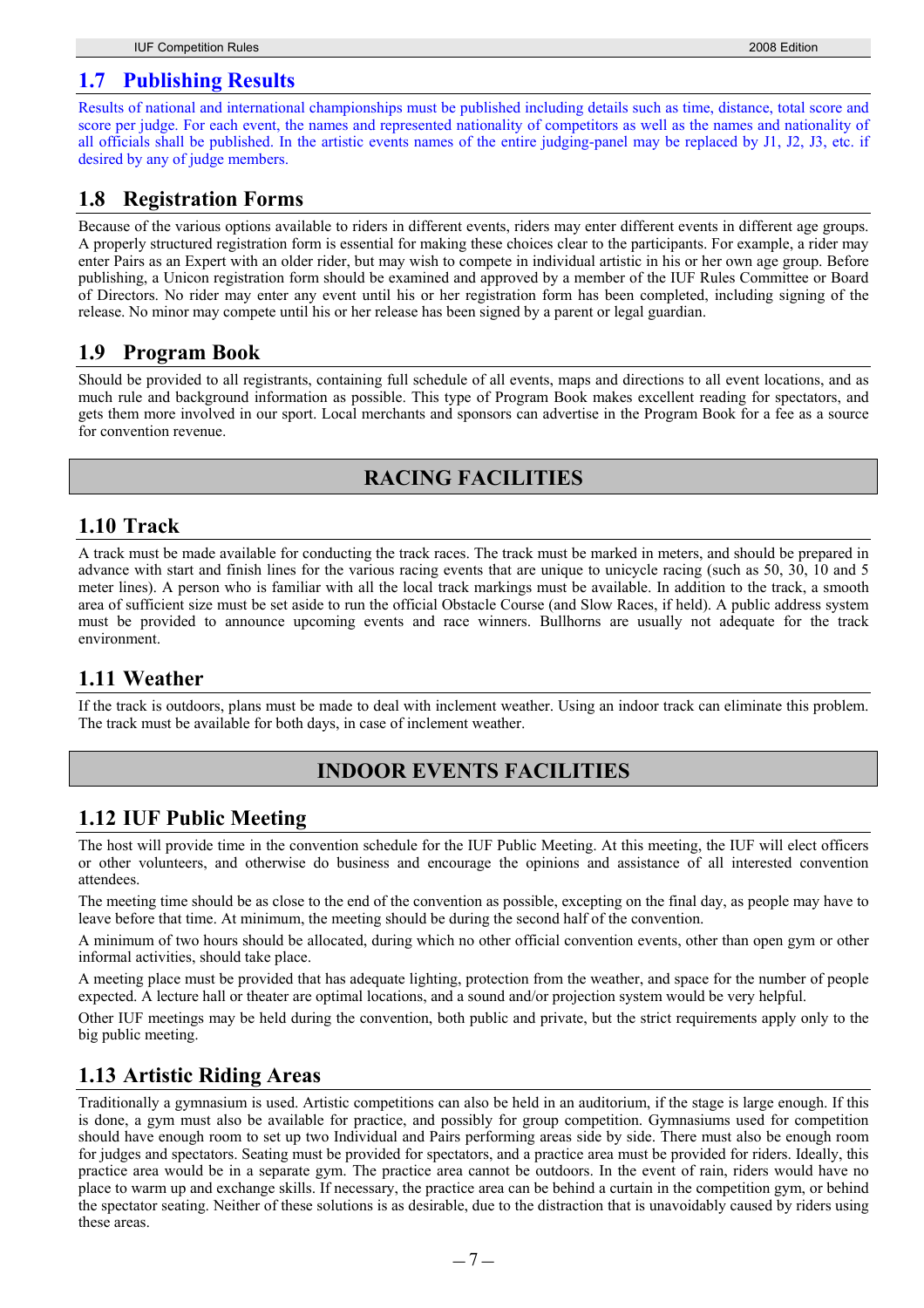The gym or riding surface must be marked with the boundaries of all riding areas for individual and pairs events. In some facilities black tires, metal pedals, untaped wooden hockey sticks, etc. might not be allowed. The host must make sure the participants are informed of this in advance. All performing and practice areas must be in well-lit places that are protected from the weather.

It is very important that a good quality public address system be available for announcements, and to play competition music. Two CD players must be provided (one as a backup or test machine). These must be compatible with recordable CDs (CD-R). Duplicate players should also be provided for all other music formats specified by the host.

# **1.14 Open Practice Area**

An area with a smooth safe riding surface, sheltered from the weather, should be made available for all or part of the day on most or all days of the convention. This area to be used for non-competition events such as workshops, skills exchange and free practice.

# **1.15 Materials & Equipment**

The Host must supply all necessary materials and equipment to run the competitions, including stopwatches, starting posts and cones for the Obstacle Course. Don't forget the more obvious things, such as paper and writing materials, judging tables, basketballs, hockey sticks, etc.

# **1.16 Training Officials**

As the rules state, competitions cannot be started until all key track and artistic officials have been trained and understand their tasks. For Racing, the Referee is in charge of making sure this happens. For Artistic events, the Chief Judge is in charge. The host must make sure there are plenty of copies of the rulebook for officials to study on the spot. Testing can consist of a simple verbal quiz, or anything the Referee or Chief judge deem appropriate. For certain artistic events, a minimum level of judging experience is required. See section 5.6. 3.23.

# **RESPONSIBILITIES OF INDIVIDUAL PARTICIPANTS**

# **1.17 Nations Represented**

For events where the number of participants is limited by country, there may be some question of what country a rider, pair or group may represent. Riders must represent the country in which they hold citizenship, or in which they are a legal resident. For example, if a rider is attending school in a different country, and is in that country legally, the rider can represent that country, *or* the rider's home country.

If necessary, citizenship or residence may be established with a passport, driver's license, or legal ID for the country the rider wishes to represent. Riders on extended vacation, exchange students, and other temporary residents of other countries are not eligible to represent those countries, except in multi-rider events (see below).

For Pairs Freestyle or other two-person events, the pair can represent any country that either rider is eligible to represent.

For Group Freestyle, sports teams or other multi-rider events, the group must represent the country that the greatest number of the group's riders are eligible to represent. If there is a tie in this number, the group can represent either of the tied countries.

# **1.18 Racing**

Riders must use unicycles that conform to the definitions and dimensions for racing unicycles. Riders must have kneepads, gloves and shoes that meet the definitions below, and helmets for certain events.

# **1.19 Artistic**

Any performance music must be provided on CD, or only those other media types supported by the event host. See also section 3.18, 3.20.

# **1.20 Personal Responsibility**

All minors must be supervised by a parent, guardian or other designated person. All attendees should remember that they are guests of the convention hosts, and *ambassadors* of our sport to all new riders, visitors from far away, and to people in the hosting town. Remember that the Host is *renting* the convention facilities, and attendees are expected to treat them well. Each rider is responsible for the actions of his or her family and non-riding teammates. Riders may lose placement in races, risk disqualification from events, or be ejected from the convention if they do not work to minimize disruptions from these people.

# **1.21 Knowing The Rules**

Lack of understanding of rules will be at the disadvantage of riders, not officials or the IUF. The IUF is also not responsible for any errors that may occur in the translation of rules and information into languages other than those in which they were originally written.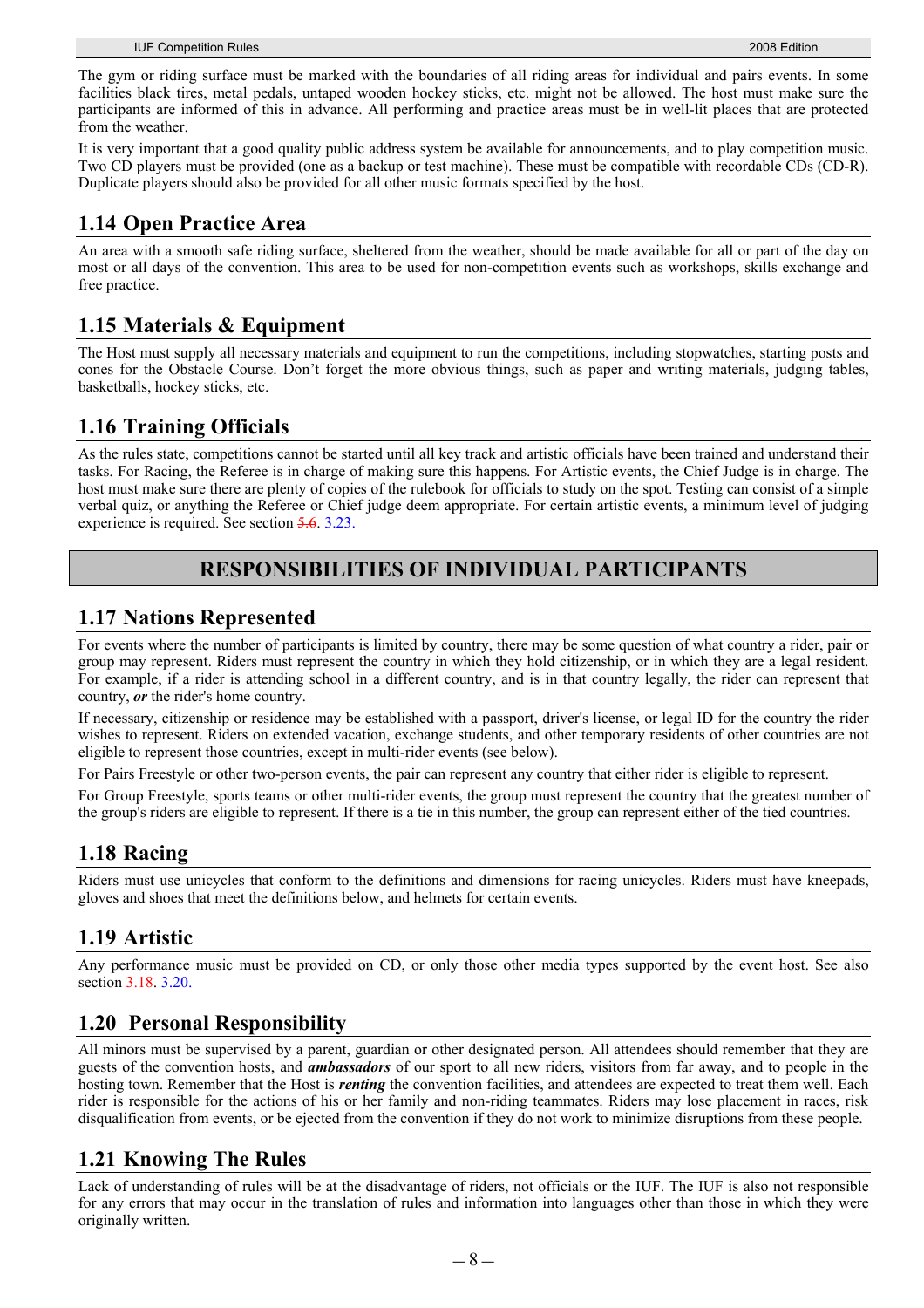# **1.22 Your Privilege**

Entry in the competition is your privilege, not your right. You are a guest at the Host's event. You may be in an unfamiliar country, with different customs that are considered the norm. The Host and convention officials determine whether certain events, age groups, or policies will be used. As an attendee, you are obligated to obey all rules and decisions of convention officials and hosts.

# **1.23 Definitions**

**EXPERT:** A competition category open to all riders regardless of age. There are male and female Expert groups for individual and pairs artistic events.

**FIGURE:** (noun) 1. A unicycle feat or skill, such as walking the wheel or riding backward, used to describe skills in the Standard Skill event. 2. A riding pattern, such as a circle or figure 8.

**FINALIST, FINALS:** In racing, the fastest riders from all age groups are selected for the Finals in each of the major racing events, to determine the world champions in those events. Riders who have made it into these races are called finalists. Finalist should not to be confused with Expert, as Expert is an elective category and Finalist is not.

**FOOTWEAR FOR RACING:** Shoes with full uppers are required. This means the shoe must cover the entire top of the foot. Sandals or thongs are not acceptable. Shoelaces must not dangle where they can catch in crank arms.

**GLOVES:** (For racing) Any glove with thick material covering the palms (Leather is acceptable, thin nylon is not). Gloves may be fingerless, such as bicycling gloves, provided the palm of the hand is completely covered. Wrist guards, such as those used with in-line skates, are an acceptable alternative to gloves.

**HELMET**: Helmets are mandatory for unlimited races, Fast Backward, anything downhill, all MUni and Trials events, High Jump, Long Jump, and certain other non-traditional races. They are also recommended for all races. Helmets must be of bicycle quality (or stronger), and should meet the prevalent safety standards for bicycle (or unicycle) helmets, such as ASTM, SNELL, CPSC, or whatever prevails in the host country. Helmets for sports other than cycling or skating are not permitted, unless the Referee makes exceptions.

**IUF:** International Unicycling Federation. The IUF sponsors and oversees international competitions such as Unicon, creates rules for international competition, and promotes and provides information on unicycling in general.

**JUNIOR EXPERT:** A optional category for Individual and Pairs Freestyle, any rider age 0-14. Very talented 0-14 riders may enter Expert instead, and compete among the very best riders.

**KNEEPADS:** (For racing) Any commercially made, thick version is acceptable, such as those used for basketball and volleyball, or any with hard plastic caps. Kneepads must cover the entire knee and stay on during racing. Long pants, ace bandages, patches on knees, and Band-Aids are not acceptable.

**MUni:** Mountain unicycling, or mountain unicycle. The previous term for this was UMX.

**PROP:** Almost anything other than the unicycle(s) being ridden by competitor(s) in a Freestyle performance. A unicycle being used for a non-unicycling skill (such as a handstand on it while it's lying down) is a prop at that moment. A hat that is dropped and picked up from the floor is a prop. A pogo stick or a tricycle (unless ridden on one wheel) is a prop.

**STANDARD UNICYCLE:** Has only one wheel. Is driven by crank arms directly attached to the wheel's axle/hub, with no gearing or additional drive system. Pedals and cranks rotate to power the wheel. Is balanced and controlled by the rider only, with no additional devices to support it. For purposes of this definition, brakes and extended handles/handlebars are permitted. For some events, standard unicycles have additional restrictions such as maximum wheel size or minimum crank arm length. For most other events there are no size limitations.

**ULTIMATE WHEEL:** A special unicycle consisting of only a wheel and pedals, with no frame or seat.

**UMX**: Unicycle Motocross. This term has for the most part been replaced by MUni.

**UNICYCLING SKILL:** (noun) Also known as 'figure.' Any skills (feats of balance) performed on a vehicle with one support point in contact with the riding surface, this being a wheel, the movement of which is controlled by the rider, thus maintaining balance. All mounts are also 'unicycling skills.' See also section 5.1.1 4.1.1.

**UNINTENTIONAL DISMOUNT:** In most cases, any part of a rider unintentionally touching the ground. For example, a fingertip on the floor while spinning is not unintentional. A pedal and foot touching the ground in a sharp turn is not a dismount as long as the foot stays on the pedal while the pedal is on the ground. Dismounts during most races disqualify the rider.

**Unicon:** Unicycling Convention. This word usually refers to the IUF World Unicycling Championships conventions.

**WHEEL WALKING:** Propelling the unicycle by pushing the top of the tire with the feet. Feet touch wheel only, not pedals or crank arms. A non-pushing foot may rest on the fork.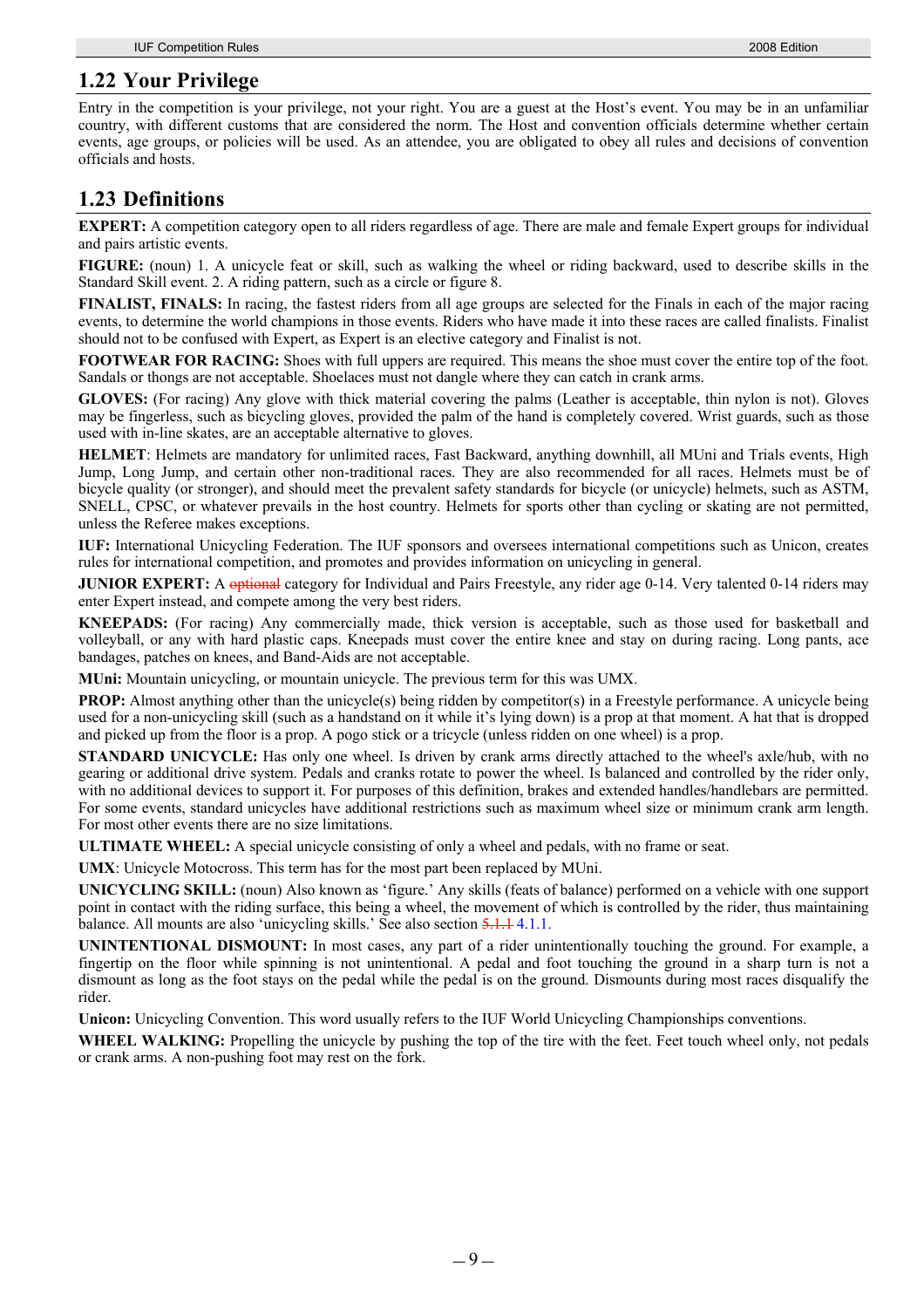# **2 RULES FOR UNICYCLE RACING**

# **2.1 Racing Categories**

## **2.1.1 Male/Female**

Racing competition is held in two separate divisions: Male and Female. No heat of any race shall be composed of both male and female riders without the approval of the Racing Referee.

## **2.1.2 Age Groups**

The following age groups are the minimum allowable by the IUF: 0-10 (20"), 0-13, 14-18, 19-29, 30-UP. Age group is determined by the rider's age on the first day of the convention. Riders enter all races with their age group. Top riders from age group heats may qualify for the finals, or final heats, to race with the other fastest riders for that event. These races, and the riders in them, are no longer called Expert. That name is reserved for elective events, which riders choose to enter rather than qualifying. No race heat shall be composed of riders from more than one age group without approval of the Referee.

Races described in sections 2.17 are usually divided by age group. The events described in sections 2.18 to 2.19 are intended for participation by a smaller percentage of the competitors and are held in only a few, or a single age group, which would be called Expert, but would be open to all riders (still divided male/female).

## **2.1.3 Additional Age Groups**

Convention hosts are free to add more age groups, and often do. A Masters Class can be offered, for instance, open to all riders 40 and up, and a Seniors Class for 50 or 55 and up. A very full range of age groups might look like 0-6 (16"), 0-8 (20"), 9-10 (20"), 0-12, 13-14, 15-16, 17-18, 19-29, 30-39, 40-49, 50-59, 60-UP.

## **2.1.4 Wheel Sizes**

Except where noted otherwise, all wheel sizes are maximum 24". Additional groups for young riders with 16" or 20" wheels can be added. These age groups should allow for riders of those ages to also ride 24" wheels with older riders, hence the 0-13 (24") group. All riders in age groups between 0 and 10 will race a 10m Wheel Walk, and 10m Ultimate Wheel, if used (instead of 30m). For these age groups there may also be different distances for certain other races, such as MUni and road races.

## **2.1.4.1 700c RACING**

A special introductory racing category for a new, larger wheel size larger wheels. During the introductory period, Riders may enter these races in addition to their regular track racing participation. The introductory races will be 100m and 1500m. Hosts may add additional events 700c races.

- unicycles must have tires larger than 24.333" (61.8cm), but no larger than 29.5" (75cm). Tire diameter must be larger than 618mm (24") but no larger than 75cm.
- No restrictions on crank length.
- Aside from this, 700c unicycles must comply with all other requirements for racing unicycles.
- Age groups for 700c events will be determined by the convention host, based on the number and age of participants.

## **2.1.5 Selecting Racing Age Group**

All riders will compete in their age groups. After all age groups have completed each race, a 'Final' heat will be held. The riders posting the fastest times in the age group heats will compete in the final, to determine the world champions for that race. They can be called 'Finalists.' The number of finalists will depend on the number of usable lanes on the track. In the Obstacle Course, Slow Forward, Slow Backward, and certain other non-traditional races, final heats will not be held. **Note**: Age groups for artistic competition are to be considered separate from racing age groups.

## **2.1.6 Age Group Heats**

In the Obstacle Course, Slow Forward, Slow Backward, and some non-traditional races, finalist status will be awarded on the basis of finishing times in age group heats. The riders posting the best times in each of the above events are the World Champions for those events.

## **2.1.7 Final Heats**

Finalists in the 100m, 400m, 800m, 50m One Foot and 30m Wheel Walk will be determined by the results of age group competition. There may be as many Finalists in an event as there are good lanes on the track for final heats. After all age group competition is complete for each event, the Finalists are determined by the best finishing times regardless of age group. After this, the Finalist heat will be run. The best times in these heats determine the World Champions for those events.

## **2.1.8 Final Heat Results**

If a rider disqualifies or gets a worse time in the final heat of a race, the rider's initial qualifying race time will still stand for his or her age category heat. The male and female winners of the final heats will be considered the World Champions for those events, even if a different rider posted a better time in his or her qualifying heat. Speed records can be set in any heat.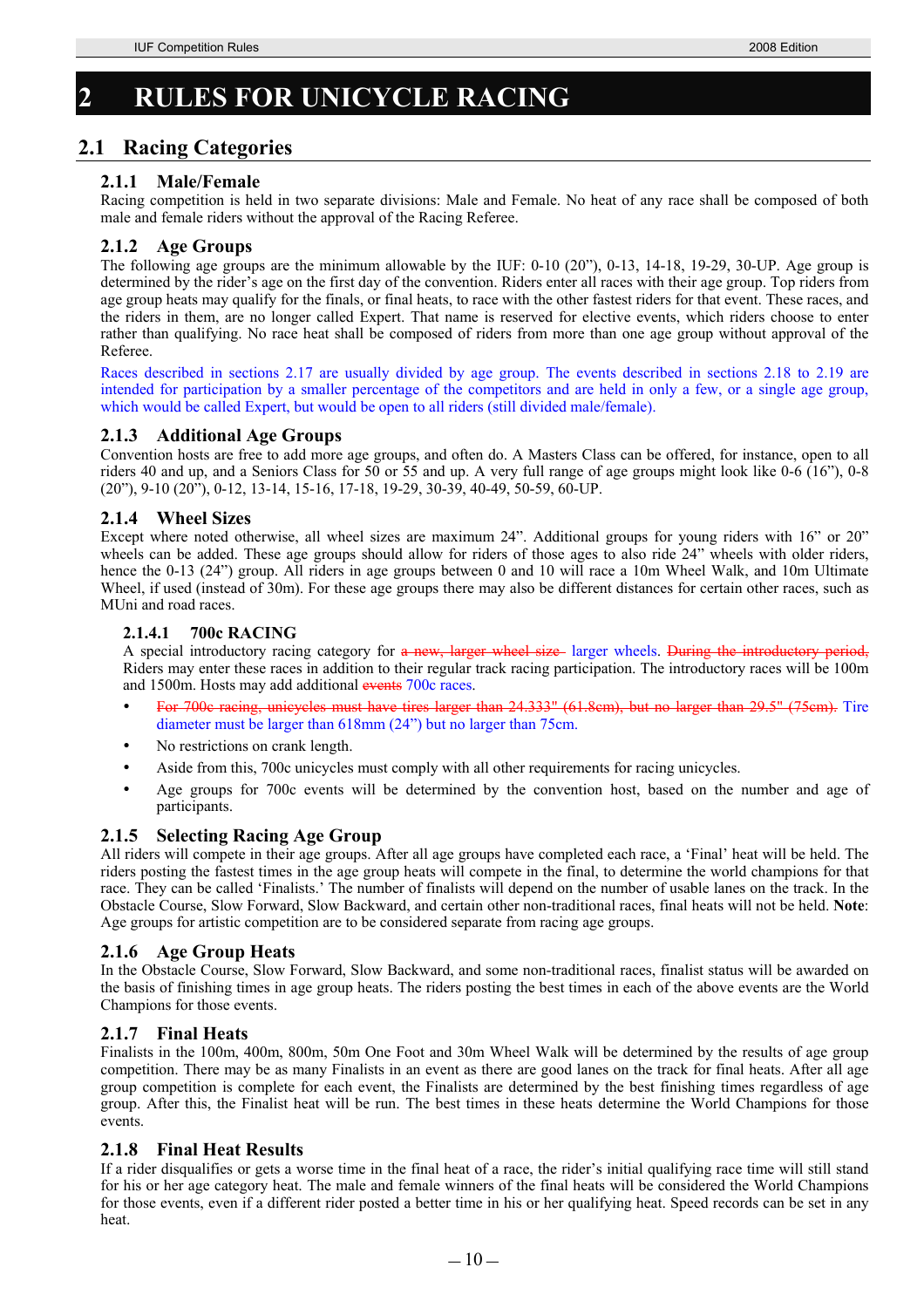# **2.2.1 Wheel Size**

This is the maximum allowable tire diameter. Smaller sizes may be used. Some manufactured tires are marked with sizes larger than they actually are, but may be within the allowable size limit and vice versa.

- For 24" wheels, the outside diameter of the tire may not be larger than  $24.333$ " 618mm.
- For 20" wheels, the outside diameter of the tire may not be larger than  $20.333$ " (51.6cm) 518mm.
- For 16" wheels, the outside diameter of the tire may not be larger than  $16.333$ " (41.5cm) 418mm.

If a tire is in question, or has no size marked by its manufacturer, its outside diameter must be accurately measured.

## **2.2.2 Crank Arm Length**

This is the minimum allowable length, measured from the center of the wheel axle to the center of the pedal axle. Longer sizes may be used.

- For 24" wheels, crank arms may be no shorter than  $125 \text{mm}$   $\left(5\right)$ .
- For 20" wheels, crank arms may be no shorter than 100mm  $\frac{102 \text{mm}}{4}$ .
- For 16" wheels, crank arms may be no shorter than 89mm  $(3.5")$ .

# **2.3 Dress**

Riders must wear shoes, kneepads and gloves (definitions in section  $\frac{1}{1!}9$  1.23). In some events, a helmet is required. The Referee has final say on whether a rider's safety equipment is sufficient. Helmets and elbow pads are also good considerations for safe unicycle racing. The Starter will remove from the starting line-up any riders not properly equipped to race, including riders with dangerously loose shoelaces.

# **2.4 Starting**

Riders start mounted, holding onto a starting post or other support. Unicycle riders need to be leaning forward before the starting gun fires, so the Starter will give a four-count start. Example: "One, two, three, BANG!" This allows riders to predict the timing of the gun, for a fair start. There should be about 3/4 second between each number in the count, with the same amount of time between "One" and "Two" as there is between "Three" and BANG! Starters should practice this before the races begin. Timing of the count is very important for an accurate start. This count can be in the local language, or a language agreed upon before competition starts.

As an alternative a Startbeep apparatus can be used. In that case we have a six-count start. Example: "beep - beep -beep - beep - beep - buup!" The interbeep timing is one second. The first 5 beeps have all the same frequency. The final tone (buup) has a slightly higher frequency, so that the racer can easily distinguish this tone from the rest.

Riders start with the fronts of their tires (forward most part of wheel) behind the edge of the starting line that is farthest from the finish line. Rolling starts are not permitted in any race. However, riders may start from behind the starting line if they wish, provided all other starting rules are followed. Riders may lean before the gun fires, but their wheels may not move forward at any time. Rolling back is allowed, but nothing forward. Riders may place starting posts in the location most comfortable for them, as long as it doesn't interfere with other riders.

## **2.4.1 Riders Must Be Ready**

Riders must be ready when called for their races. Riders not at the start line when their race begins may lose their chance to participate. The Starter will decide when to stop waiting, remembering to consider language barriers, and the fact that some riders may be slow because they are helping run the convention.

# **2.5 False Starts**

These occur if a rider crosses the line before the gun is fired, or if one or more riders are forced to dismount due to interference from another rider or other source. If the same rider causes two false starts in one event, the rider is disqualified for that event. The Starter will fire the starting gun again to recall riders after a false start.

# **2.6 Finishes**

These are determined by the *front* of the tire crossing over the edge of the finish line that is nearest to the starting line. Riders are timed by their wheels, not by outstretched bodies. Riders must cross the line mounted and in control of the unicycle. "Control" is defined by the rearmost part of the wheel crossing completely over the finish line before any part of the rider touches the ground in a dismount. "Control" is defined by the rearmost part of the wheel crossing completely over the finish line with the rider having:

(a) Both feet on the pedals in normal races; or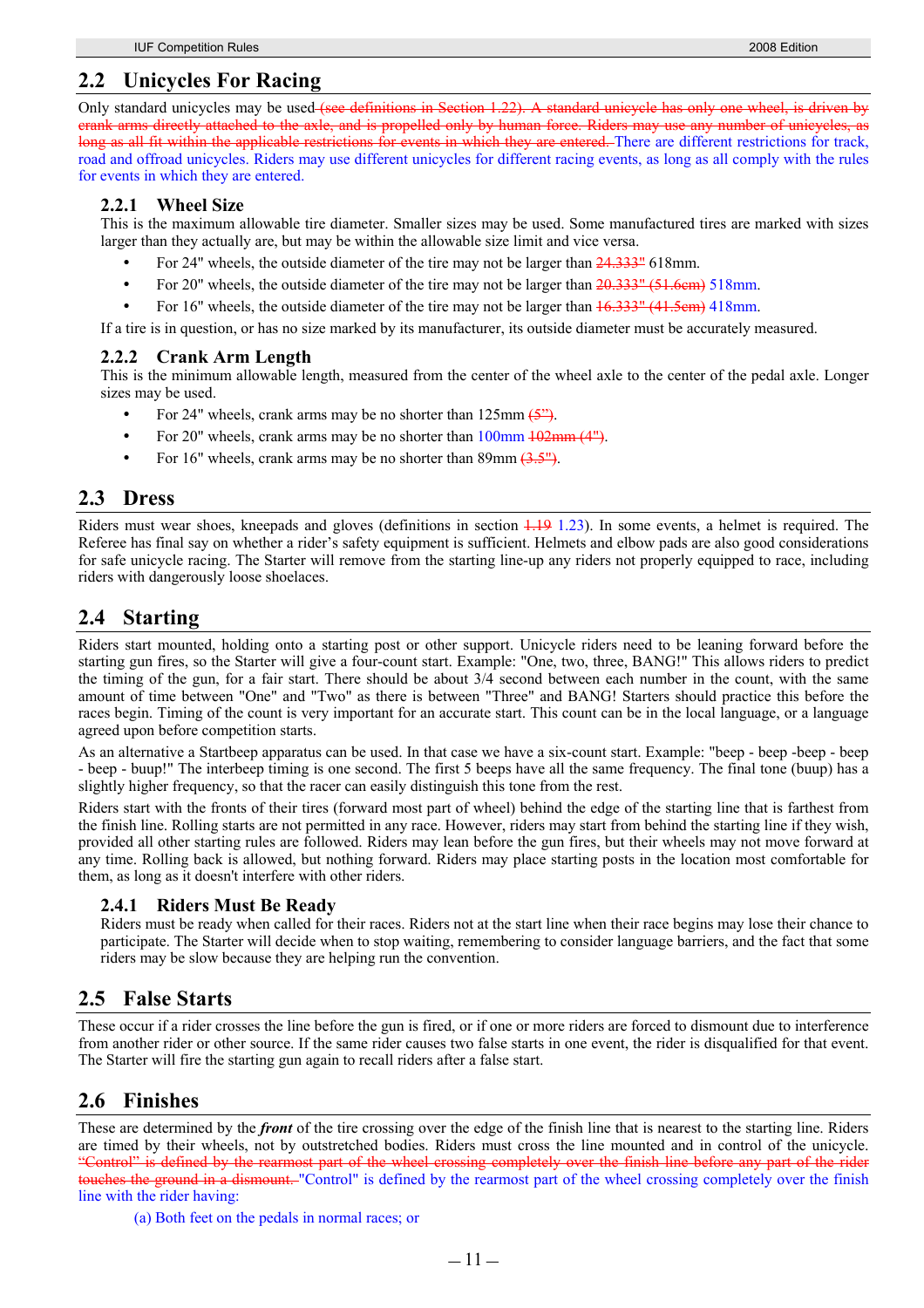### (b) One foot on a pedal in one foot races; or

### (c) At least one foot on the wheel in wheel walk races.

In races where dismounting is allowed (800m, Relay, MUni, road races, etc.), in the event of a dismount at the finish line the rider must back up, remount and ride across the finish line again. In races where dismounting is not allowed, the rider is disqualified.

## **2.6.1 Judging Finish Line Dismounts**

In all races where dismounting is allowed, an official at the finish line must be in charge of judging dismounts One or more officials are required at the finish line to judge dismounts in all races where dismounting is allowed. This finish line judge will be, or be appointed by, the racing referee. The finish line judge determines when riders must remount and cross the finish line again. After the rider has successfully finished the race and there is no correct time for that rider, the rider's finishing time will be calculated based on the time of the next rider to cross the finish line after the rider in question properly finished. The rider will receive a time penalty which will make his or her time .01 second faster than the rider who came after their successful finish. These officials must be appointed by the racing referee so they fully understand their crucial job. The finish line judges are the voice of authority on whether riders must remount and cross the finish line again. Any riders affected must be clearly and immediately signaled to return to a spot before the finish line, remount without overlapping the finish line, then ride across it again. The path for backing up may involve going around any finish line timing or optical equipment to prevent data problems for other riders in the race.

## **2.6.2 Timing Penalty For Finish Line Dismounts**

In electronically timed races, it's possible that no time will be recorded for the rider's successful finish. Instead of recording an actual finish time, the rider's time will be recorded as .01 second faster than the next rider to cross the line after their remount and crossing. If the rider in question is the last one on the track, the time recorded should be their actual time crossing the finish line after their remount.

After the rider has successfully finished the race and there is no correct time for that rider, the rider's finishing time will be calculated based on the time of the next rider to cross the finish line after the rider in question properly finished. The rider will receive a time penalty which will make his or her time .01 second faster than the rider who came after their successful finish.

# **2.7 Lane Use**

In most races, a rider must stay in his or her own lane. A rider who goes outside his or her lane must immediately return to it. Riders are not usually disqualified for this unless it causes interference with other riders. No physical contact between riders is allowed during racing. 200m and 400m races are started with a stagger start. The 800m race may be started in one of two ways

**WATERFALL START:** This is a curved starting line that places all riders an equal distance from the first turn. If a waterfall start is used, non-lane rules apply (see below).

**STAGGER START:** Riders are started in separate lanes, at separate locations. They must stay in their lanes for a specified distance before they may 'cut in' to the inside lanes. Lane rules apply only up to this point.

## **2.7.1 Non-Lane Races**

This applies to 800m, MUni, road races, and other events without lanes. No physical contact between riders is allowed. Riders must maintain a minimum of one  $(24)$  wheel diameter  $(24)$  618mm as judged by eye) between each other when passing, and at all other times. This is measured from wheel to wheel, so that one rider passing another may come quite close, as long as their wheels remain at least 24" 618mm apart.

# **2.8 Lane Assignments**

At some conventions, lanes are preassigned at time of registration. At other conventions, riders decide among themselves. If riders disagree, the Clerk makes lane assignments. In races where more than one heat is necessary per age group, every effort must be made to see that the fastest riders compete in the same heat. If the track has undesirable lanes due to potholes or other problems, this should be considered when lanes are assigned. A very bad or dangerous lane might not be used at all. The Referee can override the Clerk's choice of lane assignments. The general rule is that riders decide for themselves.

# **2.9 Mixing Age Groups In Heats**

There will be no mixing of age groups, or sexes, in heats except with permission from the Racing Referee.

# **2.10 Passing**

In track races, an overtaking rider must pass on the outside, unless there is enough room to safely pass on the inside. Riders passing on the inside are responsible for any fouls that may take place as a result. The passing rider's wheel must remain at least one wheel diameter  $(24^{\frac{n}{2}} 618$ mm) from the slower rider's wheel at all times. The slower rider must maintain a reasonably straight course, and not interfere with the faster rider.

# **2.11 Dismounting**

A dismount is any time a rider's foot or other body part touches the ground and the unicycle must be remounted. Except for the 800m, Relay, MUni, and some other non-traditional or off-track events, if a rider dismounts, he or she is disqualified. In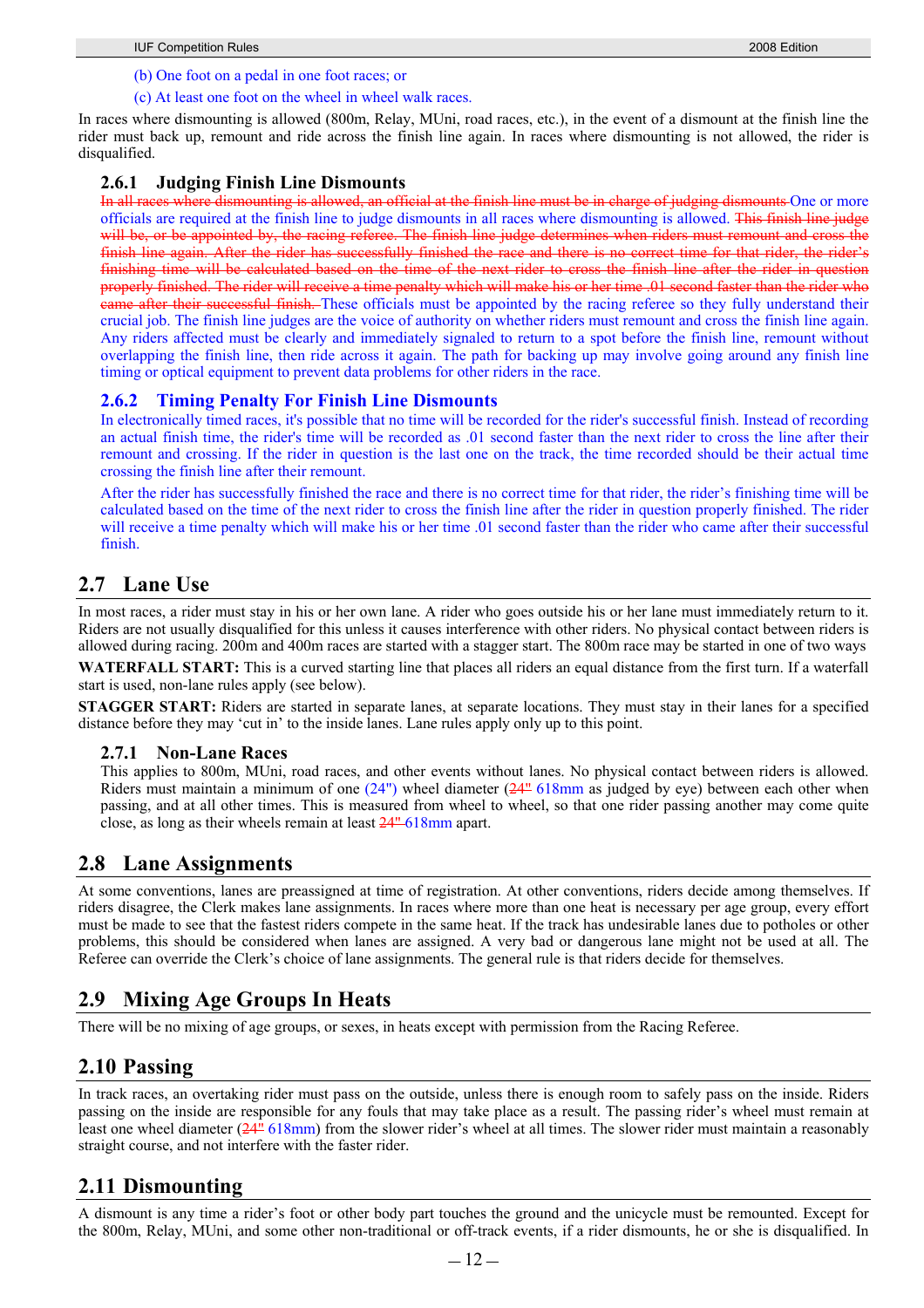races where riders are allowed to remount and continue, riders must immediately remount at the point where the unicycle comes to rest, without running. If a dismount puts the rider past the finish line, the rider must back up and ride across the line again. If a rider is forced to dismount due to the actions of another rider, or outside interference, the Referee decides if he or she can enter that race again in another heat. In non-lane races, if a rider is forced to dismount due to a fall by the rider immediately in front, it is considered part of the race and both riders must remount and continue. The Referee can override this rule if intentional interference is observed.

# **2.12 Assisting Racers**

In races where riders are allowed to remount, the riders must mount the unicycle completely unassisted. Spectators or helpers may help the rider to his or her feet and/or retrieve the dropped unicycle, but the rider (and the unicycle) may not have any physical contact with any outside object or person, including a starting block under the wheel, when mounting.

# **2.13 Illegal Riding**

This includes intentionally interfering in any way with another rider, deliberately crossing in front of another rider to prevent him or her from moving on, deliberately blocking another rider from passing, or distracting another rider with the intention of causing a dismount. A rider who is forced to dismount due to interference by another rider may file a protest immediately at the end of the race. Riders who intentionally interfere with other riders may receive from the Referee a warning, a loss of placement (given the next lower finishing place), disqualification from that race/event, or suspension from all races.

# **2.14 Protests**

The official protest form must be available to riders at all times. All protests against racing results must be submitted in writing on the proper form after a race, until 15 minutes after the results are posted. The form must be filled in completely. This time may be extended for riders who have to be in other races during that time period. All protests will be handled within 30 minutes from the time they are received. Mistakes in paperwork, inaccuracies in placing, and interference from other riders or other sources are all grounds for protests. All Referee decisions are final, and cannot be protested.

# **2.15 Minimum Racing Events**

The following races: 100, 400, 800, One Foot, Wheel Walk, and Obstacle Course, are to be part of every Unicon. Convention hosts are free to add more racing events.

# **2.16 World Racing Champions**

The best finishers combined from the 6 racing events listed above will win this title. Points are assigned for placement in each of the above races, based upon best times in the final heats or finishing age group times in the Obstacle Course. I<sup>st</sup> place gets 8,  $2<sup>nd</sup>$  place 5,  $3<sup>rd</sup>$  place 3,  $4<sup>th</sup>$  place 2, and  $5<sup>th</sup>$  place 1. Highest total points score is the World Champion; one each for male and female. If there is a tie, the rider with the most first places wins. If this still results in a tie, the title goes to the better finisher in the 100m race. Points are not earned in age group heats.

# **2.17 Traditional Specialty Races**

These races should be part of every Unicon:

## **2.17.1 One Foot**

Riders pedal with both feet for the first 5 meters, but must be pedaling with only one foot after crossing the 5m line. The non-pedaling foot may be braced against the unicycle fork, or extended.

## **2.17.2 Wheel Walk**

Riders start mounted, with their feet on the tire, and propel the unicycle only by pushing the tire with their feet. No contact with pedals or crank arms is allowed. No crank arm restrictions.

## **2.17.3 Obstacle Course**

At right is the official Obstacle Course, in which you must ride around 10 cones in the correct pattern. The direction of the turns should be marked by arrows on the ground for riders who do not know the course. The rider starts at a four count by the Starter. No flying starts. Cones may be hit, but not knocked over. The course must be followed correctly, including the direction of turns. The last cone must be completely circled before the rider's time is taken at the finish line. Riders who go the wrong way around a cone can go back and make the turn the correct way with the clock still running. The cones used are plastic traffic cones. For official competition, cones must be between 45 and 60cm tall, with bases no more than 30cm square. The course must be set up accurately. The proper positions of the cones should be marked on the ground for a cone to be replaced quickly after it has been knocked over. Riders get two attempts.

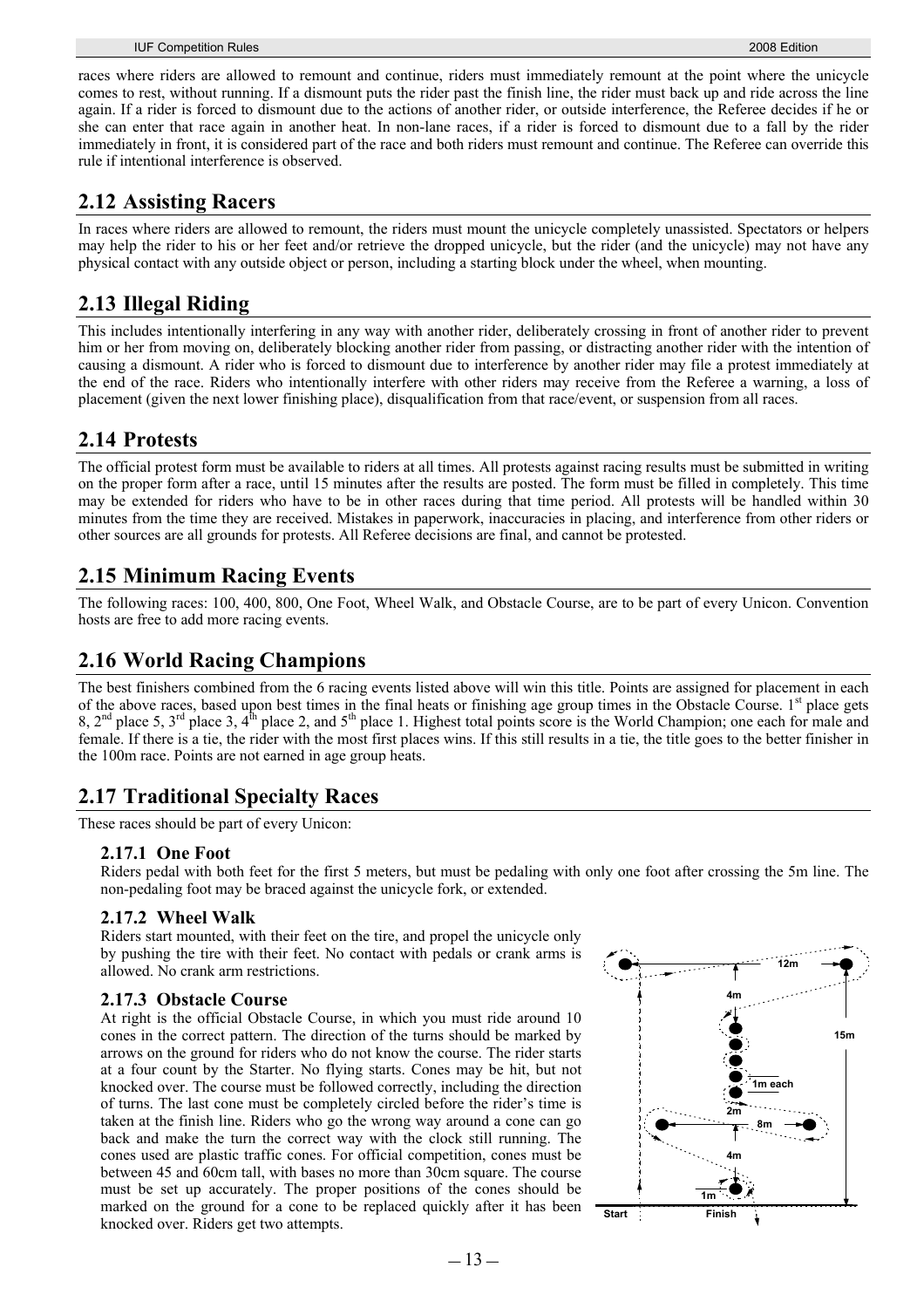# **2.18 Other Specialty Race Events**

The events described in this section are intended for participation by a smaller percentage of the competitors and are held in only a few, or a single age group, which would be called Expert, but would be open to all riders (still divided male/female).

### **2.18.1 50m Fast Backward**

Riders must face and pedal backward. The Starter lines up the rear of the tire above the start line. Helmets are mandatory. Timing is stopped when the rear of the tire crosses the finish line.

### **2.18.2 10m Slow Race**

The object is to ride in a continuously forward motion as slowly as possible without stopping, going backward, hopping, or twisting more than 45 degrees to either side. Two different board sizes are used: Age 0-10: 10m x 30cm. Age 11-UP: 10m x 15cm. The Slow Race is measured using the bottom of the unicycle wheel. Riders start with the bottom of the wheel on the starting line. On command by the Starter, the rider must immediately start forward motion and let go of starting posts. The timer stops the watch when the bottom of the tire touches either the finish line, or the ground after the line on boards which end at the finish line. Riders can be disqualified for very slight stops or backward motions, twisting more than 45<sup>°</sup> to the side, riding off the sides of the board, dismounting, or not wearing safety equipment. Riders get two attempts. There is no crank arm limit and no wheel size restriction for this event.

### **2.18.3 10m Slow Backward**

This is the same as the slow forward race EXCEPT: 0-10 ride on 60cm board, 11-Up ride on 30cm board. There is no crank arm limit and no wheel size restriction for this event.

### **2.18.4 10m Slow Giraffe Race**

This is the same as slow forward, but on giraffes. Helping hands can be used as starting posts. No limits on size or gear ratio, but unicycles must have their pedal axle *above* the wheel axle, with a chain, belt, or other form of drive system.

### **2.18.5 Relay**

Usually 100m x 4. The same rules as for track races apply. Mixed male/female teams may be used. Riders may remount if necessary, and must pick up the baton if it is dropped. Usually there are no age groups. If the baton is not handed over within the marked areas, the team will be disqualified.

### **2.18.6 700c Racing**

Races of any length and type can also be conducted in a 700c wheel category.

- Maximum wheel diameter: 29.5", or 75cm.
- If these races are intended to exclude 24" wheels, also use a minimum tire diameter of 24.334" (61.81cm). sizes must be greater than 618mm.
- No restrictions on crank length.
- Beyond these, 700c unicycles must comply with all other requirements for racing unicycles.
- The host may choose age groups.

### **2.18.7 Ultimate Wheel**

An ultimate wheel is a unicycle with no frame or seat. The traditional distance is 10m for 0-10 riders, and 30m for 11-UP riders. Usually, the Maximum wheel size is 618mm (24") for all ages, with 125mm minimum crank arm length or 250mm between pedal holes. The host may allow other limitations, or none, if these details are announced well in advance.

## **2.18.8 Juggling Unicycle Race**

The traditional distance is 50m. Riders use the 5m line from the One-Foot Race, and must be juggling when they cross this line. Three or more non-bouncing objects must be used. If an object is dropped (hits the ground) or the juggling pattern is otherwise stopped, the rider is disqualified. Two balls stopping in one hand during a 3 ball cascade is defined as stopping. Riders who start by juggling four or more objects may drop one, as long as their pattern continues, unbroken, into three. The juggling pattern must be 'in control' when the rider crosses the finish line. 'Control' is determined by the Referee.

## **2.18.9 High Jump**

This event is similar to the track and field version, with the rider jumping over a bar, without knocking it down, and landing without a dismount. The bar must be held loosely in the jumping apparatus so it can fall or break away if the rider does not complete the desired height. There are three parts to a successful jump:

- 1. Riders must mount before the start line, to show they are on the unicycle and in control. The attempt starts when the rider crosses the start line. The rider may break off from a jumping attempt before leaving the ground, but must then start again from behind the start line.
- 2. Riders must jump over the bar, without knocking the bar off the apparatus. The bar can be hit as long as it does not fall. If the bar falls before the rider crosses the finish line, it counts as an unsuccessful attempt.
- 3. After landing, the rider must stay in control of the unicycle for a minimum of three meters without dismounting, touching a hand to the ground or any other object, or knocking down the bar or any of the high jump apparatus.

Riders get two attempts at each height. The rider starts at a low height and after each successful attempt; the height increases at set intervals until the rider fails to be successful on both attempts. When the rider fails both attempts, the maximum height that was completed is recorded.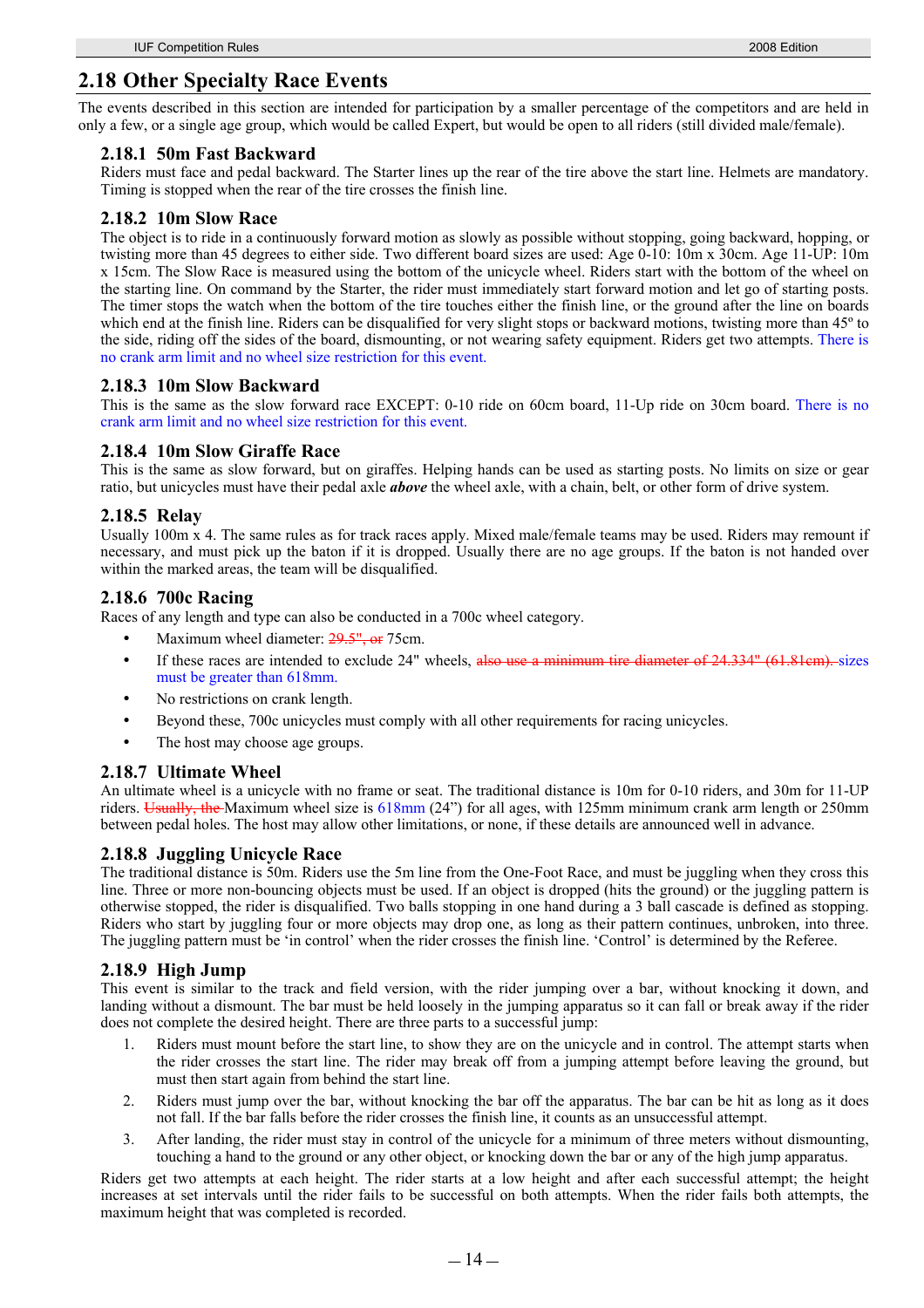### **2.18.9.1 Unicycles**

Standard unicycles must be used (see definition). No restriction on wheel or crank size. For best results, metal pedals should be allowed for their strength and better grip. This may make it impossible to hold this event on a sensitive track surface. NOTE: In addition to the required safety gear for racing, helmets are required.

### **2.18.9.2 Setup**

The riding area consists of a start line, behind which riders must start their attempt, a jumping apparatus 3 meters away, and a finish line 3 meters beyond the jumping apparatus. The two lines and apparatus must all be parallel. Riders must ride or hop across the finish line for the attempt to count. Successfully crossing the finish line is judged the same as in racing (see Section 2.6).

### **2.18.10 Long Jump**

This event is similar to the track and field version, where the rider jumps as far as possible from a start line, to a landing without a dismount. The rider must then continue riding across a finish line to show control. Riders jump from a line marked on the ground, and one or more observers mark their point of landing. Riders must ride at least 3 meters before jumping, and may ride any additional distance to gather speed. Riders may jump with the wheel going forward or sideways. After landing, the rider must stay in control of the unicycle for the remainder of a five-meter distance from the start line without dismounting, or touching a hand to the ground or any other object. If the tire touches the jump line before takeoff, it counts as a foul. Riders may break off in a run up to the line, but if they jump, the attempt counts, including fouls. If riders break off, they must start again from before the Start line. Riders get two attempts. The farthest non-fouling, successful jump is recorded.

### **2.18.10.1 Unicycles**

Same as for High Jump. **Note**: In addition to the required safety gear for racing, helmets are required.

### **2.18.10.2 Setup**

The riding area consists of a start line, behind which riders must start their attempt, a jump line, and a finish line approximately 3 meters beyond the riders' landing point. Riders must ride or hop across the finish line for the attempt to count. Successfully crossing the finish line is judged the same as in racing (see Section 2.6). A minimum of 10 meters must be allowed before the start line for riders to accelerate.

### **2.18.10.3 Basic Judging**

Long Jump judges must be trained, and practice before judging actual competitors. The basic method is to use two judges; one on each side of the rider's path. A single judge is acceptable for smaller competitions. A third judge is recommended for watching the takeoff line. Judges must watch for the exact landing point of the tire. Measurement is taken from the rearmost point of the tire's initial contact with the ground. If the two judges disagree on the landing point, measurement is made from the one closest to the start line.

### **2.18.10.4 Strict Judging**

For large competitions, close competitions or for setting new records, a more objective measuring system can be used. This involves takeoff and landing markers to confirm the rider has cleared the measured distance. The markers should be similar in shape to a meter stick, and be at least one meter in width (across the runway), no more than 1 centimeter in height (above the runway), and no less than 3 centimeters in depth (front to back). All other rules remain the same, but the rider must clear both markers without touching them for the event to count. Jump distance is measured between the outer edges of the two markers.

### **2.18.10.5 Strict Finals**

If basic judging is used in a large competition, a final round can be held using the strict method to make a clear determination of the winners. The riders posting the top five distances in the preliminary round move on to the final, and do incremental jumps of the two markers until they make two unsuccessful attempts at the same distance. The distance of their longest previous jump is recorded and the furthest of those is the winner.

### 2.18.11 UPHILL

This is a race up a hill. It can be a single rider against the clock, or groups riding simultaneously. One version of this race is a hill that is ultra-steep; the challenge being to get to the top at all. This would be on an unpaved hill. Another be on a steep uphill street, with racers going for the best time.

### **2.18.11 10km Road Race**

This is a race over 10km. It is usually held on roads or bike paths. All riders race together and are separated by age group later. Water stations should be provided at least every 5 km.

### **2.18.12 Coasting Events**

An test event to see who can coast the farthest distance. Riders' coasting distances are measured from a 'starting line' with a 5 meter minimum, which will be marked by a 'qualifying line.' If the rider does not cross the qualifying line it will count as a failed attempt. The farthest distance from the line wins. The distance is measured to the rearmost part of the rider that touches the ground when dismounting, or to the rear of the tire where the rider stops coasting. Remounting is not allowed. Riders must not touch any part of their tires, wheels or pedals while coasting. Riders get two attempts. If a rider crosses the coasting line (front of the tire) not in coasting position, he or she is disqualified in that attempt. The riding surface should be as smooth and clean as possible, and it may be straight or curved. Ample time must be allowed for all competitors to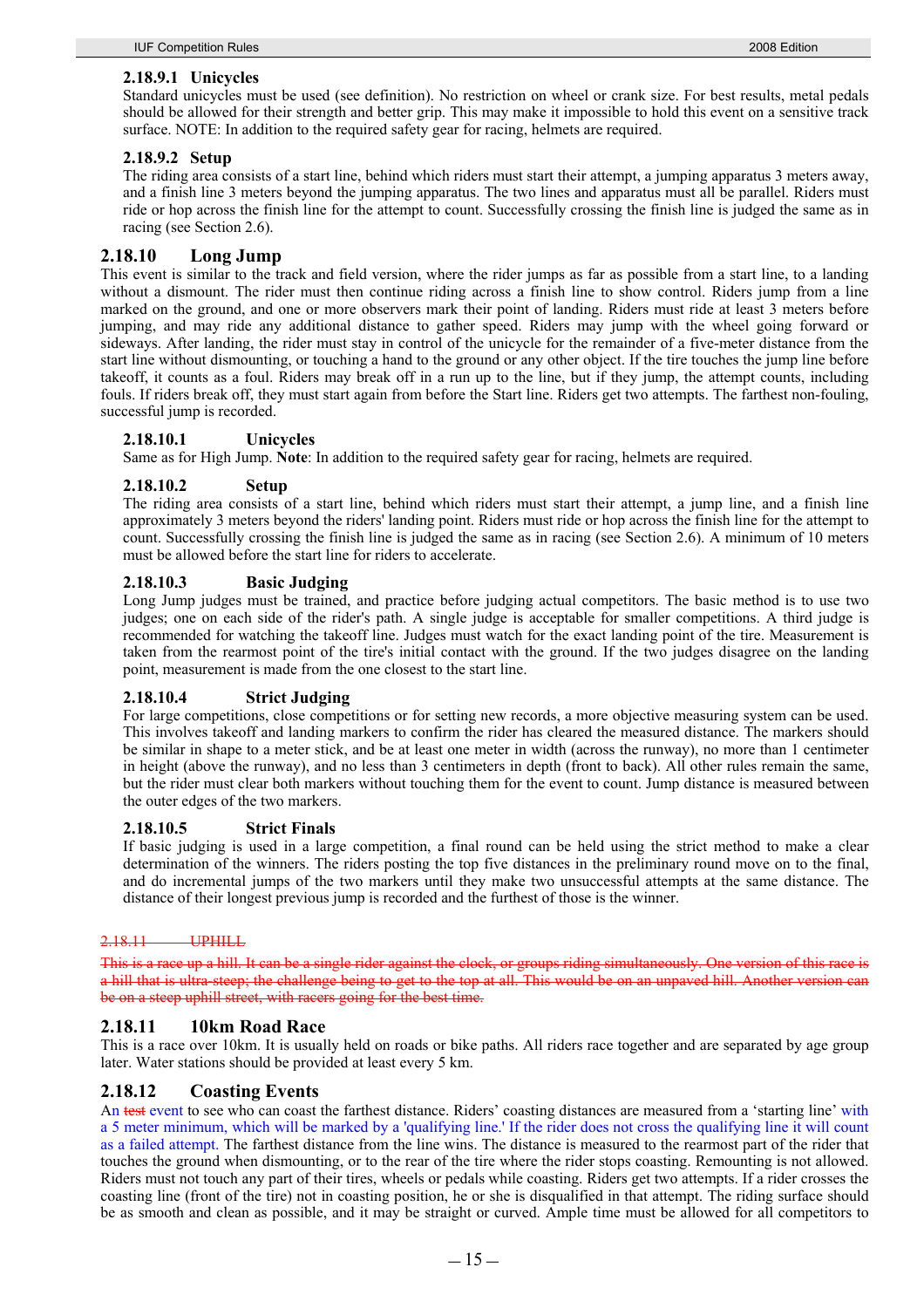make some practice runs on the course before the official start. The type of event(s) to be used should be announced well in advance of the competition. Crank arm rules do not apply in any coasting or gliding events.

### **2.18.12.1 Road Coasting**

This event is best held on a roadway with a very slight downward slope. Riders are allowed an unlimited distance to speed up and start coasting before the starting line.

### **2.18.12.2 Track Coasting**

30 meter starting distance. This event is held only on a track, or a very level, smooth surface. Wind must be at a minimum for records to be set and broken. This event can be compared with other races at different tracks worldwide.

### **2.18.12.3 Downhill Coasting**

This is a speed coasting event, with the same rules as  $2.34.2$  section 2.18.13.2 "Downhill Glide," except riders must be coasting instead of gliding. Dismounts before the finish line disqualify the rider in that attempt. The slope must be very gradual for this event to be safe, and helmets are mandatory.

## **2.18.13 Gliding Events**

Gliding is like coasting, but with one or both feet dragging on top of the tire to provide balance from the braking action. These events are similar to the coasting events above, with riders gliding for time or distance from a given point. The rules are the same as for the coasting events (above) with the addition that the riding surface must be dry. Coasting is allowed.

### **2.18.13.1 Slope Glide Or Track Glide**

A slope glide can be done on a small hill. Riders start on the hill, gliding down to level ground and continuing as far as they can before stopping. This event can have a limited starting distance, or no starting distance at all, with riders gliding from a dead stop. If it is a Track Glide, it is held on a track with the same rules as Track Coasting (see section 2.33.2 2.18.12.2).

## **2.18.13.2 Downhill Glide**

A downhill race for speed. Riders start from a standstill, or speed up to the 'starting line.' Riders are timed over a measured distance to the finish line. Dismounts before the finish line disqualify the rider in that attempt. Helmets are mandatory.

## **2.18.14 Medley**

This is a race involving riding several different ways of riding.

**Example**: Forward 25m, seat in front 25m, one foot 25m, hopping 10m, with 5m transition areas. Rules are set by convention host. Remounting is allowed.

## **2.18.15 Unlimited Track Events (100m Open)**

An unlimited race is one in which there are no unicycle size restrictions. Any size wheels, any length crank arms, giraffes or any types of unicycles (see definition) are allowed. All other track racing rules apply. Helmets are mandatory.

## **2.18.16 Unlimited Road Race**

The 100 mile speed records listed in the Guinness Book of World Records are the results of Unlimited Road Races. The race distance should be no less than 5 km. Helmets are mandatory. For longer distances, water stations should be provided every 5 km. This race can be held in conjunction with a 10km or other road race.

### **2.18.17 Marathon**

The Marathon is a race over a distance of 42.195km. It is usually held on roads or bike paths. All riders race and are separated by age group later. Water stations should be provided at least every 5 km. Helmets are mandatory.

## **2.18.18 Other Racing Events**

Can be invented or added by hosts. Unicycle conventions in the past have had events such as 'Fun' Obstacle Courses, Giraffe Races, Walk (the wheel)-a-thon, Rock-a-thon, Ride-a-thon, Bounce-a-thon, juggling Obstacle Course, Ramp Jump, Water Balloon Toss (on unicycles), Giraffe Mounting Contest, and many more.

### 2.28 MOUNTAIN UNICYCLING (MUNI)

Formerly known as UMX (Unicycle Motocross), these are off-track races over any type of terrain. Traditionally heat race, with all riders starting together (finishers are divided by age group later). 0-10 riders may be given distance. A typical distance is 1-2 km, over anything from dirt to parking lots, hills, ditches, curbs, rocks The course must be clearly marked. Non-lane passing rules apply. Generally there are no restrictions on wheel size or crank arm length.

### 2.28.1 UNICYCLE TRIALS

In Unicycle Trials (Trials), the object is to ride over a series of difficult obstacles with the least number of dismounts. The detailed rules are found in section 11.

# **2.19 Mountain Unicycling (MUni)**

For purposes of these rules, MUni refers to off-road races over any type of terrain, usually with unrestricted unicycles. Races can vary from a single heat race with all riders starting together, to a time-trial type of arrangement with riders going singly, at intervals. Mountains are not required. Terrain can be anything from dirt to paved areas, hills, ditches, curbs, rocks, sand, mud,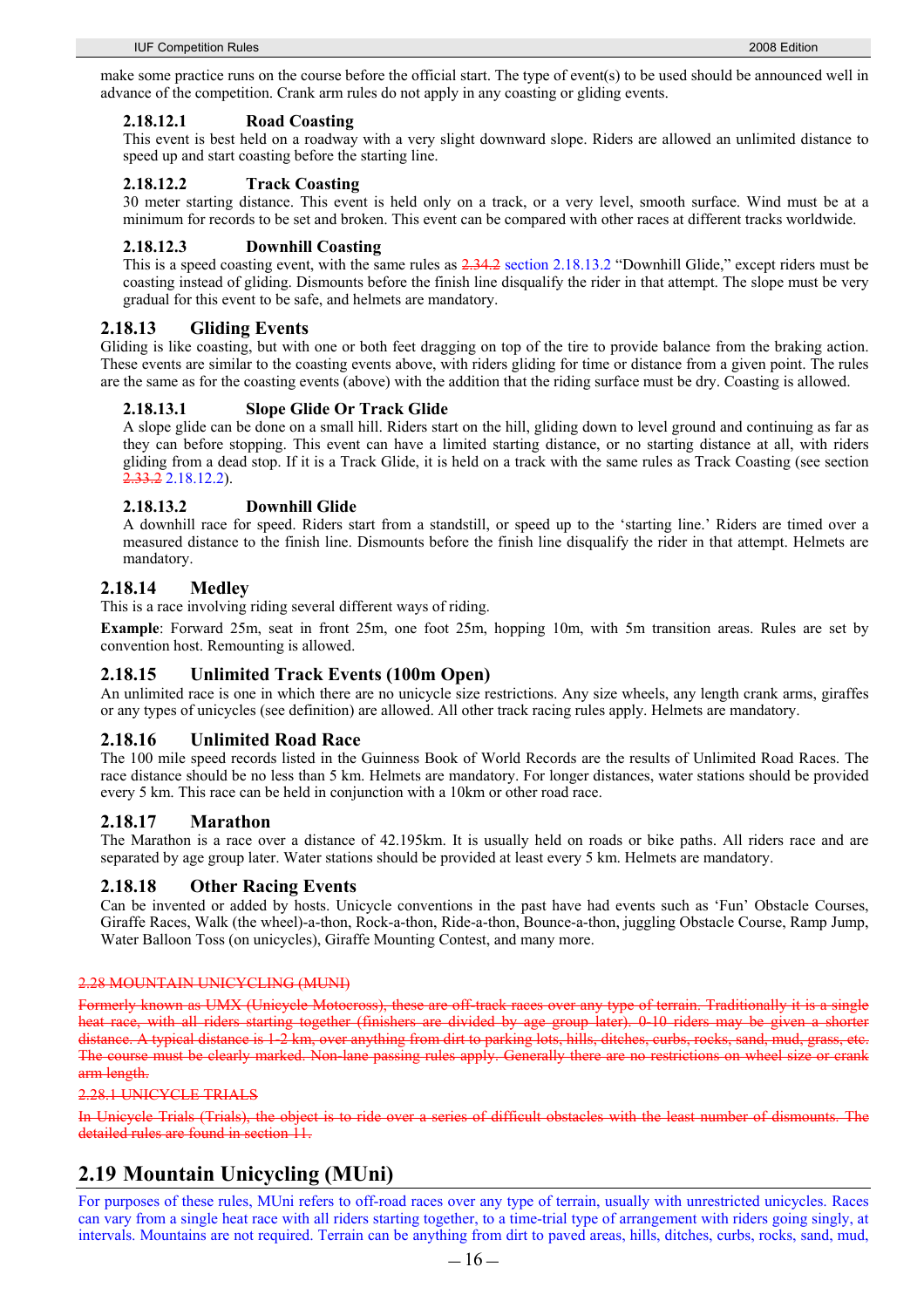or grass. Courses must be clearly marked. Unless otherwise noted, non-lane passing rules apply (see Section 2.7.1). Unless otherwise noted, there are no restrictions on wheel size, crank arm length, brakes or gearing.

### **2.19.1 Required Dress**

For all MUni events, riders must wear shoes, kneepads, gloves/wristguards and helmets (definitions, Section 1.23). The IUF allows no exceptions to this for MUni events. Additional equipment such as shin, elbow or ankle protection are optional.

### **2.19.2 Dismounts And Dismounted Riders**

Dismounts are allowed in all MUni races unless otherwise noted. In mass-start events, dismounted riders must yield to mounted riders behind them as quickly as possible after a dismount, and until re-mounted. Riders may not impede the progress of mounted riders when trying to mount. If necessary they must move to a different location so mounted riders can pass. If riders choose not to ride difficult sections of the course, they must not pass any mounted riders while walking or running through them. In time trial-type events, see below for variations based on the other event details. Violations of these non-riding rules may result in disqualification or a time penalty, to be determined and announced before the race start. Riders must also ride completely across the finish line, as described in Section 2.6.

### **2.19.3 Uphill Race**

An Uphill MUni race challenges riders' ability to climb. Courses may be short and steep or longer, endurance-related challenges. Generally it is a timed event, but on an extremely difficult course, riders can be measured as to how far they ride before dismounting. The race can be offered as a no-dismounts challenge, which either measures who gets the farthest, or disqualifies anyone who doesn't complete the distance without a dismount. Multiple tries can be allowed, or the race can be a simple timed event.

### **2.19.3.1 Dismounted Riders, Uphill**

If the Uphill race is run as a time trial, riders are intended to ride the entire distance. In the event of a dismount, the rider must remount the unicycle:

a) At the point where the dismount occurred if the unicycle falls back down the course toward the start.

b) Where the unicycle and/or rider come to a stop after dismounting. Excessive running/walking/stumbling after a dismount may be grounds for a penalty at the discretion of race of the Referee.

c) Riders may also choose to back up (toward the start line) from one of those spots to remount, if they prefer the terrain there.

### **2.19.4 Downhill Race**

A Downhill MUni race is a test of speed and ability to handle terrain. Courses must be primarily downhill but may include flat or uphill sections. Suggested course length of at least 2.5km depending on available terrain, trails and schedule time. Mass starts are not recommended for fast or narrow courses.

### **2.19.4.1 Dismounted Riders, Downhill**

In Downhill races, riders are not allowed to run and the unicycle must be pushed and touching the ground at all times (lifted over extreme terrain or obstacles). Walking over the terrain can be done only a maximum of 10 meters at any time unless otherwise noted. Walking is defined as having at least one foot on the ground at all times.

### **2.19.5 Cross Country (XC)**

A Cross Country race should be at least 5km or longer, depending on available terrain, trails and schedule time. It is basically any MUni race that is not specifically focused on downhill or uphill. The course can contain any amount of uphill or downhill riding and is to be about fitness, and ability to ride fast on rough terrain.

### **2.19.5.1 Dismounted Riders, XC**

If the event is held as a time trial, dismounted rider restrictions must be announced before the start of the race. Depending on course length and difficulty, dismounted riders may be required to walk, or walk only limited distance, or have no restrictions at all.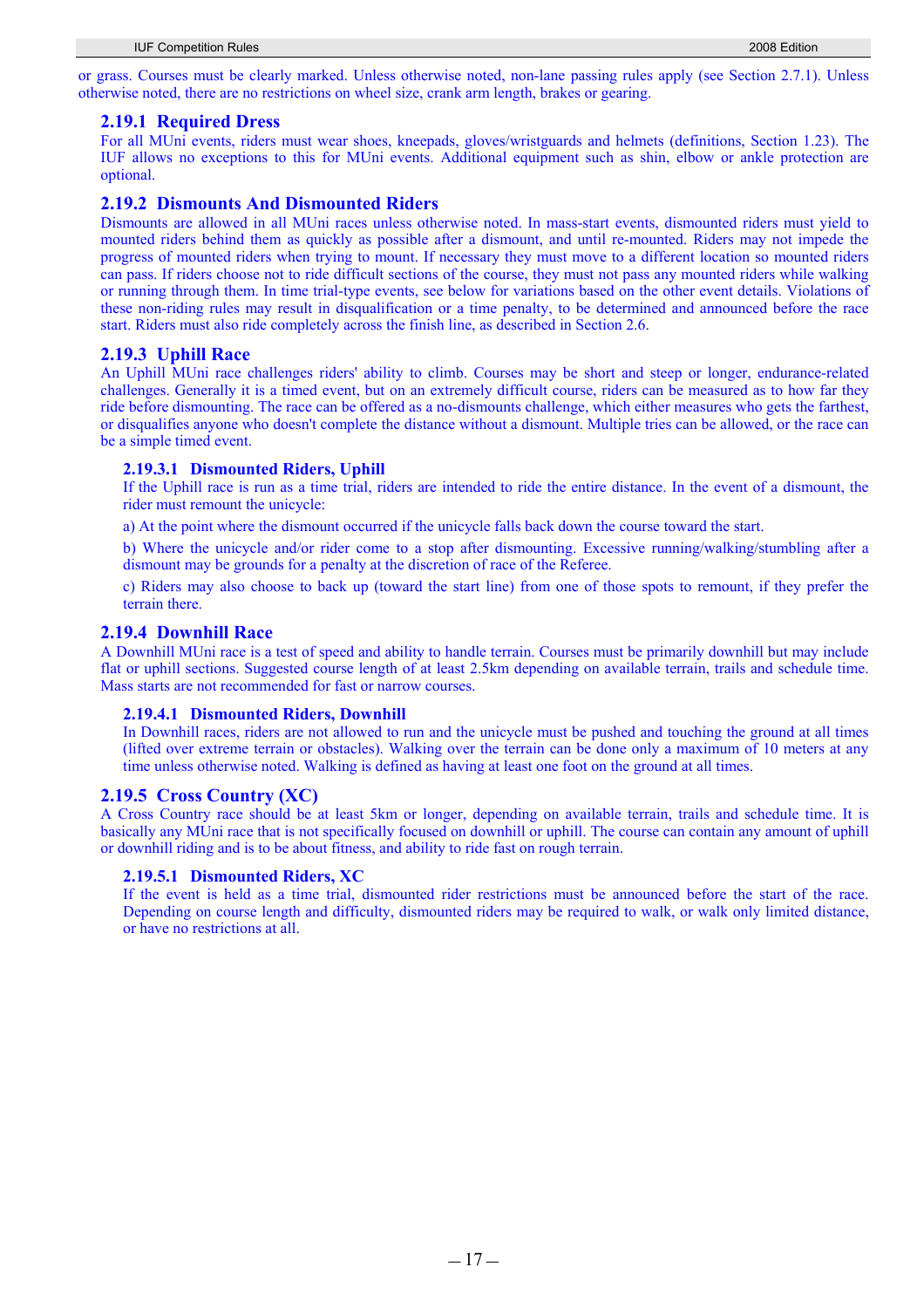# **3 ARTISTIC EVENTS: OVERVIEW AND SHARED RULES**

**NOTE: Note for translators: The sections for artistic events have been changed from the previous version of the rulebook** 

# **3.1 Types Of Artistic Events**

There are four types of artistic events: Standard Skill, Freestyle, Open X Flatland and Street Freestyle. In Standard Skill, riders demonstrate pure skill and mastery on a standard unicycle, by performing up to 18 skills they have pre-selected. Standard Skill judging is based on the point value of the skills and quality of their execution, not the 'show.' In Freestyle, riders perform to music, with costumes, props and any kinds of unicycles. Riders are judged not only on skill, but also on how well they entertain and put on a show. There are Individual, Pair, and Group Freestyle events. In Open-X Flatland, riders perform with no judging of music and costume, with a higher emphasis on originality and creativity. Street Freestyle is sort of a cross between Freestyle and Open-X Flatland, with the addition of an array of Trials-type obstacles to ride on. Riders are judged on the skill and creativity of moves and combinations they do, using both the flat ground and the obstacles.

# **3.2 Age Groups For Artistic**

**Note**: Age groups for racing and age groups for artistic events are chosen separately, based upon the rider's skills and needs. The minimum allowable age groups are listed for each event. Convention hosts are free to add more age groups. Age group is determined by the rider's age on the first day of the convention. Junior Expert  $\frac{1}{2}$  and  $\frac{1}{2}$  is open to all riders 0-14. Expert is open to riders of any age, including 0-14. Riders must state the age group in which they are entering for each artistic event in which they participate.

**Example**: Riders who enter Individual Freestyle as Experts can enter Pairs in their age group if they wish. Riders are divided male/female in Standard Skill and Individual Freestyle, but not in Pairs or Group.

# **3.3 Individual Freestyle Overview**

**MINIMUM AGE GROUPS**: 0-14, 15-UP, Expert. The decision to enter as Expert or Jr. Expert is optional, but must be stated in advance.

**TIME LIMITS:** 2 minutes for riders 0-14 (except Jr. Expert), 3 minutes for all other age groups (except Expert). Jr. Expert has a maximum of 3 minutes and Expert has a maximum of 4 minutes.

**UNICYCLES:** Any type and any number.

**MUSIC, COSTUME AND PROPS:** All are judged, and must be considered in the performance. Check the rules of the specific convention for prop restrictions. Fire and sharp objects (i.e. juggling knives) are prohibited.

**JUDGING METHOD:** Riders' scores are divided into two parts called Technical and Presentation, each receiving 50% of the score. Read the Freestyle Judging section to learn more.

**NON-UNICON: MAXIMUM NUMBER OF COMPETITORS FOR JR. EXPERT AND EXPERT:** Organizers of non-Unicon events can choose to limit the number of competitors using the guidelines below or have no limit.

**UNICON: MAXIMUM NUMBER OF COMPETITORS FOR JR. EXPERT AND EXPERT:** Each country can submit a maximum of three individuals in each category to compete at Unicon in the Individual Freestyle events (three in Jr Expert Male, three in Jr Expert Female, three in Expert Male, three in Expert Female). If a country has placed 1<sup>st</sup>, 2<sup>nd</sup>, or 3<sup>rd</sup> in Individual Freestyle at the previous Unicon, they can submit one additional competitor for each placing in that category. For example, if Country-A wins first place in Expert Male at the previous Unicon, they may submit up to four individuals for Expert Male at the current Unicon. If Country-B wins second and third place in Jr Expert Female at the previous Unicon, they may submit up to five individuals in Jr Expert Female at the current Unicon.

**UNICON: METHOD FOR LIMITING THE COMPETITORS**: A country that wishes to submit more than their allotted number of individuals should hold a competition using the IUF judging methods to determine their competitors. The date of the competition must be communicated to the Chief Judge and Artistic Director at least three months prior to the start of the Unicon. If a country is unable to hold a competition, a random draw will be held at least three months prior to the start of Unicon to select the individuals.

A country that wishes to submit more than their allocated number of individuals should select individuals by their own way. Any type of competition using the IUF judging methods to determine their competitors is recommended. If a country is unable to hold a competition, a country can choose individuals by their own rating method. For example, if a country has placed 1<sup>st</sup>, 2<sup>nd</sup> or 3<sup>rd</sup> in Individual Freestyle at the previous Unicon, it can give these individuals a higher rating, because they brought additional number of individuals to a country. If a country did not place in the top three, it can give only the highest placing individual a higher rating. It is strongly recommended to complete the selection at least three months prior to the start of the Unicon. If a country cannot select by then, the method and schedule of the selection must be communicated to the Chief Judge and Artistic Director at least three months prior to the start of the Unicon.

# **3.4 Open-X Flatland Overview**

**AGE GROUP:** 15-UP only, male/female combined. Junior (0-14) and Senior class (15-UP), male/female separated (3 riders are the minimum requirement for each category). If there are less than 3 riders for one of the categories, those riders will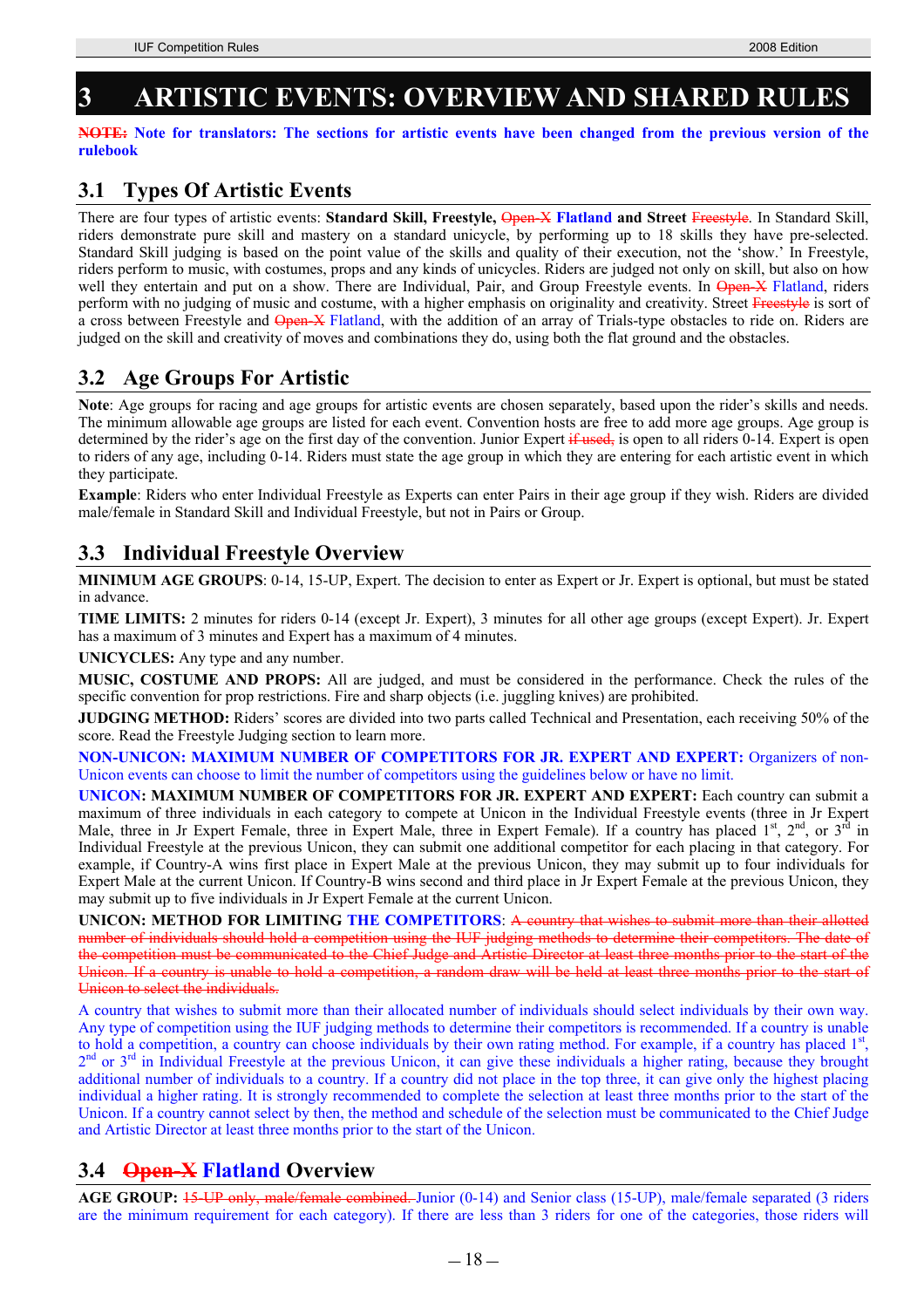compete in the older age groups. If there are less than three females or less than three males overall, the male and female categories are merged.

**TIME LIMIT:** Three minutes. Two minutes. Competitors are allowed to go over the time-limit (as long the line was started before the limit elapsed, and as long the line is continued without interruptions).

**UNICYCLES**: Any type and any number.

**MUSIC, COSTUME AND PROPS**: Riders are encouraged to bring their own music, but it is not judged. Costume is not judged. Use of props is judged similar to Individual Freestyle. Host can provide props (for example: a grind bar) for all, and they can be removed easily for riders who want them out of the way. Competitors are also allowed to bring props (for example: a Basketball, second person for acrobatic assistance, special small obstacle.....) but these props must be available for all competitors. Competitors must announce any planned props at least four weeks before the competition starts. If the host allows the announced props, he should also inform all registered competitors about it immediately.

**JUDGING METHOD:** Originality and creativity are  $\frac{50}{90}$  of the score. Consistency and Difficulty is  $\frac{25}{90}$  which all moves are performed. The last 25% style, props, and other skills. The emphasis is on unicycle skills, with less emphasis on "show."

## **3.5 Street Freestyle Overview**

### **MINIMUM AGE GROUPS:** None.

**NUMBER OF RUNS**: If there are fewer than 10 riders, each rider should get two runs, with both runs considered in the final calculation of the scoring. If there are more than 10 competitors but fewer than 20, each rider will do one preliminary run to be scored by the judges. The top 6 riders will be allowed to continue on by doing a second, final run. If there are more than 20 riders — each rider shall be given one run of 1 minute and 30 seconds. The top 10 riders are to be given a final run of 2 minutes each. Both runs will be used to calculate the final placing. See Section 3.24.3 for details on the calculation of the placing.

**TIME LIMITS AND WARNINGS: 3 minutes for finals, and 2 minutes if preliminary rounds are used. 2 minutes for finals,** and 1.5 or 2 minutes (depending on number of competitors) if preliminary rounds are used.

Last Move: With about 10 seconds left in the run, it will be announced "Last Move", which is a warning that it is time for their last move. They should finish whatever move they are doing, then set up and perform one more move. If they fail the first attempt, the announcer should say "Try Again", and the rider should make a second attempt — even if they are now over time! If the rider does not land this move, they are not to be penalized. However, if it is landed, it should be considered in the judging.

**Warnings:** A rider will be warned when half of the time is left in the run, but this should not be done if the rider appears to be setting up for a big skill or is in the process of doing one. In this case, wait until the rider has finished the skill, and announce how much time is now left (example: 51 seconds).

**UNICYCLES**: Any type and any number. Trials unicycles with metal pedals and marking tires are allowed, so this competition is generally intended for outdoors.

**DRESS**: Riders must wear the same gear required for unicycle racing (see Section 2.3), plus helmets. Riders found not to be wearing the minimum required safety gear will be disqualified.

**MUSIC**: Music is not judged. Competitors may provide their own music, or background music will be played.

**COSTUME AND PROPS:** Clothing has no influence on the score. Riders are encouraged to dress in the uniform of their national teams or clubs, or in clothing that represents their teams, groups or countries. No props allowed, other than what is included in the performing area.

**JUDGING METHOD:** 50% of the score is based on level of Difficulty, which includes how well, or how successfully, all moves are performed. The other 50% of the score is for Style, which originality, creativity, personality and daring. Riders scored in four equal categories: Height/Distance, Technical Difficulty, Originality/Variety, and Consistency/Flow.

# **3.6 Pairs Freestyle Overview**

**MINIMUM AGE GROUPS**: Age group (all ages), Expert. Each rider may enter only once. The age group of the older rider is the age group for the pair. Expert is treated as the "oldest" age group, followed by Jr. Expert, and then all other age groups. The decision to enter as Expert or Jr. Expert (if used) is optional, but must be stated in advance.

**TIME LIMITS:** Same as Individual Freestyle.

**UNICYCLES**: Any type and any number.

**MUSIC, COSTUME AND PROPS:** Same as Individual Freestyle.

**JUDGING METHOD**: Same as Individual Freestyle, 50% for Technical, and 50% for Presentation. In Pairs, there is extra emphasis on teamwork; two person skills, etc. (see Judging Criteria).

**NON-UNICON: MAXIMUM NUMBER OF COMPETITORS FOR JR. EXPERT AND EXPERT:** Organizers of non-Unicon events can choose to limit the number of competitors using the guidelines below or have no limit.

**UNICON: MAXIMUM NUMBER OF COMPETITORS FOR JR. EXPERT AND EXPERT:** Each country can submit a maximum of three pairs in each category to compete at Unicon in the Pairs Freestyle events (three in Jr Expert Pairs, three in Expert Pairs). If a country has placed  $1^{st}$ ,  $2^{nd}$ , or  $3^{rd}$  in Pairs Freestyle at the previous Unicon, they can submit one additional competitor for each placing in that category. For example, if Country-A wins first place in Expert Pairs at the previous Unicon, they may submit up to four Pairs for Expert Pairs at the current Unicon. If Country-B wins second and third place in Jr Expert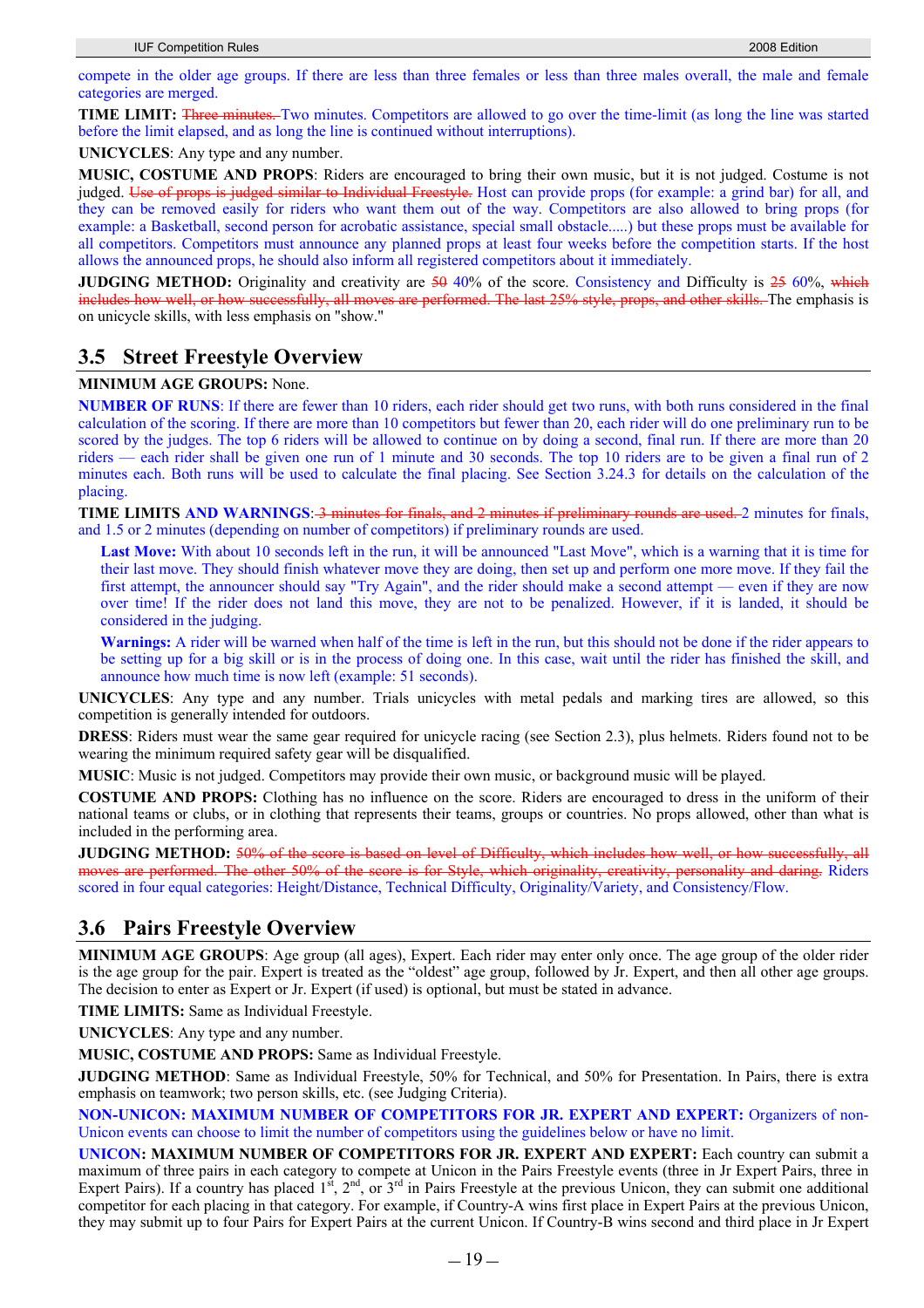Pairs at the previous Unicon, they may submit up to five individuals in Jr Expert Pairs at the current Unicon. If a pairs team is submitted consisting of members from two countries, that team must choose one of their two countries to represent.

**UNICON: METHOD FOR LIMITING THE COMPETITORS:** A country that wishes to submit more than their allotted number of pairs should hold a competition using the IUF judging methods to determine their groups. The date of the competition must be communicated to the Chief Judge and Artistic Director at least three months prior to the start of the Unicon. If a country is unable to hold a competition, a random draw will be held at least three months prior to the start of Unicon to select the competitors.

A country that wishes to submit more than their allocated number of pairs should select competitors by their own way. Any type of competition using the IUF judging methods to determine their competitors is recommended. If a country is unable to hold a competition, a country can choose pairs by their own rating method. For example, if a country has placed 1<sup>st</sup>, 2<sup>nd</sup>, or 3<sup>rd</sup> in Pairs Freestyle at the previous Unicon, it can give these pairs a higher rating if BOTH partners from the previous Unicon still be pairs, because they brought additional number of pairs to a country. If a country did not place in the top three, it can give only the highest placing pairs a higher rating. It is strongly recommended to complete the selection at least three months prior to the start of the Unicon. If a country cannot select by then, the method and schedule of the selection must be communicated to the Chief Judge and Artistic Director at least three months prior to the start of the Unicon.

# **3.7 Group Freestyle Overview**

### **MINIMUM AGE GROUPS:** None.

**MINIMUM NUMBER OF RIDERS:** Three. Each rider may enter Group Freestyle only once. A rider may appear in a second Group Freestyle performance with permission of the Chief Judge, to replace a rider due to illness, injury or other mishap.

**TIME LIMIT:** Six minutes.

**UNICYCLES:** Any type and any number.

**MUSIC, COSTUME AND PROPS:** Same as Individual Freestyle.

**JUDGING METHOD:** Same as Individual Freestyle. Extra emphasis on teamwork and multiple person skills, such as formation riding. Extra consideration will be given to account for widely different group sizes, relative skill levels, and relative ages of riders.

**NON-UNICON: MAXIMUM NUMBER OF GROUPS:** Organizers of non-Unicon events can choose to limit the number of groups using the guidelines below or have no limit.

**UNICON: MAXIMUM NUMBER OF GROUPS**: Each country can submit a maximum of two groups to compete at Unicon in the Group Freestyle event. If a country has placed  $1<sup>st</sup>$ ,  $2<sup>nd</sup>$ , or  $3<sup>rd</sup>$  in Group Freestyle at the previous Unicon, they can submit one additional group for each placing. For example, if Country-A wins first place at the previous Unicon, they may submit up to three groups at the current Unicon. If Country-B wins second and third place at the previous Unicon, they may submit up to four groups at the current Unicon.

**UNICON: METHOD FOR LIMITING THE GROUPS:** A country that wishes to submit more than their allotted number of groups should hold a competition using the IUF judging methods to determine their groups. The date of the competition must be communicated to the Chief Judge and Artistic Director at least three months prior to the start of the Unicon. If a country is unable to hold a competition, a random draw will be held at least three months prior to the start of Unicon to select the groups.

A country that wishes to submit more than their allocated number of groups should select groups by their own way. Any type of competition using the IUF judging methods to determine their groups is recommended. If a country is unable to hold a competition, a country can choose groups by their own rating method. For example, if a country has placed  $1<sup>st</sup>$ ,  $2<sup>nd</sup>$ , or  $3<sup>rd</sup>$  in Group Freestyle at the previous Unicon, it can give these groups a higher rating, because they brought additional number of groups to a country. If a country did not place in the top three, it can give only the highest placing groups a higher rating. Not all members from the previous Unicon are required to be members of a new group. It is strongly recommended to complete the selection at least three months prior to the start of the Unicon. If a country cannot select by then, the method and schedule of the selection must be communicated to the Chief Judge and Artistic Director at least three months prior to the start of the **Unicon** 

# **3.8 Individual Standard Skill Overview**

**MINIMUM AGE GROUPS:** 0-14, 15-UP. Best overall scores determine which competitors reach the Expert ranks.

**TIME LIMIT:** Three minutes (all ages).

**UNICYCLE**: One standard unicycle only (see definition). No brakes or handlebars. There are no limitations on wheel or crank arm size.

**MUSIC:** Music is not judged. Background music will be provided during all routines, or competitors may provide their own. Competitors may also, at their request, have no music played. See also section 3.18 3.20.

**COSTUME AND PROPS**: Clothing has no influence on the score. Riders are encouraged to dress in the uniform of their national teams or clubs, or in clothing that represents their teams, groups or countries. No props.

**JUDGING METHOD**: Riders are judged only on the quality of execution of the skills they have chosen to perform. Each figure has a predetermined point value. Judges deduct points for mistakes, such as dismounts, poor form, performing figures out of order, etc.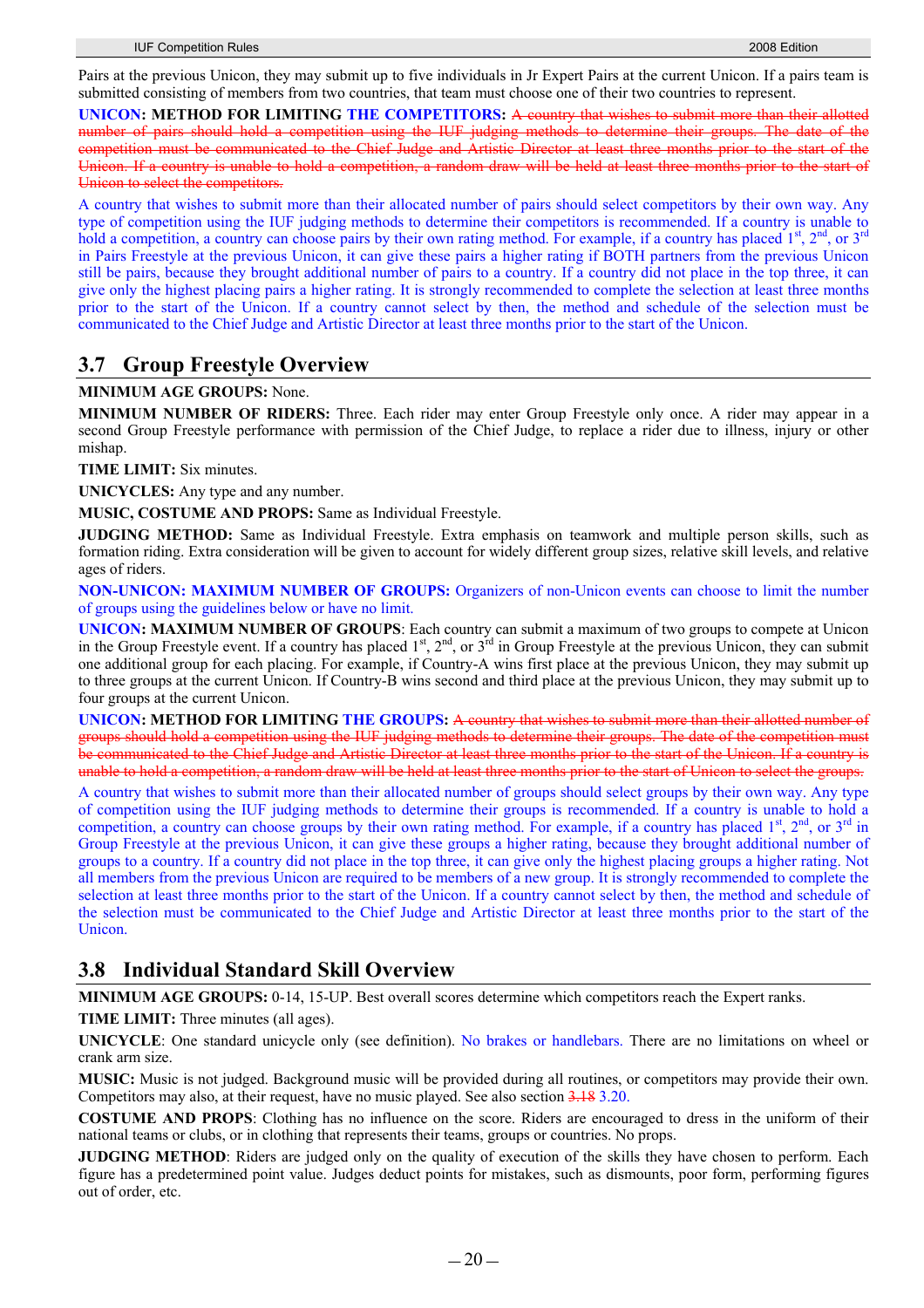**SKILLS TO BE PERFORMED**: Only skills found in the IUF Standard Skills List may be used. The proper methods for performing these skills are found in the 'Descriptions' section of this list. If illustrations of figures disagree with their descriptions, the descriptions apply.

# **3.9 Group Standard Skill Overview**

This event is similar to Individual Standard Skill, but with four person teams of any sex, on standard unicycles only. Rules are published separately. This event is held at the discretion of the convention host.

# **GENERAL RULES**

These rules apply to all artistic events, unless otherwise noted.

# **3.10 Deadline For Signing Up**

All artistic events have a deadline for participation, which must be specified in the registration form. If not specified in the registration form, the deadline is one month before the official convention start date. A maximum of ten Individuals, ten Pairs routines, and two groups will be allowed to be added after this time to account for difficulties in travel planning or other valid reasons that are communicated about in advance. These will be added in the order of their request to the Chief Judge and Convention Director via email or fax. Participants who attempt to sign up less than 36 hours prior to the beginning of the specified competition will not be allowed to enter.

Changing Pairs partners is allowed up to 36 hours prior to the actual competition as long as the category does not change. Adding or subtracting the members of a group routine is allowed up to 36 hours prior to the start of that competition.

# **3.11 Size Of Performing Areas**

Required spaces for the various events are listed below. But riders, especially large groups, will want to know the overall amount of space that will be possible to ride on. Hosts must publicize the dimensions of the available performing area as far in advance of the competition as possible, and organizers of international championships at least three months prior to the event.

For international competitions, the performing area must be 14m wide x 11m deep for all individual and pairs events. At smaller events, smaller sizes can be used, but no smaller than 12m wide x 9m deep. The boundaries of the areas must be clearly marked on the floor, with lines at least 3cm wide. The distance between the outer edges of the performing areas and walls, poles or other stationary objects must be no less than 50cm. For group events, the performing area must be no smaller than 26m wide x 14m deep, but this area need not be marked, and competitors may use the entire space available. Hosts must publicize the dimensions of the available performing area as far in advance of the competition as possible. Riders or groups who go outside the boundaries may get a reduced score (see Judging Criteria).

## **3.11.1 Individual And Pairs Performing Area**

For international competitions, the performing area must be no smaller than 14m wide x 11m deep. At smaller events, smaller sizes can be used, but no smaller than 12m wide x 9m deep. The boundaries of the performing areas must be clearly marked on the floor, with lines at least 3cm wide. The distance between the outer edges of the performing areas and walls, poles or other stationary objects must be no less than 50cm. Individuals or pairs who go outside the performing area may get a reduced score (see Judging Criteria).

Skills performed outside the Technical Judging Area (TJA), which is the same size as standard skill, will not affect the Technical score. Presentation will be judged both inside and outside the TJA. Going outside the TJA does not give a reduced score in Presentation. The TJA is recommended to be placed in the middle of the performing area, and the layout of the TJA is also required to be publicized by the hosts as far in advance of the competition as possible.

## **3.11.2 Group Freestyle Performing Area**

For international competitions, the performing area must be no smaller than 26m wide x 14m deep. Groups who go outside the boundaries may get a reduced score, if the boundary is marked on the floor (see Judging Criteria).

## **3.11.3 Street Freestyle Comp Performing Area**

The Street Freestyle performing area consists of a flat area, plus a number of obstacles to ride on. These are similar to Triales obstacles (see Section 11). Trials and Street Freestyle competitions can be held in the same location. Typical obstacles will be stair sets, skinnies, benches, spools, platforms, grinding rails, and anything that can be creatively used in this event. The size of the area is flexible, to allow for the obstacles plus a flat area. The boundaries need not be marked, as long as riders understand what areas are off-limits.

The Street Comp requires an open area for flatland skills, plus a number of obstacles to ride on. Each obstacle must have sufficient space around it for the types of riding expected. For example, a grinding rail must have run-up and run-out space, and platforms and other high objects must have landing space all around. Remember when setting up a course, flow is encouraged. Any movements intended to be judged should be done where the audience and judges can see. Obstacles should be oriented so that most rider movements are toward the audience and judges, not blocked. The flat area must be in front of the obstacles, or otherwise where it has an unobstructed view from the audience and judges. These are similar to Trials obstacles (see Section 10). Trials and Street competitions can be held in the same location if there is sufficient space. Required obstacles are:

a two-revolution manual pad (a smooth platform of at least 3m x .5m and between 7cm and 15cm in height);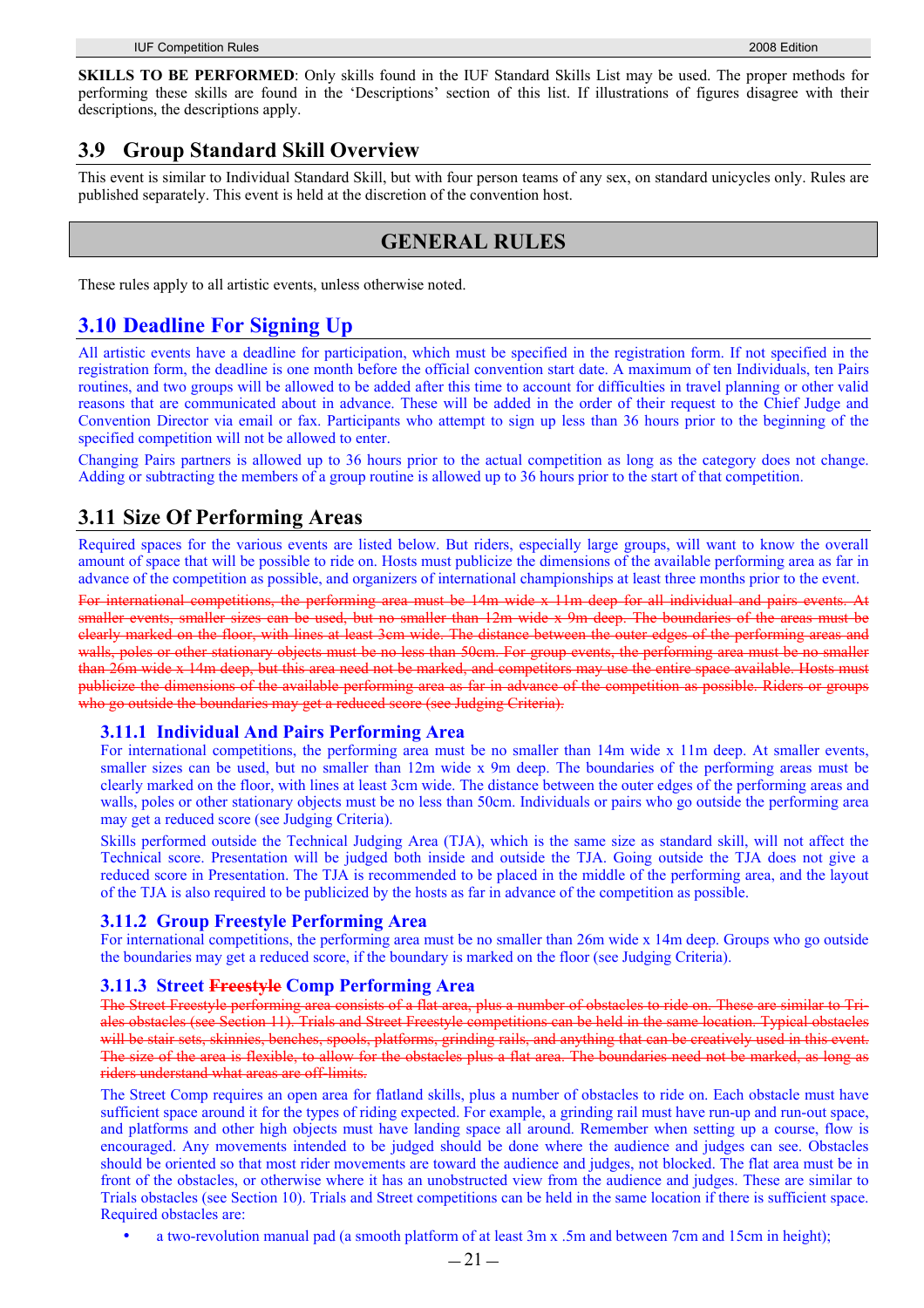- stair set (at least 90cm high with a horizontal base extension of at least 90cm; minimum tread of 25cm and minimum riser of 17cm. Minimum of 2-revolutions of run-up space in front);
- a ledge for grinding that is at least 6 feet long and has metal coping, and wide enough to grind with the whole crank and pedal. Often this would be best down a bank, but make sure that both left and right footed riders have access to  $\mathbf{i}$  — this can be achieved by putting it in the middle of the bank, or having an up-flat-down ramp with ledges on both banks.

Additional typical obstacles will be: skinnies, benches, spools, platforms, grinding rails (at least 1.5m long and 35cm off the ground), and anything that can be creatively used in this event. The size of the area is flexible to allow for an unknown number of obstacles plus the open area. The boundaries need not be marked, as long as riders understand what areas are off-limits.

If there will be two runs, the layout of the area may be modified by the course officials between the first and second runs. Otherwise, the course may not be modified by competitors or officials except for safety reasons. For example, to remove damaged or unsafe equipment.

### **3.11.4 Street Comp: Problems With Required Obstacles**

 The required obstacles must be built strong enough to endure many hours of heavy use. They need to survive the competition without changing their shape or stability. If one of the required obstacles is broken or made unusable during the competition, it must be repaired if one or more competitors say they need to use the damaged part. If no competitors have a problem with the damage, no repair is necessary except for safety reasons, such as in the event of sharp exposed parts.

## **3.11.5 Flatland Competition Performing Area**

Flatland requires the same minimum amount of floor space as Individual Freestyle, but there are no boundaries. Riders are free to use the entire area in front of the judges, but judges should be able to see them to judge the performance. If riders plan to do anything unusual outside the boundaries they should inform the Chief Judge before the competition starts. It can be done indoor and outdoor depending on the host's possibilities and weather conditions. For indoor competitions the host should think about the free use of unicycles and protect the ground.

## **3.12 Order Of Performance**

The method of choosing performance order is up to the Artistic Director. Performance order for Jr. Expert and Expert in Pairs/Individual/Group freestyle are defined by an open drawing without a computer. The drawing/selection should be done publicly and transparently, at a time that is pre-announced, so people can witness it. The method to determine performance order for age groups is completely up to the Artistic Director.

### **3.12.1 Riders Must Be Ready**

Riders who are not ready at their scheduled performance time may or may not be allowed to perform after the last competitor in their age group. The Chief Judge will remember to consider language barriers, and that riders may be engaged in convention work to slow them down. Except for Standard Skill, a rider may not perform before a different set of judges than those that judged the rest of their age group.

# **3.13 Performance Set-Up**

Competitors are allowed a maximum of two minutes to set up their unicycles and props in the performing area. Competitors who take too long risk being disqualified. An extension of the set-up time can be given only by the Chief Judge and must be requested in advance. Competitors must show a legitimate need when requesting more time, such as numerous props or complicated special effects.

# **3.14 Start Of Performance**

### **3.14.1 Freestyle Events**

The judging, the stopwatch, and the 'performance' all start at the same time. The Timer starts the watch at the beginning of the music, or at a signal from competitors, whichever comes first. The signal can be a nod, wave, bow, verbal cue ("Start!") or any clearly understandable means. An acoustic signal (such as a whistle) will indicate that the timing and judging have started. Any non-unicycling activities such as dancing, posing, acrobatics, etc., must be included within the time limit of the routine to be judged. In Standard Skill routines, the end of each minute will also be indicated by an acoustic signal. In all Freestyle routines, an acoustic signal will indicate when there are 30 seconds left. In all artistic events, two acoustic signals or a different signal will indicate the end of the riding time and end of the judging.

### **3.14.2 Standard Skill**

The judging begins when the timer blows a one second whistle signifying the beginning of the three minute routine or when a predetermined piece of music begins; the stopwatch will begin timing immediately following the one second acoustic signal or music. The rider must begin within the boundaries either on or off the unicycle. If the rider chooses to go out of bounds for a .5 deduction, he/she must do so after the one second acoustic signal or the start of the music. The end of each minute will be indicated by acoustic signals. This may be made optional as described in section 3.15.2. A final one second acoustic signal will signify the completion of the three minute allotment.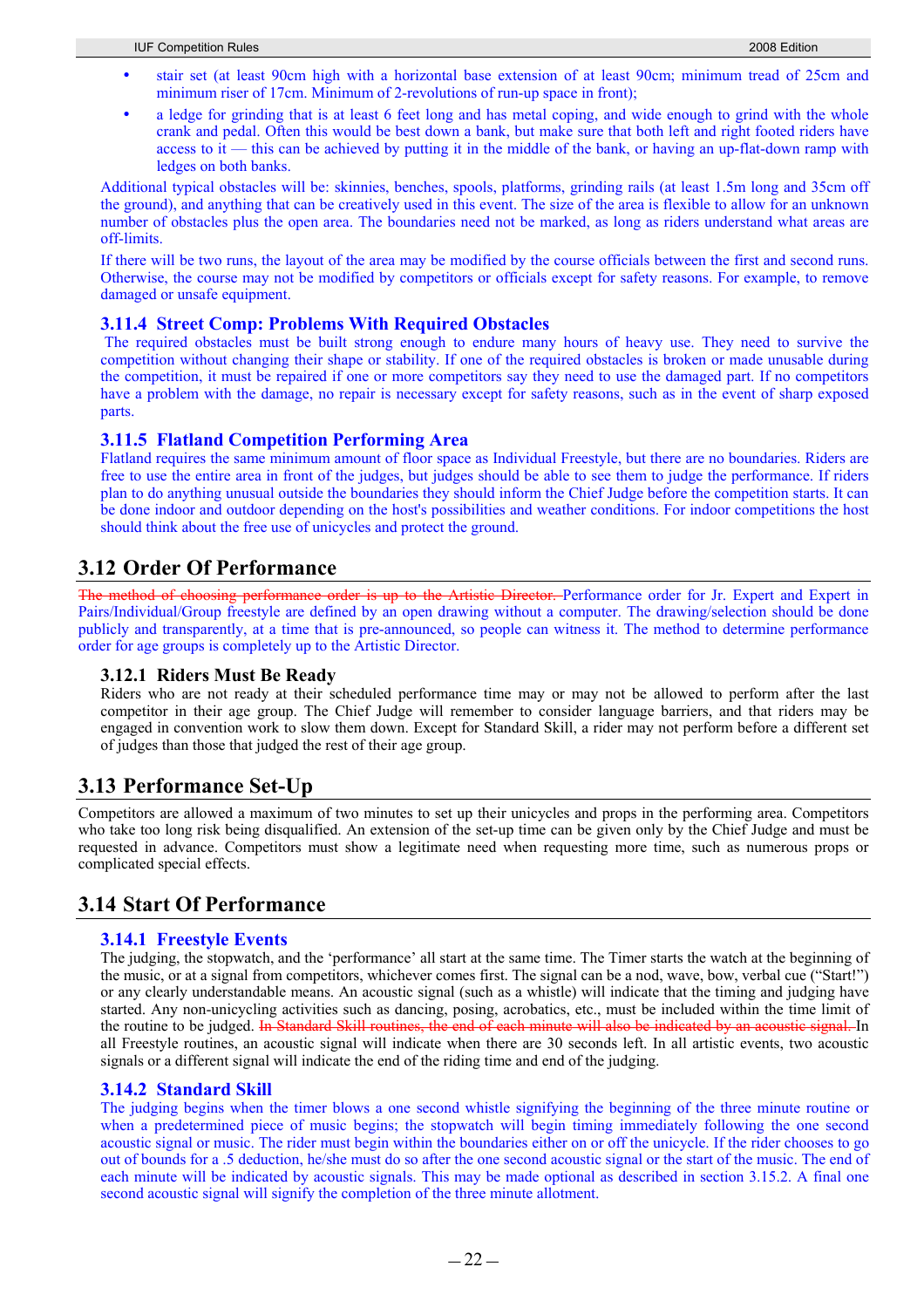# **3.15 Rider's No-Signal Option**

## **3.15.1 Freestyle Events**

(Freestyle and Open-X only) A rider may have a well-planned routine to music that he or she knows is under the time limit, and does not wish for the acoustic signals to detract from his or her performance. When riders sign up with the Rider Liaison they can request "No acoustic signals." This will eliminate the 'Start' signal, and the 30 second warning. The Timer will still keep the time, and if the rider exceeds the time limit, the Timer will make the 'double acoustic signal' to indicate the rider has run overtime. This does not apply to Standard Skill.

## **3.15.2 Standard Skill**

If a rider provides their own music and wants acoustic signals, they must indicate this when they sign up with the Rider Liaison. If a rider does not provide their own music, acoustic signals will automatically be used unless the rider requests "No acoustic signals" when signing up with the Rider Liaison. If no acoustic signals, there will not be a 'Start' signal or the 1-minute and 2-minute signals. In all situations, the Timer will still keep the time, and if the rider exceeds the time limit, the Timer will make the 'double acoustic signal' to indicate the rider has run overtime.

# **3.16 Interruption Of Judging**

An interruption of judging can result from material damage, injury or sudden illness of a competitor, or interference with a competitor by a person or object. If this happens, the Chief Judge determines the amount of time left and whether any damage may be the fault of the competitor. Re-admittance into competition must happen within the regulatory competition time. If a routine is continued and the competitor was not at fault for the interruption, all devaluations coming forth from the interruption will be withdrawn.

# **3.17 End Of Performance**

The performance ends at a signal from the rider, such as a bow or "Thank you," or at the end of the time limit.

## **3.17.1 Freestyle Events**

An acoustic signal will indicate the end of the time limit. Any figures or performing that are done after the end of the time limit will not be judged. In Freestyle events, going over the time limit will reduce the rider's score. All time limits are maximums. Riders are free to use less time and will not lose points for doing so. A routine that is very short may suffer in points over a routine with more content. However, a routine that is boring, repetitive or 'padded' may lose points for being too long. The rider must decide what's best.

## **3.17.2 Standard Skill**

In Standard Skill, if the rider is in mid-figure, only the part of that figure that was executed before the time ended will be counted (see section 4.9.3 5.9.3). If the figure was less than 50% complete, a 100% devaluation will be given. If between 50% and 100% was completed, a 50% devaluation will be given. Any figures that have not been performed receive 100% devaluations.

# **3.18 Clean-Up**

In unicycling, a clean, dry riding surface is essential. After a performance, the riding area must be left the way it was before the performance. Riders and their helpers must clear all props, unicycles, and debris from the performing area within two minutes. The next rider may also be setting up during this time.

# **3.19 Messy Performing Area**

Riders who are thinking of using messy props in their performances must carefully consider the above rule. Popping balloons, dirt or powder, confetti, water, pies, etc. may take longer than two minutes to remove. Special permission must be received from the Chief Judge or Artistic Director before any such props are used. Competitors who make messes they are unable to remove may be disqualified from the event.

# **3.20 Music**

In Freestyle events, music is included in the judging and competitors should use it. In Open-X Flatland, music is recommended but is not judged. In Standard Skill music is not judged. But background music will be provided during all Standard Skill routines, or competitors may provide their own. Competitors may also, at their request, have no music played. It is recommended to have one or more backup copies of all music in case of loss or damage. For recordable disks, competitors are also recommended to test their music on multiple players to make sure it will work at competition time.

## **3.20.1 Media Types**

The host is required to have the capability of playing recordable CDs. Other media types may also be supported, at the host's discretion. The Artistic Director is responsible for announcing what media types will be supported, and making sure the necessary equipment is provided.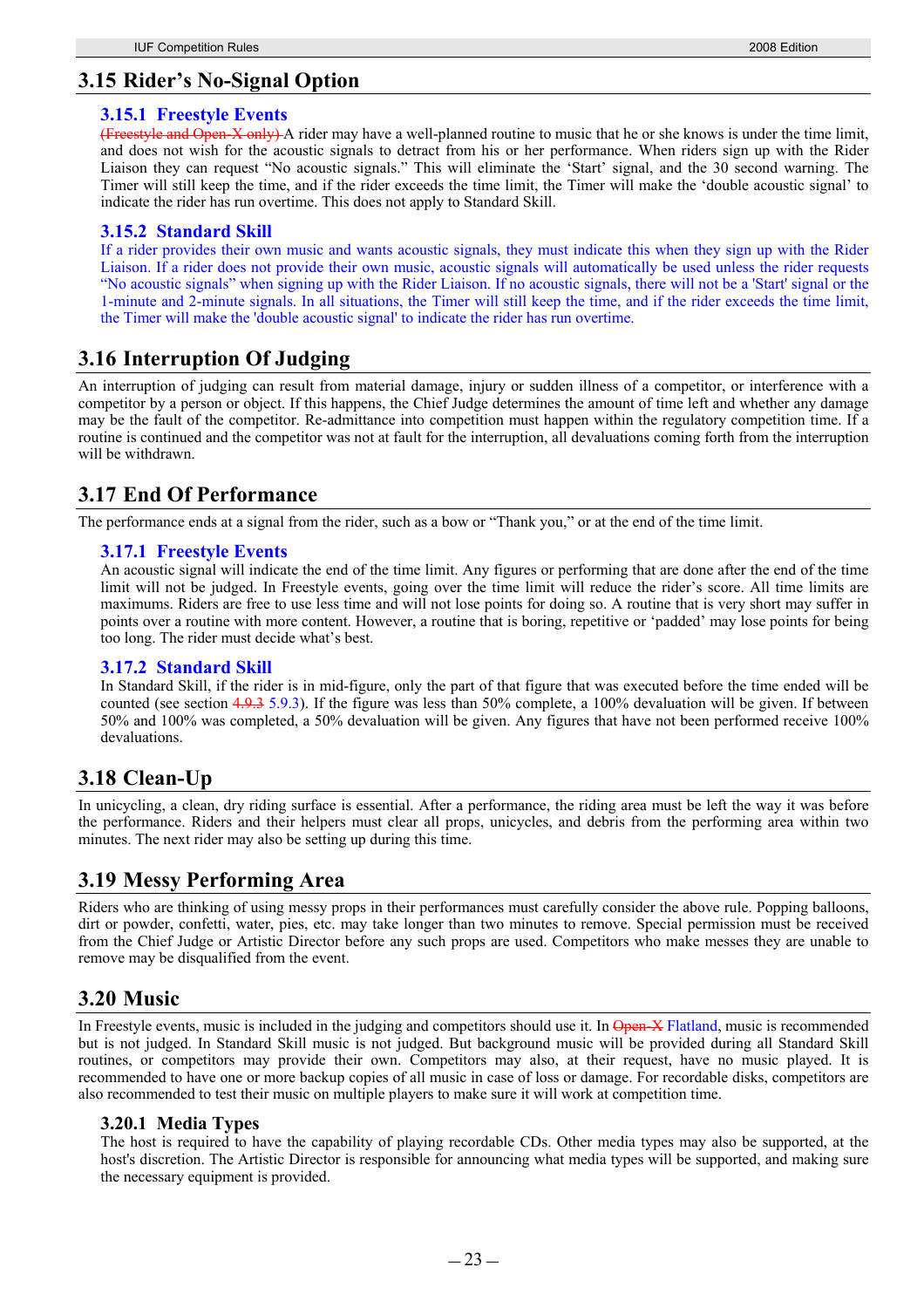### **3.20.2 Music Preparation**

Competitors must provide their music in a type that is supported, and has been announced by the Artistic Director. All music must be clearly labeled with the competitor name(s), age group, and event type (such as Pairs). Whenever possible, competition music should be the first track on the CD, mini-disk, or other optical media. The DJ (music operator) is not responsible for errors if competition music is on a different track. If other than 1, track number should be included in labeling. For cassettes or other tapes, if available, labeling must also indicate which side the music is on. Competition music should be at the beginning of the tape, and the tape should be wound to a point within 1-3 seconds of the start of the music. The DJ is not responsible for tapes that are not ready to be played.

### **3.20.3 Music Volume**

Volume level is controlled by the DJ, at instructions from the Chief Judge. The base volume for Freestyle, Street Comp and Open-X Flatland music should be loud enough to sound clear, and be heard by all. For Standard Skill, volume level should not be loud enough to interfere with judge communication, but otherwise similar to the level for Freestyle, Street Comp and Open-X Flatland. Some competitors' music may start with especially loud or quiet sections, and the DJ should be advised of these so volume levels do not get compensated in the wrong direction. Some competitors may request that their music be played at lower levels. These requests can be made directly to the DJ. Requests for higher volumes must be approved by the Chief Judge, who has the option of passing this responsibility to the DJ.

### **3.20.4 Special Music Instructions**

Some competitors may have special music instructions, such as stopping or starting the music at a visual cue, changing volume level during the performance, etc. The DJ is not responsible for errors carrying out these instructions. For best results, the competitor should supply a person to coach the DJ during the performance, so there are no mistakes. If the DJ receives instructions that sound unusual, the Chief Judge should be consulted for approval.

## **3.21 Announcing Of Results**

Final results will be continuously announced and/or posted for public view. Results Sheets will be posted after each age category of an event. The protest period begins at this point.

## **3.22 Protests**

Must be filed in writing, within 15 minutes from the posting of event results. Protest against judges' scores is not permissible. Protest is only possible against calculation mistakes or other mistakes not connected to the scoring. The Chief Judge must resolve all protests within 30 minutes from receipt of the written form.

## **3.23 Freestyle And Open-X Flatland, and Street Comp Judging Panel**

There are five (or more) judges. All judges must have a good knowledge of the relative difficulty of unicycling skills, and a complete knowledge and understanding of the rules and judging criteria for the events they are judging. Creativity and Originality can only be judged by someone with a knowledge of what has been done in the past. People attending their first artistic unicycle competition should watch and learn, but not judge. Details about the Standard Skill judging panel are covered in section 4.7.

There are three (or more) judges each of Technical and Presentation for Age Group competitions; five (or more) judges each of Technical and Presentation for Jr Expert and Expert competitions (including Group). All judges must attend a workshop provided as part of the convention schedule before the start of the Freestyle competitions. Exceptions to workshop attendance are granted by the Chief Judge if judging rules have not changed since the previous judging experience and the judge has high Accuracy Scores. Unless otherwise noted, judges at a Unicon must either speak English or have translation assistance for the specified language while judging. Judges at other unicycle conventions should speak the dominant language of that convention or have translation assistance.

Judges' names must be provided to the Chief Judge (via email, FAX, or postal mail) by at least one month prior to the start of the unicycle convention and include the number of freestyle conventions where they have been a competitor, judge, or simply in the audience. See section 3.23.9 and 3.23.10 for description of which teams/countries are required to provide judges. Judges must be at least 15 years of age at the start of the event. Judges are recommended to be a current freestyle competitor, a former freestyle competitor, an active coach of freestyle routines, a proven judge at prior competitions, or an avid spectator who has observed many freestyle routines. Details about the Standard Skill judging panel are covered in section 5.7.

### **3.23.1 Selecting Judges**

A person should not judge an event if he or she is

- Parent, child or sibling of a rider competing in the event.
- Individual or team coach, manager, trainer, etc. of a rider competing in the event.
- More than one judge from the same family judging the same event at the same time.
- than one member of a national team, club or group may be at a judging table at one time.

If the judging pool is too limited by the above criteria, restrictions can be eliminated starting from the bottom of the list and working upward as necessary only until enough judges are available. The eliminations must be agreed upon by the Chief Judge and Artistic Director, or next-highest ranking artistic official if the Chief Judge and Artistic Director are the same person.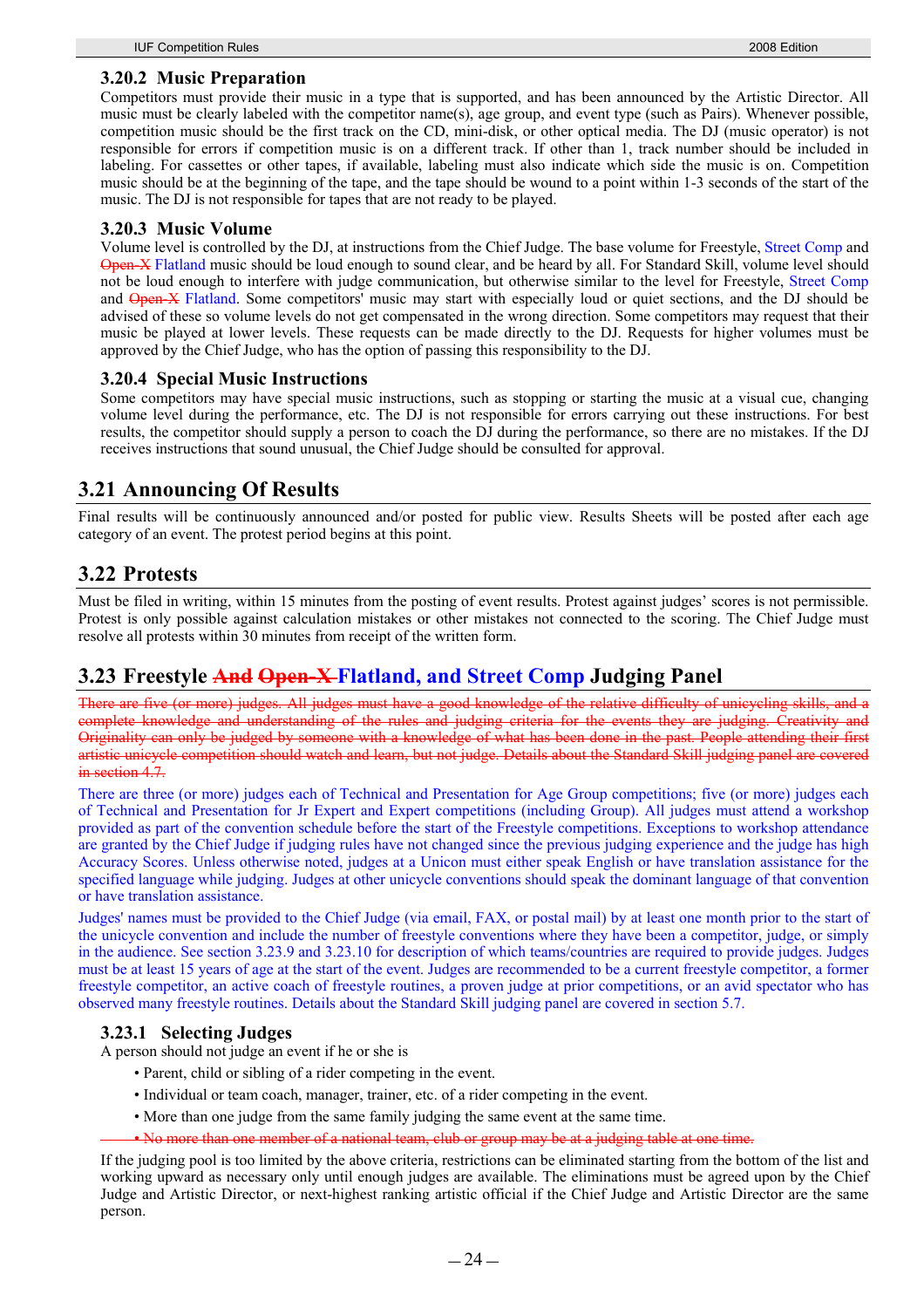### **3.23.2 Assignment Of Age Group Judges**

Judging seats will be allotted to individuals, groups, and national teams in proportion to their combined artistic participation at the convention. The registration count should be taken approximately one week prior to the convention. Actual judging assignments will be made by the Chief Judge from lists of registered and qualified people.

Judges will be chosen from the list of judges as provided in section 3.23.10. Judges who are competing in the event just before or just after the current category are eliminated from the list. Judges will also be eliminated from the list for the current category as described in section 3.23.1. The final selection of judges will be chosen based on their accuracy scores from the remaining list. If chosen from a large pool of judges, categories with six or fewer entries will have a minimum of three Technical judges and three Presentation judges; categories with seven to twelve entries will have a minimum of four Technical judges and four Presentation judges; categories with over 12 entries will have at least five Technical judges and five Presentation judges.

## **3.23.3 Assignment Of Expert (And Junior Expert) Judges**

Assignments for Expert and Jr. Expert (if used) judges will be made by the Chief Judge using the most qualified of all judges available. A list of qualified Expert (and Jr. Expert) judges should be registered with the Artistic Director and/or Host prior to each event. All judges for the Expert Freestyle groups must have previous UNICON judging experience. Qualifications are determined in the following order of importance:

- Highest judging accuracy scores obtained while judging age group (age groups judges must have a minimum of five entrants) or other Jr. Expert and Expert events.
- Greatest amount of Jr. Expert and Expert judging experience.
- Greatest amount of international judging experience.
- Greatest number of Freestyle competition experienced (viewed, judged, or as a competitor).

Judges who are competing in the event just before or just after the current category are eliminated from the list. Judges will also be eliminated from the list for the current category as described in section 3.23.1. Judges will also be eliminated from the list if they exhibit Judging weaknesses during their Age Group judging as described in Section 3.23.6. At Unicons, if more than five judges each of Technical and Presentation remain, judges who have not judged at a previous Unicon will be removed from the list. If there are still more than five each then the final list of judges for the category will be chosen by accuracy scores as defined in 3.23.8.

### **3.23.4 Standard Skill Vs. Freestyle Vs. Open-X Flatland or Street Comp Judging**

With entirely different sets of rules, qualified judges for Standard Skill are not necessarily qualified to judge Freestyle, the Street Comp, Open-X Flatland, and vice versa. Judges' qualifications must list the types of events they are qualified to judge.

## **3.23.5 Judging Panel May Not Change**

The individual members of the judging panel must remain the same for entire age groups; i.e. one judge may not be replaced by another except between age groups. In the event of a medical or other emergency, this rule can be waived by the Chief Judge.

### **3.23.6 Rating Judge Performance**

Judges can be rated using one or more of the following methods

• Rate the judge based on years of experience (riding, judging, etc.)

• Rate judges on a test that is sent to them (at the minimum this kind of test should be able to tell if the prospective judge least has read the judging packet that they received).

• Rate on past performance, comparing their scores to those of other judges at previous competitions.

Judges are rated by comparing their scores to those of other judges at previous competitions.

Characteristics of Poor Judging Judging Weaknesses

- **Excessive Ties:** A judge should be able to differentiate between competitors. Though tying is most definitely acceptable, excessive use of tying defeats the purpose of judging.
- **Group Bias**: If a judge places members of a certain group or nation significantly different from the other judges. This includes a judge placing members significantly higher or significantly lower (a judge may be harsher on his or her own group members) than the other judges.
- **Inconsistent Placing:** If a judge places a large number of riders significantly different from the average of the other judges.

### **3.23.7 Re-Instating Judges**

If a judge has been labeled as having a Judging Weakness, they may have a chance to be re-instated on the list by:

- Discuss with the Chief Judge the scores that were Tied, Biased, or Inconsistent.
- Practice judge at least two categories with at least 4 competitors. If the practice judging shows no further examples of Judging Weakness, they may be reinstated on approval by the Chief Judge and Artistic Director. If the Chief Judge and Artistic Director are the same person, then the next highest ranking official must agree to the reinstatement.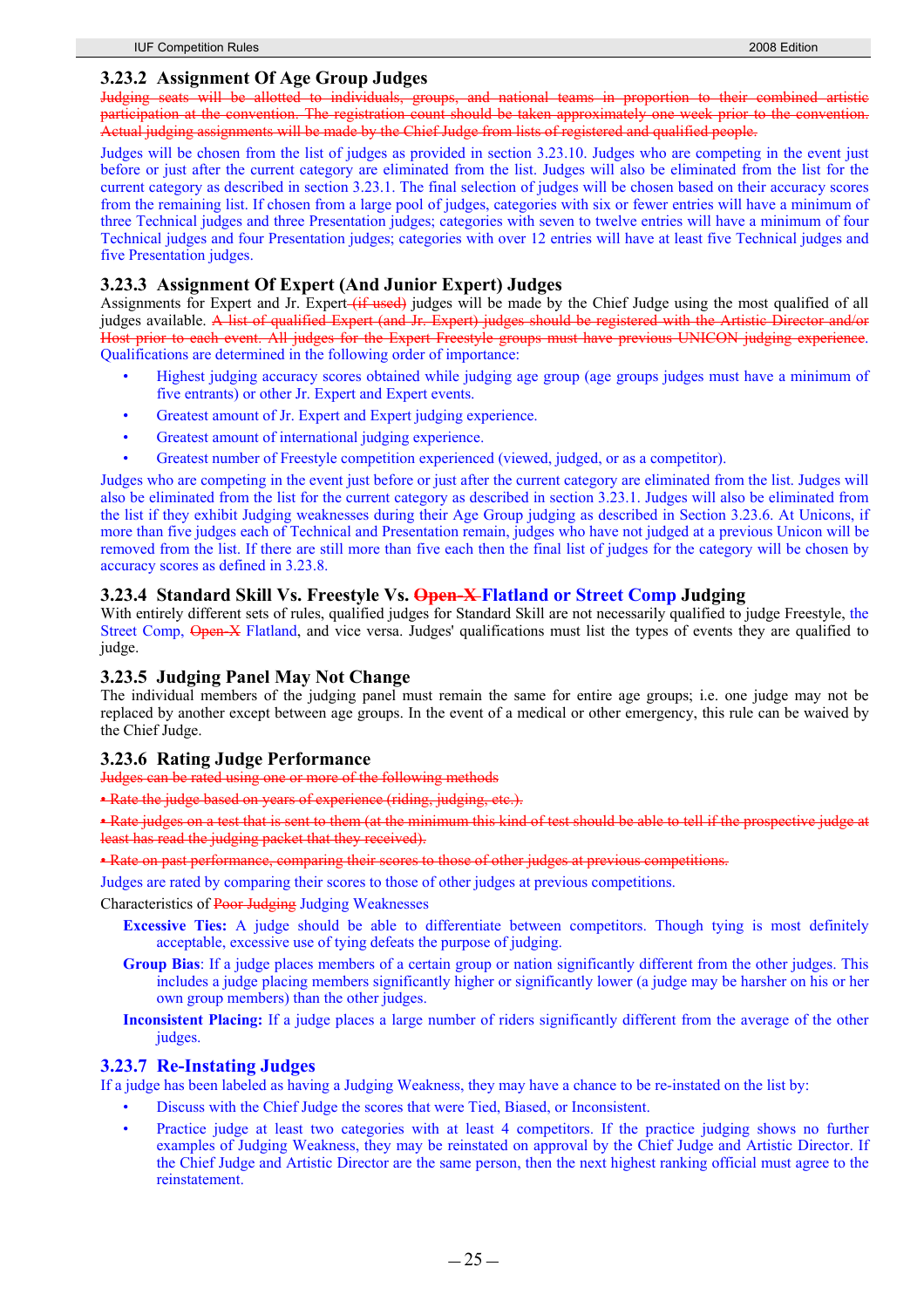### **3.23.8 Calculating Accuracy Scores**

The score for each judge will be calculated using a pre-defined calculation that is shared with all judges and other interested people. The calculation takes into account all types of mistakes and sums each mistake. A judging score of 0 would be perfect; anything between 10 and 15 shows signs of Judging Weakness; scores of over 15 indicate a Judge with Weaknesses who should be removed from the list of available judges.

### **3.23.9 Group Freestyle Judges**

Countries must provide a minimum of one judge (either Technical or Presentation) for each group entered in Group Freestyle. Each country is allowed to provide two more judges than the number of groups competing in the event. For example: Country-A has three groups competing in Group Freestyle. Country-A is required to provide at least three judges (one from each group), but no more than five judges. If a country is having difficulty finding qualified judges, they may ask a known judge from another country to represent them. Countries without a competing group may also enter a maximum of two judges. The names of the judges will be provided by either the team leaders of each group and/or primary contact for that country. If too many names are provided by the team leaders and/or primary contact for the country, the country's judges will be chosen based on the criteria outlined in 3.23.3.

Judges who have shown a tendency to be a Judge with Weaknesses (defined in section 3.23.6) will have their name removed from the pool of available judges. If more than ten judges are provided, the final judging panel of ten will be selected by their accuracy scores as defined in section 3.23.8.

## **3.23.10 Individual And Pairs Freestyle Judges**

Countries must provide a minimum of one judge for every five entries they have for Individual and Pairs Freestyle. Number of entries will be rounded up to the next nearest multiple of 5. For example: If a country has 1 entry, they must supply at least one judge. If a country has 11 entries, they must supply at least three judges. If a country is having difficulty finding qualified judges, they may ask a known judge from another country to represent them. Countries may also apply to the Chief Judge for help in finding judges from outside their country to represent them. Countries with no entries in Individual or Pairs Freestyle may also enter a maximum of two judges. The names of the judges will be provided by either the team leaders from the individual and pairs competitors and/or primary contact for that country. Countries not required to supply more than a maximum of ten judges for the Individual and Pairs Freestyle competition. If a country submits more than ten judges, after elimination of known Judges with Weaknesses (defined in section 3.23.6), the judges for that country will be chosen based on their accuracy scores.

## **3.23.11 Not Providing Judges**

At Unicons, countries that are unable to provide their required number of judges (either Group or Individual/Pairs) may have their competitors removed from that competition. Exceptions will be granted on a special basis with a letter to the Chief Judge, Artistic Director, and Unicon Director.

## **3.23.12 Judges Workshop**

A judge's workshop must be provided for by the hosts of the convention at least 24 hours prior to the start of the Freestyle competition. A minimum of 3 hours must be set aside, in a classroom or similar environment. If possible, it is strongly recommended to have more than one workshop to accommodate schedules. Variations on this can be approved by the Chief Judge. Workshop schedule(s) must be announced to all judges at least three weeks prior to the start of the competition.

Judges should have read the rules prior to the start of the workshop. The workshop will include a practice judging session. Each judge will be required to sign a statement indicating they have read the rules, attended the workshop, agree to follow the rules, and will accept being removed from the list of available judges if their judging accuracy scores show Judging Weaknesses.

# **3.24 Scoring**

In all events except Standard Skill, the scores of each judge are transferred into placing points, which represent the ranking of each competitor by that judge. The highest scoring competitor gets 1 placing point, the next one gets 2, and so on.

**Note**: The ranking number, or highest placing point available for a competitor depends on the number of entries in that category. If two or more competitors have the same score, they are awarded equal portions of the total number of placing points available for the places they occupy in the ranking.

**Example**: Seven competitors. Four of them tie for  $2^{nd}$  place.  $7^{th}$  place gets 7 points, 6<sup>th</sup> place gets 6 points, and 1<sup>st</sup> place gets 1 point. For the other four competitors, add up the other placing points numbers:  $2+3+4+5=14$ . Divide this by the number of competitors (4) to get 3.5 placing points each.

### **3.24.1 Removing The High And Low**

After determining placing points as above, discard the highest and lowest placing score for each rider. If Rider A has scores of 1,2,1,3,2, take out one of the ones, and the three. Then Rider A has 1,2,2, for a total of 5. If Rider B has scores of 2,2,2,2,2, he will end up with 2,2,2, a total of 6. The winner is the competitor with the lowest total placing points score after the high and low have been removed.

### **3.24.2 Ties**

If more than one competitor has the same placing score after the above process, those riders will be ranked based on their placing scores for Technical. The scoring process must be repeated using only the Technical scores for the tied riders to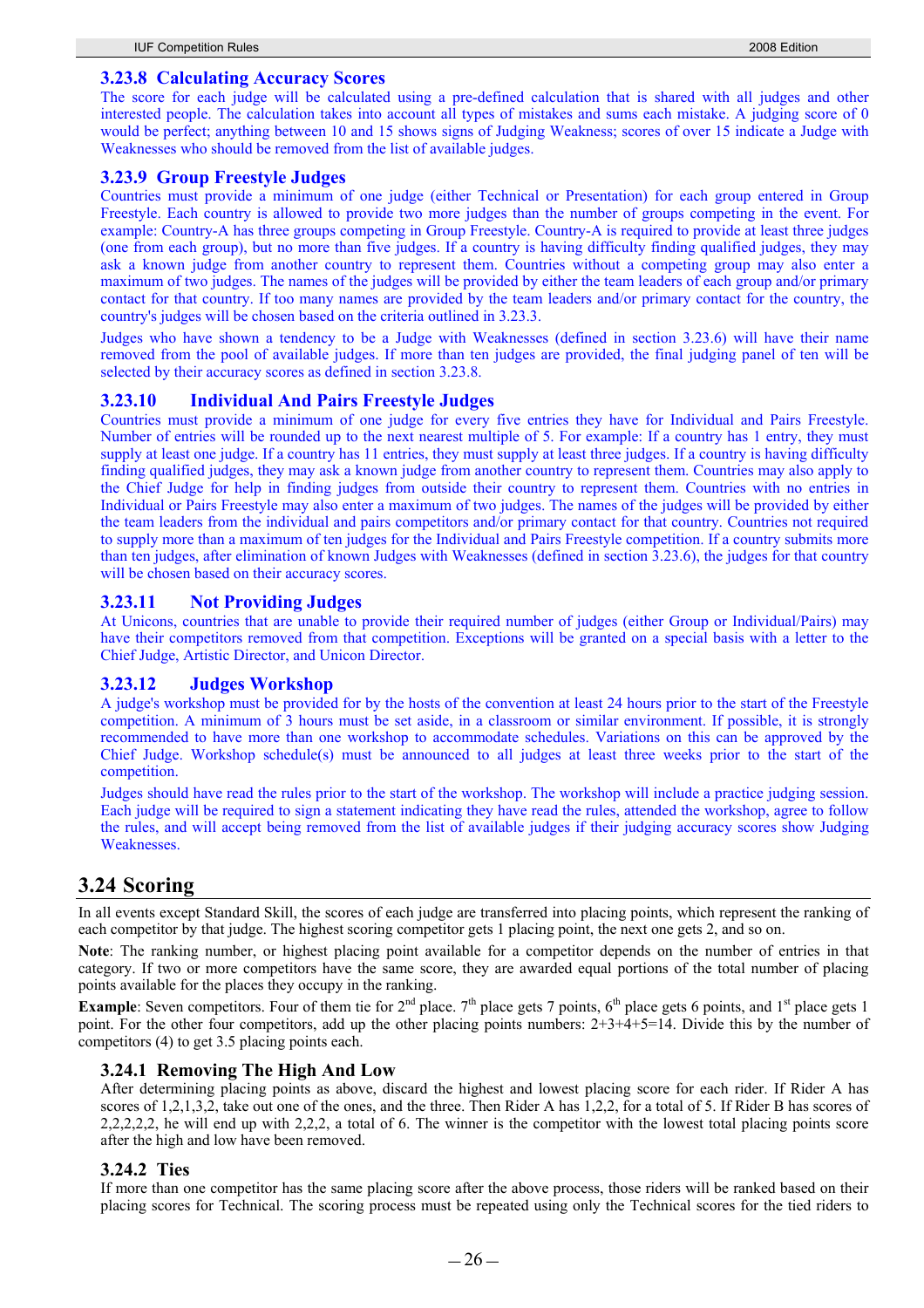determine this rank. High and low placing scores are again removed in the process. If competitors' Technical ranking comes out equal, all competitors with the same score are awarded the same place.

## **3.24.3 Scoring For The Street Competition**

If there is a preliminary elimination round, all scores are calculated as above with placing points and removing the high/low placing score. If riders are eliminated, the scores from the first run are recalculated using only the scores from the riders who have not been eliminated. After the second run, scores are again calculated as above with placing points and removing the high/low placing score. To determine the overall winner, the placing points from the first run are divided by two and added to the placing points from the second run. The winner is the competitor with the lowest total placing points score. Ties are broken by the placing of the second run. If there is still a tie, then the rider with the higher Consistency/Flow should win. If the riders remain in a tie, then they should both be awarded the same place.

## **3.25 World Champions**

Standard Skill, Individual Freestyle, Pairs Freestyle, Group Freestyle, Street Comp, Open-X Flatland: Winners in the Expert category of each event are the *World Champions*. In the individual events, separate titles are awarded for male and female (excluding Street Comp and Open-X Flatland if only one competition group is offered). If used, Winners in the Jr. Expert category are the *Junior World Champions*.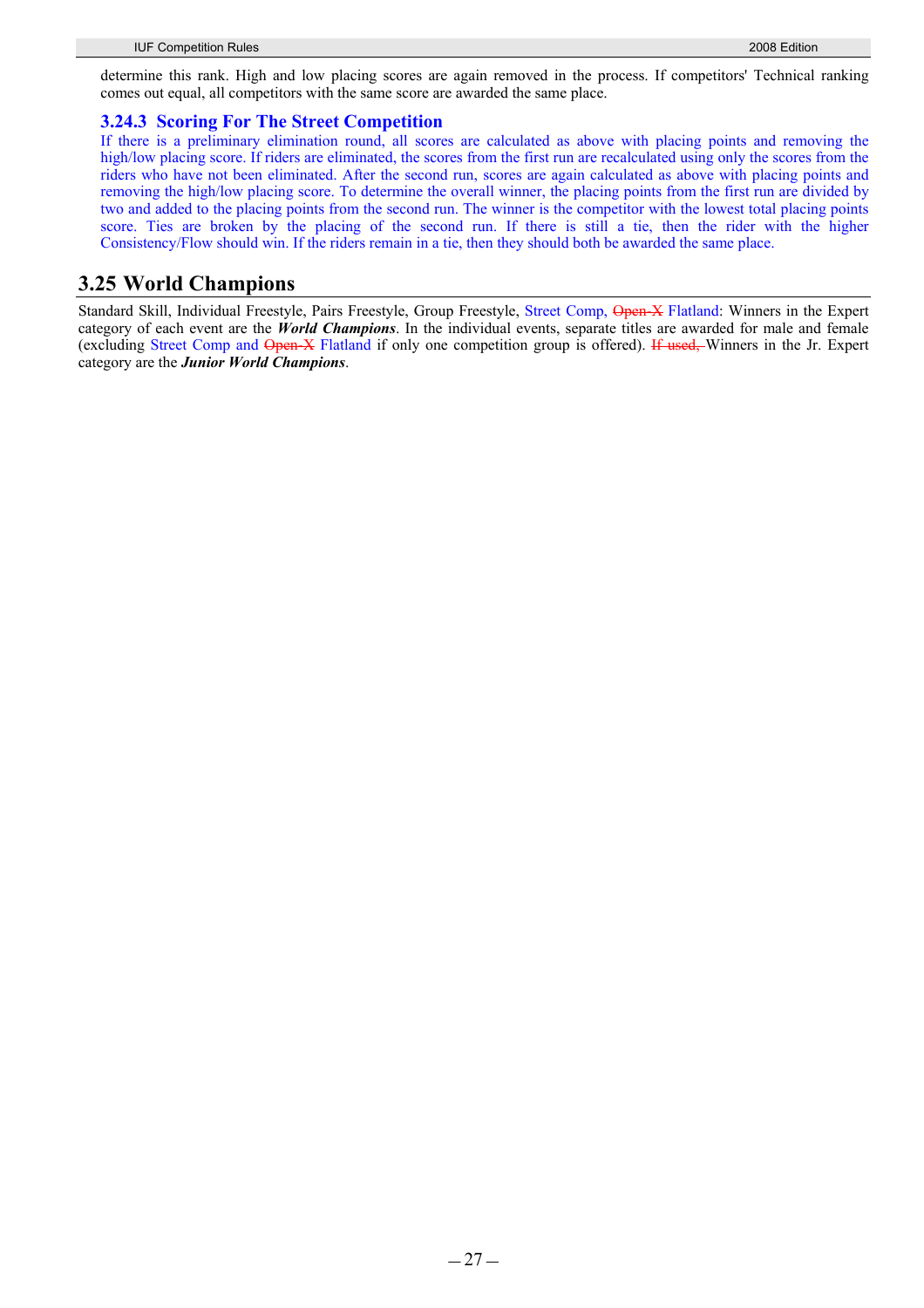# **4 FREESTYLE JUDGING**

This applies to Individual, Pair, and Group Freestyle, but not to Open X or Street Freestyle. Each judge only looks at one component of the whole performance (Technical or Presentation). Each Technical Judge gives three scores from 0 to 10; each Presentation Judge gives three scores from 0 to 10. Judging for Individual, Pairs, and Group Freestyle is divided into two components, Technical and Presentation. Qualified judges may judge only Technical, only Presentation, or both. For each component, judges give four scores from 0 to 10, with 10 being the highest score. Scores such as 2.0, 2.2, or even 2.25 are encouraged to help differentiate between riders of similar ability.

The scores given should match the description of the Example Scoring. For example, if there are only two competitors in a category where the first rider has 2 major dismounts and the second rider has over 20 major dismounts, a score of 10 should not be given for "Dismounts + Boundary" for the first rider even though the dismounts were significantly fewer.

Judging for Flatland and the Street Comp is described in sections 4.5 and 4.6. Each judge gives scores for the complete performance.

# **4.1 Individual Freestyle – Technical Score**

The Technical part of the judging is broken into three four parts. Three Four scores will be given by each judge, values ranging from 0 to 10.

## **4.1.1 Transitions Variety And Originality Of Unicycling Skills**

There are two parts in this section. **Variety** is the types of skills presented. A routine packed with skills that are all different types will get more points than one with fewer skills, even if their overall difficulty levels are the same. A routine with mainly wheel walking skills, for example, will get fewer points than one with wheel walking and other skills of the same difficulty level. Another example: The same hard skill performed ten times will lower this score automatically because there is less time to perform other skills that are unique.

To earn a high score with **Originality of Skills**, the skills should be unique with variations that are completely new or with new approaches.

**Boundary**: There is a Technical Judging Area (TJA) which is 14m wide x 11m deep and a Performing Area which may be larger than the TJA if the facilities permit a larger area. Both boundaries are marked. Skills performed outside the TJA are not judged. See section 3.11 for details of the TJA.

**Unicycling Skills**: All skills (feats of balance) performed with only one support point in contact with the riding surface, this being a wheel, the movement of which is controlled by the rider, thus maintaining balance.

Although this list is easily outdated, for Unicon 13 in 2006 the types of skills could be:

\* Mounts

\* Wheel walk (including forward, one-foot, backward, koosh-koosh, hand, sideways, etc)

\* Seat out (seat out in front/back/side/drag with one or two feet going forward or backward)

\* Stationary non-hopping (mounts, idling, crank idling, stillstand, balancing skills, wheel grabs, etc)

\* Stationary hopping (uni spins, hoptwists, hopping on wheel)

\* Spin

\* Other unicycles (ultimate, big wheels, 2wheels, giraffes or 3-wheels, etc)

\* Glide/Coast (including forward, backward; stand-up forward and backward)

\* Stand-up wheel walk (forward, backward, with seat in front/back/side) - does NOT include stand-up glide

**Non-Unicycling Skills**: The riding of any vehicle with two or more wheels on the ground, and any skills not performed on a unicycle. Any skill with more than one support point on the riding surface, such as standing on the unicycle with it lying on the floor, or hopping while standing on the frame (seat on floor); two contact points with the riding surface (wheel and seat), both carrying part of the rider's weight. The term also refers to skills such as dance, mime, comedy, juggling, playing music or riding vehicles that do not meet the definitions of unicycles. See Definitions.

**Scoring Guildelines – scoring should match the descriptions below** 

| <b>Score</b> | Samples of observed riding                                                                                                                                         |
|--------------|--------------------------------------------------------------------------------------------------------------------------------------------------------------------|
| 10           | Routine is filled with many new skills, variations on skills, showing wide variety in the type of skills<br>and not focusing only on two or three types of skills. |
| 8            | Routine is filled with many new skills, variations on skills.                                                                                                      |
|              | This score is given when rider shows excellence in only one of the two areas (variety OR originality<br>of skills).                                                |
| 6            | Originality is still impressive but variety of skills is not as good;                                                                                              |
|              | OR Variety is impressive, but little or no originality.                                                                                                            |
|              | Some originality and variety of the skills.                                                                                                                        |
| 2            | Little originality and displays only one type of skill.                                                                                                            |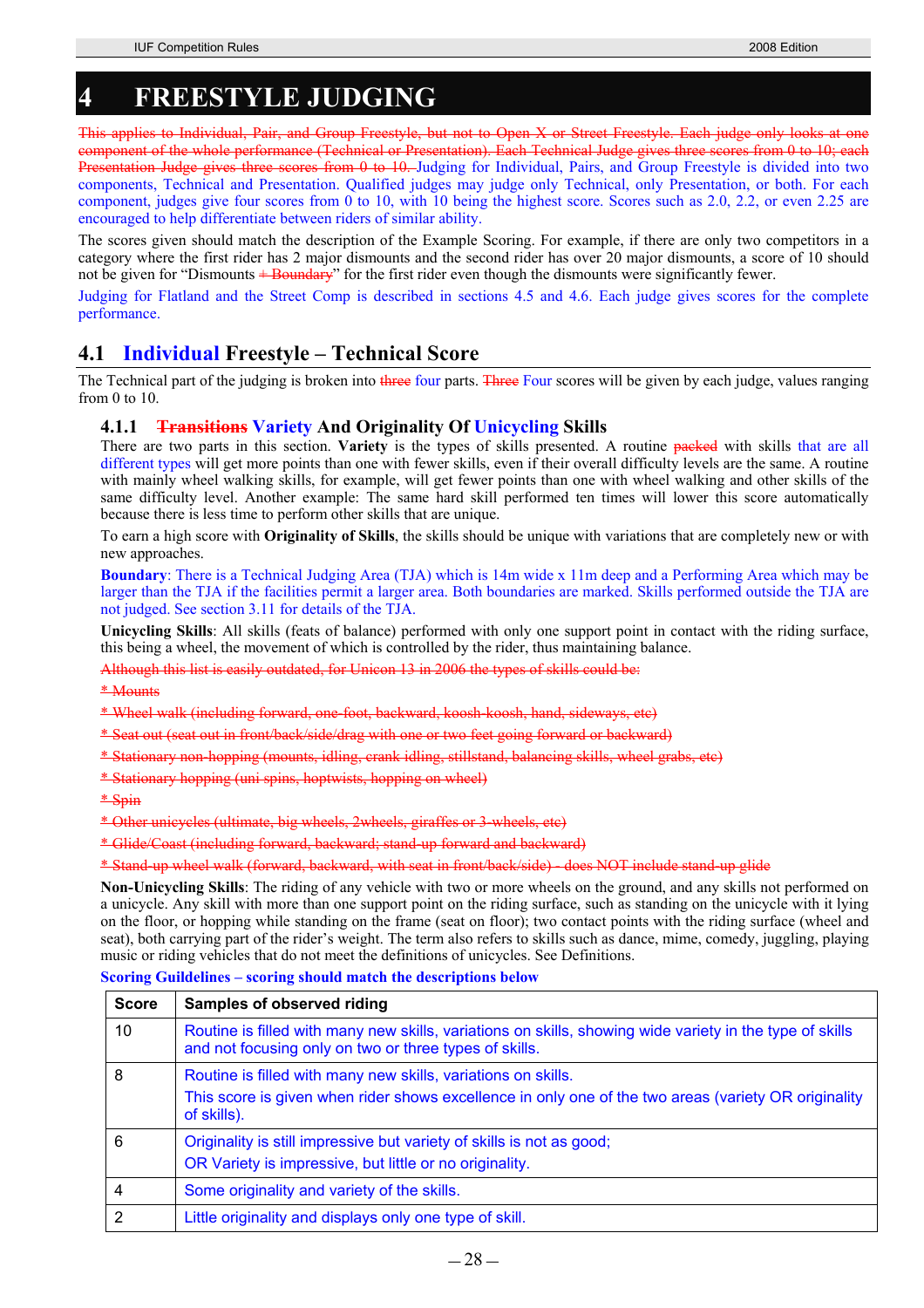### **4.1.2 Transitions And Mastery And Variety And Level Of Difficulty**

There are two parts in this section. High scores are given for transitions when the rider performs a skill straight into another skill. Low scores are given if rider performs a skill, returns to stable riding position (sitting on seat with feet on pedals), then begins the next skill. Low scores are also given for transitions if several revolutions, idles, hops (or other setup-type skill) needs to be performed before performing the more difficult skill – unless it is obvious that these are used to increase the overall choreography and timing of the routine.

**Mastery** is the amount of control shown by the rider(s) during their execution of the skills. The body form should demonstrate good control and 'mastery' of the unicycle. Holding a skill for a longer amount of time also indicates a higher level of mastery for that skill. Performing a skill multiple times can increase the Mastery portion of the score, but will decrease the score as related to Variety and Level of Difficulty. If a rider is showing good style (section 4.2.2) during difficult skills, the Mastery score should be high.

| <b>Score</b>  | Samples of observed riding                                                                                                                                                                                                                                                             |
|---------------|----------------------------------------------------------------------------------------------------------------------------------------------------------------------------------------------------------------------------------------------------------------------------------------|
| 10            | Routine is filled with inventive transitions with rider linking difficult skills together without ever<br>returning to stable riding position; Rider is stable and confident; showing good style and performing<br>skills an adequate length of time given the routine's choreography. |
| 8             | Rider links difficult skills together without ever returning to stable riding position, but occasionally<br>falters or is unstable. This score is given when rider shows excellence in only one of the two areas<br>(transitions OR mastery).                                          |
| 6             | Transitions are still impressive but mastery is poor; or little or no transitions but with high mastery.                                                                                                                                                                               |
| 4             | Rider links a few skills together without returning to stable riding position; mastery is also low.                                                                                                                                                                                    |
| $\mathcal{P}$ | Rider continually goes back to stable riding position between difficult skills but looks unstable and<br>shows little control.                                                                                                                                                         |
| $\Omega$      | Looks like will fall constantly (and possibly does fall frequently); always returns to stable riding<br>position or takes excessive time to setup more difficult skills.                                                                                                               |

### **Scoring Guildelines – scoring should match the descriptions below**

## **4.1.3 Level Of Difficulty**

Level of Difficulty is for successfully executed skills. High scores awarded for a routine packed with a number of skills that have a high variety all with high difficulty. High scores should not be given if only one or two of the skills are of a high level or with skills that are the same type but with minor variations. Only 'unicycling skills' will be judged; nonunicycling skills only affect Presentation scores (see 5.1.1 for list of skills). Dancing, juggling, and other non-unicycling skills can increase only the Presentation score, and have no influence on this score.

**Scoring Guildelines – scoring should match the descriptions below**

| <b>Score</b> | <b>Samples of observed riding</b>                                                                              |
|--------------|----------------------------------------------------------------------------------------------------------------|
| 10           | All very difficult skills with no simple skills or simple riding.                                              |
| 8            | Many skills at high difficulty but small mistakes.                                                             |
| 6            | Generally lower on average or higher with many mistakes.                                                       |
|              | Only one or two skills at high level.                                                                          |
| 2            | O.K. and skills done reasonably long without compromising flow of routine.                                     |
|              | Looks like will fall constantly; much repetition of skills; low difficulty when averaged for whole<br>routine. |

## **4.1.4 Interpretation**

How skills, costume, music, props (if used), style all work together to present a theme to the whole routine. If one part is removed, the whole performance would suffer. The elements should be consistent and this section rates how well the whole routine is put together.

**Skills**: Should be chosen to work with the costume, music, and style to create an integrated theme. If the routine is flowing and smooth with graceful body style, skills that are less graceful (typically most hopping skills) should not be used.

**Costume**: A costume is chosen to enhance the routine and does not interfere with skills. If costume(s) are chosen that have the potential to impede riding but the competitor(s) successfully adapt the costume to add to the whole performance, they should not be penalized, but instead should be given extra points for Style.

**Music**: Judges are looking for music that is selected to put whole routine together. Skills are chosen carefully to match the feeling and tempo of the music. Music that is simply background or not integral to the routine is considered a poor choice.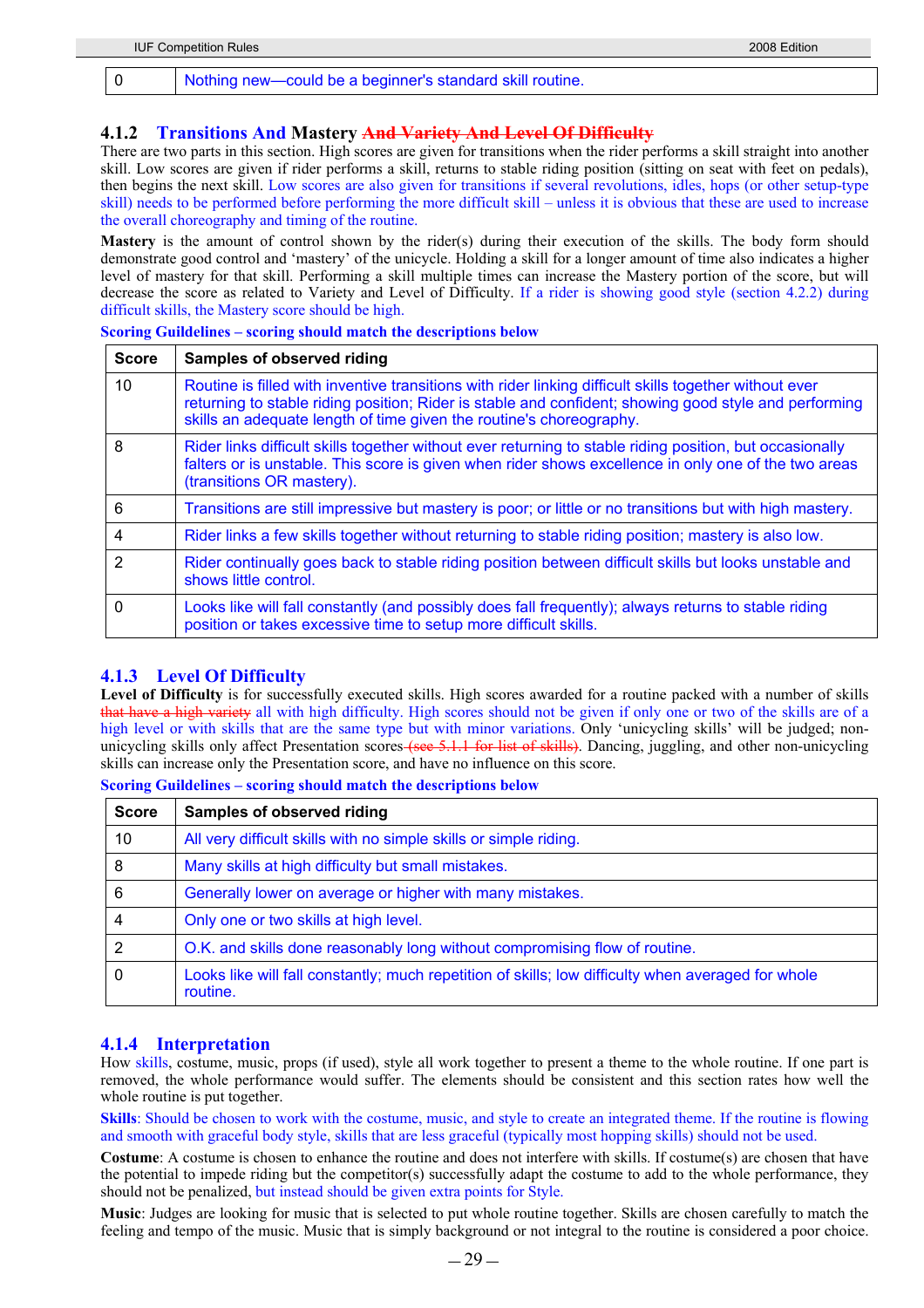A high scoring routine is where the rider uses the sound, beat, theme, or changes in the music as integral parts of the routine. If music is chosen that is too long for the allowed time, the competitor should be penalized here.

**Props**: A unicycle, when used for anything but a unicycling skill (handstand on the unicycle while it is lying down, hopping standing on the frame with wheel and seat on the floor) is considered a prop. Other props can be removable parts of the costume (hats, clothing, etc), items placed to set a scene, a person. Note that it says "Use of." This score is not awarded for the props, but for the effect of such props on the performance. The judges are looking not for the props themselves, but how they are used. It is not mandatory to include props in the performance. If none are used, the score will not be lower.

**Scoring Guildelines – scoring should match the descriptions below**

| <b>Score</b>  | <b>Samples of observed riding</b>                                                                                                                                                                                                       |
|---------------|-----------------------------------------------------------------------------------------------------------------------------------------------------------------------------------------------------------------------------------------|
| 10            | Routine is complete - cutting out one part will ruin the whole performance. Skills chosen to<br>accentuate the overall performance.                                                                                                     |
| 8             | If props used, four of the five elements (skills, costume, music, props, style) working together to<br>present a theme but one obviously missing or mismatched. If props not used, only three of the four<br>elements working together. |
| 6             | If props used, only three of the five elements working together to present a theme but one obviously<br>missing or mismatched. If props not used, only two of the four elements working together.                                       |
| $\mathcal{P}$ | Part of routine looks integrated, but several elements are not working (music not matching,<br>costume choice interferes, props clumsy, or skills don't match the music).                                                               |
| 0             | Routine looks thrown together, with no thought of whole performance.                                                                                                                                                                    |

# **4.2 Individual Freestyle – Presentation Score**

The Presentation part of the judging will be broken into three four parts. Three Four scores will be given by each judge, values ranging from 0 to 10.

## **4.2.1 Mistakes: Dismounts (Minor And Major) And Boundary**

Low scores given for routine with more than  $\frac{1}{2}$  8 major difficult-skill dismounts that interrupt the routine. Medium scores for a routine that has approximately  $\frac{1}{2}$  major difficult-skill dismounts and a few minor dismounts, and only minor boundary crossing. High scores for a routine with no major dismounts (difficult or easy skill), and few or no minor dismounts. and stays within the boundary. Judges need to be able to differentiate between a planned dismount and an unplanned dismount. A planned dismount may be stepping off the pedals after seat dragging for five revolutions.

Major dismounts are when the unicycle falls, the body falls and the skill is completely lost. Major dismounts are also counted when a rider is visibly upset or angry from a dismount, or whose choreography falters or is destroyed.

**Major difficult-skill dismounts** are when the unicycle falls, the body falls and the skill is completely lost during a skill that is one of the more difficult of the routine. The skill that was attempted is either redone or skipped entirely.

**Major easy-skill dismounts** are when the unicycle falls, the body falls and the skill is completely lost during an easy skill or after the more difficult portion of a difficult skill is performed. The skill that was attempted is partially completed before the fall. Major easy-skill dismounts are also counted when a rider is visibly upset or angry from a dismount, or whose choreography falters or is destroyed.

**Minor dismounts** are when the rider slightly touches down, only slightly loses control after executing a skill. The routine is barely affected by this type of dismount. A minor dismount may also be counted when a skilled performer might 'roll with the punch' of an unintentional dismount so well that the audience believes it was planned.

**Boundary**: Riders should attempt to stay within the marked boundaries. There is a Technical Judging Area (TJA) which is 14m wide x 11m deep and a Performing Area which may be larger than the TJA if the facilities permit a larger area. Both boundaries are marked. Skills performed outside the TJA are not judged. No penalties are applied if the competitor crosses the boundary. See section 3.11 for details.

If a competitor has a small, obviously unintentional boundary crossing, they should not be penalized heavily. If a competitor completely ignores the boundary and obviously go section, even if the routine has no dismounts.

|  | <b>Scoring Guildelines - scoring should match the descriptions below</b> |  |  |  |  |  |
|--|--------------------------------------------------------------------------|--|--|--|--|--|
|--|--------------------------------------------------------------------------|--|--|--|--|--|

| <b>Score</b> | <b>Samples of observed riding</b>                                                     |  |
|--------------|---------------------------------------------------------------------------------------|--|
| 10           | 1 minor dismount or flawless                                                          |  |
| 8            | 2 major difficult-skill dismounts and no other problems                               |  |
|              | OR 1 major difficult-skill dismount + 4 minor dismounts                               |  |
|              | OR 1 major difficult-skill dismount + 1 major easy-skill dismount + 2 minor dismounts |  |
|              | OR 4 major easy-skill dismounts and no other problems                                 |  |
|              | OR 2 major easy-skill dismounts + 4 minor dismounts                                   |  |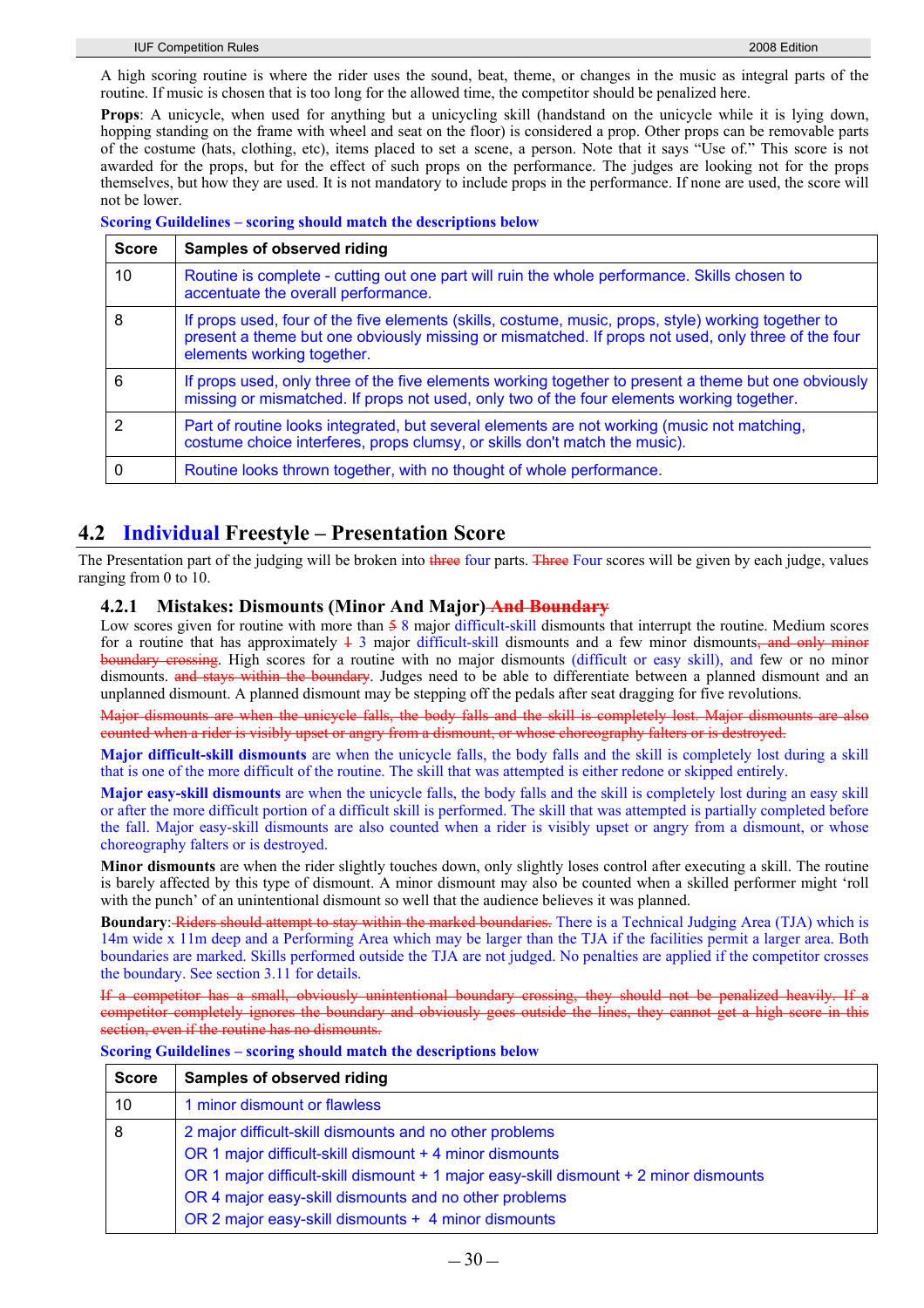| 6 | 4 major difficult-skill dismounts and no other problems<br>OR 3 major difficult-skill dismounts + 2 major easy-skill dismounts<br>OR 3 major difficult-skill dismounts + 1 major easy-skill dismounts + 2 minor dismounts<br>OR 3 major difficult-skill dismounts + 4 minor dismounts<br>OR 2 major difficult-skill dismounts + 4 major easy-skill dismounts<br>OR 2 major difficult-skill dismounts + 8 minor dismounts<br>OR 8 major easy-skill dismounts and no other problems |
|---|-----------------------------------------------------------------------------------------------------------------------------------------------------------------------------------------------------------------------------------------------------------------------------------------------------------------------------------------------------------------------------------------------------------------------------------------------------------------------------------|
|   | OR 6 major easy-skill dismounts + 4 minor dismounts                                                                                                                                                                                                                                                                                                                                                                                                                               |
| 0 | 10 or more major difficult-skill dismounts                                                                                                                                                                                                                                                                                                                                                                                                                                        |

A full table can be generated using the following calculations:

Score  $= 10 - (number of major difficult-skill dismount)$ 

- .5\* (number of major easy-skill dismount)
- .25\* (number of minor dismount)

### **4.2.2 Choreography And Style**

**Choreography**: The routine is assembled to use the whole space effectively; line and circle skills are varied in their direction and length; the timing of the routine is considered to maximize the allotted time; the skills are ordered to provide variety; rider does not simply ride from one point to another just to start the next skill. High points given for routines that have a structure: a distinctive beginning, middle, and end.

**Style**: The body form is used to express the whole mood or theme of the piece by positioning and movements of the body during the routine. Routines which show deliberate body form during the whole routine, especially during more difficult skills, should score higher than one with style and poses only during stable riding positions. Judges look for deliberate movements over uncoordinated movements made to retain balance; if a graceful balletic routine, style should be graceful and flowing; if a technical/ street theme, then the style should match that theme. Other non-unicycling skills such as dance, mime, comedy, juggling, acrobatics, playing music, etc. are considered with this score. These skills should add to the theme of the routine. A rider who spends half of the performance time dancing next to the unicycle does not add to his or her act, no matter how high the dancing skill.

|  |  | <b>Scoring Guildelines - scoring should match the descriptions below</b> |
|--|--|--------------------------------------------------------------------------|
|  |  |                                                                          |

| <b>Score</b> | <b>Samples of observed riding</b>                                                                                                                                                                                                             |
|--------------|-----------------------------------------------------------------------------------------------------------------------------------------------------------------------------------------------------------------------------------------------|
| 10           | Routine is assembled to use the whole space effectively; the skills are ordered to provide variety;<br>obvious structure to whole routine; the body form is used to express the whole mood or theme of<br>the piece, rather than for balance. |
| 6            | Some variation for choreography; style is only shown occasionally.                                                                                                                                                                            |
|              | Either fantastic choreography with no style; or fantastic style without any choreography.                                                                                                                                                     |
|              | All lines or all circles with stationary skills done in same spot; body form does not add to<br>performance; other non-unicycling skills.                                                                                                     |

## **4.2.3 Originality Of Performance And Showmanship**

**Originality**: The judges are looking for inventiveness in all aspects of the performance. They are looking for originality in the act as a whole. High scores for a unique routine, or one that contains unique elements.

**Showmanship**: Judges are looking for a performer to capture the audience by emotions and/or entertainment. The rider should display his or her confidence in front of the audience with eye contact, facial expressions, and making the audience a part of the routine. Poor showmanship can be displayed with the rider's eyes down, face filled with concentration rather than a smile, curses muttered under the breath at mistakes, and lack of awareness of or connection with the audience.

**Scoring Guildelines – scoring should match the descriptions below**

| <b>Score</b> | <b>Samples of observed riding</b>                                                                             |
|--------------|---------------------------------------------------------------------------------------------------------------|
| 10           | Completely original and fantastic showmanship. Audience is enthusiastic.                                      |
| 6            | Some originality and showmanship.                                                                             |
| 4            | Either fantastic originality without showmanship; or fantastic showmanship without any originality.           |
| 0            | Same old routine; audience obviously bored and uninterested. The only audience reaction is from<br>teammates. |

## **4.2.4 Interpretation**

How costume, music, props (if used), style all work together to present a theme to the whole routine. If one part is removed, the whole performance would suffer. The elements should be consistent and this section rates how well the whole routine is put together.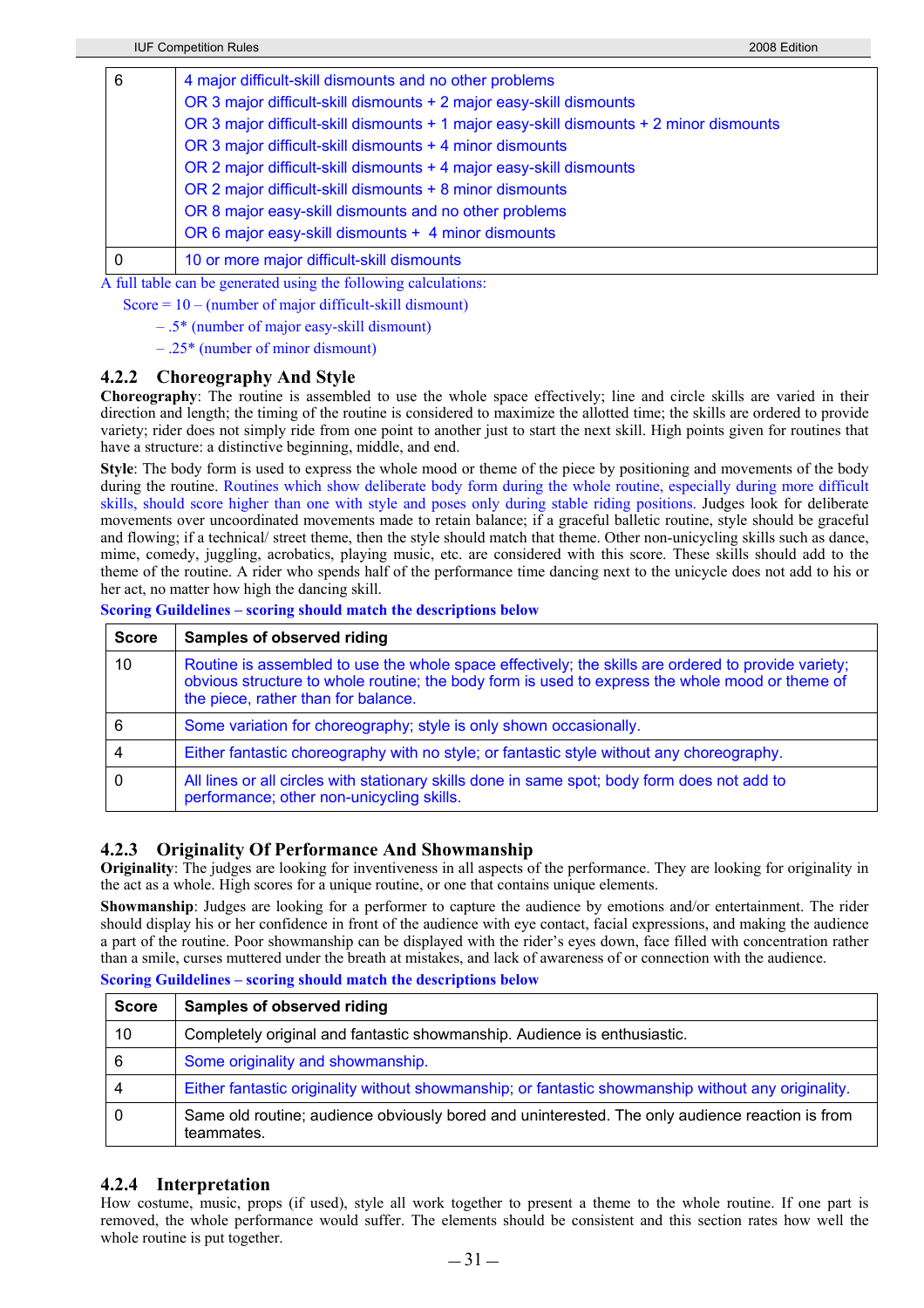**Costume**: A costume is chosen to enhance the routine and does not interfere with skills. If costume is chosen that have the potential to impede riding but the competitor successfully adapts the costume to add to the whole performance, they should not be penalized, but instead should be given extra points for Style.

**Music**: Judges are looking for music that is selected to put whole routine together. Skills are chosen carefully to match the feeling and tempo of the music. Music that is simply background or not integral to the routine is considered a poor choice. A high scoring routine is where the rider uses the sound, beat, theme, or changes in the music as integral parts of the routine. If music is chosen that is too long for the allowed time, the competitor should be penalized here.

**Props**: A unicycle, when used for anything but a unicycling skill (handstand on the unicycle while it is lying down, hopping standing on the frame with wheel and seat on the floor) is considered a prop. Other props can be removable parts of the costume (hats, clothing, etc), items placed to set a scene, a person. Note that it says "Use of." This score is not awarded for the props, but for the effect of such props on the performance. The judges are looking not for the props themselves, but how they are used. It is not mandatory to include props in the performance. If none are used, the score will not be lower.

**Scoring Guildelines – scoring should match the descriptions below**

| <b>Score</b> | <b>Samples of observed riding</b>                                                                                                                                                                                               |
|--------------|---------------------------------------------------------------------------------------------------------------------------------------------------------------------------------------------------------------------------------|
| 10           | Routine is complete – cutting out one part will ruin the whole performance.                                                                                                                                                     |
| 8            | Looks good, but room for improvement.                                                                                                                                                                                           |
| 6            | If props used, three of the four elements (costume, music, props, style) working together to present<br>a theme but one obviously missing or mismatched. If props not used, only two of the three<br>elements working together. |
| 2            | Part of routine looks integrated, but several elements are not working (music not matching,<br>costume choice interferes, props clumsy, or skills don't match the music).                                                       |
|              | Routine looks thrown together, with no thought of whole performance.                                                                                                                                                            |

# **4.3 Pairs Freestyle – Additional Judging Criteria**

Pairs judges must consider the performance of two unicyclists together. All judging criteria from above Individual Freestyle are used, but the additional factors below must also be considered. **Technical Scoring:** Sections 5.1.1 and 5.1.2 4.1.1, 4.1.2, and 4.1.4 are scored the same as Individual Freestyle; section 5.1.3 4.1.3 has the additional considerations as outlined in section 4.3.1 (below). **Presentation Scoring**: Sections 5.2.2 and 5.2.3 4.2.1, 4.2.3, and 4.2.4 are scored the same as Individual Freestyle; section 5.2.1 4.2.2 is replaced with section 5.3.2 4.3.3 (below).

## **4.3.1 Pairs Freestyle: Mastery And Variety And Level Of Difficulty**

The Difficulty level of a multiple person act is determined by the overall level of difficulty displayed by the pair, not by the difficulty of feats presented by a single rider. If one rider's skill level is a great deal higher than the other, judges must keep the Difficulty score somewhere between the levels of the two riders. A skill in which the two riders obviously support each other will score lower than the same skill performed separately. Judges must be able to distinguish between 'support' and 'artistic contact.' Riders who are merely holding hands may not be supporting each other, but if their arms are locked, they probably are.

**Note**: Some skills are more difficult with riders holding hands, such as one foot riding.

**Pairs vs. Doubles:** 'Doubles' refers to two riders on one unicycle. Some Pairs performers use lots of doubles moves, with lifting, strength, and the associated difficulty. Other Pairs acts use no doubles moves at all. How to compare them? Remember that the skill level of both riders is being judged. If the 'top' rider does not display much unicycling skill when he or she rides, judges must keep that in mind, and rate their average difficulty accordingly. If the top rider never rides, one can argue that this is not a Pairs act, and give a major points reduction. Doubles moves are difficult for both persons, but must be weighed carefully against non-doubles performances.

**Scoring Guildelines – scoring should match the descriptions below**

| <b>Score</b> | Samples of observed riding                                                                                                         |
|--------------|------------------------------------------------------------------------------------------------------------------------------------|
| 10           | All very difficult skills with no simple skills or simple riding;                                                                  |
|              | Both riders have the same high level of difficulty. The mastery of the pairs moves is the same for<br>both riders and is very high |
| 8            | Many skills at high difficulty but small mistakes.                                                                                 |
| 6            | Generally lower on average or high with many mistakes;                                                                             |
|              | OR one rider has a very high skill level while the second rider is very low.                                                       |
|              | Only one or two skills at high level. $\frac{1}{2}$ little variety;                                                                |
| 2            | O.K. and skills done reasonably long without compromising flow of routine.                                                         |
|              | Looks like will fall constantly; much repetition of skills; low difficulty when averaged for whole                                 |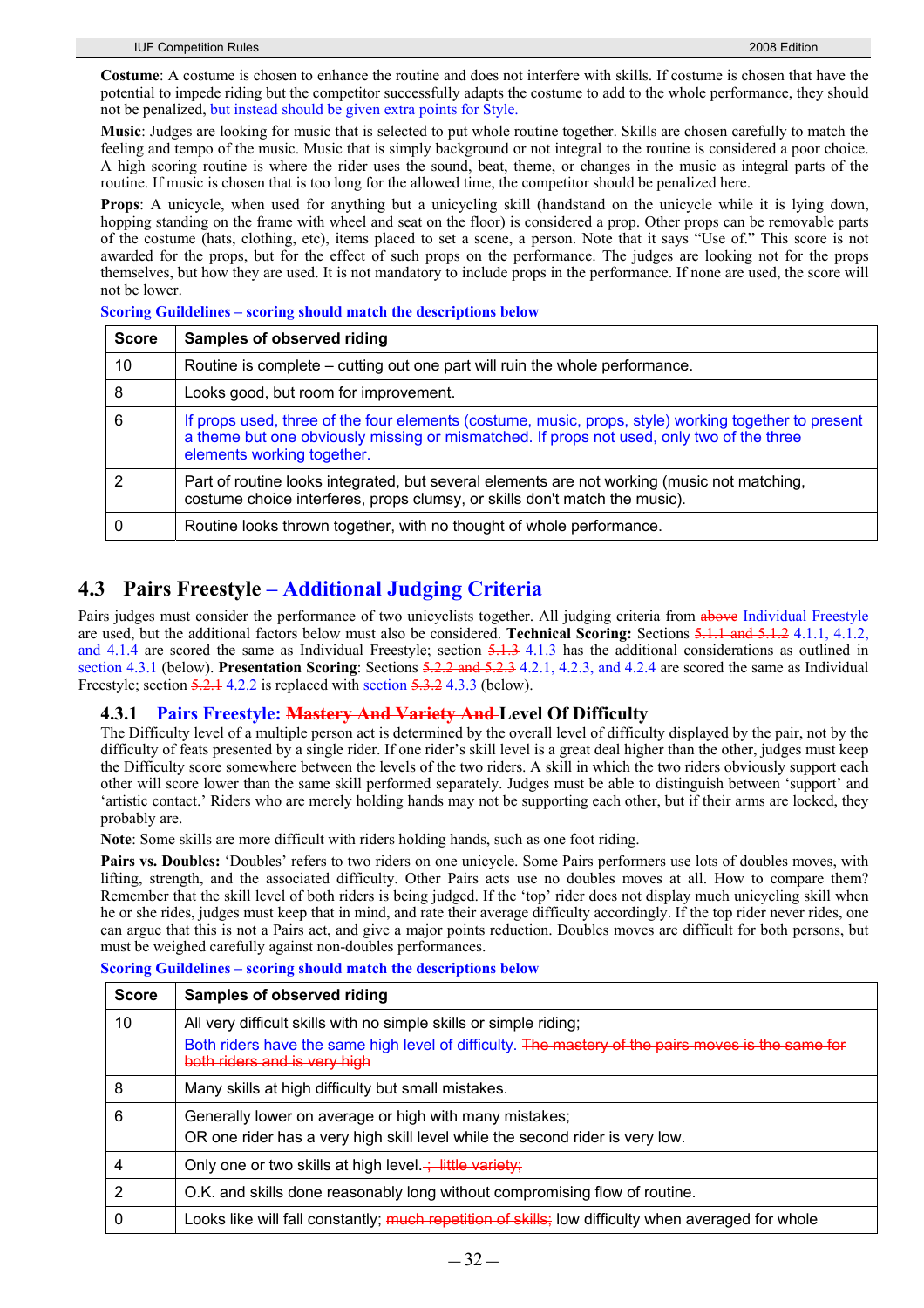routine.

# **4.3.2 Pairs Freestyle: Mistakes: Dismounts (Minor And Major)**

The same rules and chart from Individual Freestyle is to be used for Pairs Freestyle.

## **4.3.3 Pairs Freestyle: Choreography And Style**

**Choreography**: The routine is assembled to use the whole space effectively; line and circle skills are varied in their direction and length; the timing of the routine is considered to maximize the allotted time; the skills are ordered to provide variety; riders do not simply ride from one point to another just to start the next skill. High points given for routines that have a structure: a distinctive beginning, middle, and end. Two riders together do not have to cover the floor space equally. If it is a dance style act, with a male and female rider together, circling to opposite sides of the performing area will not improve the score. Depending on the act's theme, the performers may stay together for the entire time. The judges must determine if this adds to the act or not. Generally, riders riding away from each other and coming back is little more than empty filler, and does not add to the performance.

**Style:** The body form is used to express the whole mood or theme of the piece by positioning and movements of the body during the routine. Routines which show deliberate body form during the whole routine, especially during more difficult skills, should score higher than one with style and poses only during stable riding positions. Judges look for deliberate movements over uncoordinated movements made to retain balance; if a graceful balletic routine, style should be graceful and flowing; if a technical/ street theme, then the style should match that theme. Other non-unicycling skills such as dance, mime, comedy, juggling, acrobatics, playing music, etc. are considered with this score. These skills should add to the theme of the routine. Riders who spend half of the performance time dancing next to the unicycle does not add to their act, no matter how high the dancing skill. The judges are looking for riders working together, Do they look like they are a team, or are they riding separately, in their own worlds, to the same music?

**Scoring Guildelines – scoring should match the descriptions below**

| <b>Score</b> | <b>Samples of observed riding</b>                                                                                                                                                                                                             |
|--------------|-----------------------------------------------------------------------------------------------------------------------------------------------------------------------------------------------------------------------------------------------|
| 10           | Routine is assembled to use the whole space effectively; the skills are ordered to provide variety;<br>obvious structure to whole routine; the body form is used to express the whole mood or theme of<br>the piece, rather than for balance. |
| 6            | Some variation for choreography; style is only shown occasionally.                                                                                                                                                                            |
|              | Either fantastic choreography with no style; or fantastic style without any choreography.                                                                                                                                                     |
| $\mathbf 0$  | All lines or all circles with stationary skills done in same spot; body form does not add to<br>performance; other non-unicycling skills.                                                                                                     |

# **4.4 Group Freestyle – Additional Judging Criteria**

Everything for Individual and Pairs applies, plus these additional points. A group of several riders has many more options of what to do and how it can be presented. Riders may all be of similar skill levels, or of widely different levels. Some groups will be much larger than others. These things all need to be considered when judging groups. Technical and Presentation Scoring: Sections 5.2.2 and 5.2.3 4.1.4, 4.2.3, and 4.2.4 will be used.

## **4.4.1 Group Freestyle: Transitions Variety And Originality Of Skills**

There are two parts in this section. **Variety** is the number and types of skills presented. A routine packed with skills that are all different will get more points than one with fewer skills, even if their overall difficulty levels are the same. A routine with mainly wheel walking skills, for example, will get fewer points than one with wheel walking and other skills of the same difficulty level. Another example: The same hard skill performed ten times will lower this score automatically because there is less time to perform other skills that are unique.

To earn a high score with **Originality of Skills**, the skills should be unique with variations that are completely new or with new approaches. Group routines that have new patterns and ideas should score high points in this area. Routines that have simple patterns without any skills should score low.

| <b>Score</b> | Samples of observed riding                                                                                                                                                                                                                                                                                     |
|--------------|----------------------------------------------------------------------------------------------------------------------------------------------------------------------------------------------------------------------------------------------------------------------------------------------------------------|
| 10           | Routine is filled with many new skills, variations on skills, showing wide variety in the type of skills<br>and not focusing only on two or three types of skills. Variety is shown by all riders in the group.<br>AND riders link difficult skills together without ever returning to stable riding position. |
| 8            | Routine is filled with many new skills, variations on skills.<br>This score is given when riders show excellence in only one of the two areas (variety OR originality<br>of skills).                                                                                                                           |
| 6            | Originality is still impressive but variety of skills is not as good<br>OR variety is impressive, but little or no originality.                                                                                                                                                                                |

### **Scoring Guildelines – scoring should match the descriptions below**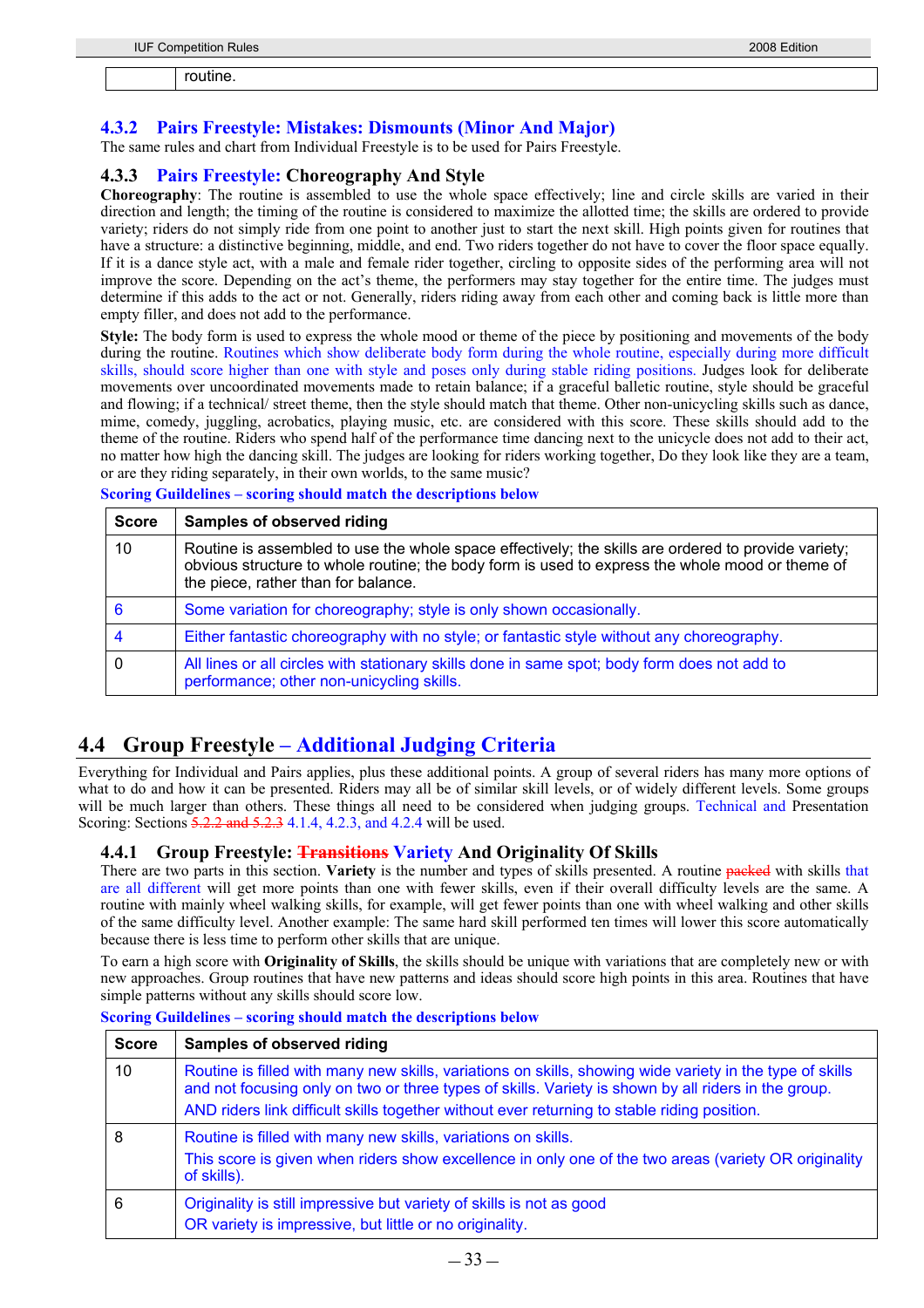|   | <b>IUF Competition Rules</b>                              | 2008 Edition |
|---|-----------------------------------------------------------|--------------|
|   | Some originality and variety of the skills.               |              |
| ∠ | Little originality and displays only one type of skill.   |              |
|   | Nothing new—could be a beginner's standard skill routine. |              |

## **4.4.2 Group Freestyle: Transitions And Mastery Variety**

There are two parts in this section. High scores are given for transitions when the rider performs a skill straight into another skill. Low scores are given if rider performs a skill, returns to stable riding position (sitting on seat with feet on pedals), then begins the next skill. Low scores are also given for transitions if several revolutions, idles, hops (or other setup-type skill) needs to be performed before performing the more difficult skill – unless it is obvious that these are used to increase the overall choreography and timing of the routine.

**Mastery** is the amount of control shown by the riders during their execution of the skills. The body form should demonstrate good control and 'mastery' of the unicycle. Holding a skill for a longer amount of time also indicates a higher level of mastery for that skill. Performing a skill multiple times can increase the Mastery portion of the score, but will decrease the score as related to Variety and Level of Difficulty. If the group shows good style (section 4.2.2) during difficult skills, the Mastery score should be high.

| <b>Score</b>    | Samples of observed riding                                                                                                                                                                                                                                                                |
|-----------------|-------------------------------------------------------------------------------------------------------------------------------------------------------------------------------------------------------------------------------------------------------------------------------------------|
| 10 <sup>°</sup> | Routine is filled with inventive transitions with riders linking difficult skills together without ever<br>returning to stable riding position; riders are stable and confident; showing good style and<br>performing skills an adequate length of time given the routine's choreography. |
| 8               | Riders link difficult skills together without ever returning to stable riding position, but occasionally<br>falters or is unstable. This score is given when rider shows excellence in only one of the two areas<br>(transitions OR mastery).                                             |
| 6               | Transitions are still impressive but mastery is poor; or little or no transitions but with high mastery.                                                                                                                                                                                  |
| 4               | Riders link a few skills together without returning to stable riding position; mastery is also low.                                                                                                                                                                                       |
| $\overline{2}$  | Riders continually go back to stable riding position between difficult skills but look unstable and<br>show little control.                                                                                                                                                               |
| $\Omega$        | The riders looks like they will fall constantly (and possibly do fall frequently); the riders always<br>return to stable riding position or take excessive time to setup more difficult skills.                                                                                           |

### **Scoring Guildelines – scoring should match the descriptions below**

# **4.4.3 Group Freestyle: Level Of Difficulty**

As in Pairs, judges must seek to find the average Level of Difficulty of what may be a widely varied group of riders. Top level skills done by only one rider cannot bring the Difficulty score up to top level. High scores should not be given if only one or two of the skills are of a high level even if done by all riders or with skills that are the same type but with minor variations. All riders in the routine must be used effectively. This means that if one or more riders are at a beginner level, they can still ride around in circles, carry banners, be carried by other riders, etc. Riders should not be left standing on the side.

**Small Group vs. Large Group**: Some groups will be much smaller or larger than others, and judges must include this information in their decisions. Large groups may have a tendency toward formation riding and patterns, while smaller groups may focus more on difficult skills. With so many possibilities, judges must compare many different factors to get an adequate judgment. Large numbers alone should not earn a high difficulty score, and neither should a few difficult skills performed by a small number. The judges must consider the group's size as a part of the overall performance, including the advantages or limitations that size has on the types of skills being performed.

Level of difficulty is for successfully executed skills. High scores awarded for a routine packed with a number of skills that have a high variety. Only 'unicycling skills' will be judged; non-unicycling skills only affect Presentation scores. Dancing, juggling, and other non-unicycling skills can increase only the Presentation score, and have no influence on this score.

**Unicycling Skills:** All skills (feats of balance) performed with only one support point in contact with the riding surface, this being a wheel, the movement of which is controlled by the rider, thus maintaining balance.

**Non-Unicycling Skills**: The riding of any vehicle with two or more wheels on the ground, and any skills not performed on a unicycle. Any skill with more than one support point on the riding surface, such as standing on the unicycle with it lying on the floor, or hopping while standing on the frame (seat on floor); two contact points with the riding surface (wheel and seat), both carrying part of the rider's weight. The term also refers to skills such as dance, mime, comedy, juggling, playing music or riding vehicles that do not meet the definitions of unicycles. See Definitions.

Level of Difficulty is for successfully executed skills. High scores awarded for a routine packed with a number of skills that have a high variety all with high difficulty. High scores should not be given if only one or two of the skills are of a high level or with skills that are the same type but with minor variations. Only 'unicycling skills' will be judged; nonunicycling skills only affect Presentation scores (see 5.1.1 for list of skills). Dancing, juggling, and other non-unicycling skills can increase only the Presentation score, and have no influence on this score.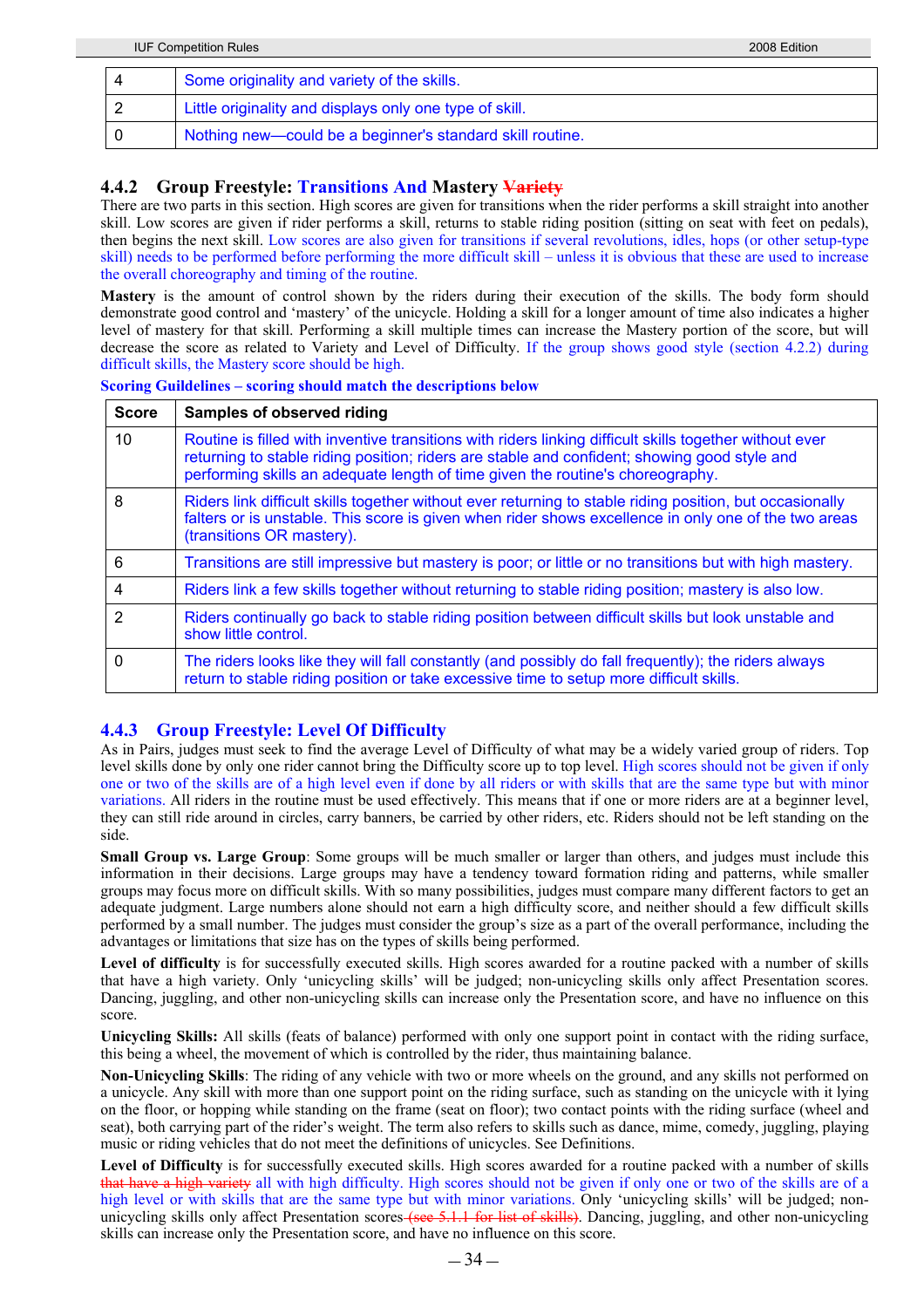### **Scoring Guildelines – scoring should match the descriptions below**

| <b>Score</b> | <b>Samples of observed riding</b>                                                                          |
|--------------|------------------------------------------------------------------------------------------------------------|
| 10           | All very difficult skills with no simple skills or simple riding shown by all riders.                      |
| 8            | Many skills at high difficulty but small mistakes;<br>not all riders show the same high level.             |
| 6            | Generally lower on average or high with many mistakes.                                                     |
|              | Only one or two skills at high level by a few riders.                                                      |
|              | O.K. and skills done reasonably long without compromising flow of routine.                                 |
| 0            | Look like will fall constantly; much repetition of skills; low difficulty when averaged for whole routine. |

### **4.4.4 Group Freestyle: Mistakes: Dismounts (Minor And Major) And Boundary**

The number of dismounts should be weighted by the number of riders in the group. High scores for a routine with no major dismounts, few or no minor dismounts, and which stays within the boundary. A group with three people cannot get a medium score if they have 5 major dismounts, while a group of 15 people can have 5 major dismounts and still earn a medium score. Judges need to be able to differentiate between a planned dismount and an unplanned dismount. A planned dismount may be stepping off the pedals after seat dragging for five revolutions.

Major dismounts are when the unicycle falls, the body falls and the skill is completely lost. Major dismounts are also counted when riders are visibly upset or angry from a dismount, or whose choreography falters or is destroyed. Major dismounts are also when a fall by one rider makes other riders fall, even if the dismounts are all individually minor.

**Major difficult-skill dismounts** are when the unicycle falls, the body falls and the skill is completely lost during a skill that is one of the more difficult of the routine. The skill that was attempted is either redone or skipped entirely.

**Major easy-skill dismounts** are when the unicycle falls, the body falls and the skill is completely lost during an easy skill or after the more difficult portion of a difficult skill is performed. The skill that was attempted is partially completed before the fall. Major easy-skill dismounts are also counted when a rider is visibly upset or angry from a dismount, or whose choreography falters or is destroyed.

Minor dismounts are when the rider slightly touches down, only slightly loses control after executing a skill. The routine is barely affected by this type of dismount. A minor dismount may also be counted when a skilled performer might 'roll with the punch' of an unintentional dismount so well that the audience believes it was planned.

**Boundary**: Riders should attempt to stay within the marked boundary. If there are no marked boundaries, the full space may be used without penalties. If competitors have a small, obviously unintentional boundary crossing, they should not be penalized heavily. If the group completely ignores the boundary and obviously goes outside the lines, they cannot get a high score in this section, even if the routine has no dismounts. A major mistake with the boundary is equal to a major difficult-skill dismount. A minor mistake with the boundary is equal to a minor dismount.

**Scoring Guildelines for groups of 10-15 people – scoring should match the descriptions below** 

| <b>Score</b> | <b>Samples of observed riding</b>                                                                                                                                                                                                                                                                                                                                                                                                                                                                                                            |
|--------------|----------------------------------------------------------------------------------------------------------------------------------------------------------------------------------------------------------------------------------------------------------------------------------------------------------------------------------------------------------------------------------------------------------------------------------------------------------------------------------------------------------------------------------------------|
| 10           | 2 minor dismount or flawless                                                                                                                                                                                                                                                                                                                                                                                                                                                                                                                 |
| 8            | 4 major difficult-skill dismounts and no other problems<br>OR 2 major difficult-skill dismount + 8 minor dismounts<br>OR 2 major difficult-skill dismount + 2 major easy-skill dismount + 4 minor dismounts<br>OR 8 major easy-skill dismounts and no other problems<br>OR 4 major easy-skill dismounts + 8 minor dismounts                                                                                                                                                                                                                  |
| 6            | 8 major difficult-skill dismounts and no other problems<br>OR 6 major difficult-skill dismounts + 4 major easy skill dismounts<br>OR 6 major difficult-skill dismounts + 2 major easy skill dismounts + 2 minor dismounts<br>OR 6 major difficult-skill dismounts + 8 minor dismounts<br>OR 4 major difficult-skill dismounts + 8 major easy-skill dismounts<br>OR 4 major difficult-skill dismounts + 16 minor dismounts<br>OR 16 major easy-skill dismounts and no other problems<br>OR 10 major easy-skill dismounts + 12 minor dismounts |
| 0            | 10 or more major difficult-skill dismounts                                                                                                                                                                                                                                                                                                                                                                                                                                                                                                   |

A full table can be generated using the following calculations:

Score =  $10 - .5*$  (number of major difficult-skill dismount)

– .25\* (number of major easy-skill dismount)

– .125\* (number of minor dismount)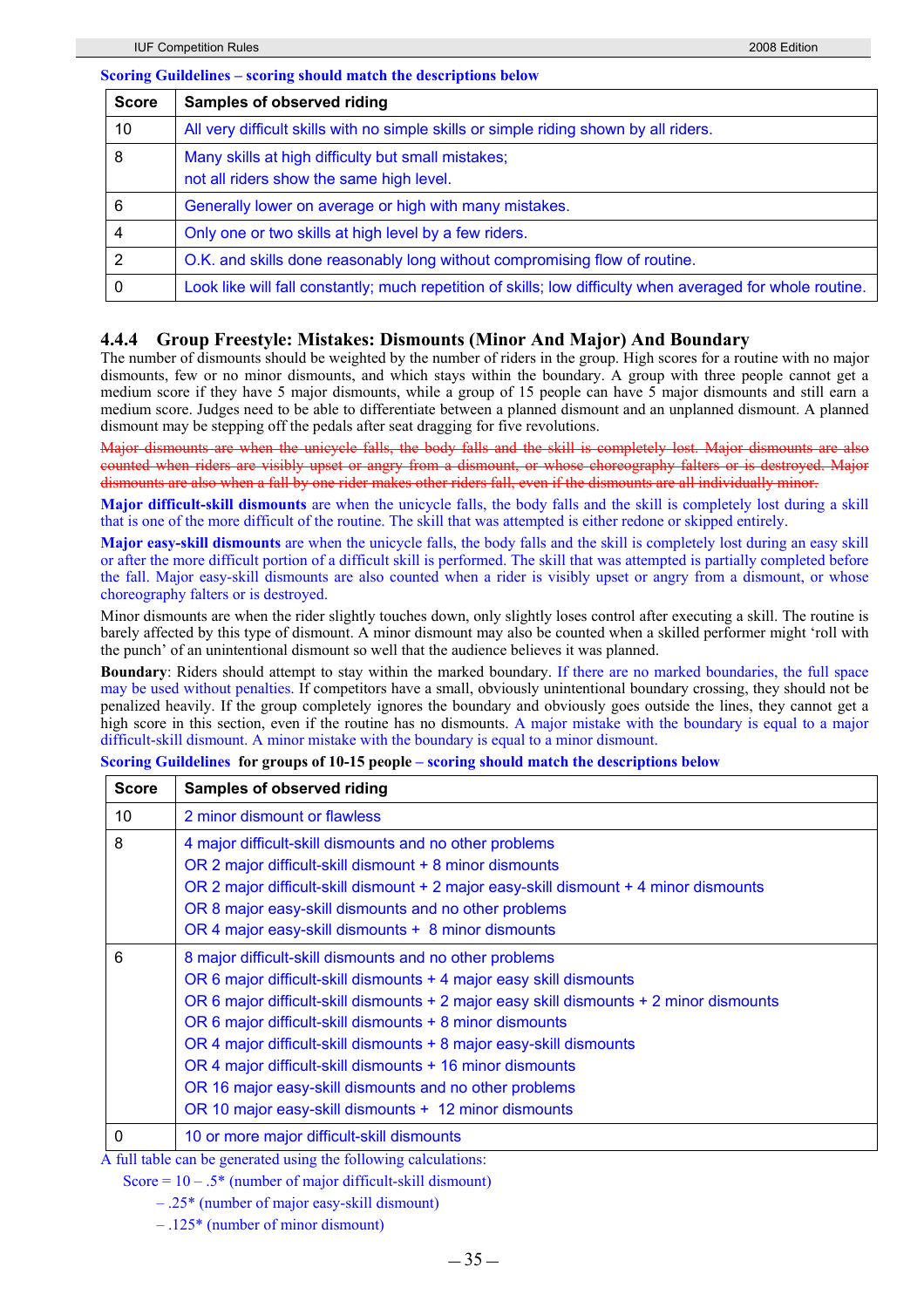### **4.4.5 Group Freestyle: Choreography And Style**

In addition to the description for Individual Freestyle (section 5.2.1 4.2.2), judges are looking for teamwork and cooperation. Do all the riders know where they are supposed to be? Do they look as if they're pulling each other around, rather than riding together? If one rider falls, do the others help him or her up? Etc.

The judges look for movements that cover the performing area uniformly, and use all riders effectively.

## **4.5 Open-X Flatland Judging**

### 4.5.1 PERFORMING AREA

Open-X requires the same minimum amount of floor space as Individual Freestyle, but there are no boundaries. Riders are free to use the entire area in front of the judges, but judges must be able to see them to judge the performance. If riders plan to do anything unusual outside the boundaries they should first check with the Chief Judge.

### 4.5.2 ORIGINALITY AND CREATIVITY (50%)

Judges give a score from 1-10. The judges are looking for inventiveness in all aspects of the performance. They are looking for new unicycling skills, and/or originality in the performance as a whole. Open X is the place to break ground, to try new things, and to showcase new ideas.

#### 4.5.3 DIFFICULTY (25%)

Judges give a score from 1-5. The definition of difficulty is the same as Individual Freestyle (section 5.1). This portion is a combination of the difficulty level of skills attempted, tempered by the success level (mastery) of the rider. Though unintentional dismounts count against this score, Open-X places a high emphasis on originality and creativity and some amount of dismounts are not unusual. The highest scores will be achieved by the riders who display a significant number of difficult skills, a wide variety of skills, and do not have an excessive number of dismounts.

4.5.4 STYLE, PROPS, AND OTHER SKILLS (25%)

Judges give a score from 1-5. This category is essentially the same as for Individual Freestyle (See 5.2.1 and 5.2.4). Though Open-X is not a "theatrical" event, riders can still increase their scores by showing controlled body positions or an obviously intentional "style" of riding. Riders can also consider their persona, transitions, entry and exit, and other aspects of their performance aside from just the unicycling skills. Props can be anything from juggling equipment to half-pipes. Other skills can be acrobatics or dance. If props or other skills have added to the performance, this score increases. If props or other skills detract from the presentation, the score will be reduced. Note: As in Freestyle, props or other skills are not required.

### **4.5.1 Performing Area**

Flatland requires the same minimum amount of floor space as Individual Freestyle, but there are no boundaries. Riders are free to use the entire area in front of the judges, but judges should be able to see them to judge the performance. If riders plan to do anything unusual outside the boundaries they should inform the Chief Judge before the contest starts. It can be done indoor and outdoor depending on the host's possibilities and weather conditions. For indoor competitions the host should think about the free use of unicycles and cover the ground.

### **4.5.2 Originality And Creativity (40%)**

Judges give a score from 1-4. The judges are looking for inventiveness in all aspects of the performance. They are looking for new unicycling skills, and/or originality in the performance as a whole. Flatland is the place to break ground, to try new things, and to showcase new ideas.

### **4.5.3 Consistency And Difficulty (60%)**

Judges give a score from 1-6. The judges have to watch for the flow / consistency of each of the lines performed by the riders. If the rider just rides around to keep consistent without doing more tricks, they cannot be given the perfect score of a 6 even if the 2 minute routine is without a dismount. Riders who do an above average amount of impressive lines (rows of difficult skills) within the time-limit should be given a score of 6. The highest scores will be achieved by the riders who display a significant number of difficult skills, a wide variety of skills, and do not have an excessive number of dismounts. Dismounts during attempts of new/spectacular/difficult skills do not affect this score.

## **4.6 Street Comp Judging**

## 4.6 Street Freestyle Judging

#### 4.6.1 GENERAL

Riders are judged on their performance both on and off the obstacles. Some flatland and some obstacle riding must be displayed for an optimum score. Judges are looking for clever use of the space to set up moves and combinations of various types, done with some style and personality.

#### 4.6.2 DIFFICULTY (50%)

Judges give a score from 0-10. The definition of difficulty is the same as Individual Freestyle (section 5.1). This portion is a combination of the difficulty level of skills attempted, tempered by the success level (mastery) of the rider. Though unintentional dismounts count against this score, the emphasis on creativity makes some mistakes preferable to routines that are too conservative. Riders who display a significant number of difficult skills, a wide variety of skills, and do not have an excessive number of dismounts will achieve the highest scores.

4.6.3 STYLE (50%)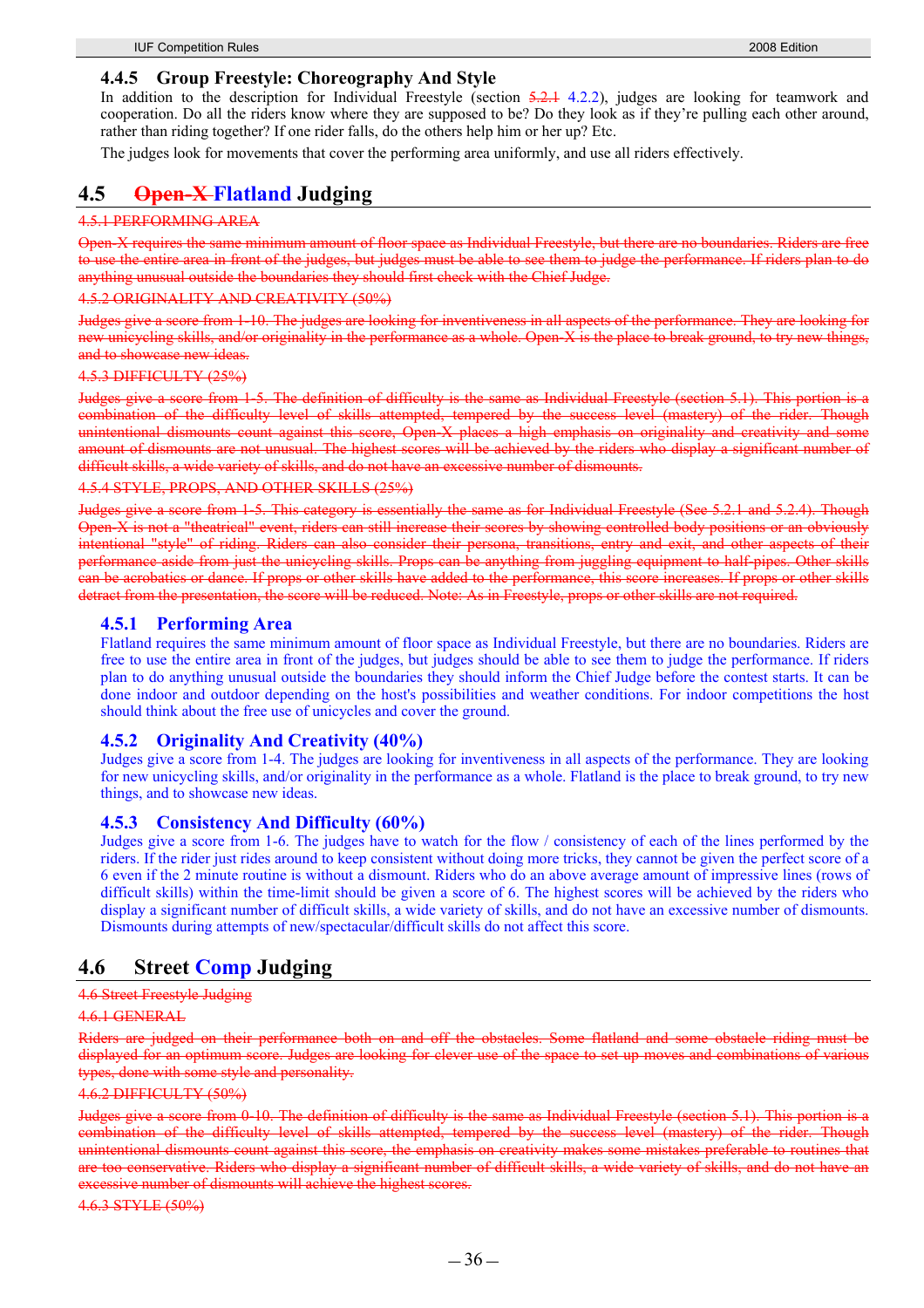Judges give a score from 0-10. Originality, creativity and daring are counted here. Though Street is not a "theatrical" ev riders can still increase their scores by showing controlled body positions and a clearly intentional "style" of riding. Riders can also consider their persona, transitions, entry and exit, and other aspects of their performance aside from just the unicycling skills.

Some flatland, flips, grinds, and some obstacle riding must be displayed with good consistency and flow for an optimum score. Judges are looking for clever use of the space to set up moves and combinations of various types, done with flow and personality.

#### **4.6.1 General**

Four equal categories named Height/Distance, Technical Difficulty, Originality/Variety, Consistency/Flow, each to be scored from 0 to 10 (a score of 10 is perfect).

#### **4.6.2 Street Comp Performing Area**

The Street Comp requires an open area for flatland skills, plus a number of obstacles to ride on. Each obstacle must have sufficient space around it for the types of riding expected. For example, a grinding rail must have run-up and run-out space, and platforms and other high objects must have landing space all around. Remember when setting up a course, flow is encouraged. Any movements intended to be judged should be done where the audience and judges can see. Obstacles should be oriented so that most rider movements are toward the audience and judges, not blocked. The flat area must be in front of the obstacles, or otherwise where it has an unobstructed view from the audience and judges. These are similar to Trials obstacles (see Section 10). Trials and Street competitions can be held in the same location if there is sufficient space. Required obstacles are:

- a two-revolution manual pad (a smooth platform of at least 3m x .5m and between 7cm and 15cm in height);
- y stair set (at least 90cm high with a horizontal base extension of at least 90cm; minimum tread of 25cm and minimum riser of 17cm. Minimum of 2-revolutions of run-up space in front);
- a ledge for grinding that is at least 6 feet long and has metal coping, and wide enough to grind with the whole crank and pedal. Often this would be best down a bank, but make sure that both left and right footed riders have access to it — this can be achieved by putting it in the middle of the bank, or having an up-flat-down ramp with ledges on both banks.

Additional typical obstacles will be: skinnies, benches, spools, platforms, grinding rails (at least 1.5m long and 35cm off the ground), and anything that can be creatively used in this event. The size of the area is flexible to allow for an unknown number of obstacles plus the open area. The boundaries need not be marked, as long as riders understand what areas are off-limits.

If there will be two runs, the layout of the area may be modified by the course officials between the first and second runs. Otherwise, the course may not be modified by competitors or officials except for safety reasons. For example, to remove damaged or unsafe equipment.

#### **4.6.2.1 Street Comp: Problems With Required Obstacles**

The required obstacles must be built strong enough to endure many hours of heavy use. They need to survive the competition without changing their shape or stability. If one of the required obstacles is broken or made unusable during the competition, it must be repaired if one or more competitors say they need to use the damaged part. If no competitors have a problem with the damage, no repair is necessary except for safety reasons, such as in the event of sharp exposed parts.

#### **4.6.3 Height / Distance**

This category looks for runs that are "Big Street". Higher scores are given by skills performed off of bigger obstacles, skills onto bigger obstacles, or longer grinds. In this category the skills being performed are not considered, only the obstacle(s) involved with them. These skills are judged in the next category: Technical Difficulty.

#### **4.6.4 Technical Difficulty**

This category is to cater to a "Technical Street" or "Flatland" style. This is where the difficulty of all skills is scored, whether on, off or between obstacles. Points are scored for any skills successfully executed. Partial scores may be given for skills with partial completion but no points should be given skills with no success. In general, all skills should be judged as if they were performed on flat ground (example: a combination flip down 5 stairs will score the same amount of points in this category as if it was on flat ground, but the former will score higher overall because of the previous category: Height / Distance). The exception is for skills that are easier if done using an obstacle, or skills that are significantly more difficult when done using an obstacle.

#### **4.6.5 Originality / Variety**

This category is to encourage a well thought out, creative run, with a wide spectrum of skills. This category is also used to discourage "copying" or "one-upping" another rider. Each rider should try to use some obstacles in a creative way, but may not move them around to do this. Newer/unseen skills, and lots of variety in skills and obstacles ridden will score high. A routine that is only one style of riding (flatland, or only grinds, or only flips), should score very low in this category.

#### **4.6.6 Consistency / Flow**

This category is to encourage high consistency of skills with minimal prehops and set-up time. Riding directly from one skill into another will score high, while lots of extra riding or hopping between skills will score low. Getting off the unicycle between skills is acceptable when an obstacle or position is difficult to get into, and the rider wants the judges to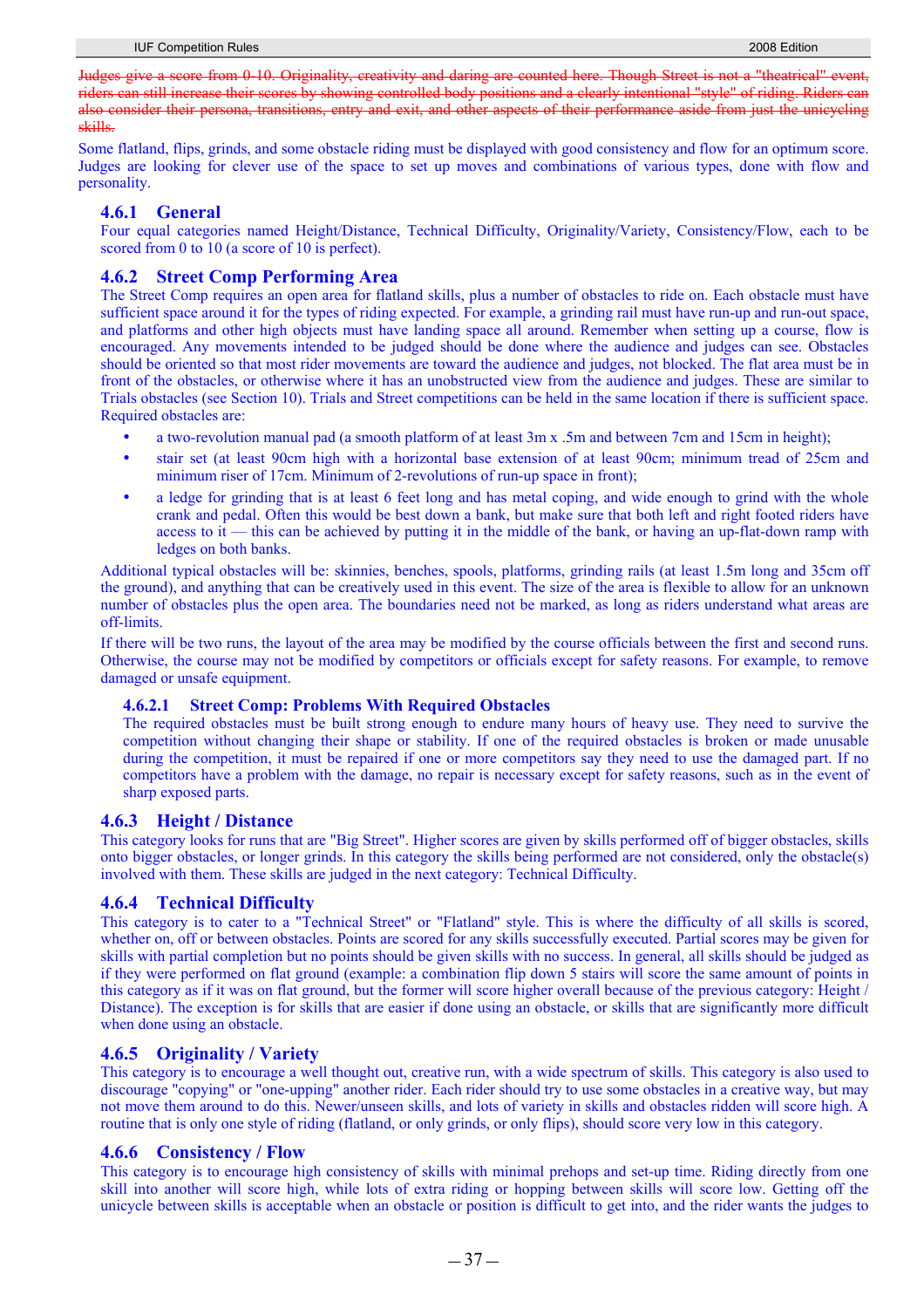focus on the skill and not getting there. More points should be scored for a skill that is done with fewer setup hops and no finishing hops, or for skills that are connected sequentially without excessive setup time between them.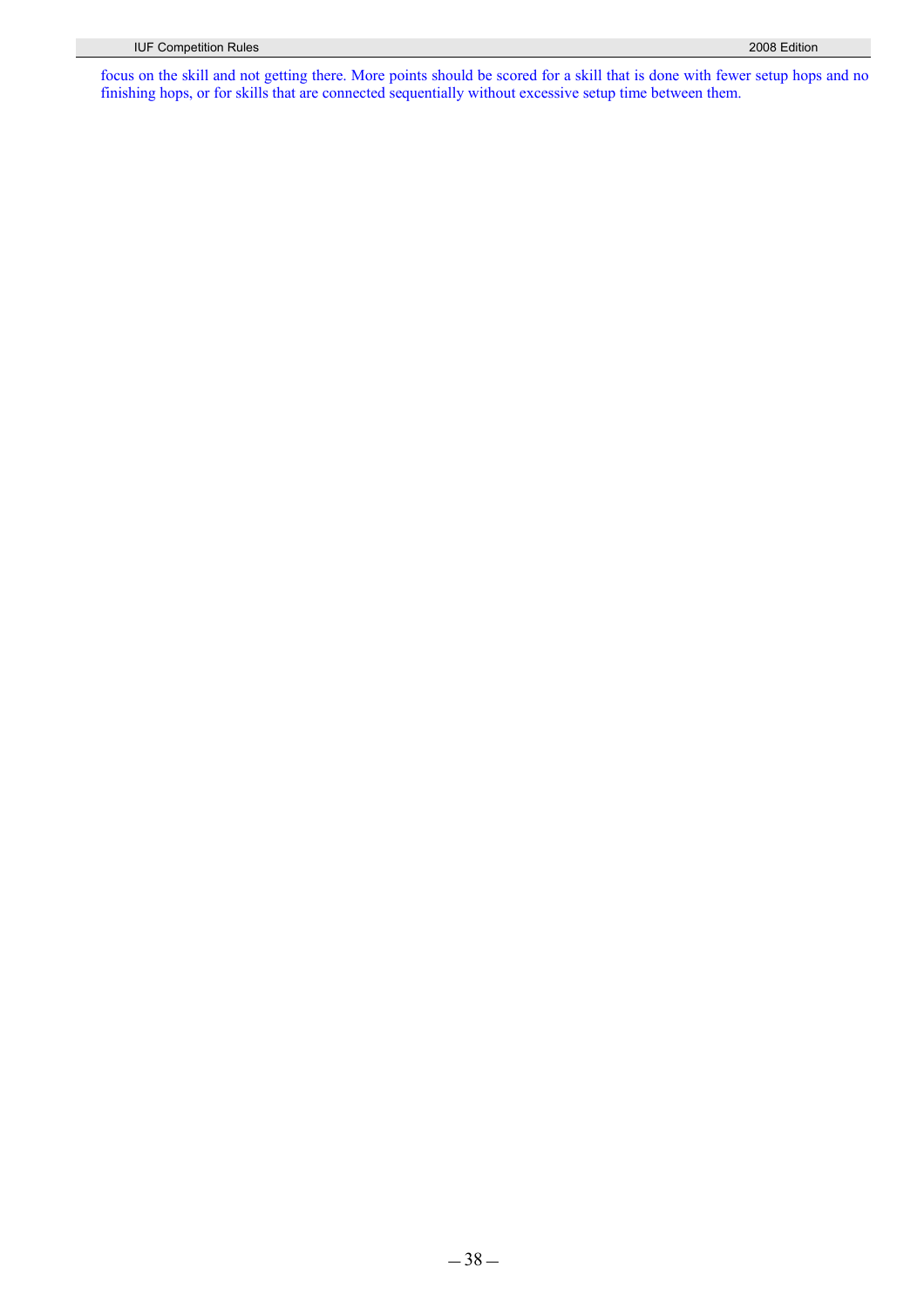## **5 STANDARD SKILL**

These are the guidelines by which Standard Skill competition is to be executed. At times, however, situations may occur in which the regulations cannot be followed exactly. This applies to minor details; not to principal rules. For instance, if the size of the available accommodation would cause the size of the riding area to be slightly smaller than required, that can be approved by a majority vote of the judging panel. Whatever differences from the rules are approved must be made known to all participants before competition. Any situation that may occur for which the rules do not provide a solution, shall be solved by the Chief Judge or by a majority vote in a meeting chaired by the Chief Judge, at which all judges active in the concerned event must be present.

## **5.1 Floor, Markings And Figure Shapes**

See diagram. The riding surface must allow flawless riding. The riding area must be sufficiently illuminated. An IUF representative will inspect the area to make sure it conforms to the requirements, and declare it rideable. The surface of the riding floor must be clean, level, smooth and shall not be slippery. Competition can be held on a floor that has not been declared rideable by the panel, but the results of such competition may not be officially recognized by the IUF, after investigation by the IUF rules committee.

#### **5.1.1 Riding Area Boundaries**

For international competitions, the outer boundaries must be 11 x 14 meters. For other competitions, if space does not permit, the size may be smaller but will be no less than 9 x 12 meters. All lines must be at least 3cm wide and clearly marked, including the outer boundaries.



- **a.** Center circle (50cm diameter)
- **b**. Long edge of riding area (faces judges)
- **c.** Short edge of riding area
- **d.** Inner circle (4m diameter) for circle figures
- **e.** Outer circle (8m diameter) for line and fig. eight's

**f.** Quarter circle marks (length approx. 50cm) on the 4m and 8m circles and at diagonal. Diagonals marked by going from corner to corner of the riding boundary (approximately 38.2 degrees).

## **5.1.2 Line Figure.**

Lines, circles and figure 8's may be ridden

in any direction. Line figures start outside the large (8m) circle, cross the center circle, and continue outside the large circle. The rider must be in position for the figure before the hub crosses over the outside edge of the line. For seat drag figures where the seat is forward of the riding direction, the rider must be in position before the seat crosses the outside edge of the line. The line should be straight. Circles and figure 8's can be started at any point, as long as the rider completes the figure by crossing over the starting point.





#### **5.1.3 Circle Figure**

Circle figures are ridden in the area between the 4m and 8m circle lines. If the rider

crosses the 4m line while performing the figure, the circle must be re-started from the point where the rider re-crosses to the outside of the 4m circle. Crossing the 8m line does not invalidate the figure, but may result in a wave devaluation. Circle figures should be as round as possible.

### **5.1.4 Figure Eight**



The two circles making up the 8 should be the same size, and the orientation of the 8 can be in any direction. The rider must pass outside the 8m circle on each end of the 8, and cross the center circle at the middle. The two halves of the figure 8 must be circular, with diameters of at least 4m.

## **5.2 Mounts, Transitions, Axis, Single And Counted Short Skills**

These are all collectively called "non-riding skills". May be performed anywhere in the riding area unless stated differently in the description.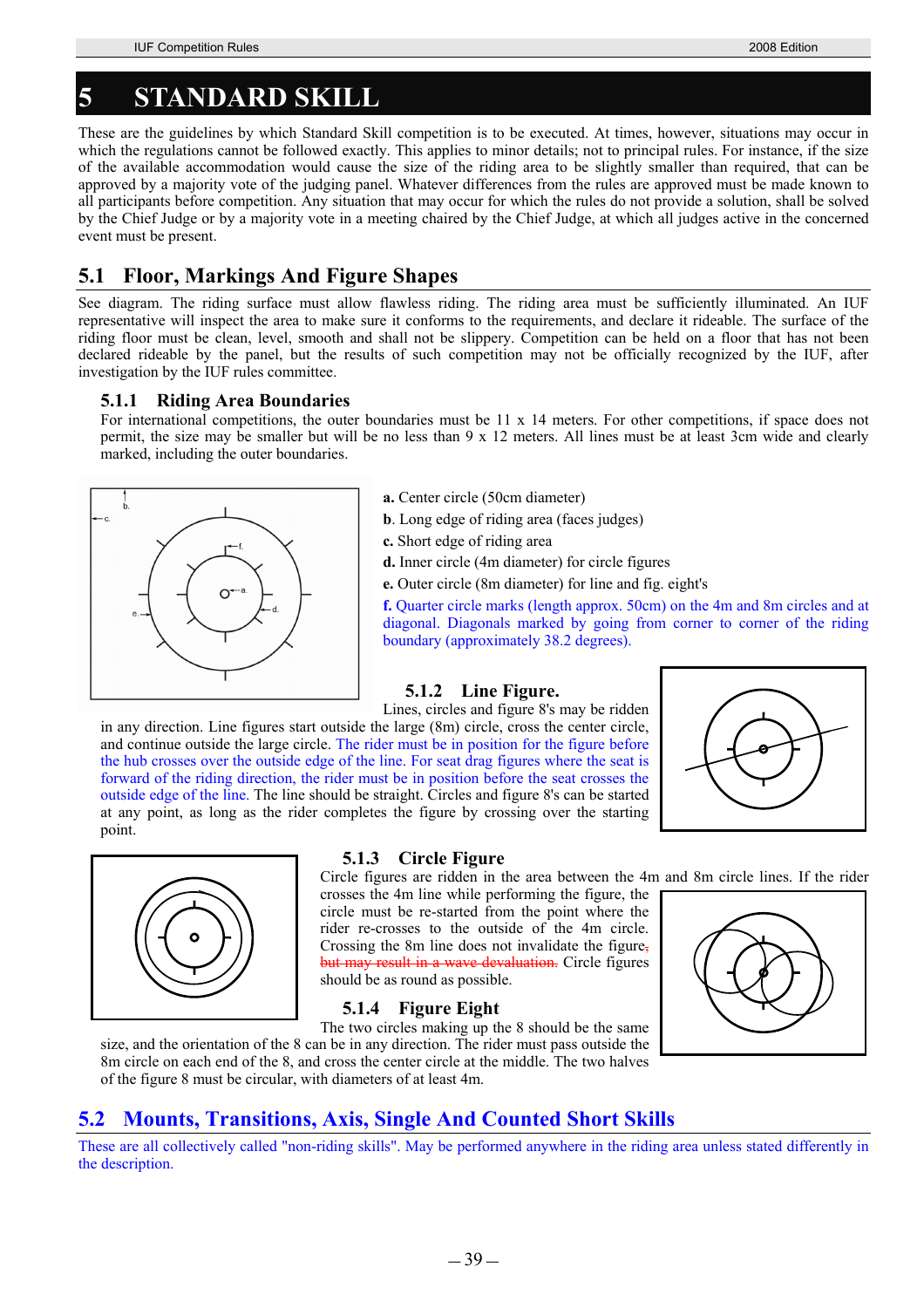### **5.3 Body Form**

Unless otherwise noted, each figure must be performed with riders sitting up straight with their arms stretched and horizontal. Hands must be flat with palms down and fingers together. Arms do not have to be straight out to the sides. As long as arms are outstretched and horizontal, they may point in any direction.

## **5.4 Dismounts**

All dismounts must be controlled, including the dismount at the end of the routine. A controlled (intentional) dismount is where the rider comes to a stop and steps off the unicycle. Dismounts executed otherwise will be considered unintentional. A dismount occurs any time a rider touches the floor, except in skills where the rider is required to touch the floor, or when a foot on a pedal touches the floor. The rules demand that the rider dismounts in a sportsmanlike manner at the end of the routine. Failure to do so will result in a wave for insecure exit.

## **5.5 Assisting Riders**

At international events it is forbidden for a rider to get verbal assistance or helping gestures from a person outside the riding area, since this is interference with the rider by an outside person. At international events it is forbidden for a rider to use any props (including people) during the 3-minute routine. Any competitor caught getting assistance (verbal or non-verbal) or using props may be disqualified from the competition. Also, a rider may not look at the list of skills while performing the routine. This includes skills written on the competitor's hand, a piece of paper or elsewhere. Each occurrence of a competitor looking at a skills list will result in a wave. At smaller events, this rule may be overlooked for very young competitors.

## **5.6 Standard Skill Judging Sheet**

#### **5.6.1 Introduction**

Before competing in Standard Skill, each rider must fill out and turn in a judging sheet listing his or her routine. This list includes the number, name, and point value of each figure to be performed in the routine, in the order in which they will be ridden.

#### **5.6.2 Skills To Be Used**

The maximum number of figures allowed is 18. Of those 18 figures, no more than 12 may be other than a riding skill. Skills with numbers 101 and higher are limited to a maximum of 12. If a rider only chooses 12 skills for the whole routine, it is allowed for all of these to be non-riding skills.

**Note**: Each figure number may appear only once on the judging sheet. This means that, for example, if a rider uses figure 15 b, he or she may not use 15 a, c, d, e, f, g, or h.

#### **5.6.3 Skill Order**

The 18 figures must be performed in the exact same order as they appear on the judging sheet. Figures left out according to their order on the judging sheet will be devaluated 100%. This devaluation remains, even if the figure is performed later in the routine. **Example:** The skills on a judging sheet are: wheel walk, one-foot, idle, riding backwards. The rider does the wheel walk, skips the one-foot and idle, then performs the riding backwards, followed by the one-foot and the idle. The technical judge will mark both the 1-ft and idle with a 100% devaluation.

#### **5.6.4 Filling Out Judging Sheet**

The completed judging sheet must be sent in before the deadline date set by competition organizers. When filling out the sheet, each figure name must be written out exactly as it appears on the Standard Skills List, with no further abbreviations. Figure numbers, letters, and point values must be included, and the total Difficulty score (total points for all figures in the routine) must be filled in. The judges have to check the judging sheets and, if possible in contact with the competitor, correct any mistakes. Any disadvantage resulting from filling out a judging sheet incorrectly will be at the competitor's expense, and will not be valid grounds for protest. Judging sheets, once checked and approved for competition, cannot be changed.

#### 5.6.5 BASE SCORE

A base score of 200 points is added to the competitor's Difficulty score. This makes the rider's

#### **5.6.5 Competitor And Judging Forms**

If available to the organizers, a computer database should be used to generate forms for both the competitor and the judges, and then be used to calculate the scores. Either the Writing Judge Form or the traditional Standard Skill Form is required for judging. The other forms are suggested to help both the competitors and judges.

#### Suggested forms are:

- **Competitor Form:** Skill Order, Figure number and letter, Description, Score, and Skill Definition.
- **Standard Skill Form:** Skill Order, Figure number and letter, Description, Score, and areas to mark 50/100% technical devaluations and the  $\sim/0$  execution devaluations. An area at the bottom should be included to write in the names of the three judges. An area at the bottom should also be included to help in manual scoring of the routines.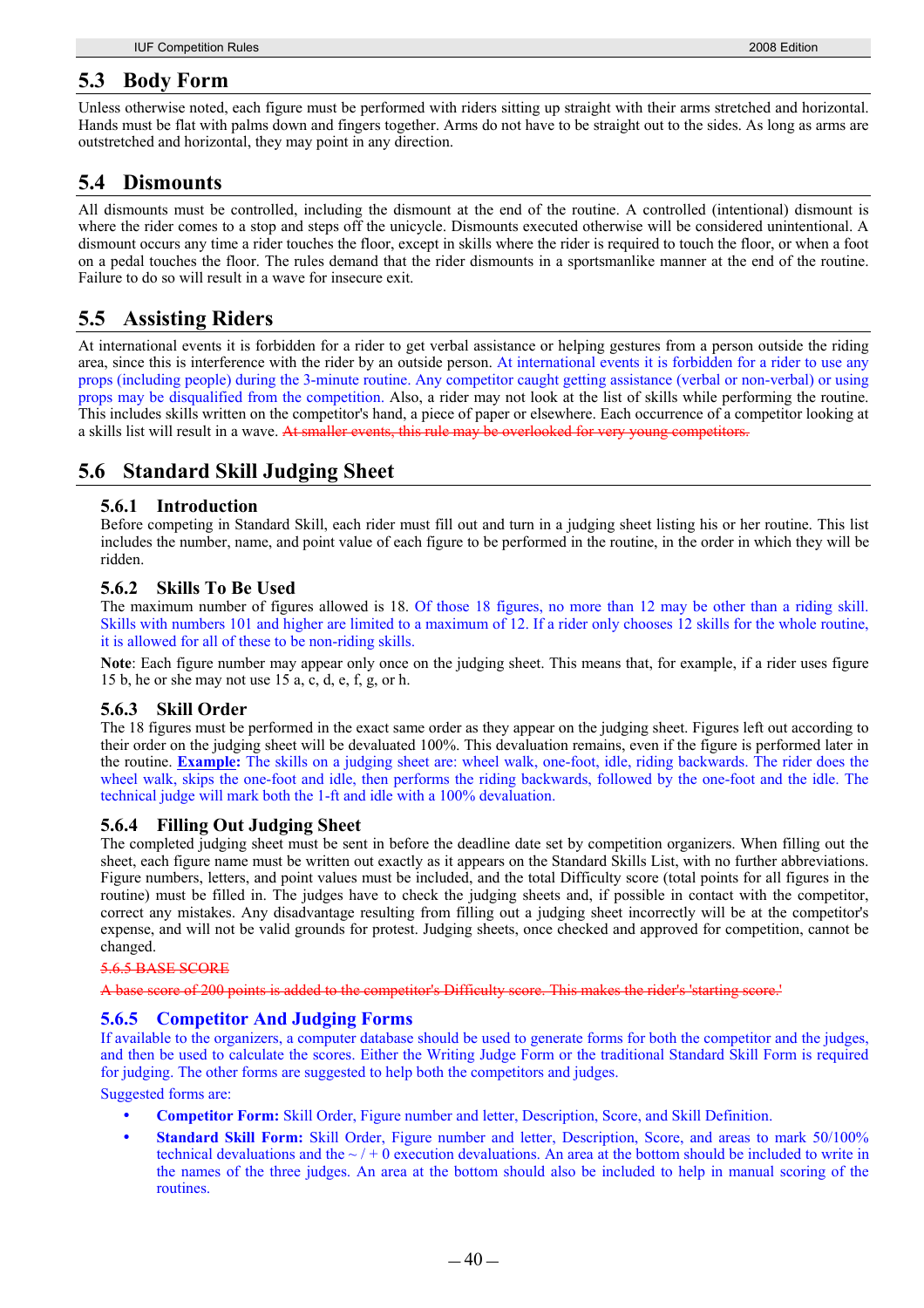- Writing Judge Form: Skill Order, Figure number and letter, Description, Score, and areas to mark 50/100% technical devaluations and the  $\sim$  / + 0 execution devaluations. An area at the bottom should be included to write in the names of the three judges.
- y **Difficulty Judge Form:** Skill Order, Figure number and letter, Description, Score, Skill Definition, and area to mark 50/100% technical devaluations. The addition of the Skill Definition can help the judge if there is clarification needed for the correct execution of the skill.
- **Execution Judge Form**: Skill Order, Figure number and letter, Description, Score, and area to mark the  $\sim$  / + 0 execution devaluations.

All three judging forms should have grey shading to indicate the relative speed of the skills. No shading would indicate a slower skill (typically all riding skills), a light grey indicates skills that are quicker than the riding skills (most of the counted short skills), and a dark grey indicates skills that are very quick. This will help the judges estimate how quickly they must watch for new skills.

### **STANDARD SKILL JUDGING**

## **5.7 Judging Panel**

There will be 1 Chief Judge, 2 Difficulty Judges, 2 Execution Judges, 2 Writing Judges, and 1 Timer. The judging panel will be divided into two judging units, each consisting of one Difficulty, one Execution, and one Writing Judge. The judges will be appointed to the functions Writer, Execution, and Difficulty, respectively in order of their experience. At Unicons, all judges for the Expert groups must have previous Unicon judging experience.

## **5.8 Operation Of The Judges**

While the Difficulty and Execution Judges watch the routine, the Writing Judge reads the names of the figures from the list. The Difficulty Judge indicates if a skill was fully completed, or the reduction percentage if it was not. The Execution Judge indicates the execution mistakes using symbols, as described below. The Writer writes down the verbal remarks of both judges on the judging sheet. For this reason, the Writer is seated between the other two judges. The position of the judging table must be so that all judges have a clear view of the entire riding area. There must be enough space between the two judging units to ensure their working independently of each other.

## **5.9 Difficulty Devaluations**

#### **5.9.1 Skill Verification**

Every figure on the judging sheet must be executed according to its description in the Standard Skills List. If a performed figure does not correspond with the entry on the judging sheet, 100% is devaluated.

#### **5.9.2 Technical Mistakes**

If a technical mistake occurs during the execution of a skill, 50% is devaluated. Technical mistakes include but are not limited to the following:

- Part of body other than one hand touching seat in seat out skills
- Hand holding seat touching body in seat out skills
- Free foot touching rotating part of unicycle in one foot skills
- Transitions that end in a riding skill and are performed correctly but the rider does not ride one full revolution in the ending position
- Legs not extended and / or toe not pointed for skills where the leg is quickly extended (including, but not limited to: wheel grab, crank idle kick, hop on wheel kick)





#### **5.9.3 Skill Completion**

Every figure on the judging sheet must be performed as entered, from start to finish, without the rider touching the floor, except where required to by the figure description. This applies to all skills: riding skills (figures in lines, circles and 8's), transitions, axis skills, single and counted short skills, and mounts.

**Riding Skills, Repetitive Axis Skills, and Counted Short Skills:** If a figure is broken off in the first half of its required execution, or performed for less than half of the required execution, 100% is devaluated. If a figure is broken off in the second half of the required execution, or performed for less than the required execution, 50% is devaluated.

**Riding Skills**: If a rider is not in position for a line figure before crossing the 8 meter circle, but is in position when crossing both 4-meter circle lines, 50% is devaluated (see figure 1). If the rider is in position but only crosses one edge of the 4-meter circle, 100% is devaluated (see figure 2).

**Transitions and mounts:** Must finish in the end position (one revolution, 2½ hops, or  $2\frac{1}{2}$  idles) or 100% is devaluated. If the end position for a mount is not

 $-41-$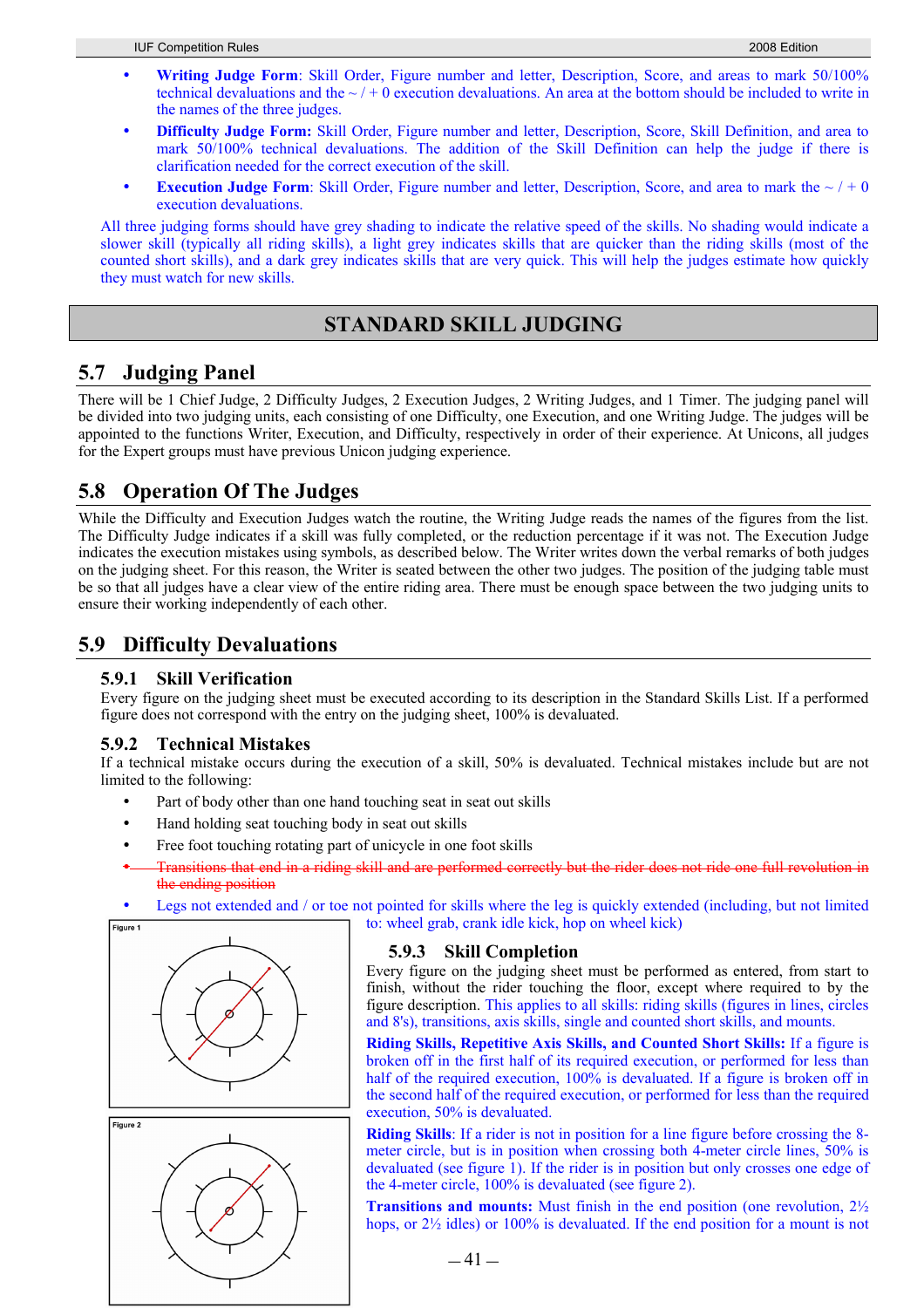defined, must perform one revolution, OR 2½ hops, OR 2½ idles before stepping off the unicycle.

**Axis skills, single short skills:** Unless otherwise defined in the skill description, the ending position is the same as the starting position. Must finish in the end position (one revolution,  $2\frac{1}{2}$  hops, or  $2\frac{1}{2}$  idles) or 100% is devaluated. If the start and end position for a single short skill is not defined, must perform one revolution,  $2\frac{1}{2}$  hops, OR  $2\frac{1}{2}$  idles before stepping off the unicycle.

#### **5.9.4 Start Of Figures**

All figures start when the rider gets into the position required for that figure.

#### **5.9.5 Figure Order**

Figures left out according to their order on the judging sheet are devaluated 100%. This devaluation remains, even if the figure is performed afterward.

#### **5.9.6 Figure Patterns**

Riding figures that are not attempted to be ridden as described in Section 5.1 should receive 100% devaluation. **For example**: The line figure is described as "…start outside the large (8m) circle, cross the center circle, and continue outside the large circle". If the rider does not attempt to cross the center circle and performs the line circle completely outside the 4m circle, then 100% is devaluated.

## **5.10 Execution Devaluations**

#### **5.10.1 Wave (~) = -0.5 Point**

A wave is scored once per skill for each of the following execution mistakes listed below. More than one wave can be applied to each skill, but if a rider makes the same mistake twice during one skill, they should only receive one wave. **Example**: During wheel walking, a rider may have jerky body movements and fingers not together at the beginning – two waves should be applied. If the rider then smoothly wheel walks for a while and then has jerky body movements again, a third wave should not be applied.

- insecure entrance or exit
- cramped, insecure execution
- jerky body movements
- not sitting up straight
- fingers not together
- free leg not stretched, toes not pointed
- waving arms
- jerky pedal movement
- line not straight
- circle not round
- y crossing the 4 m circle when performing a skill in a circle

#### **5.10.2 Line (/) = - 1 Point**

A line is scored every time loss of control occurs. Loss of control includes

- loss of proper body form
- breaking off and restarting a skill
- loss of proper body form before or after transitions

#### **5.10.3 Cross (+) = - 2 Points**

A cross is scored each time an unintentional dismount occurs with the competitor landing on his or her feet *without* the unicycle being dropped.

#### **5.10.4 Circle (0) = - 3 Points**

A circle is scored each time an unintentional dismount occurs with a part of the rider other than his or her feet touching the floor (hand, knee, rear, etc.) or with the unicycle being dropped. Seat drag skills only have this score applied if a part of the rider other than the feet touch the floor.

#### **5.10.5 Applying Lines, Circles, Crosses**

Lines, circles and crosses are scored every time they occur during and between all skills and transitions, whether entered on the score sheet or not. Only the highest applicable devaluation symbol shall be imposed per execution mistake. Most waves are not scored if they occur between skills listed on the judging sheet. Waves can only be scored between skills and transitions if they are unrelated to body form.

**Example**: A competitor will not get a wave if the competitor's arms are not in proper form between skills listed on the judging sheet, but a competitor will get a wave for exceeding the riding area boundary.

- failure to cross center circle in line or figure 8
- y circles of figure 8 not the same size
- y pedal, or foot on pedal touching floor
- wandering spin or pirouette
- y circle size exceeds 1 meter diameter in a spin
- y going outside riding area boundary
- looking at the standard skills order
- arms not stretched
- arms not horizontal
- palms not down
- arms touching the body during seat out skills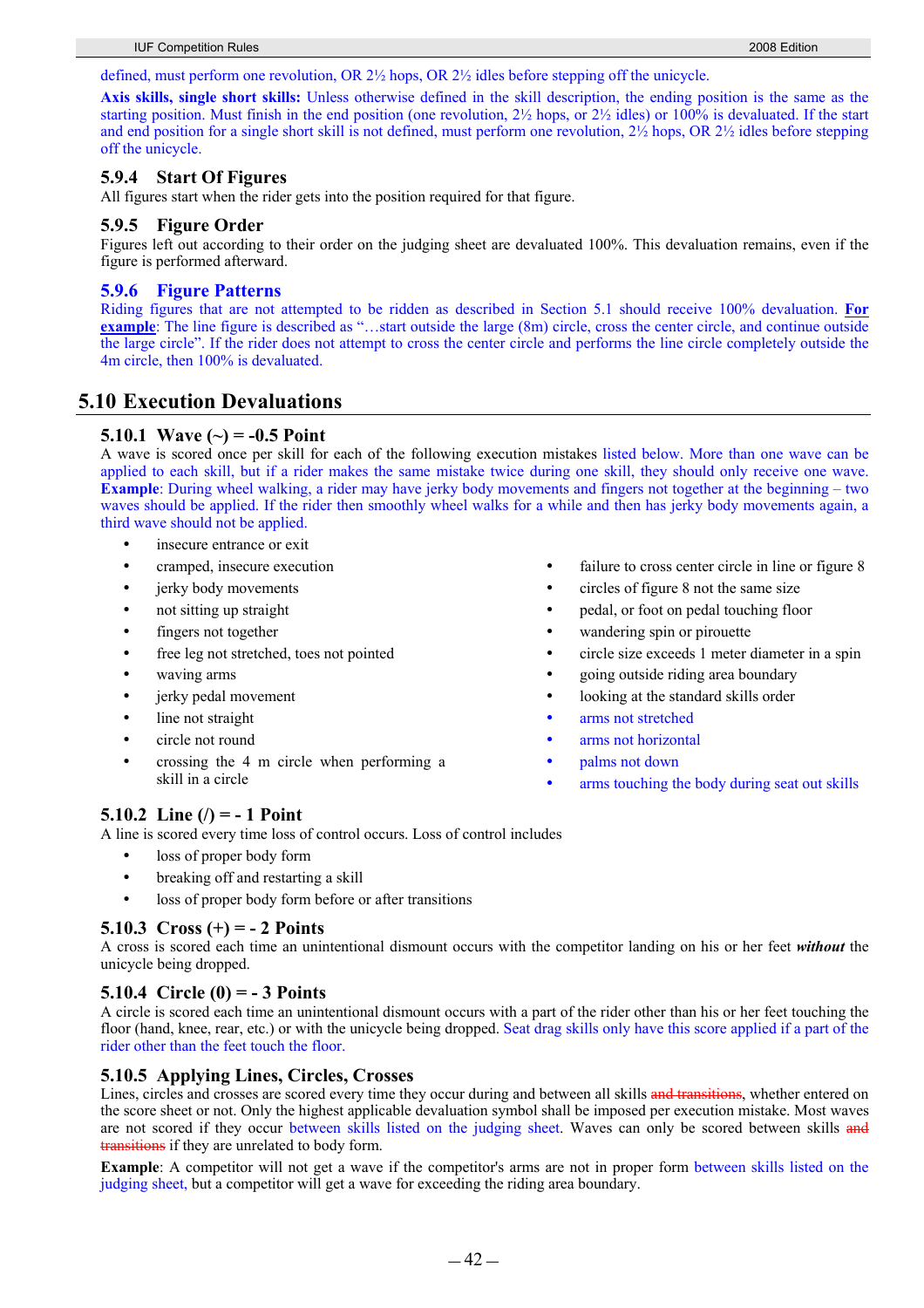## **5.11 Totaling Scores**

After the routine is finished, the percentages and symbols from the judges are converted into numbers. These numbers are subtracted from the rider's starting score. Then, the scores of the two judging units are added together and divided by two to get the finishing score of a competitor. The winner in the Standard Skill event is the competitor with the highest score. If more than one competitor have the same score, placing is decided by the highest Execution score. If those scores are also the same, the competitors receive tie scores.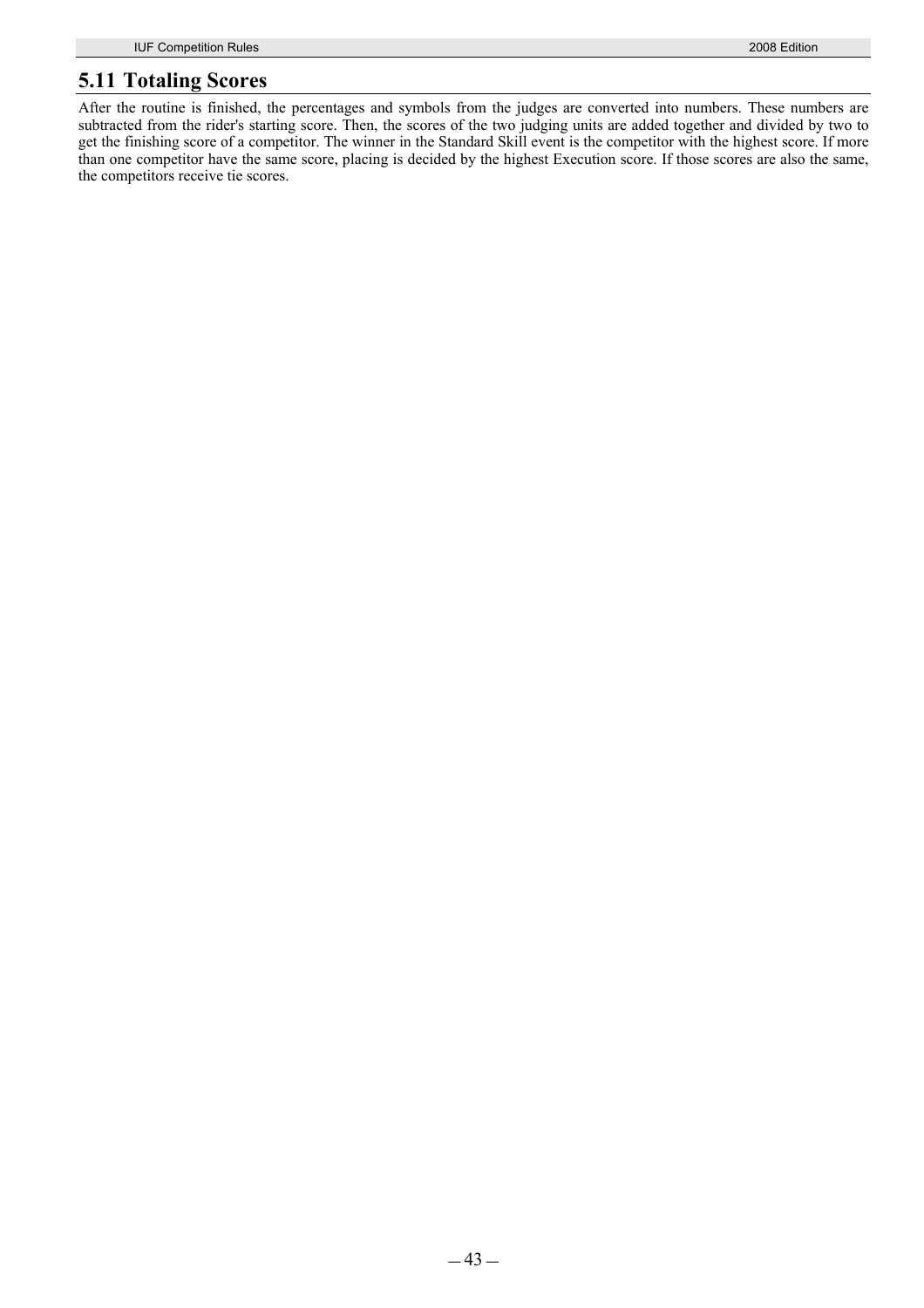## **6 STANDARD SKILLS LIST**

## **6.1 General Remarks About Standard Skill Riding**

Only figures listed in the following skills list can be used for the assembly of Standard Skill routines.

#### **6.1.1 Riding Position**

Unless stated differently in a figure description, it is to be executed with the rider seated and with both feet on the pedals.

#### **6.1.2 Body Form**

The rider must show proper body form and shall not change this form during the execution of the entire figure. Proper body form must also be shown for the figure before and after transitions, even if not listed on the judging sheet. The body form may be relaxed when not performing figures, except for figures before and after transitions.

#### **6.1.3 Riding Direction**

Unless stated differently, all riding figures are to be performed riding forward, this being the direction in which the rider faces.

#### **6.1.4 Pattern**

Unless stated differently in a figure description, it is to be executed in a line. Exceptions are mounts, stationary skills and transitions, axis skills, single and counted short skills, which can be executed at any spot in the riding area.

#### **6.1.5 Transitions, Axis Skills, And Single Short Skills**

Unless stated differently in the description of a transition, it starts and ends with the rider seated with both feet on the pedals. An exception is made for uni spins, where the rider may start with the seat held out in front. Before and after transitions, axis skills and single short skills entered on the score sheet as figures, at least one revolution of the wheel must be ridden in the start and end positions. If the start or end position of a transition or single short skill is a stationary skill counted short skill, that stationary skill must be executed at least 50% as described, whether or not it is listed on the judging sheet

**Example 1**: For the transition "Riding to Seat in Front", the rider must ride at least one full revolution of the wheel with the seat in front.

**Example 2**: For the transition single short skill, 180° uni spin to idling 1ft, the rider must idle one foot 2  $\frac{1}{2}$  cycles.

**Example 3**: For the axis skill, "bwd riding turn 90", the rider must ride backward 1 revolution.

#### **6.1.6 Counted Short Skills**

Unless stated differently in the description of the counted short skill, the rider may begin and end with one or both feet on the floor.

#### **6.1.7 Mounts**

Unless stated differently in the description of a mount, it is to end with the rider seated with both feet on the pedals. After all mounts listed on the judging sheet as figures, at least one full revolution of the wheel must be ridden in the end position. For mounts ending in stationary counted short skills, the stationary skill must be executed at least 50% as described, whether or not it is listed on the judging sheet.

**Example**: For the Side Mount, the rider must ride at least one full revolution of the wheel in the riding position after mounting.

#### **6.1.8 Seat Out Figures**

Unless stated differently in seat out figures, the rider shall have no contact with the seat other than one hand holding the seat. The hand holding the seat as well as the corresponding arm shall be extended away from the rider's body and shall not touch any part of the rider's body.

#### **6.1.9 One Foot Figures**

Unless stated differently in one foot figures, the free foot is to be placed on the frame so that there is no contact between the free foot and any rotating part of the unicycle.

#### **6.1.10 Wheel Walk Figures**

Unless stated differently in wheel walk figures, the feet are to push only the tire, and shall have no contact with the pedals or crank arms.

#### **6.1.11 Coasting**

Unless stated differently in coasting figures, the feet are to have no contact with any rotating part of the unicycle (pedals, crank arms, or tire).

#### **6.1.12 Transitions, Single Short Skills, Mounts Involving Seat Out Skills**

Unless stated differently in the description of the figure, those beginning or ending in seat out skills are allowed to have one or both hands touching the seat, and the seat touching the body for the final or first hop, idle, or revolution. This includes, but is not limited to: unispins to seat out skills, transitions into and out of seat in front or back, leg around skills, side ride to seat in front, transitions out of seat drag in front or back, hopping wheel to pedals.

 $-44-$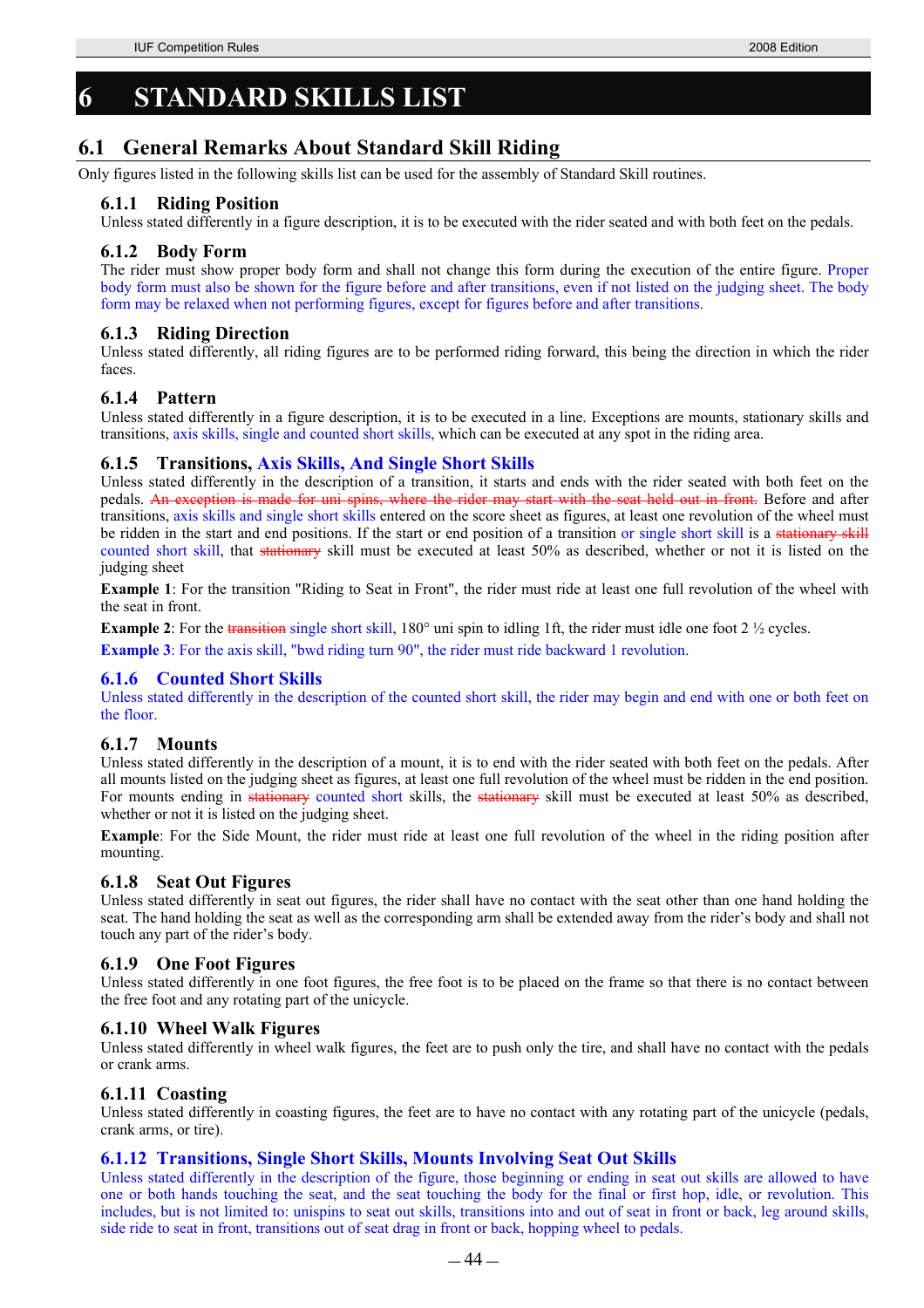#### **6.1.13 Transitions To/From Stand Up Wheel Walk**

In all transition skills from/to stand up wheel walk position, a second foot may briefly touch the wheel during the transition, but only one foot pushes the wheel forward. Unless clearly stated in the description, the rider must perform stand up wheel walk forward.

# **6.1.14 Spins And Pirouettes**

d differently. The rider must make a minimum of three full rotations for spins and pirouettes. Spins must be ridden around a fixed point and must not exceed a 1 meter diameter. If rider rotates more than required minimum number, the last required rotations are judged for spins. Pirouettes must be executed on 1 spot and the pedals may not move backward or forward during the pirouette. If rider rotates more than required minimum number, the first required rotations are judged for pirouettes.

#### **6.1.15 Leg Around Skills**

All variations may begin or end with feet on the cranks or pedals and begin or end either riding, idling, or hopping unless otherwise specified.

#### **6.1.16 Idling Figures**

In idling figures, a minimum of 5 consecutive cycles (back and forth motions) must be executed.

#### **6.1.17 Twisting Figures**

In twisting figures, a minimum of 5 consecutive cycles (side to side motions) must be executed.

#### **6.1.18 Stillstands**

The minimum time for stillstands is 3 seconds.

#### **6.1.19 Hopping Figures**

In hopping figures, a minimum of 5 consecutive hops must be executed.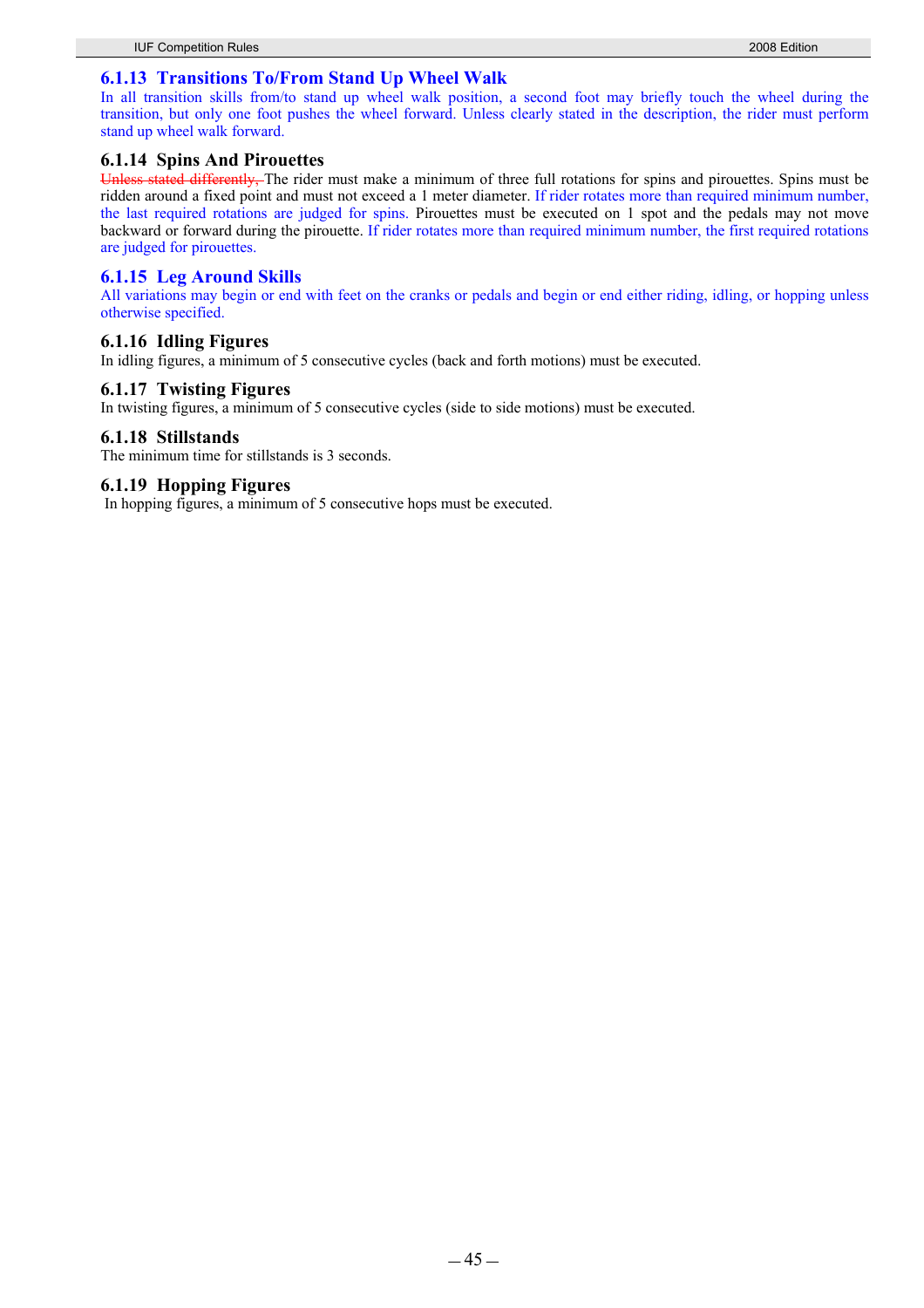## **6.2 Standard Skill Scores and Descriptions**

The following descriptions are meant to explain the correct way to execute the skills. The numbering corresponds with the figure numbers in the UNICYCLING SKILLS SCORES list. Any illustrations are intended to clarify the descriptions. If illustrations and descriptions disagree, the descriptions always apply.

#### **ABBREVIATIONS USED IN THIS LIST:**

| fwd | $=$ | forward      | ext       | $=$ | extended   |
|-----|-----|--------------|-----------|-----|------------|
| bwd | $=$ | backward     | frh       |     | freehanded |
| c   |     | circle       | 1ft       |     | one foot   |
| 8   |     | figure eight | <b>WW</b> |     | wheel walk |

#### **6.2.1 Riding Skills**

| 1                       | a           | riding                                    | Riding (sitting on seat, facing forward).                                                                                                                                     | 1.0 |
|-------------------------|-------------|-------------------------------------------|-------------------------------------------------------------------------------------------------------------------------------------------------------------------------------|-----|
|                         | b           | riding - c                                | Riding in a circle (sitting on seat, facing forward).                                                                                                                         | 1.3 |
|                         | с           | riding - $8$                              | Riding in a figure eight sitting on seat, facing forward).                                                                                                                    | 1.5 |
| $\overline{\mathbf{2}}$ | a           | riding holding seatpost, 1<br>hand        | Riding while leaning forward and with one hand holding the<br>seatpost under the seat.                                                                                        | 1.3 |
|                         | b           | riding holding seatpost, 1<br>$hand - c$  | Riding in a circle while leaning forward and with one hand<br>holding the seatpost under the seat.                                                                            | 1.6 |
|                         | C           | riding holding seatpost, 1<br>hand $-8$   | Riding in a figure 8 while leaning forward and with one hand<br>holding the seatpost under the seat.                                                                          | 1.9 |
|                         | d           | riding holding seatpost, 2<br>hands       | Riding while leaning forward and with both hands holding the<br>seatpost under the seat.                                                                                      | 1.4 |
|                         | е           | riding holding seatpost, 2<br>hands - $c$ | Riding in a circle while leaning forward and with both hands<br>holding the seatpost under the seat.                                                                          | 1.8 |
|                         | $\mathbf f$ | riding holding seatpost, 2<br>hands $-8$  | Riding in a figure 8 while leaning forward and with both hands<br>holding the seatpost under the seat.                                                                        | 2.0 |
| 3                       | a           | riding bwd                                | Riding backward.                                                                                                                                                              | 2.5 |
|                         | b           | riding bwd - c                            | Riding in a circle backward.                                                                                                                                                  | 3.1 |
|                         | с           | riding bwd - 8                            | Riding backward in a figure eight.                                                                                                                                            | 3.6 |
| 4                       | a           | seat in front, seat against<br>body       | Riding with seat held in front of the rider. The seat or hand<br>holding the seat may rest against the rider.                                                                 | 2.0 |
|                         | b           | seat in front                             | Riding with seat held in front of the rider.                                                                                                                                  | 2.3 |
|                         | с           | seat in front - c                         | Riding in a circle with seat held in front of the rider.                                                                                                                      | 2.9 |
|                         | d           | seat in front - 8                         | Riding in a figure eight with seat held in front of the rider.                                                                                                                | 3.3 |
|                         | e           | seat in front frh, seat against<br>body   | Riding with seat held out in front of the rider. Neither hand<br>touches the seat and the seat post is held between the rider's<br>legs. The seat may rest against the rider. | 3.3 |
|                         | f           | seat in front frh                         | Riding with seat held in front of the rider. Neither hand touches<br>the seat and the seat post is held between the rider's legs.                                             | 3.7 |
|                         | g           | seat in front frh - c                     | Riding in a circle with seat held in front of the rider. Neither<br>hand touches the seat and the seat post is held between the<br>rider's legs.                              | 4.3 |
|                         | h           | seat in front frh - 8                     | Riding in a figure eight with seat held in front of the rider.<br>Neither hand touches the seat and the seat post is held<br>between the rider's legs.                        | 4.8 |
| 5                       | a           | seat in front bwd, seat<br>against body   | Riding backward with seat held out in front of the rider. The<br>seat or hand holding the seat may rest against the rider.                                                    | 3.4 |
|                         | b           | seat in front bwd                         | Riding backward with seat held out in front of the rider.                                                                                                                     | 3.6 |
|                         | с           | seat in front bwd - c                     | Riding backward in a circle with seat held out in front of the<br>rider.                                                                                                      | 4.1 |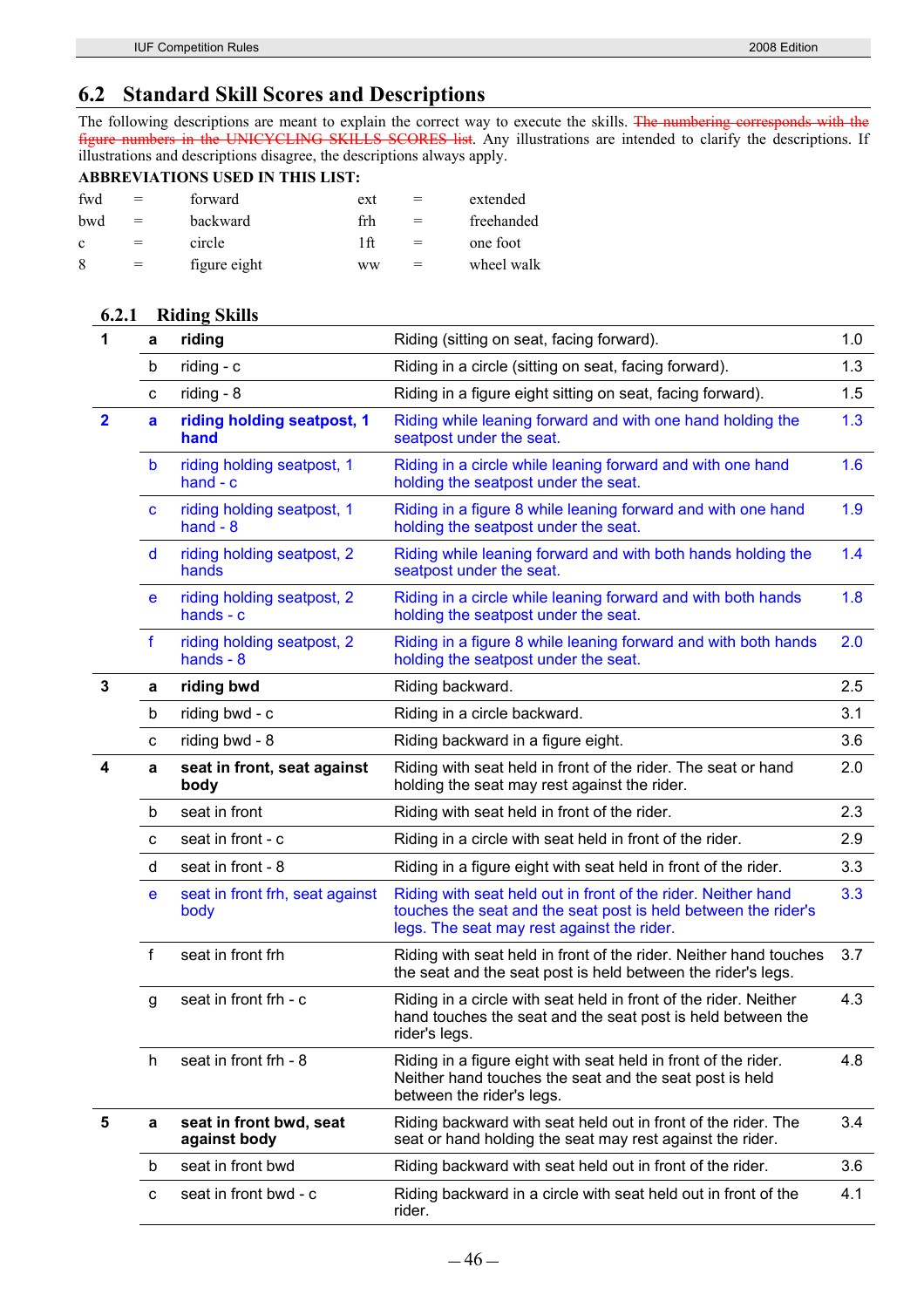|                |              | <b>IUF Competition Rules</b>                | 2008 Edition                                                                                                                                                                           |     |
|----------------|--------------|---------------------------------------------|----------------------------------------------------------------------------------------------------------------------------------------------------------------------------------------|-----|
|                | d            | seat in front bwd - 8                       | Riding backward in a figure eight with seat held out in front of<br>the rider.                                                                                                         | 4.7 |
|                | e            | seat in front bwd frh, seat<br>against body | Riding backward with seat held out in front of the rider. Neither<br>hand touches the seat and the seat post is held between the<br>rider's legs. The seat may rest against the rider. | 4.0 |
|                | $\mathsf{f}$ | seat in front bwd frh                       | Riding backward with seat held out in front of the rider. Neither<br>hand touches the seat and the seat post is held between the<br>rider's legs.                                      | 4.5 |
|                | g            | seat in front bwd frh - c                   | Riding backward in a circle with seat held out in front of the<br>rider. Neither hand touches the seat and the seat post is held<br>between the rider's legs.                          | 5.2 |
| 6              | a            | seat in back, seat against<br>body          | Riding with the seat held out behind the rider. The seat or the<br>hand holding the seat may rest against the rider.                                                                   | 2.2 |
|                | b            | seat in back                                | Riding with the seat held out behind the rider.                                                                                                                                        | 2.5 |
|                | C            | seat in back - c                            | Riding in a circle with the seat held out behind the rider.                                                                                                                            | 3.1 |
|                | d            | seat in back - 8                            | Riding in a figure eight with the seat held out behind the rider.                                                                                                                      | 3.6 |
| $\overline{7}$ | a            | seat in back bwd, seat<br>against body      | Riding backward with the seat held out behind the rider. The<br>seat or the hand holding the seat may rest against the rider.                                                          | 3.5 |
|                | b            | seat in back bwd                            | Riding backward with the seat held out behind the rider.                                                                                                                               | 3.9 |
|                | C            | seat in back bwd - c                        | Riding backward in a circle with the seat held out behind the<br>rider.                                                                                                                | 4.5 |
|                | d            | seat in back bwd - 8                        | Riding backward in a figure eight with the seat held out behind<br>the rider.                                                                                                          | 5.1 |
| 8              | a            | seat on side, seat against<br>body          | Riding with the seat held out to the side of the rider. The seat<br>or the hand holding the seat may rest against the rider.                                                           | 3.4 |
|                | b            | seat on side, seat against<br>$body - c$    | Riding in a circle with the seat held out to the side of the rider.<br>The seat or the hand holding the seat may rest against the<br>rider.                                            | 3.2 |
|                | C            | seat on side                                | Riding with the seat held out to the side of the rider.                                                                                                                                | 4.1 |
|                | d            | seat on side - c                            | Riding in a circle with the seat held out to the side of the rider.                                                                                                                    | 3.9 |
| 9              | a            | seat on side bwd, seat<br>against body      | Riding backward with the seat held out to the side of the rider.<br>The seat or the hand holding the seat may rest against the<br>rider.                                               | 4.3 |
|                | b            | seat on side bwd                            | Riding backward with the seat held out to the side of the rider.                                                                                                                       | 4.6 |
|                | C            | seat on side bwd - c                        | Riding backward in a circle with the seat held out to the side of<br>the rider.                                                                                                        | 4.4 |
| 10             | a            | stomach on seat, 1 hand<br>on seat          | Riding with the abdomen on the seat. One hand holds onto<br>the seat.                                                                                                                  | 2.1 |
|                | b            | stomach on seat                             | Riding with the abdomen on the seat, frh.                                                                                                                                              | 2.3 |
|                | с            | stomach on seat - c                         | Riding in a circle with the abdomen on the seat, frh.                                                                                                                                  | 2.9 |
|                | d            | stomach on seat - 8                         | Riding in a figure eight with the abdomen on the seat, frh.                                                                                                                            | 3.3 |
| 11             | a            | stomach on seat bwd                         | Riding backward with the abdomen on the seat, hands free.                                                                                                                              | 3.8 |
|                | b            | stomach on seat bwd - c                     | Riding backward in a circle with the abdomen on the seat,<br>hands free.                                                                                                               | 4.4 |
|                | C            | stomach on seat bwd - 8                     | Riding backward in a figure eight with the abdomen on the<br>seat, hands free.                                                                                                         | 4.9 |
| 12             | a            | chin on seat, 1 hand on<br>seat             | Riding with no part of the body other than the chin touching<br>the back of the seat, freehanded. One hand may touch the<br>seat.                                                      | 3.5 |
|                | b            | chin on seat                                | Riding with no part of the body other than the chin touching<br>the back of the seat, freehanded.                                                                                      | 4.0 |
|                |              |                                             |                                                                                                                                                                                        |     |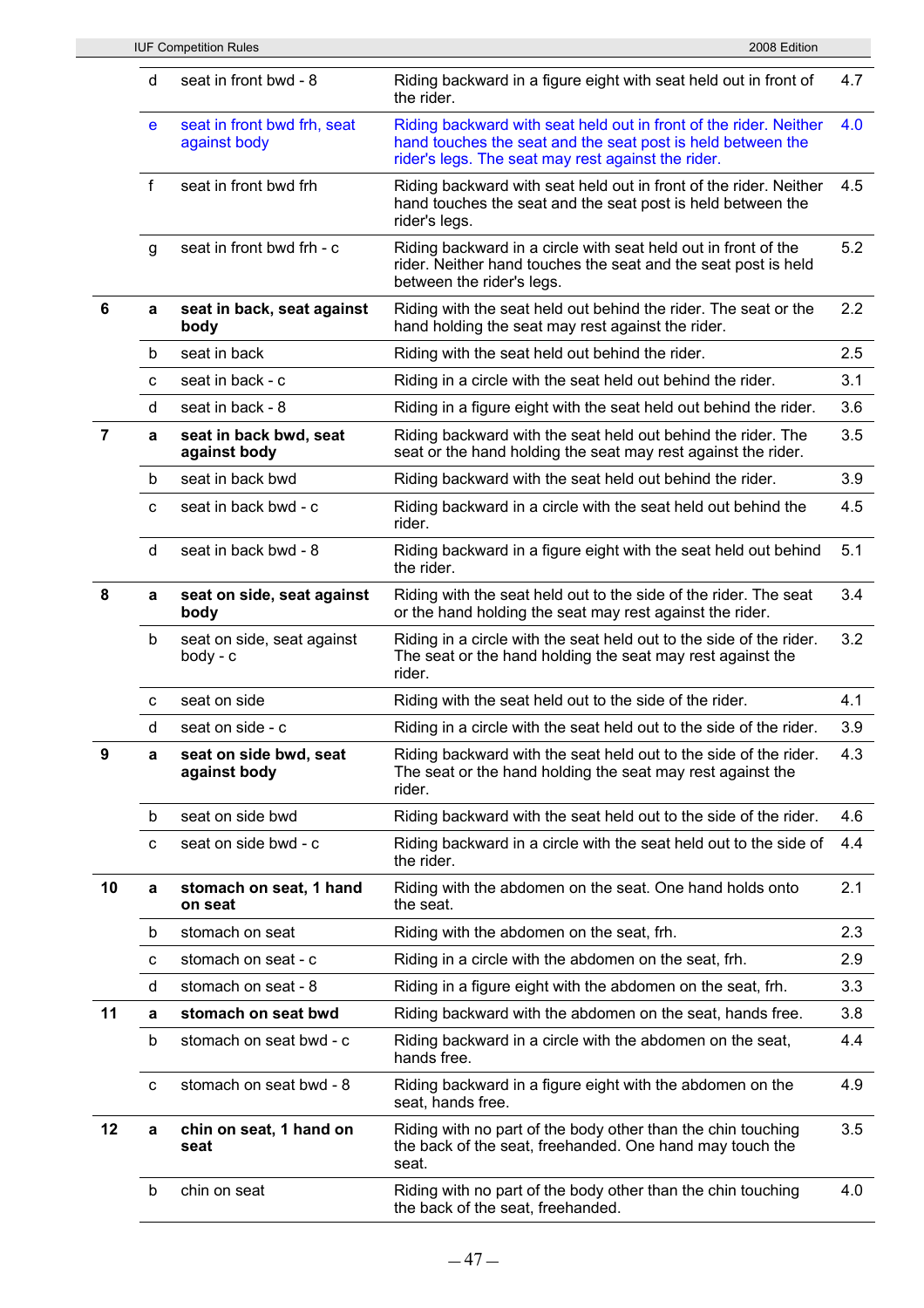|    |              | <b>IUF Competition Rules</b>                  | 2008 Edition                                                                                                                                                                                                                                               |     |
|----|--------------|-----------------------------------------------|------------------------------------------------------------------------------------------------------------------------------------------------------------------------------------------------------------------------------------------------------------|-----|
|    | C            | chin on seat - c                              | Riding in a circle with no part of the body other than the chin<br>touching the back of the seat, freehanded.                                                                                                                                              | 4.6 |
|    | d            | chin on seat - 8                              | Riding in a figure eight with no part of the body other than the<br>chin touching the back of the seat, freehanded.                                                                                                                                        | 5.2 |
| 13 | a            | chin on seat bwd, 1 hand<br>on seat           | Riding backward with no part of the body other than the chin<br>touching the back of the seat, freehanded. One hand may<br>touch the seat.                                                                                                                 | 4.2 |
|    | b            | chin on seat bwd                              | Riding backward with no part of the body other than the chin<br>touching the back of the seat, freehanded.                                                                                                                                                 | 4.9 |
|    | C            | chin on seat bwd - c                          | Riding backward in a circle with no part of the body other than<br>the chin touching the back of the seat, freehanded.                                                                                                                                     | 5.6 |
|    | d            | chin on seat bwd - 8                          | Riding backward in a figure eight with no part of the body<br>other than the chin touching the back of the seat, freehanded.                                                                                                                               | 6.4 |
| 14 | a            | drag seat in front                            | Riding with the seat dragging on the floor, in front of the<br>wheel.                                                                                                                                                                                      | 4.1 |
|    | b            | drag seat in front - c                        | Riding in a circle with the seat dragging on the floor, in front of<br>the wheel.                                                                                                                                                                          | 4.7 |
|    | c            | drag seat in front - 8                        | Riding in a figure eight with the seat dragging on the floor, in<br>front of the wheel.                                                                                                                                                                    | 5.3 |
| 15 | a            | drag seat in front bwd                        | Riding backwards with the seat dragging on the floor, in front<br>of the wheel.                                                                                                                                                                            | 5.3 |
|    | b            | drag seat in front bwd - c                    | Riding backwards in a circle with the seat dragging on the<br>floor, in front of the wheel.                                                                                                                                                                | 6.1 |
|    | C            | drag seat in front bwd - 8                    | Riding backwards in a figure eight with the seat dragging on<br>the floor, in front of the wheel.                                                                                                                                                          | 6.9 |
| 16 | a            | drag seat in back                             | Riding with the seat dragging on the floor, behind the wheel.                                                                                                                                                                                              | 4.3 |
|    | b            | drag seat in back - c                         | Riding in a circle with the seat dragging on the floor, behind<br>the wheel.                                                                                                                                                                               | 4.9 |
|    | $\mathbf{C}$ | drag seat in back - 8                         | Riding in a figure eight with the seat dragging on the floor,<br>behind the wheel.                                                                                                                                                                         | 5.6 |
| 17 | a            | drag seat in back bwd                         | Riding backward with the seat dragging on the floor, behind<br>the wheel.                                                                                                                                                                                  | 6.0 |
|    | b            | drag seat in back bwd - c                     | Riding backward in a circle with the seat dragging on the floor,<br>behind the wheel.                                                                                                                                                                      | 6.9 |
|    | C            | drag seat in back bwd - 8                     | Riding backward in a figure 8 with the seat dragging on the<br>floor, behind the wheel.                                                                                                                                                                    | 7.8 |
| 18 | a            | riding sideways, seat<br>against body         | Riding with the feet parallel to the wheel axle and the body<br>turned 90 degrees to the riding direction with the seat in front<br>holding with one or two hands. The seat or the hands holding<br>the seat may touch the body.                           | 5.6 |
|    | b            | riding sideways                               | Riding with the feet parallel to the wheel axle and the body<br>turned 90 degrees to the riding direction with the seat in front<br>holding with one or two hands.                                                                                         | 5.7 |
|    | C            | riding sideways 1ft ext, seat<br>against body | Riding with one foot parallel to the wheel axle and the body<br>turned 90 degrees to the riding direction with the seat in front<br>holding with one or two hands. The seat or the hands holding<br>the seat may touch the body. The free leg is extended. | 6.0 |
|    | d            | riding sideways seat drag                     | Riding seat drag in front (forward of the direction of travel) with<br>the feet parallel to the wheel axle and the body turned 90<br>degrees to the riding direction.                                                                                      | 6.3 |
| 19 | a            | one foot                                      | Riding with one foot on pedal.                                                                                                                                                                                                                             | 3.0 |
|    | b            | one foot - c                                  | Riding in a circle with one foot on pedal.                                                                                                                                                                                                                 | 3.5 |
|    | c            | one foot - 8                                  | Riding in a figure eight with one foot on pedal.                                                                                                                                                                                                           | 3.9 |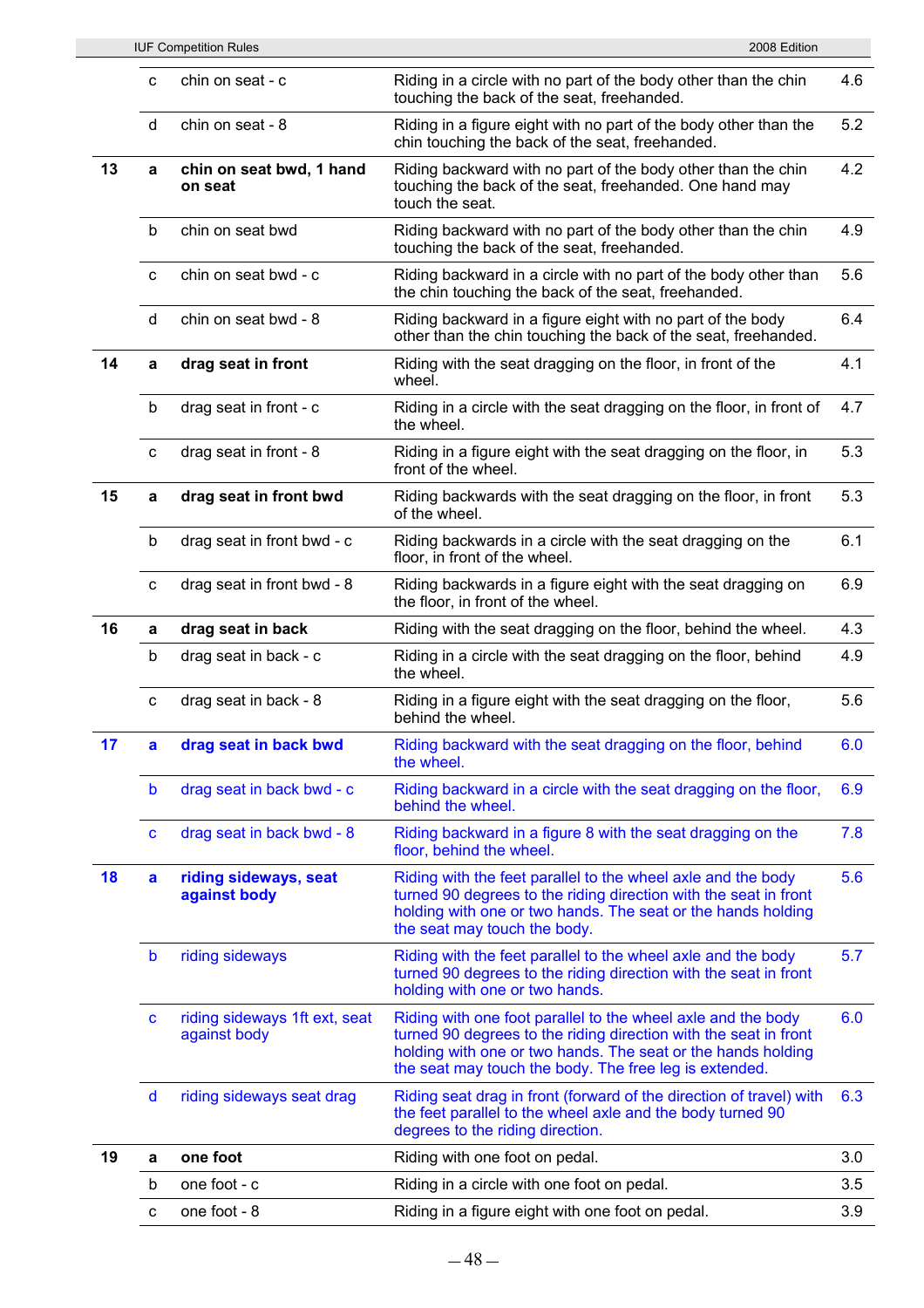|    |              | <b>IUF Competition Rules</b>                        | 2008 Edition                                                                                                                                                                              |     |
|----|--------------|-----------------------------------------------------|-------------------------------------------------------------------------------------------------------------------------------------------------------------------------------------------|-----|
|    | d            | one foot ext                                        | Riding with one foot on pedal. The free leg is extended.                                                                                                                                  | 3.2 |
|    | e            | one foot ext - c                                    | Riding in a circle with one foot on pedal. The free leg is<br>extended.                                                                                                                   | 3.7 |
|    | $\mathsf{f}$ | one foot ext - 8                                    | Riding in a figure eight with one foot on pedal. The free leg is<br>extended.                                                                                                             | 4.2 |
|    | g            | one foot crossed                                    | Riding with one foot on pedal. The free leg is crossed over the<br>pedaling leg.                                                                                                          | 3.4 |
|    | h            | one foot crossed - c                                | Riding in a circle with one foot on pedal. The free leg is<br>crossed over the pedaling leg.                                                                                              | 3.9 |
|    | j.           | one foot crossed - 8                                | Riding in a figure eight with one foot on pedal. The free leg is<br>crossed over the pedaling leg.                                                                                        | 4.4 |
| 20 | a            | one foot bwd                                        | Riding backward with one foot on pedal.                                                                                                                                                   | 4.0 |
|    | b            | one foot bwd - c                                    | Riding backward in a circle with one foot on pedal.                                                                                                                                       | 4.6 |
|    | $\mathbf{C}$ | one foot bwd - 8                                    | Riding backward in a figure eight with one foot on pedal.                                                                                                                                 | 5.2 |
|    | d            | one foot ext bwd                                    | Riding backward with one foot on pedal. The free leg is<br>extended.                                                                                                                      | 4.4 |
|    | e            | one foot ext bwd - c                                | Riding backward in a circle with one foot on pedal. The free<br>leg is extended.                                                                                                          | 5.1 |
|    | $\mathsf{f}$ | one foot ext bwd - 8                                | Riding backward in a figure eight with one foot on pedal. The<br>free leg is extended.                                                                                                    | 5.7 |
| 21 | a            | one foot seat in front<br>against body              | Riding with the seat held out in front of the rider with ONE<br>hand, one foot on pedal. The seat or hand holding the seat my<br>rest against the rider.                                  | 3.8 |
|    | b            | one foot seat in front                              | Riding with the seat held out in front of the rider with ONE<br>hand, one foot on pedal.                                                                                                  | 4.5 |
|    | C            | one foot seat in front - c                          | Riding in a circle with the seat held out in front of the rider with<br>ONE hand, one foot on pedal.                                                                                      | 5.2 |
|    | d            | one foot seat in front - 8                          | Riding in a figure eight with the seat held out in front of the<br>rider with ONE hand, one foot on pedal.                                                                                | 5.9 |
|    |              | e one foot ext, seat in front<br>against body       | Riding with the seat held out in front of the rider, one foot on<br>pedal. The seat or hand holding the seat my rest against the<br>rider. The free leg is extended.                      | 4.1 |
|    | f            | one foot ext, seat in front<br>against body - c     | Riding in a circle with the seat held out in front of the rider, one<br>foot on pedal. The seat or hand holding the seat my rest<br>against the rider. The free leg is extended.          | 4.7 |
| 22 | a            | one foot seat in front<br>against body bwd          | Riding backward with the seat held out in front of the rider,<br>one foot on pedal. The seat or hand holding the seat may rest<br>against the rider.                                      | 4.7 |
|    | b            | one foot seat in front bwd                          | Riding backward with the seat held out in front of the rider,<br>one foot on pedal.                                                                                                       | 5.4 |
|    | c            | one foot seat in front bwd - c                      | Riding backward in a circle with the seat held out in front of<br>the rider, one foot on pedal.                                                                                           | 6.2 |
|    | d            | one foot ext, seat in front<br>against body bwd     | Riding backward with the seat held out in front of the rider,<br>one foot on pedal. The seat or hand holding the seat my rest<br>against the rider. The free leg is extended.             | 5.9 |
|    | е            | one foot ext, seat in front<br>against body bwd - c | Riding backward in a circle with the seat held out in front of<br>the rider, one foot on pedal. The seat or hand holding the seat<br>my rest against the rider. The free leg is extended. | 6.8 |
| 23 | a            | seat on side, 1ft, seat<br>against body             | Riding with the seat held out to the side of the rider, one foot<br>on pedal. The seat or the hand holding the seat may rest<br>against the rider.                                        | 4.0 |
|    | b            | seat on side, 1ft                                   | Riding with the seat held out to the side of the rider, one foot<br>on pedal.                                                                                                             | 5.0 |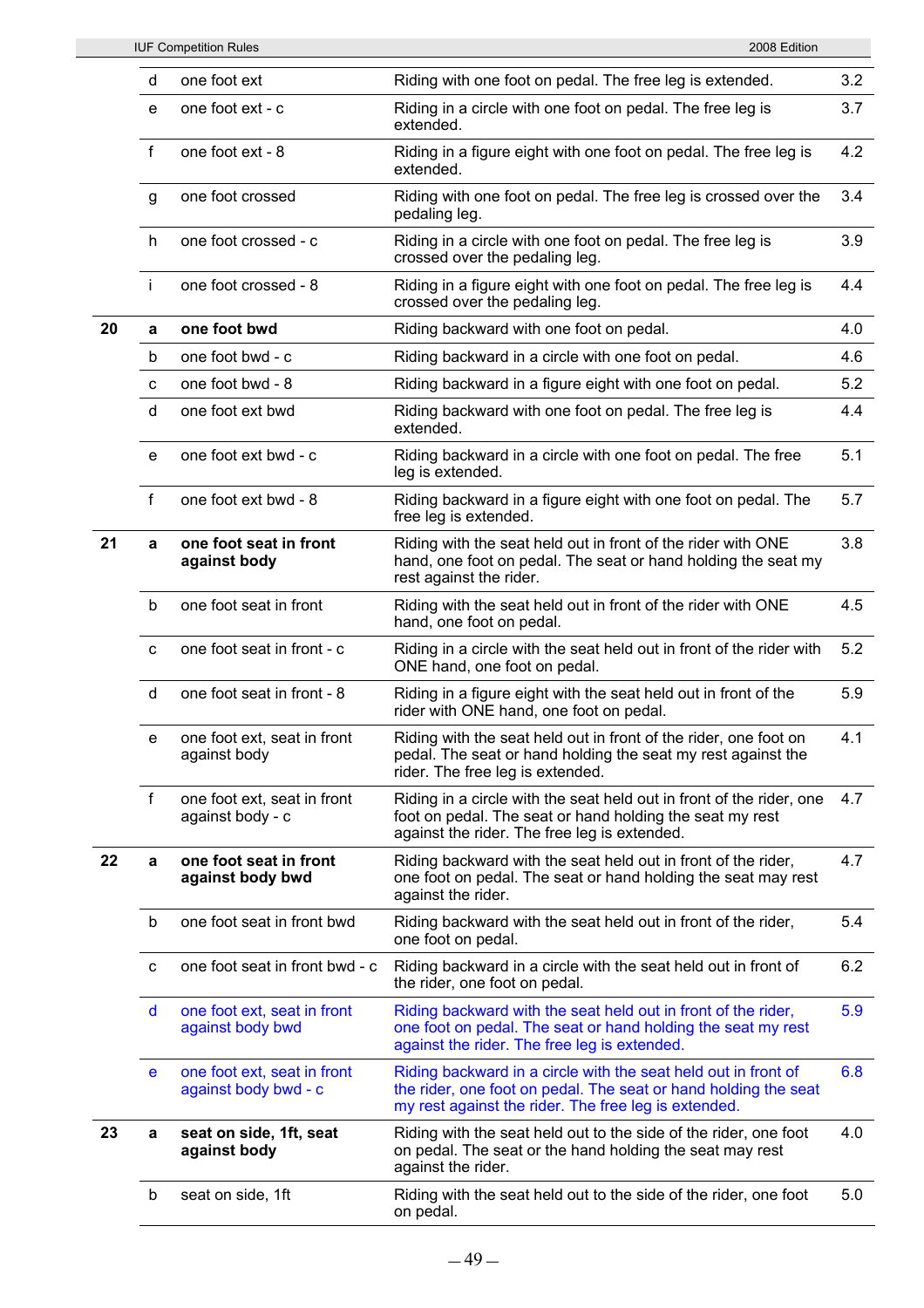|    |              | <b>IUF Competition Rules</b>                | 2008 Edition                                                                                                                                                                                                      |     |
|----|--------------|---------------------------------------------|-------------------------------------------------------------------------------------------------------------------------------------------------------------------------------------------------------------------|-----|
|    | c            | seat on side, 1ft - c                       | Riding in a circle with the seat held out to the side of the rider,<br>one foot on pedal.                                                                                                                         | 4.8 |
|    | d            | seat on side, 1ft - 8                       | Riding in a figure eight with the seat held out to the side of the<br>rider, one foot on pedal.                                                                                                                   | 6.5 |
| 24 | a            | seat on side, 1ft bwd, seat<br>against body | Riding backward with the seat held out to the side of the rider,<br>one foot on pedal. The seat or the hand holding the seat may<br>rest against the rider.                                                       | 5.0 |
|    | b            | seat on side, 1ft bwd                       | Riding backward with the seat held out to the side of the rider,<br>one foot on pedal.                                                                                                                            | 5.4 |
|    | c            | seat on side, 1ft bwd - c                   | Riding backward in a circle with the seat held out to the side of<br>the rider, one foot on pedal.                                                                                                                | 5.1 |
| 25 | a            | side saddle, hand<br>touching seat          | Riding 1ft while sitting partially on seat with the free leg resting<br>on the seat or on the same side as the pedaling foot. One<br>hand may touch the seat.                                                     | 3.5 |
|    | b            | side saddle, hand touching<br>seat - c      | Riding 1 foot in a circle while sitting partially on seat with the<br>free leg resting on the seat or on the same side as the<br>pedaling foot. One hand may touch the seat.                                      | 4.0 |
|    | C            | side saddle frh                             | Riding 1ft while sitting partially on seat with the free leg resting<br>on the seat or on the same side as the pedaling foot.                                                                                     | 3.7 |
|    | d            | side saddle frh - c                         | Riding 1 foot in a circle while sitting partially on seat with the<br>free leg resting on the seat or on the same side as the<br>pedaling foot.                                                                   | 4.3 |
|    | e            | side saddle frh - 8                         | Riding 1 foot in a figure eight while sitting partially on seat with<br>the free leg resting on the seat or on the same side as the<br>pedaling foot.                                                             | 4.8 |
| 26 | a            | cross over                                  | Riding one footed, with the pedaling foot on the non-<br>corresponding pedal. Non pedaling foot can be extended, or<br>on the fork.                                                                               | 4.4 |
|    | b            | cross over - c                              | Riding one footed in a circle, with the pedaling foot on the non-<br>corresponding pedal. Non pedaling foot can be extended, or<br>on the fork.                                                                   | 4.2 |
|    | c            | cross over - 8                              | Riding one footed in a figure eight, with the pedaling foot on<br>the non-corresponding pedal. Non pedaling foot can be<br>extended, or on the fork.                                                              | 5.7 |
| 27 | a            | cross over bwd                              | Riding backward one footed, with the pedaling foot on the<br>non-corresponding pedal. Non pedaling foot can be extended,<br>or on the fork.                                                                       | 5.4 |
|    | $\mathbf b$  | cross over bwd - c                          | Riding backward one footed in a circle, with the pedaling foot<br>on the non-corresponding pedal. Non pedaling foot can be<br>extended, or on the fork.                                                           | 5.1 |
|    | $\mathbf{C}$ | cross over bwd - 8                          | Riding backward one footed in a figure 8, with the pedaling<br>foot on the non-corresponding pedal. Non pedaling foot can<br>be extended, or on the fork.                                                         | 7.0 |
| 28 | a            | side ride                                   | Riding 1ft, next to the unicycle, with foot on the non-<br>corresponding pedal, holding on to the seat with both hands.<br>The seat or the hands holding the seat may rest against the<br>rider.                  | 5.9 |
|    | b            | side ride - c                               | Riding 1 foot in a circle, next to the unicycle, with foot on the<br>non-corresponding pedal, holding on to the seat with both<br>hands. The seat or the hands holding the seat may rest<br>against the rider.    | 5.6 |
|    | C            | side ride - 8                               | Riding 1ft in a figure eight, next to the unicycle, with foot on<br>the non-corresponding pedal, holding on to the seat with both<br>hands. The seat or the hands holding the seat may rest<br>against the rider. | 7.7 |
|    | d            | side ride, 1 hand                           | Riding 1ft, next to the unicycle, with foot on the non-<br>corresponding pedal, holding on to the seat with one hand.                                                                                             | 6.2 |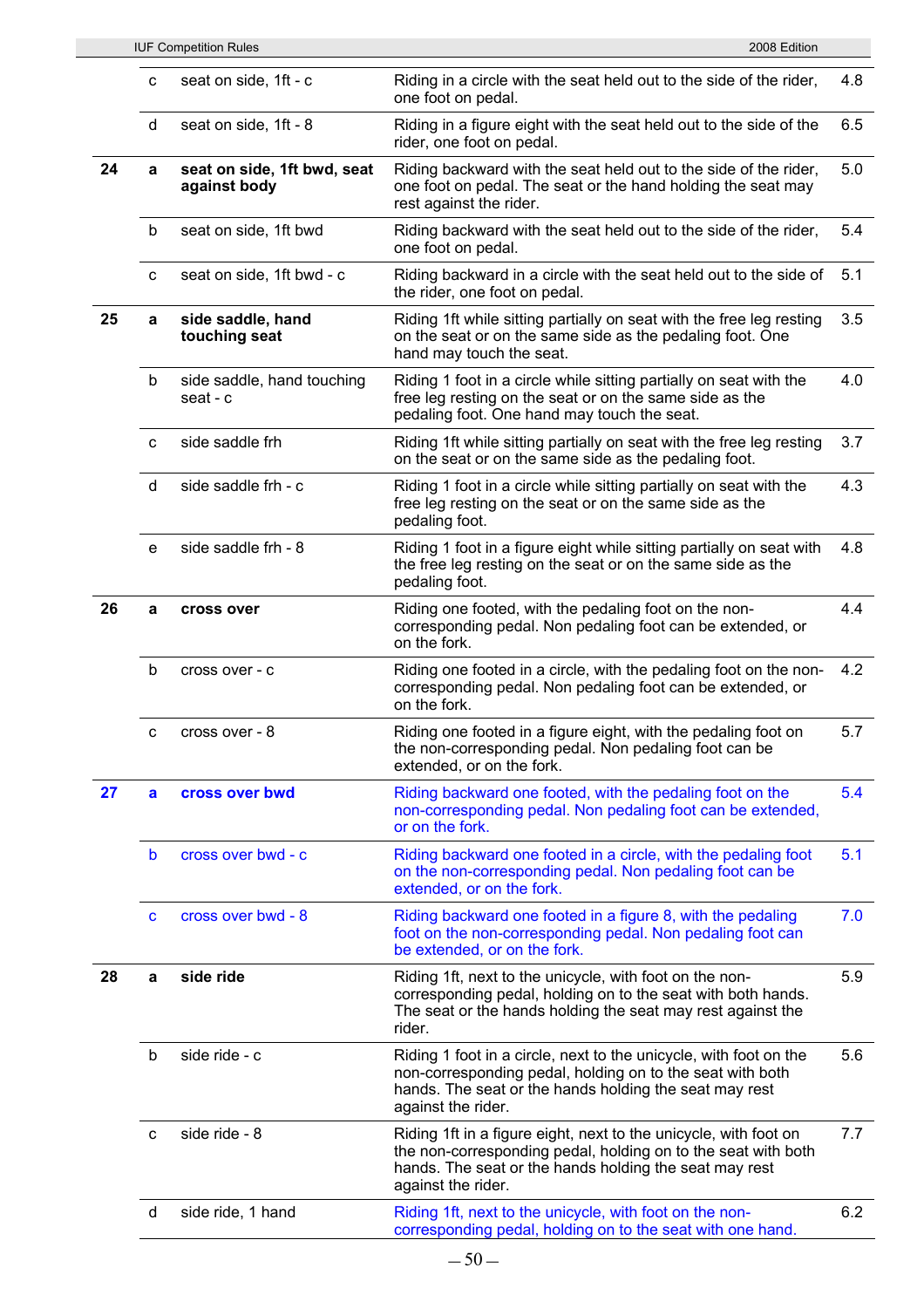|    |              | <b>IUF Competition Rules</b>     | 2008 Edition                                                                                                                                                                                                      |     |
|----|--------------|----------------------------------|-------------------------------------------------------------------------------------------------------------------------------------------------------------------------------------------------------------------|-----|
|    |              |                                  | The seat or the hand holding the seat may rest against the<br>rider.                                                                                                                                              |     |
|    | e            | side ride, 1 hand - c            | Riding 1ft in a circle, next to the unicycle, with foot on the non-<br>corresponding pedal, holding on to the seat with one hand.<br>The seat or the hand holding the seat may rest against the<br>rider.         | 5.9 |
|    | $\mathsf{f}$ | side ride, 1 hand - 8            | Riding 1ft in a figure eight, next to the unicycle, with foot on<br>the non-corresponding pedal, holding on to the seat with one<br>hand. The seat or the hand holding the seat may rest against<br>the rider.    | 8.1 |
| 29 | a            | side ride bwd                    | Riding 1ft bwd, next to the unicycle, with foot on the non-<br>corresponding pedal, holding on to the seat with both hands.<br>The seat or the hands holding the seat may rest against the<br>rider.              | 6.6 |
|    | b            | side ride bwd - c                | Riding 1ft bwd in a circle, next to the unicycle, with foot on the<br>non-corresponding pedal, holding on to the seat with both<br>hands. The seat or the hands holding the seat may rest<br>against the rider.   | 6.3 |
|    | C            | side ride bwd - 8                | Riding 1ft bwd in a figure 8, next to the unicycle, with foot on<br>the non-corresponding pedal, holding on to the seat with both<br>hands. The seat or the hands holding the seat may rest<br>against the rider. | 8.6 |
|    | d            | side ride bwd, 1 hand            | Riding 1ft bwd, next to the unicycle, with foot on the non-<br>corresponding pedal, holding on to the seat with one hand.<br>The seat or the hand holding the seat may rest against the<br>rider.                 | 6.8 |
|    | e            | side ride bwd, 1 hand - c        | Riding 1ft bwd in a circle, next to the unicycle, with foot on the<br>non-corresponding pedal, holding on to the seat with one<br>hand. The seat or the hand holding the seat may rest against<br>the rider.      | 6.5 |
|    | $\mathbf f$  | side ride bwd, 1 hand - 8        | Riding 1ft bwd in a figure 8, next to the unicycle, with foot on<br>the non-corresponding pedal, holding on to the seat with one<br>hand. The seat or the hand holding the seat may rest against<br>the rider.    | 8.8 |
| 30 | a            | wheel walk                       | Propelling the wheel with the feet placed on the wheel in front<br>of the frame.                                                                                                                                  | 3.3 |
|    | b            | wheel walk - c                   | Propelling the wheel in a circle with the feet placed on the<br>wheel in front of the frame.                                                                                                                      | 3.8 |
|    | C            | wheel walk - 8                   | Propelling the wheel in a figure eight with the feet placed on<br>the wheel in front of the frame.                                                                                                                | 4.3 |
| 31 | a            | wheel walk bwd                   | Riding backward by propelling the wheel with the feet placed<br>on the wheel in front of the frame.                                                                                                               | 4.4 |
|    | b            | wheel walk bwd - c               | Riding backward in a circle by propelling the wheel with the<br>feet placed on the wheel in front of the frame.                                                                                                   | 5.1 |
| 32 | $\mathbf a$  | ww frame between feet            | Riding forward by propelling the wheel with one foot placed on<br>the wheel in front of the frame and the other foot placed on the<br>wheel behind the frame.                                                     | 4.1 |
|    | b            | ww frame between feet - c        | Riding forward in a circle by propelling the wheel with one foot<br>placed on the wheel in front of the frame and the other foot<br>placed on the wheel behind the frame.                                         | 4.7 |
| 33 | a            | ww frame between feet<br>bwd     | Riding backward by propelling the wheel with one foot placed<br>on the wheel in front of the frame and the other foot placed on<br>the wheel behind the frame.                                                    | 4.6 |
|    | b            | ww frame between feet bwd<br>- c | Riding backward in a circle by propelling the wheel with one<br>foot placed on the wheel in front of the frame and the other<br>foot placed on the wheel behind the frame.                                        | 5.3 |
| 34 | a            | ww bwd, feet behind<br>frame     | Riding backward by propelling the wheel with the feet placed<br>on the wheel behind the frame.                                                                                                                    | 5.0 |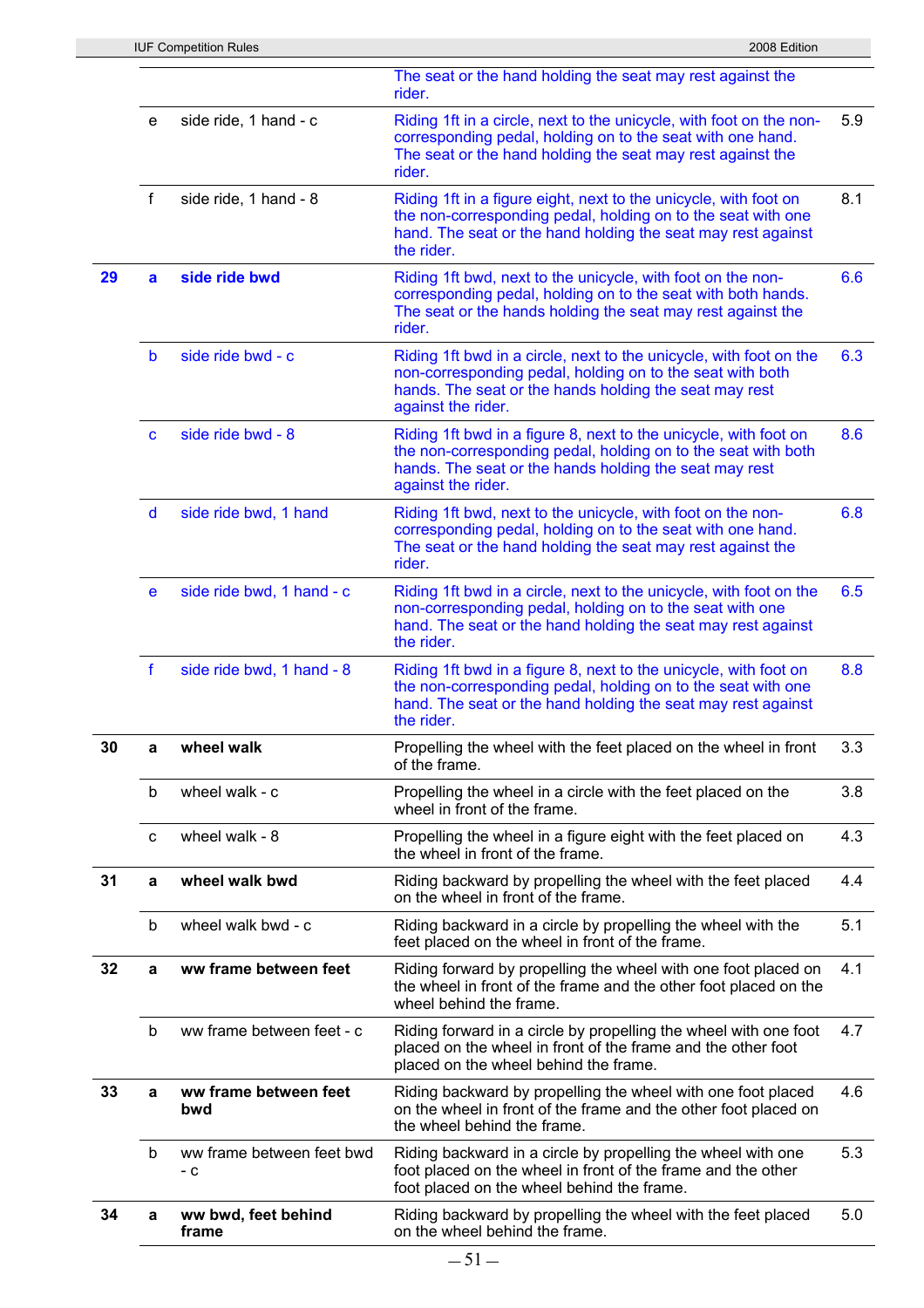|    |              | <b>IUF Competition Rules</b>               | 2008 Edition                                                                                                                                                                        |     |
|----|--------------|--------------------------------------------|-------------------------------------------------------------------------------------------------------------------------------------------------------------------------------------|-----|
|    | b            | ww bwd, feet behind frame -<br>C           | Riding backward in a circle by propelling the wheel with the<br>feet placed on the wheel behind the frame.                                                                          | 5.8 |
| 35 | a            | spoke walk bwd, feet<br>behind frame       | Riding backward by propelling the wheel with the feet placed<br>on both sides of the wheel, behind the frame. Feet may<br>contact spokes, rim, or tire.                             | 5.3 |
|    | b            | spoke walk bwd, feet behind<br>$frame - c$ | Riding backward in a circle by propelling the wheel with the<br>feet placed on both sides of the wheel, behind the frame. Feet<br>may contact spokes, rim, or tire.                 | 6.1 |
| 36 | a            | ww 1ft                                     | Walking the wheel using only one foot on the wheel, in front of<br>the frame.                                                                                                       | 3.5 |
|    | b            | ww 1 $ft - c$                              | Walking the wheel in a circle using only one foot on the wheel,<br>in front of the frame.                                                                                           | 4.3 |
|    | C            | ww 1ft - 8                                 | Walking the wheel in a figure eight using only one foot on the<br>wheel, in front of the frame.                                                                                     | 4.8 |
|    | d            | ww 1ft ext                                 | Walking the wheel using only one foot on the wheel, in front of<br>the frame. The free leg is extended.                                                                             | 4.0 |
|    | e            | ww 1ft ext - c                             | Walking the wheel in a circle using only one foot on the wheel,<br>in front of the frame. The free leg is extended.                                                                 | 4.6 |
|    | $\mathsf{f}$ | ww 1ft ext - 8                             | Walking the wheel in a figure eight using only one foot on the<br>wheel, in front of the frame. The free leg is extended.                                                           | 5.2 |
|    | $\mathsf{g}$ | ww 1ft crossed                             | Walking the wheel using only one foot on the wheel, in front of<br>the frame. The free leg is crossed over the leg and above the<br>knee that is walking the wheel.                 | 4.6 |
|    | h            | ww 1ft crossed - c                         | Walking the wheel in a circle using only one foot on the wheel,<br>in front of the frame. The free leg is crossed over the leg and<br>above the knee that is walking the wheel.     | 5.3 |
| 37 | a            | ww bwd 1ft                                 | Walking the wheel backwards with one foot on the wheel, in<br>front of the frame.                                                                                                   | 5.4 |
|    | b            | ww bwd 1ft - c                             | Walking the wheel backwards in a circle with one foot on the<br>wheel, in front of the frame.                                                                                       | 6.2 |
|    | с            | ww bwd 1ft ext                             | Walking the wheel backwards with one foot on the wheel, in<br>front of the frame. The free leg is extended.                                                                         | 6.0 |
|    | d            | ww bwd 1ft ext - c                         | Walking the wheel backwards in a circle with one foot on the<br>wheel, in front of the frame. The free leg is extended.                                                             | 6.9 |
| 38 | a            | koosh koosh                                | Walking the wheel backward with one foot on the wheel<br>behind the frame. The other foot rests on the frame with the<br>toe being used as a brake to maintain balance.             | 3.9 |
|    | b            | koosh koosh - c                            | Walking the wheel backward in a circle with one foot on the<br>wheel behind the frame. The other foot rests on the frame with<br>the toe being used as a brake to maintain balance. | 4.5 |
|    | C            | ww bwd 1ft behind frame                    | Walking the wheel backward with one foot on the wheel<br>behind the frame.                                                                                                          | 5.2 |
|    | d            | ww bwd 1ft behind frame - c                | Walking the wheel backward in a circle with one foot on the<br>wheel behind the frame.                                                                                              | 6.0 |
| 39 | a            | hand ww                                    | Riding by propelling the unicycle with the hands on the wheel<br>and with the feet resting on the frame.                                                                            | 4.7 |
|    | b            | hand ww - c                                | Riding in a circle by propelling the unicycle with the hands on<br>the wheel and with the feet resting on the frame.                                                                | 5.4 |
|    | C            | hand ww feet out                           | Riding by propelling the unicycle with the hands on the wheel<br>and with the feet resting on the frame. The legs are extended.                                                     | 5.8 |
|    | d            | hand ww feet out - c                       | Riding in a circle by propelling the unicycle with the hands on<br>the wheel and with the feet resting on the frame. The legs are<br>extended.                                      | 6.7 |
| 40 | a            | 1 hand ww                                  | Hand wheel walk with one hand on the wheel.                                                                                                                                         | 5.4 |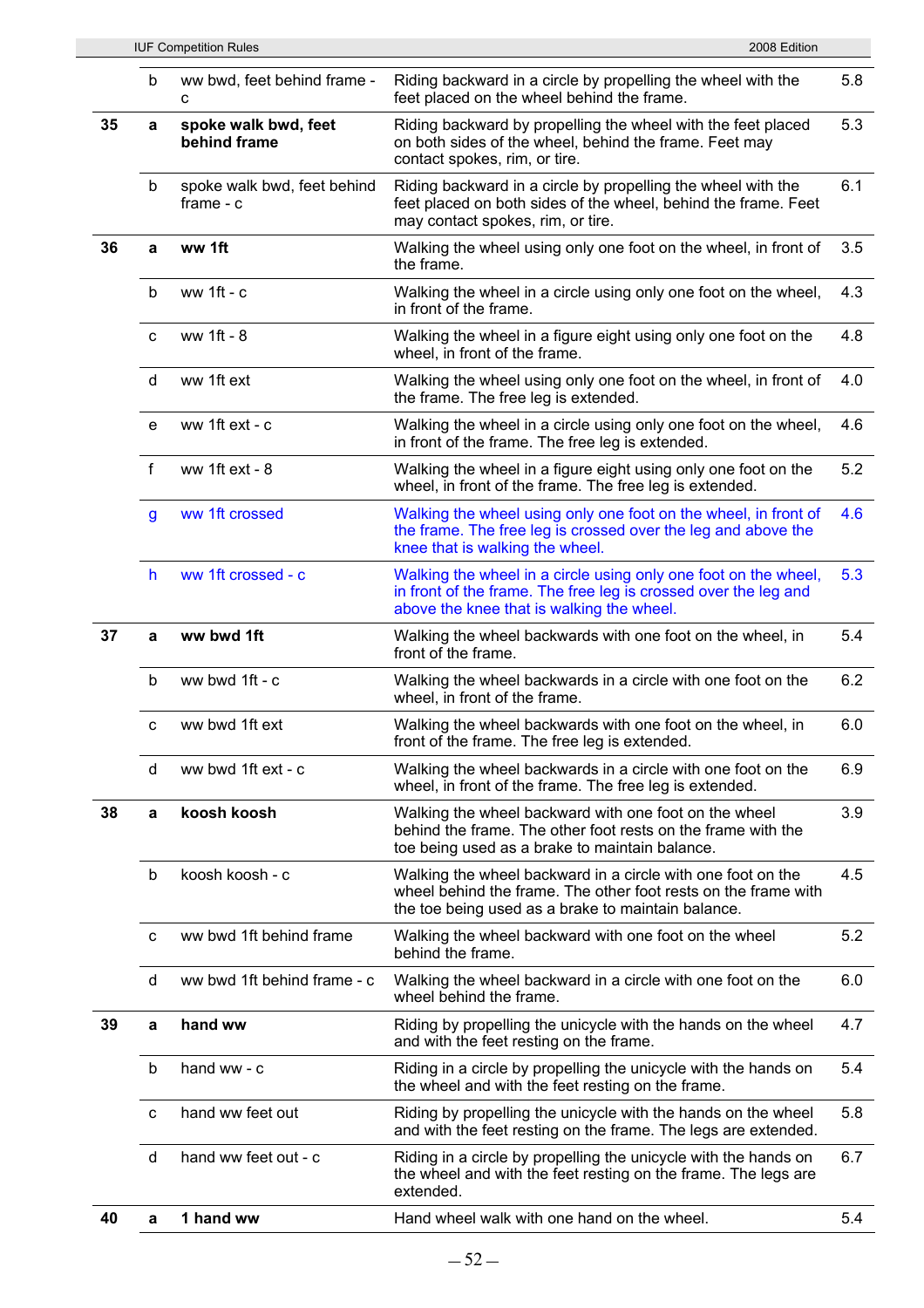|    |              | <b>IUF Competition Rules</b>                        | 2008 Edition                                                                                                                                                                                                                                                   |     |
|----|--------------|-----------------------------------------------------|----------------------------------------------------------------------------------------------------------------------------------------------------------------------------------------------------------------------------------------------------------------|-----|
|    | b            | 1 hand ww - c                                       | Hand wheel walk in a circle with one hand on the wheel.                                                                                                                                                                                                        | 6.2 |
|    | C            | 1 hand ww feet out                                  | Hand wheel walk with one hand on the wheel. The legs are<br>extended.                                                                                                                                                                                          | 6.5 |
|    | d            | 1 hand ww feet out - c                              | Hand wheel walk in a circle with one hand on the wheel. The<br>legs are extended.                                                                                                                                                                              | 7.5 |
| 41 | a            | hand ww, stomach on<br>seat                         | Hand wheel walk with the abdomen on the seat and the legs<br>extended.                                                                                                                                                                                         | 4.3 |
|    | b            | hand ww, stomach on seat -<br>C                     | Hand wheel walk in a circle with the abdomen on the seat and<br>the legs extended.                                                                                                                                                                             | 4.9 |
| 42 | a            | 1 hand ww, stomach on<br>seat                       | One hand wheel walk with the abdomen on the seat and the<br>legs extended.                                                                                                                                                                                     | 5.1 |
|    | b            | 1 hand ww, stomach on<br>seat - c                   | One hand wheel walk in a circle with the abdomen on the seat<br>and the legs extended.                                                                                                                                                                         | 5.9 |
| 43 | a            | ww seat in front                                    | Riding forward with the seat touching the body and held in<br>front with one or two hands, the rider propels the unicycle by<br>pushing the wheel in front of the frame with the feet.                                                                         | 6.3 |
|    | b            | ww seat in front - c                                | Riding forward in a circle with the seat touching the body and<br>held in front with one or two hands, the rider propels the<br>unicycle by pushing the wheel in front of the frame with the<br>feet.                                                          | 7.2 |
|    | $\mathbf{C}$ | ww seat in front, 1ft                               | Riding forward with the seat touching the body and held in<br>front with one or two hands, the rider propels the unicycle by<br>pushing the wheel in front of the frame with one foot with the<br>leg of the standing foot behind the middle of the seat.      | 5.4 |
|    | d            | ww seat in front, 1ft ext                           | Riding forward with the seat touching the body and held in<br>front with one or two hands, the rider propels the unicycle by<br>pushing the wheel in front of the frame with one foot. The free<br>leg is extended.                                            | 6.2 |
| 44 | $\mathbf{a}$ | ww seat in front bwd, feet<br>behind frame          | Riding backward with the seat held out in front with one or two<br>hands, the rider propels the unicycle by pushing the wheel<br>behind the frame with the feet. The seat or hand(s) holding the<br>seat may rest against the rider.                           | 6.5 |
|    | b            | ww seat in front bwd, feet<br>behind frame - c      | Riding backward in a circle with the seat held out in front with<br>one or two hands, the rider propels the unicycle by pushing<br>the wheel behind the frame with the feet. The seat or hand(s)<br>holding the seat may rest against the rider.               | 7.5 |
|    | C            | ww seat in front bwd, 1ft,<br>foot behind frame     | Riding backward with the seat held out in front with one or two<br>hands, the rider propels the unicycle by pushing the wheel<br>behind the frame with one foot. The seat or hand(s) holding<br>the seat may rest against the rider.                           | 6.5 |
|    | d            | ww seat in front bwd, 1ft ext,<br>foot behind frame | Riding backward with the seat held out in front with one or two<br>hands, the rider propels the unicycle by pushing the wheel<br>behind the frame with one foot. The seat or hand(s) holding<br>the seat may rest against the rider. The free leg is extended. | 6.7 |
| 45 | a            | ww seat in back                                     | Riding forward with the seat touching the body and held in<br>back with one or two hands, the rider propels the unicycle by<br>pushing the wheel in front the frame with the feet.                                                                             | 6.4 |
|    | b            | ww seat in back - c                                 | Riding forward in a circle with the seat touching the body and<br>held in back with one or two hands, the rider propels the<br>unicycle by pushing the wheel in front the frame with the feet.                                                                 | 7.4 |
|    | C            | ww seat in back, 1ft ext                            | Riding forward with the seat touching the body and held in<br>back with one or two hands, the rider propels the unicycle by<br>pushing the wheel in front the frame with the feet. The free leg<br>is extended.                                                | 6.5 |
| 46 | a            | seat on side, ww, hand<br>touching seat             | Riding by walking the wheel with the feet on the wheel in front<br>of the frame and on the same side of the seat. The rider is<br>sitting partially on the seat. One hand may touch the seat.                                                                  | 5.6 |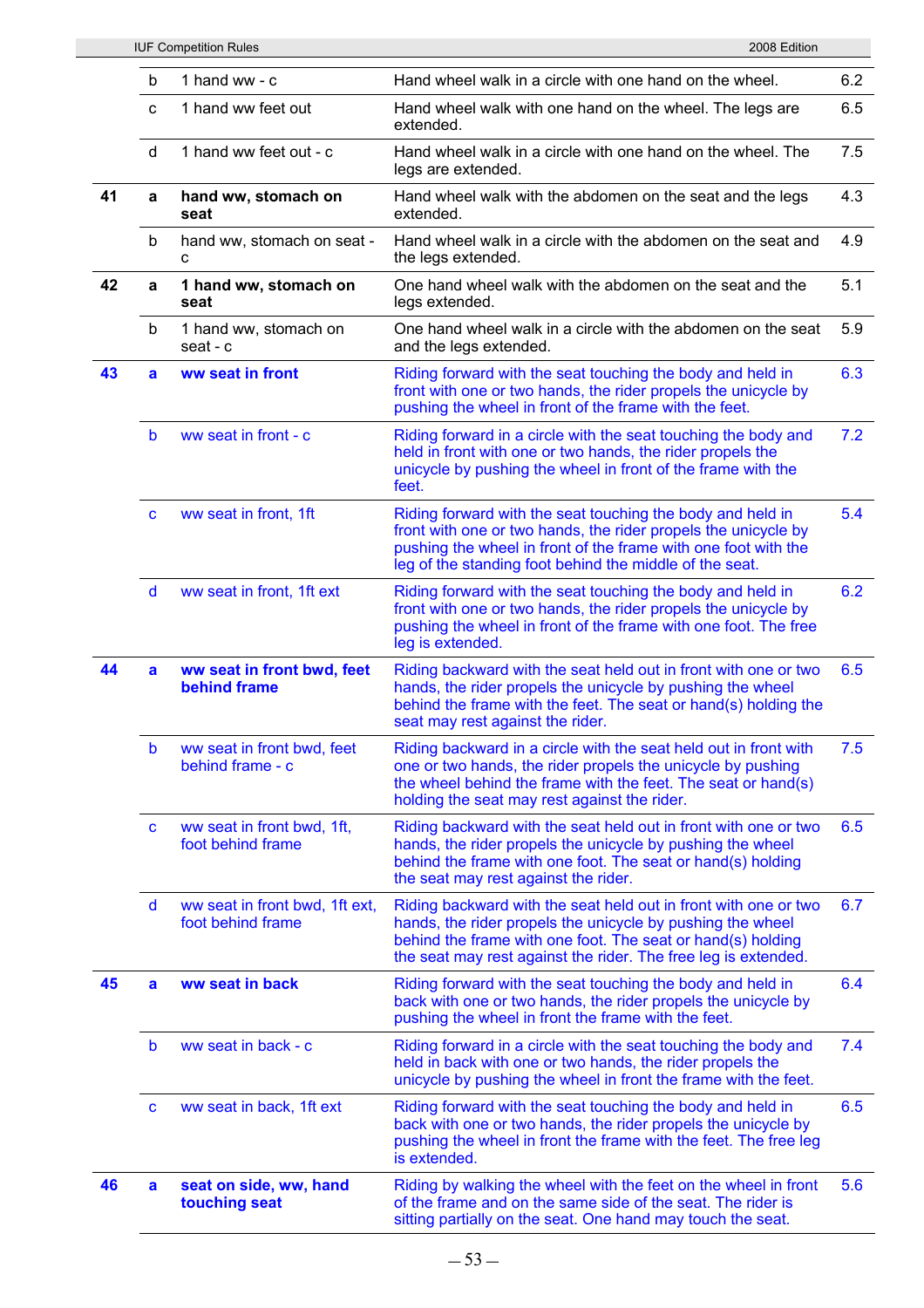|    |              | <b>IUF Competition Rules</b>                         | 2008 Edition                                                                                                                                                                                                                                                                                                                                             |     |
|----|--------------|------------------------------------------------------|----------------------------------------------------------------------------------------------------------------------------------------------------------------------------------------------------------------------------------------------------------------------------------------------------------------------------------------------------------|-----|
|    | b            | seat on side, ww                                     | Riding by walking the wheel with the feet on the wheel in front<br>of the frame and on the same side of the seat. The rider is<br>sitting partially on the seat.                                                                                                                                                                                         | 5.8 |
|    | C            | seat on side, ww - c                                 | Riding in a circle by walking the wheel with the feet on the<br>wheel in front of the frame and on the same side of the seat.<br>The rider is sitting partially on the seat.                                                                                                                                                                             | 6.7 |
|    | d            | seat on side, ww 1ft, hand<br>touching seat          | Riding by walking the wheel with one foot on the wheel in front<br>of the frame and on the same side of the seat. The rider is<br>sitting partially on the seat. One hand may touch the seat; the<br>free leg is touching the frame.                                                                                                                     | 5.3 |
|    | e            | seat on side, ww 1ft                                 | Riding by walking the wheel with one foot on the wheel in front<br>of the frame and on the same side of the seat. The rider is<br>sitting partially on the seat. The free leg is touching the frame.                                                                                                                                                     | 5.6 |
|    | $\mathbf f$  | seat on side, ww 1ft - c                             | Riding in a circle by walking the wheel with one foot on the<br>wheel in front of the frame and on the same side of the seat.<br>The rider is sitting partially on the seat. The free leg is<br>touching the frame.                                                                                                                                      | 6.4 |
|    | $\mathbf{g}$ | seat on side, stand up ww<br>1ft, hand touching seat | Standing on the frame with the seat held out to the side with<br>one hand, walking the wheel with one foot on the wheel in<br>front of the frame and on the same side of the seat. The seat<br>and/or frame may touch the body of the rider.                                                                                                             | 5.2 |
|    | h            | seat on side, stand up ww<br>1ft                     | Standing on the frame with the seat on the side, walking the<br>wheel with one foot on the wheel in front of the frame and on<br>the same side of the seat. The seat and/or frame may touch<br>the body of the rider.                                                                                                                                    | 5.6 |
|    | j.           | seat on side, stand up ww<br>$1ft - c$               | Standing on the frame with the seat on the side, walking the<br>wheel in a circle with one foot on the wheel in front of the<br>frame and on the same side of the seat. The seat and/or<br>frame may touch the body of the rider.                                                                                                                        | 6.4 |
| 47 | a            | seat on side, koosh koosh                            | Riding backward by walking the wheel with one foot on the<br>wheel behind the frame and the other foot rests on the frame<br>with the toe being used as a brake to maintain balance. Both<br>legs are on one side of the seat and one hand is holding the<br>seat. The seat touches the legs. The rider is sitting partially on<br>the seat.             | 5.5 |
|    | b            | seat on side, koosh koosh -<br>C                     | Riding backward in a circle by walking the wheel with one foot<br>on the wheel behind the frame and the other foot rests on the<br>frame with the toe being used as a brake to maintain balance.<br>Both legs are on one side of the seat and one hand is holding<br>the seat. The seat touches the legs. The rider is sitting<br>partially on the seat. | 6.3 |
|    | C            | seat on side, stand up<br>koosh koosh                | Standing on the frame and walking the wheel backward with<br>one foot on the wheel behind the frame and the other foot<br>rests on the frame with the toe being used as a brake to<br>maintain balance. Both legs are on one side of the seat and<br>one hand is holding the seat. The seat touches the legs.                                            | 5.6 |
|    | d            | seat on side, stand up<br>koosh koosh -c             | Standing on the frame and walking the wheel backward in a<br>circle with one foot on the wheel behind the frame and the<br>other foot rests on the frame with the toe being used as a<br>brake to maintain balance. Both legs are on one side of the<br>seat and one hand is holding the seat. The seat touches the<br>legs.                             | 6.4 |
| 48 | a            | sideways ww                                          | Riding sideways, standing on the wheel with one foot in front<br>of the frame and the other behind the frame, holding on to the<br>seat with both hands.                                                                                                                                                                                                 | 5.4 |
|    | b            | sideways ww - c                                      | Riding sideways in a circle, standing on the wheel with one<br>foot in front of the frame and the other behind the frame,<br>holding on to the seat with both hands.                                                                                                                                                                                     | 6.2 |
|    | a            | sideways ww, 1ft                                     | Riding sideways, standing on the wheel with one foot in front<br>of the frame and the free leg extended, holding on to the seat                                                                                                                                                                                                                          | 5.6 |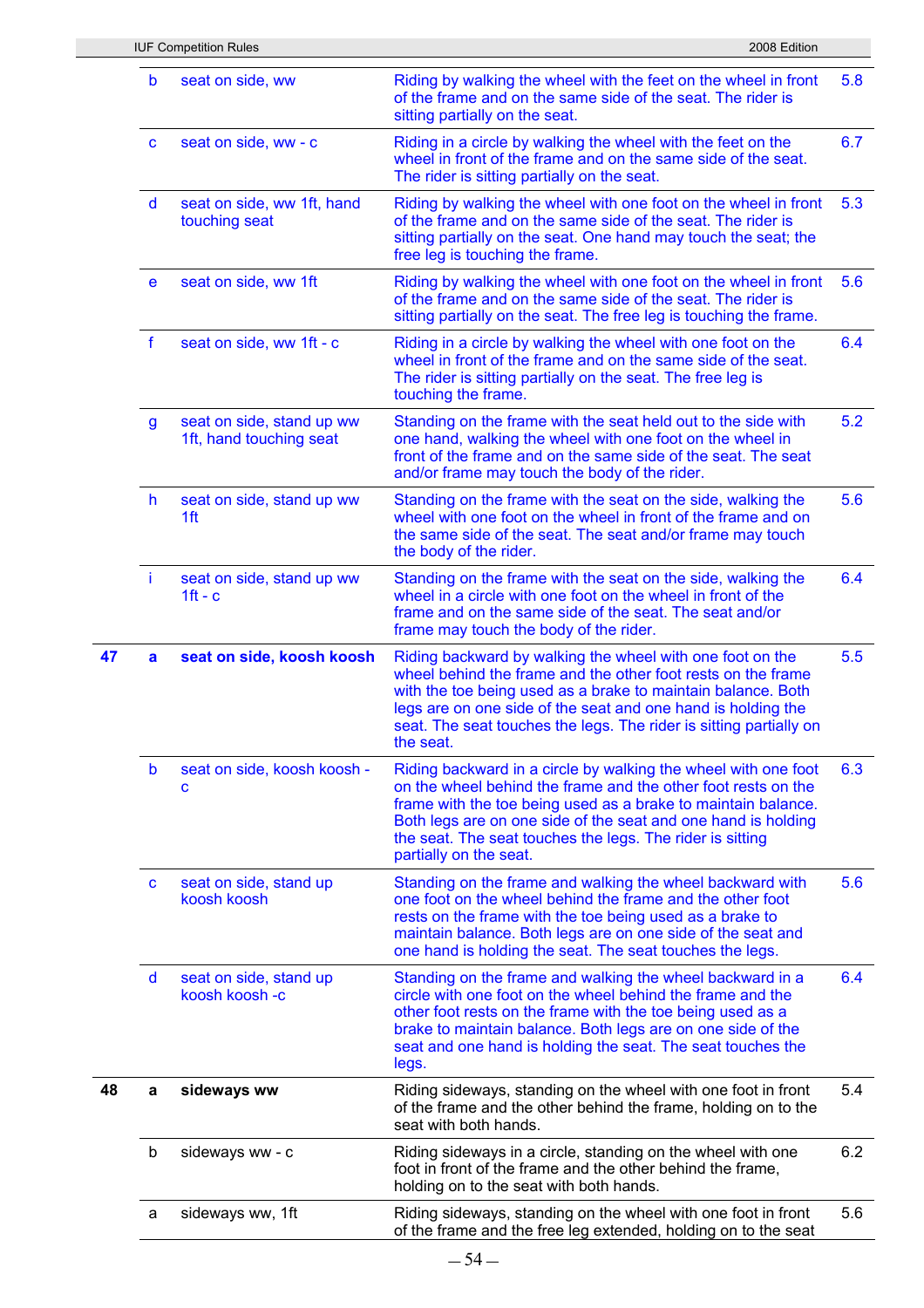|    |              | <b>IUF Competition Rules</b>                  | 2008 Edition                                                                                                                                                                                                  |
|----|--------------|-----------------------------------------------|---------------------------------------------------------------------------------------------------------------------------------------------------------------------------------------------------------------|
|    |              |                                               | with both hands.                                                                                                                                                                                              |
|    | b            | sideways ww, 1ft - c                          | Riding sideways in a circle, standing on the wheel with one<br>foot in front of the frame and the free leg extended, holding on<br>to the seat with both hands.                                               |
|    | $\mathbf{C}$ | sideways ww, 1ft on seat                      | Riding sideways, standing on the wheel with one foot in front<br>of the frame and the free leg extended, holding on to the seat<br>with both hands. The free leg is placed on the seat.                       |
| 50 | a            | sideways ww, sitting on<br>seat, 1 hand       | Walking the wheel sideways with one foot in front of the frame<br>and the other behind the frame, sitting sideways on the seat<br>with one hand holding the seat.                                             |
|    | b            | sideways ww, sitting on<br>seat, frh          | Walking the wheel sideways with one foot in front of the frame<br>and the other behind the frame, sitting sideways on the seat<br>with no hands touching the seat.                                            |
|    | C            | sideways ww, sitting on<br>seat, frh - c      | Walking the wheel sideways in a circle with one foot in front of<br>the frame and the other behind the frame, sitting sideways on<br>the seat with no hands touching the seat.                                |
|    | d            | sideways ww, sitting on<br>seat, frh, 1ft     | Walking the wheel sideways with one foot in front of the frame<br>and the other on the frame, sitting sideways on the seat with<br>no hands touching the seat.                                                |
|    | e            | sideways ww, sitting on<br>seat, frh, 1ft ext | Walking the wheel sideways with one foot in front of the frame<br>and the other leg extended, sitting sideways on the seat with<br>no hands touching the seat.                                                |
| 51 | a            | stand up ww 1ft                               | Standing on the frame walking the wheel using only one foot<br>on the wheel, in front of the frame.                                                                                                           |
|    | b            | stand up ww 1ft - c                           | Standing on the frame walking the wheel in a circle using only<br>one foot on the wheel, in front of the frame.                                                                                               |
| 52 | a            | stand up koosh koosh                          | Standing on the frame, walking the wheel backward with one<br>foot on the wheel behind the frame, the other foot rests on the<br>frame with the toe being used as a brake to maintain balance.                |
|    | b            | stand up koosh koosh - c                      | Standing on the frame, walking the wheel backward in a circle<br>with one foot on the wheel behind the frame, the other foot<br>rests on the frame with the toe being used as a brake to<br>maintain balance. |
|    | C            | stand up ww bwd 1ft                           | Standing on the frame, walking the wheel backward with one<br>foot on the wheel in front of the frame.                                                                                                        |
|    | d            | stand up ww bwd 1ft -c                        | Standing on the frame, walking the wheel backward in a circle<br>with one foot on the wheel in front of the frame.                                                                                            |
| 53 | a            | gliding                                       | Riding with one foot on the wheel and the other foot resting on<br>the frame, maintaining balance only by the braking action of<br>the foot on the wheel. The braking foot is not touching the<br>frame.      |
|    | b            | gliding - c                                   | Riding with one foot in a circle on the wheel and the other foot<br>resting on the frame, maintaining balance only by the braking                                                                             |

6.4

5.8

6.1

6.3

7.2

6.5

6.7

4.2

4.8

4.8

5.5

6.0

6.9

3.9

4.7

|   |                            | action of the foot on the wheel. The braking foot is not<br>touching the frame.                                                                                                                                                    |     |
|---|----------------------------|------------------------------------------------------------------------------------------------------------------------------------------------------------------------------------------------------------------------------------|-----|
| C | gliding, foot on frame     | Riding by maintaining balance only by the braking action of<br>one or both feet on the wheel. The heel(s) of the braking foot<br>(or feet) is on the frame.                                                                        | 3.9 |
| d | gliding, foot on frame - c | Riding in a circle by maintaining balance only by the braking<br>action of one or both feet on the wheel. The heel(s) of the<br>braking foot (or feet) is on the frame.                                                            | 4.7 |
| e | gliding, leg ext           | Riding with one foot on the wheel and the other foot resting on<br>the frame, maintaining balance only by the braking action of<br>the foot on the wheel. The braking foot is not touching the<br>frame. The free leg is extended. | 4.2 |
|   | gliding, leg ext - c       | Riding in a circle with one foot on the wheel and the other foot<br>resting on the frame, maintaining balance only by the braking                                                                                                  | 5.0 |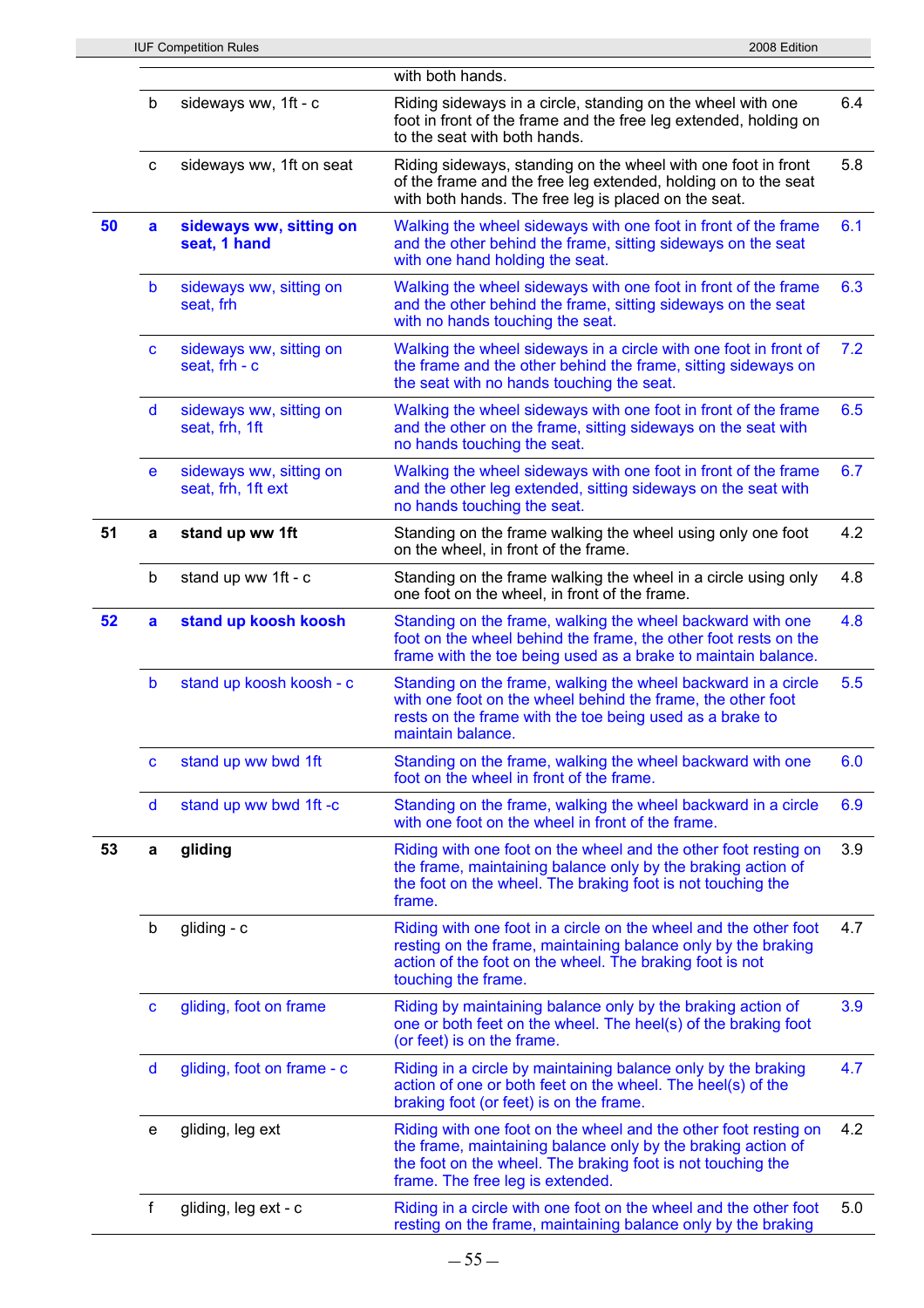|    |              |                                           | action of the foot on the wheel. The braking foot is not<br>touching the frame. The free leg is extended.                                                                                                                        |     |
|----|--------------|-------------------------------------------|----------------------------------------------------------------------------------------------------------------------------------------------------------------------------------------------------------------------------------|-----|
| 54 | a            | gliding bwd foot behind<br>frame          | Riding backward with one foot on the wheel behind the frame<br>and the other foot resting on the frame, maintaining balance<br>only by the braking action of the foot on the wheel.                                              | 5.2 |
|    | b            | gliding bwd foot behind<br>frame $- c$    | Riding backward in a circle with one foot on the wheel behind<br>the frame and the other foot resting on the frame, maintaining<br>balance only by the braking action of the foot on the wheel.                                  | 6.2 |
|    | $\mathbf{C}$ | gliding bwd foot on frame                 | Riding backward with both feet on the frame, maintaining<br>balance only by the braking action of one toe on the wheel.                                                                                                          | 5.1 |
|    | d            | gliding bwd foot on frame -c              | Riding backward in a circle with both feet on the frame,<br>maintaining balance only by the braking action of one toe on<br>the wheel.                                                                                           | 6.1 |
|    | e            | gliding bwd foot on frame,<br>leg ext     | Riding backward maintaining balance only by the braking<br>action of one toe on the wheel. The heel of the braking foot is<br>on the frame with the free leg extended.                                                           | 5.7 |
|    | $\mathbf f$  | gliding bwd foot on frame,<br>leg ext -c  | Riding backward in a circle maintaining balance only by the<br>braking action of one toe on the wheel. The heel of the braking<br>foot is on the frame with the free leg extended.                                               | 6.8 |
| 55 | a            | coasting, leg ext                         | Riding with one foot resting on the frame and the free foot<br>extended.                                                                                                                                                         | 5.3 |
|    | b            | coasting, leg ext - c                     | Riding in a circle with one foot resting on the frame and the<br>free foot extended.                                                                                                                                             | 6.1 |
|    | $\mathbf{C}$ | coasting, leg ext - 8                     | Riding in a figure eight with one foot resting on the frame and<br>the free foot extended.                                                                                                                                       | 6.9 |
|    | d            | coasting, feet in                         | Riding with both feet resting on the frame.                                                                                                                                                                                      | 5.3 |
|    | e            | coasting, feet in - c                     | Riding in a circle with both feet resting on the frame.                                                                                                                                                                          | 6.1 |
|    | f            | coasting, feet in - 8                     | Riding in a figure eight with both feet resting on the frame.                                                                                                                                                                    | 6.9 |
| 56 | a            | coasting bwd, leg ext                     | Riding backward with one foot resting on the frame and the<br>free foot extended.                                                                                                                                                | 6.2 |
|    | b            | coasting bwd, leg ext - c                 | Riding backward in a circle with one foot resting on the frame<br>and the free foot extended.                                                                                                                                    | 7.1 |
|    | c            | coasting bwd, leg ext - 8                 | Riding backward in a figure eight with one foot resting on the<br>frame and the free foot extended.                                                                                                                              | 8.1 |
|    | d            | coasting bwd, feet in                     | Riding backward with both feet resting on the frame.                                                                                                                                                                             | 6.0 |
|    | e            | coasting bwd, feet in - c                 | Riding backward in a circle with both feet resting on the frame.                                                                                                                                                                 | 7.0 |
|    | f            | coasting bwd, feet in - 8                 | Riding backward in a figure eight with both feet resting on the<br>frame.                                                                                                                                                        | 7.8 |
| 57 | a            | stand up glide                            | Gliding while standing on the frame with one foot on the<br>wheel, in front of the frame, maintaining balance only by the<br>braking action of the foot on the wheel.                                                            | 5.4 |
|    | b            | stand up glide - c                        | Gliding while standing on the frame with one foot on the wheel<br>in a circle, in front of the frame, maintaining balance only by<br>the braking action of the foot on the wheel.                                                | 6.5 |
|    | C            | stand up glide, foot on<br>frame          | Gliding while standing on the frame with one or both feet on<br>the wheel, in front of the frame, maintaining balance only by<br>the braking action of the foot or feet on the wheel.                                            | 5.4 |
|    | d            | stand up glide, foot on<br>$frame - c$    | Gliding in a circle while standing on the frame with one or both<br>feet on the wheel, in front of the frame, maintaining balance<br>only by the braking action of the foot or feet on the wheel.                                | 6.5 |
|    | e            | stand up glide 1ft ext, 1<br>hand on seat | Gliding while standing on the frame with one foot on the<br>wheel, in front of the frame, maintaining balance only by the<br>braking action of the foot on the wheel. One hand is on the<br>saddle and the free leg is extended. | 6.3 |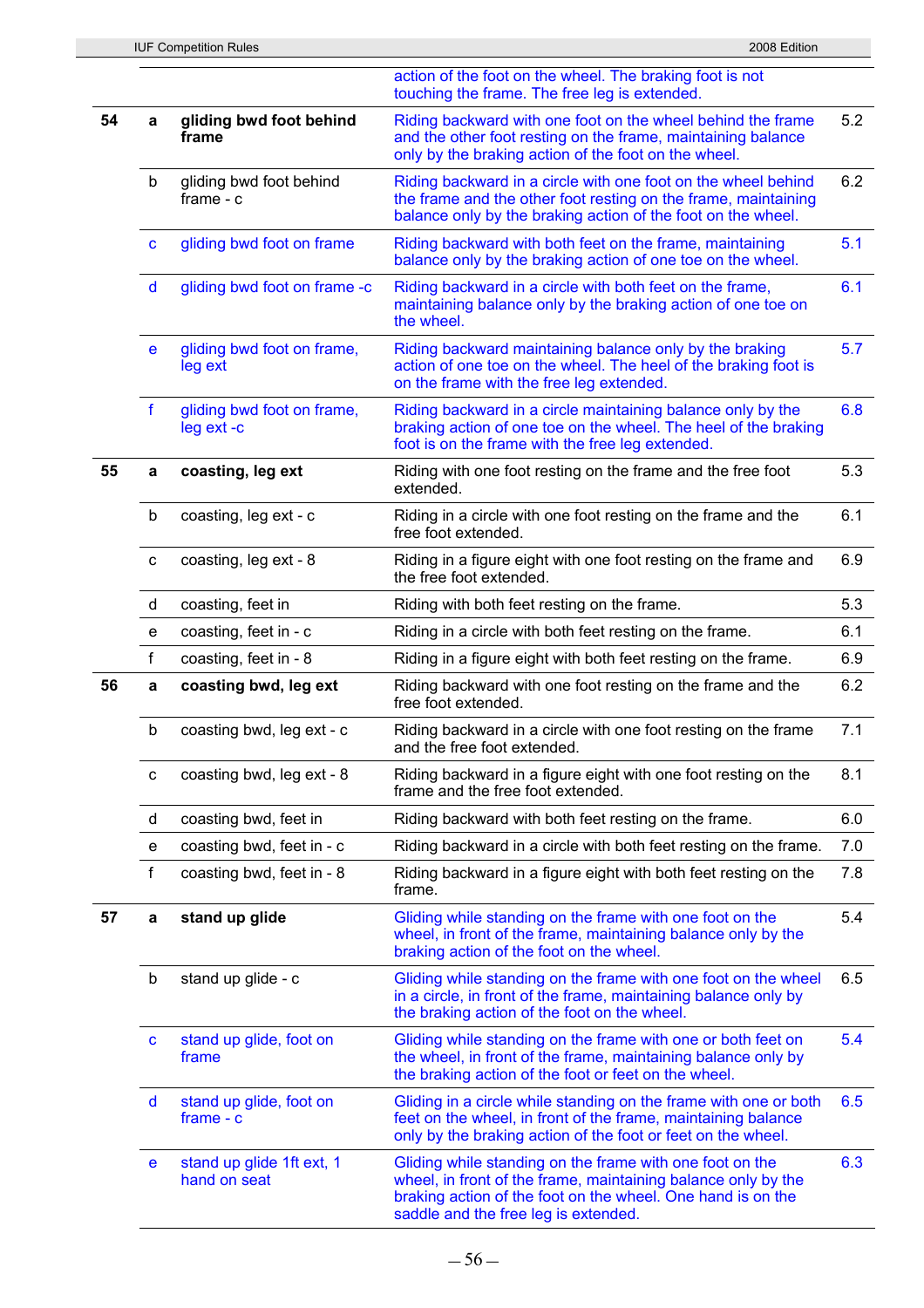|    |              | <b>IUF Competition Rules</b>               | 2008 Edition                                                                                                                                                                                                                            |     |
|----|--------------|--------------------------------------------|-----------------------------------------------------------------------------------------------------------------------------------------------------------------------------------------------------------------------------------------|-----|
|    | f            | stand up glide 1ft ext                     | Gliding while standing on the frame with one foot on the<br>wheel, in front of the frame, maintaining balance only by the<br>braking action of the foot on the wheel. The free leg is<br>extended.                                      | 6.6 |
|    | $\mathbf{g}$ | stand up glide 1ft ext -c                  | Gliding in a circle while standing on the frame with one foot on<br>the wheel, in front of the frame, maintaining balance only by<br>the braking action of the foot on the wheel. The free leg is<br>extended.                          | 7.9 |
| 58 | a            | stand up glide bwd                         | Gliding backward while standing on the frame, maintaining<br>balance only by the braking action of the foot on the wheel.<br>The braking foot is not touching the frame.                                                                | 6.7 |
|    | $\mathsf b$  | stand up glide bwd - c                     | Gliding backward in a circle while standing on the frame,<br>maintaining balance only by the braking action of the foot on<br>the wheel. The braking foot is not touching the frame.                                                    | 8.0 |
|    | $\mathbf c$  | stand up glide bwd, foot on<br>frame       | Gliding backward while standing on the frame, maintaining<br>balance only by the braking action of the foot on the wheel.<br>One or both feet are braking and the heel(s) of the braking<br>foot (or feet) is on the frame.             | 6.7 |
|    | d            | stand up glide bwd, foot on<br>$frame - c$ | Gliding backward in a circle while standing on the frame,<br>maintaining balance only by the braking action of the foot on<br>the wheel. One or both feet are braking and the heel(s) of the<br>braking foot (or feet) is on the frame. | 8.0 |
|    | e            | stand up glide bwd 1ft ext, 1<br>hand      | Gliding backward while standing on the frame, maintaining<br>balance only by the braking action of the foot on the wheel.<br>The heel of the braking foot is on the frame. The free leg is<br>extended. One hand on the saddle.         | 7.1 |
|    | $\mathbf f$  | stand up glide bwd 1ft ext                 | Gliding backward while standing on the frame, maintaining<br>balance only by the braking action of the foot on the wheel.<br>The heel of the braking foot is on the frame. The free leg is<br>extended.                                 | 7.4 |
|    | $\mathsf{g}$ | stand up glide bwd 1ft ext -<br>c          | Gliding backward in a circle while standing on the frame,<br>maintaining balance only by the braking action of the foot on<br>the wheel. The heel of the braking foot is on the frame. The<br>free leg is extended.                     | 8.9 |
| 59 | а            | stand up coast                             | Coasting while standing upright with both feet on the frame.                                                                                                                                                                            | 7.0 |
|    | b            | stand up coast - c                         | Coasting in a circle while standing upright with both feet on the<br>frame.                                                                                                                                                             | 8.4 |
|    | c            | stand up coast - 8                         | Coasting in a figure eight while standing upright with both feet<br>on the frame.                                                                                                                                                       | 9.5 |
|    |              |                                            |                                                                                                                                                                                                                                         |     |

## **6.2.2 Transitions**

| 101 | a | riding to seat in front   | From riding, pulling out the seat to seat in front.                                                                                             | 1.3 |
|-----|---|---------------------------|-------------------------------------------------------------------------------------------------------------------------------------------------|-----|
|     | b | riding to stomach on seat | From riding, pulling out the seat to stomach on seat                                                                                            | 1.5 |
| 102 | a | seat in front to riding   | From seat in front, getting back on the seat into riding.                                                                                       | 1.5 |
|     | b | stomach on seat to riding | From stomach on seat, getting back on the seat into riding.                                                                                     | 1.6 |
| 103 | a | riding to seat in back    | From riding, pulling out the seat to seat in back.                                                                                              | 1.6 |
| 104 | a | seat in back to riding    | From seat in back, getting back on the seat into riding.                                                                                        | 1.7 |
| 105 | a | ww to pedals              | From walking the wheel with two feet to riding. One foot is<br>allowed to push twice before leaving the wheel and being<br>placed on the pedal. | 2.8 |
|     | b | ww to riding 1ft          | From walking the wheel to riding with one foot on the pedal.                                                                                    | 3.1 |
|     | C | gliding to pedals         | Gliding to riding.                                                                                                                              | 3.3 |
|     | d | gliding to riding 1ft     | Gliding to riding with one foot on the pedal.                                                                                                   | 3.5 |
|     | e | ww 1ft to pedals          | From walking the wheel with one foot to riding.                                                                                                 | 3.0 |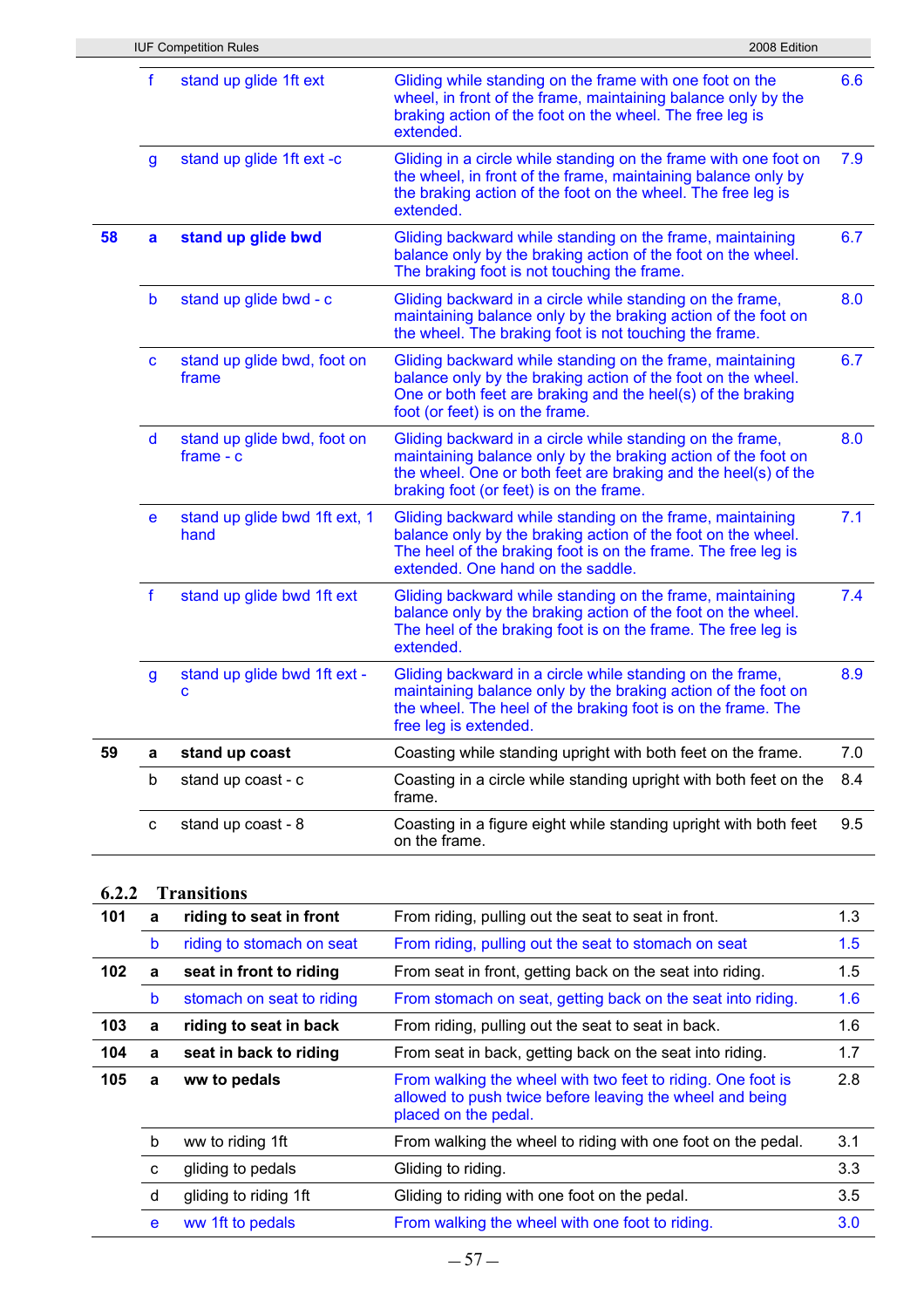|     |              | <b>IUF Competition Rules</b>              | 2008 Edition                                                                                                                                                                                         |     |
|-----|--------------|-------------------------------------------|------------------------------------------------------------------------------------------------------------------------------------------------------------------------------------------------------|-----|
| 106 | a            | pick up seat in front                     | From seat drag in front, picking up the frame and bringing it<br>upright into seat in front. The frame is picked up with a hand.                                                                     | 4.0 |
|     | b            | pick up seat in front with toe            | From seat drag in front, picking up the frame and bringing it<br>upright into seat in front. The frame is picked up with the toe<br>by back pedaling slightly.                                       | 4.5 |
|     | C            | pick up seat in front free<br>foot        | From seat drag in front, picking up the frame and bringing it<br>upright into seat in front. The frame is picked up by lifting a<br>foot off the pedals and placing it under the frame.              | 4.2 |
| 107 | a            | pick up seat in back                      | From seat drag in back, picking up the frame and bringing it<br>upright into seat in back or seat on side. The frame is picked<br>up with a hand.                                                    | 4.0 |
|     | b            | pick up seat in back with<br>heel         | From seat drag in back, picking up the frame and bringing it<br>upright into seat in back or seat on side. The frame is picked<br>up with the heel.                                                  | 4.0 |
|     | $\mathbf{C}$ | pick up seat in back free<br>foot         | From seat drag in back, picking up the frame and bringing it<br>upright into seat in back or seat on side. The frame is picked<br>up by lifting a foot off the pedal and placing it under the frame. | 4.8 |
| 108 | a            | seat in front to side ride                | From seat in front jumping into side ride.                                                                                                                                                           | 5.0 |
| 109 | a            | side ride to seat in front                | From side ride, jumping into seat in front.                                                                                                                                                          | 5.2 |
| 110 | a            | side ride to hop on wheel                 | From side ride, jumping into hopping on wheel.                                                                                                                                                       | 4.7 |
|     | b            | side ride to sideways ww                  | From side ride, jumping into sideways wheel walk.                                                                                                                                                    | 5.3 |
| 111 | a            | idling to stand up ww                     | From idling, jumping up into stand up wheel walk, removing<br>both feet from the pedals simultaneously, and then landing<br>both feet on the frame simultaneously.                                   | 3.7 |
|     | b            | idling to stand up ww frh                 | From idling, jumping up into stand up wheel walk, removing<br>both feet from the pedals simultaneously, and then landing<br>both feet on the frame simultaneously. Freehanded.                       | 3.9 |
|     | C            | hopping to stand up ww                    | From hopping, jumping up into stand up wheel walk, removing<br>both feet from the pedals simultaneously, and then landing<br>both feet on the frame simultaneously.                                  | 3.9 |
|     | d            | hopping to stand up ww frh                | From hopping, jumping up into stand up wheel walk, removing<br>both feet from the pedals simultaneously, and then landing<br>both feet on the frame simultaneously. Freehanded.                      | 4.1 |
|     | e            | stillstand to stand up ww                 | From stillstand, jumping up into stand up wheel walk,<br>removing both feet from the pedals simultaneously, and then<br>landing both feet on the frame simultaneously.                               | 4.3 |
|     | $\mathbf f$  | stillstand to stand up ww frh             | From stillstand, jumping up into stand up wheel walk,<br>removing both feet from the pedals simultaneously, and then<br>landing both feet on the frame simultaneously. Freehanded.                   | 4.5 |
|     | $\mathsf{g}$ | riding to stand up ww                     | From riding, jumping up into stand up wheel walk, removing<br>both feet from the pedals simultaneously, and then landing<br>both feet on the frame simultaneously.                                   | 4.0 |
|     | h            | riding to stand up ww frh                 | From riding, jumping up into stand up wheel walk, removing<br>both feet from the pedals simultaneously, and then landing<br>both feet on the frame simultaneously. Freehanded.                       | 4.2 |
|     | j.           | riding bwd to stand up<br>koosh koosh     | From riding backward, jumping up into stand up koosh koosh,<br>removing both feet from the pedals simultaneously, and then<br>landing both feet on the frame simultaneously.                         | 4.2 |
|     | j            | riding bwd to stand up<br>koosh koosh frh | From riding backward, jumping up into stand up koosh koosh,<br>removing both feet from the pedals simultaneously, and then<br>landing both feet on the frame simultaneously. Freehanded.             | 4.4 |
| 112 | a            | 1ft to stand up glide                     | From riding with one foot on pedal into stand up gliding or<br>stand up gliding, foot on frame.                                                                                                      | 4.0 |
|     | b            | 1ft to stand up glide frh                 | From riding with one foot on pedal into stand up gliding or<br>stand up gliding, foot on frame. Freehanded.                                                                                          | 4.1 |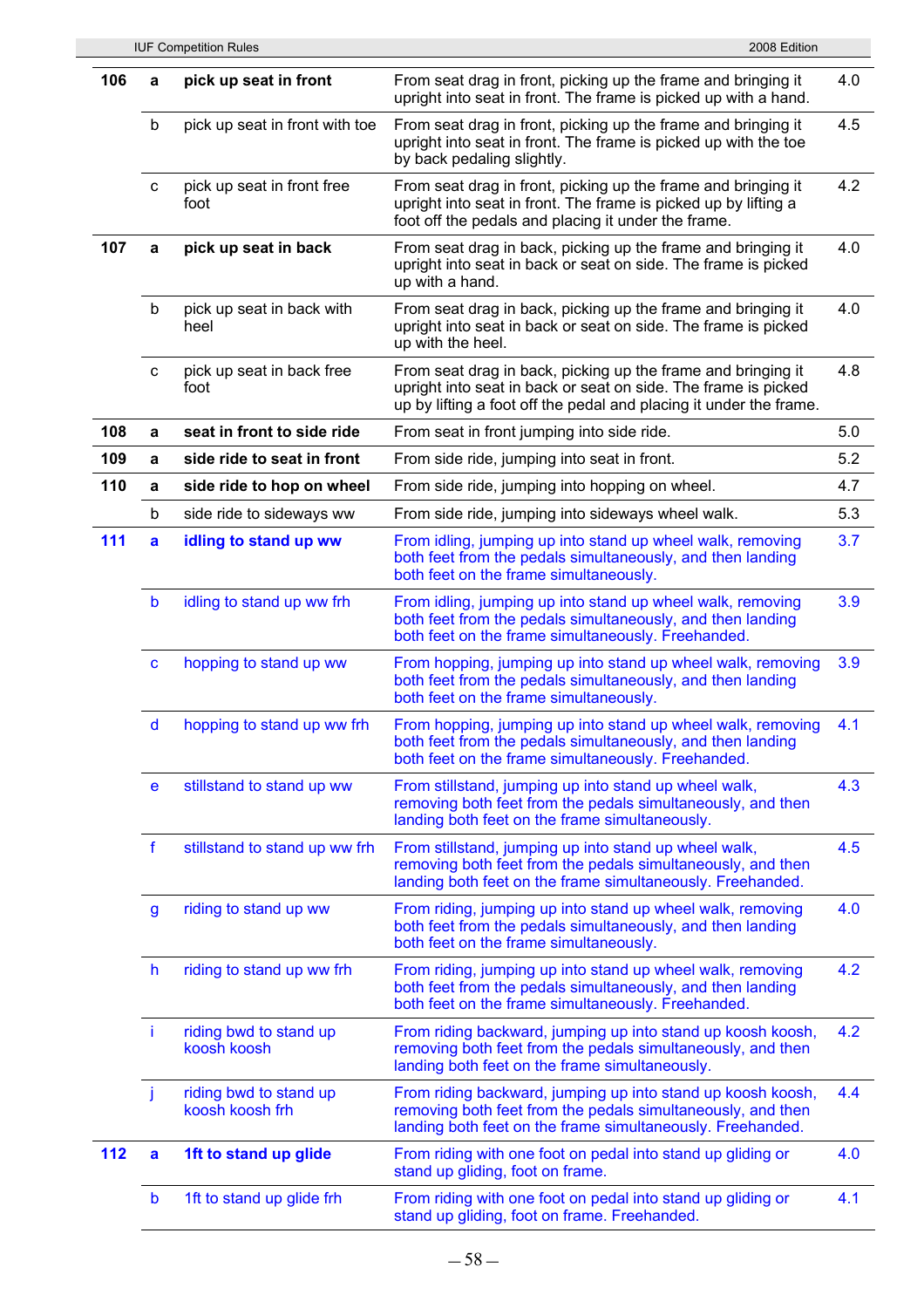|     |             | <b>IUF Competition Rules</b>             | 2008 Edition                                                                                                                                                               |     |
|-----|-------------|------------------------------------------|----------------------------------------------------------------------------------------------------------------------------------------------------------------------------|-----|
|     | C           | gliding to stand up glide                | From gliding into stand up gliding or stand up gliding, foot on<br>frame.                                                                                                  | 3.8 |
|     | d           | gliding to stand up glide frh            | From gliding into stand up gliding or stand up gliding, foot on<br>frame. Freehanded.                                                                                      | 3.9 |
|     | e           | riding to stand up glide                 | From riding, jumping up and removing both feet from the<br>pedals simultaneously into stand up gliding or stand up<br>gliding, foot on frame.                              | 4.2 |
|     | $\mathbf f$ | riding to stand up glide frh             | From riding, jumping up and removing both feet from the<br>pedals simultaneously into stand up gliding or stand up<br>gliding, foot on frame. Freehanded.                  | 4.3 |
| 113 | a           | 1ft bwd to stand up glide<br>bwd         | From riding backward with one foot on pedal, into stand up<br>gliding bwd or stand up gliding bwd, foot on frame.                                                          | 5.1 |
|     | b           | 1ft bwd to stand up glide<br>bwd frh     | From riding backward with one foot on pedal, into stand up<br>gliding bwd or stand up gliding bwd, foot on frame.<br>Freehanded.                                           | 5.3 |
|     | C           | gliding bwd to stand up<br>glide bwd     | From gliding backward into stand up gliding bwd or stand up<br>gliding bwd, foot on frame.                                                                                 | 4.9 |
|     | d           | gliding bwd to stand up<br>glide bwd frh | From gliding backward into stand up gliding bwd or stand up<br>gliding bwd, foot on frame. Freehanded.                                                                     | 5.1 |
|     | e           | riding bwd to stand up glide<br>bwd      | From riding backward, jumping up and removing both feet<br>from the pedals simultaneously into stand up gliding bwd or<br>stand up gliding bwd, foot on frame.             | 5.3 |
|     | f           | riding bwd to stand up glide<br>bwd frh  | From riding backward, jumping up and removing both feet<br>from the pedals simultaneously into stand up gliding bwd or<br>stand up gliding bwd, foot on frame. Freehanded. | 5.5 |
| 114 | a           | stand up ww to hop on<br>wheel frh       | From stand up ww, change position of the feet on the frame<br>into stand up hopping on wheel freehanded. Freehanded.                                                       | 3.6 |
|     | b           | hop on wheel frh to stand<br>up ww       | From hop on wheel freehanded, change position of the feet<br>on the frame into stand up ww. Freehanded.                                                                    | 3.6 |
| 115 | a           | ww to crossover                          | From walking the wheel to crossover.                                                                                                                                       | 3.7 |
|     | b           | ww 1ft to crossover                      | From walking the wheel one foot to crossover.                                                                                                                              | 3.8 |
|     | C           | gliding to crossover                     | From gliding to crossover.                                                                                                                                                 | 4.2 |
| 116 | a           | crossover to ww                          | From crossover to walking the wheel.                                                                                                                                       | 3.7 |
|     | b           | crossover to ww 1ft                      | From crossover to walking the wheel one foot.                                                                                                                              | 3.8 |
|     |             |                                          |                                                                                                                                                                            |     |

## **6.2.3 Axis Skills**

| 151 | a | riding turn 90              | Riding, rotating 90 degrees around a vertical axis and<br>continuing riding.                                           | 1.3 |
|-----|---|-----------------------------|------------------------------------------------------------------------------------------------------------------------|-----|
|     | b | riding turn 180             | Riding, rotating 180 degrees around a vertical axis and<br>continuing riding.                                          | 1.7 |
|     | C | riding turn 360             | Riding, rotating 360 degrees around a vertical axis and<br>continuing riding in the same direction.                    | 2.2 |
| 152 | a | bwd riding turn 90          | Riding backward, rotating 90 degrees around a vertical axis<br>and continuing riding backward.                         | 2.3 |
|     | b | bwd riding turn 180         | Riding backward, rotating 180 degrees around a vertical axis<br>and continuing riding backward.                        | 2.7 |
|     | C | bwd riding turn 360         | Riding backward, rotating 360 degrees around a vertical axis<br>and continuing riding backward in the same direction.  | 3.5 |
| 153 | a | stand up full turn, arms in | Stand up gliding, rotating 360 degrees around a vertical axis.<br>Arms are pulled in towards the body during the turn. | 4.6 |
|     | b | stand up full turn          | Stand up gliding, rotating 360 degrees around a vertical axis.                                                         | 4.8 |
|     | C | stand up 1.5 turns, arms in | Stand up gliding, rotating 540 degrees (1.5x) around a vertical                                                        | 4.9 |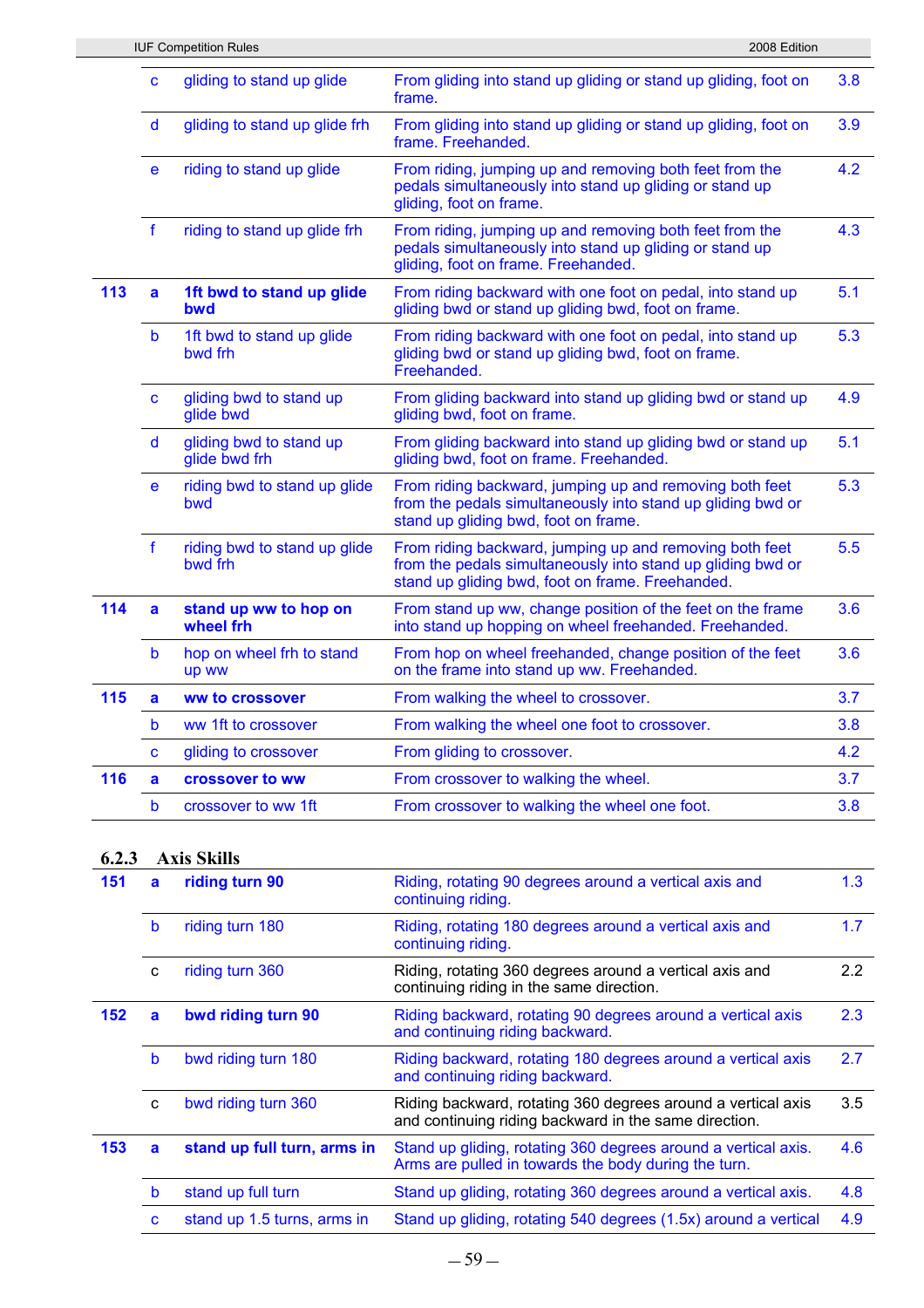|     |                  |                                            | axis. Arms are pulled in towards the body during the turn.                                                                                                                                                      |     |
|-----|------------------|--------------------------------------------|-----------------------------------------------------------------------------------------------------------------------------------------------------------------------------------------------------------------|-----|
|     | d                | stand up 1.5 turns                         | Stand up gliding, rotating 540 degrees (1.5x) around a vertical<br>axis.                                                                                                                                        | 5.1 |
|     | e                | stand up 2 turns, arms in                  | Stand up gliding, rotating 720 degrees (2x) around a vertical<br>axis. Arms are pulled in towards the body during the turn.                                                                                     | 5.3 |
|     | $\mathbf f$      | stand up 2 turns                           | Stand up gliding, rotating 720 degrees (2x) around a vertical<br>axis.                                                                                                                                          | 5.5 |
|     | $\boldsymbol{g}$ | stand up 2.5 turns, arms in                | Stand up gliding, rotating 900 degrees (2.5x) around a vertical<br>axis. Arms are pulled in towards the body during the turn.                                                                                   | 5.8 |
|     | $\mathsf{h}$     | stand up 2.5 turns                         | Stand up gliding, rotating 900 degrees (2.5x) around a vertical<br>axis.                                                                                                                                        | 6.0 |
|     | Ť                | stand up 3 turns, arms in                  | Stand up gliding, rotating 1080 degrees (3x) around a vertical<br>axis. Arms are pulled in towards the body during the turn.                                                                                    | 6.3 |
|     | j                | stand up 3 turns                           | Stand up gliding, rotating 1080 degrees (3x) around a vertical<br>axis.                                                                                                                                         | 6.5 |
| 154 | a                | back turn                                  | Riding, rotating 180 degrees around a vertical axis and<br>continuing riding backward in the same direction.                                                                                                    | 2.6 |
|     | b                | back turn seat in front,<br>touching body  | Riding with the seat in front, rotating 180 degrees around a<br>vertical axis and continuing riding backward in the same<br>direction. The seat or hand holding the seat may rest against<br>the rider.         | 3.0 |
|     | C                | back turn seat in front                    | Riding with the seat in front, rotating 180 degrees around a<br>vertical axis and continuing riding backward in the same<br>direction.                                                                          | 3.2 |
|     | d                | back turn seat in back,<br>touching body   | Riding with the seat in back, rotating 180 degrees around a<br>vertical axis and continuing riding backward in the same<br>direction. The seat or hand holding the seat may rest against<br>the rider.          | 3.3 |
|     | e                | back turn seat in back                     | Riding with the seat in back, rotating 180 degrees around a<br>vertical axis and continuing riding backward in the same<br>direction.                                                                           | 3.8 |
|     | $\mathbf f$      | back turn, 1ft                             | Riding with one foot on the pedal, rotating 180 degrees around<br>a vertical axis and continuing riding backward in the same<br>direction.                                                                      | 3.5 |
| 155 | a                | front turn                                 | Riding backwards, rotating 180 degrees around a vertical axis<br>and continuing riding forward in the same direction.                                                                                           | 3.0 |
|     | b                | front turn seat in front,<br>touching body | Riding backward with the seat in front, rotating 180 degrees<br>around a vertical axis and continuing riding forward in the<br>same direction. The seat or hand holding the seat may rest<br>against the rider. | 3.2 |
|     | $\mathbf{C}$     | front turn seat in front                   | Riding backward with the seat in front, rotating 180 degrees<br>around a vertical axis and continuing riding forward in the<br>same direction.                                                                  | 3.4 |
|     | d                | front turn seat in back,<br>touching body  | Riding backward with the seat in back, rotating 180 degrees<br>around a vertical axis and continuing riding forward in the<br>same direction. The seat or hand holding the seat may rest<br>against the rider.  | 3.4 |
|     | e                | front turn seat in back                    | Riding backward with the seat in back, rotating 180 degrees<br>around a vertical axis and continuing riding forward in the<br>same direction.                                                                   | 3.9 |
|     | f                | front turn, 1ft                            | Riding backward with one foot on the pedal, rotating 180<br>degrees around a vertical axis and continuing riding forward in<br>the same direction.                                                              | 3.7 |
| 156 | a                | stand up back turn, arms<br>in             | Standing on the frame and gliding, rotating 180 degrees<br>around a vertical axis and continuing gliding backward in the<br>same direction. Arms are pulled in towards the body during                          | 5.2 |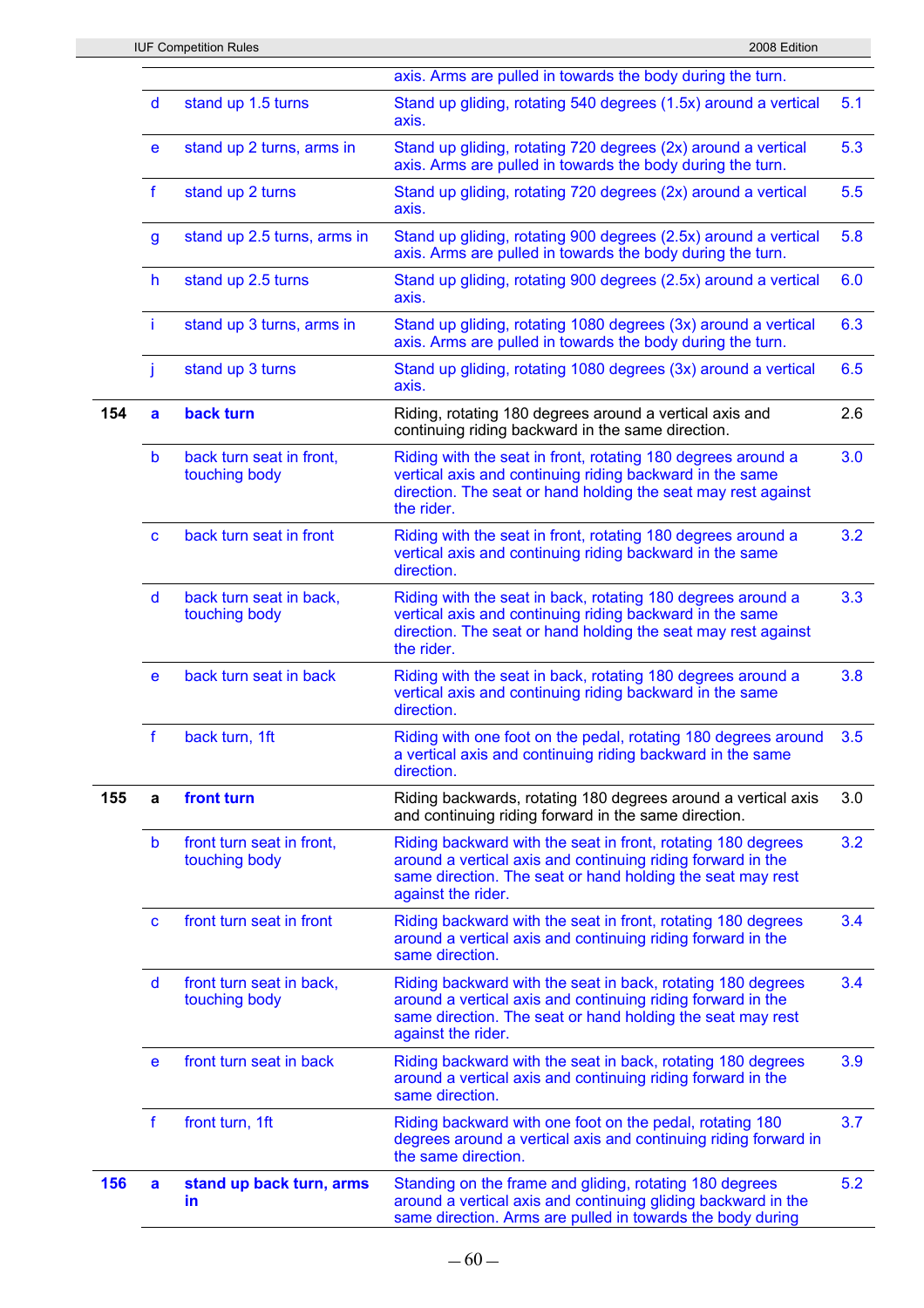|     |              |                                    | the turn.                                                                                                                                                                                                                                                                                 |     |
|-----|--------------|------------------------------------|-------------------------------------------------------------------------------------------------------------------------------------------------------------------------------------------------------------------------------------------------------------------------------------------|-----|
|     | b            | stand up back turn                 | Standing on the frame and gliding, rotating 180 degrees<br>around a vertical axis and continuing gliding backward in the<br>same direction.                                                                                                                                               | 5.4 |
| 157 | a            | stand up front turn, arms<br>in    | Standing on the frame and gliding backward, rotating 180<br>degrees around a vertical axis and continuing gliding in the<br>same direction. Arms are pulled in towards the body during<br>the turn.                                                                                       | 5.3 |
|     | $\mathsf b$  | stand up front turn                | Standing on the frame and gliding backward, rotating 180<br>degrees around a vertical axis and continuing gliding in the<br>same direction. Arms are pulled in towards the body during<br>the turn.                                                                                       | 5.5 |
| 158 | a            | spin                               | Riding in a small circle with the upper body rotating around a<br>vertical axis.                                                                                                                                                                                                          | 3.1 |
|     | b            | spin 1ft                           | Riding in a small circle with the upper body rotating around a<br>vertical axis. Riding with one foot on pedal.                                                                                                                                                                           | 3.5 |
|     | C            | spin 1ft ext                       | Riding in a small circle with the upper body rotating around a<br>vertical axis. Riding with one foot on pedal. The free foot is<br>extended.                                                                                                                                             | 3.7 |
| 159 | a            | backward spin                      | Riding backward in a small circle so that the upper body is<br>rotating around a vertical axis.                                                                                                                                                                                           | 4.0 |
|     | b            | backward spin 1ft                  | Riding backward in a small circle so that the upper body is<br>rotating around a vertical axis. Riding with one foot on pedal.                                                                                                                                                            | 4.3 |
|     | c            | backward spin 1ft ext              | Riding backward in a small circle so that the upper body is<br>rotating around a vertical axis. Riding with one foot on pedal.<br>The free foot is extended.                                                                                                                              | 4.7 |
| 160 | a            | toe point spin                     | Riding with one foot on pedal, rotating around a vertical axis of<br>the other foot on one spot. The spot may not move in any<br>direction during the rotation once placed. One hand may hold<br>the seat.                                                                                | 3.6 |
|     | $\mathsf b$  | toe point spin frh                 | Riding with one foot on pedal, rotating around a vertical axis of<br>the other foot on one spot. The spot may not move in any<br>direction during the rotation once placed. Without hands on<br>the seat.                                                                                 | 3.7 |
|     | C            | 1ft spin, hand holding foot        | Riding with one foot on pedal, rotating around a vertical axis of<br>the other foot on one spot. The center foot is held with one<br>hand with the knee bent. Freehanded.                                                                                                                 | 3.7 |
| 161 | a            | toe point bwd spin                 | Riding backward with one foot on pedal, rotating around a<br>vertical axis of the other foot on one spot. The spot may not<br>move in any direction during the rotation once placed. One<br>hand may hold the seat.                                                                       | 4.3 |
|     | $\mathbf b$  | toe point bwd spin frh             | Riding backward with one foot on pedal, rotating around a<br>vertical axis of the other foot on one spot. The spot may not<br>move in any direction during the rotation once placed. Without<br>hands on the seat.                                                                        | 4.5 |
|     | $\mathbf{C}$ | 1ft spin bwd, hand holding<br>foot | Riding backward with one foot on pedal, rotating around a<br>vertical axis of the other foot on one spot. The center foot is<br>held with one hand with the knee bent. Freehanded.                                                                                                        | 5.0 |
| 162 | a            | cross over toe point spin          | Riding in a small circle one footed with the upper body rotating<br>around a vertical axis and with the pedaling foot on the non-<br>corresponding pedal. Non pedaling foot is extended and must<br>touch the floor and may not move in any direction during the<br>rotation once placed. | 4.0 |
|     | $\mathbf b$  | cross over spin                    | Riding in a small circle one footed with the upper body rotating<br>around a vertical axis and with the pedaling foot on the non-<br>corresponding pedal. Non pedaling foot is extended.                                                                                                  | 3.9 |
| 163 | a            | cross over spin bwd                | Riding backward in a small circle one footed with the upper<br>body rotating around a vertical axis and with the pedaling foot                                                                                                                                                            | 4.4 |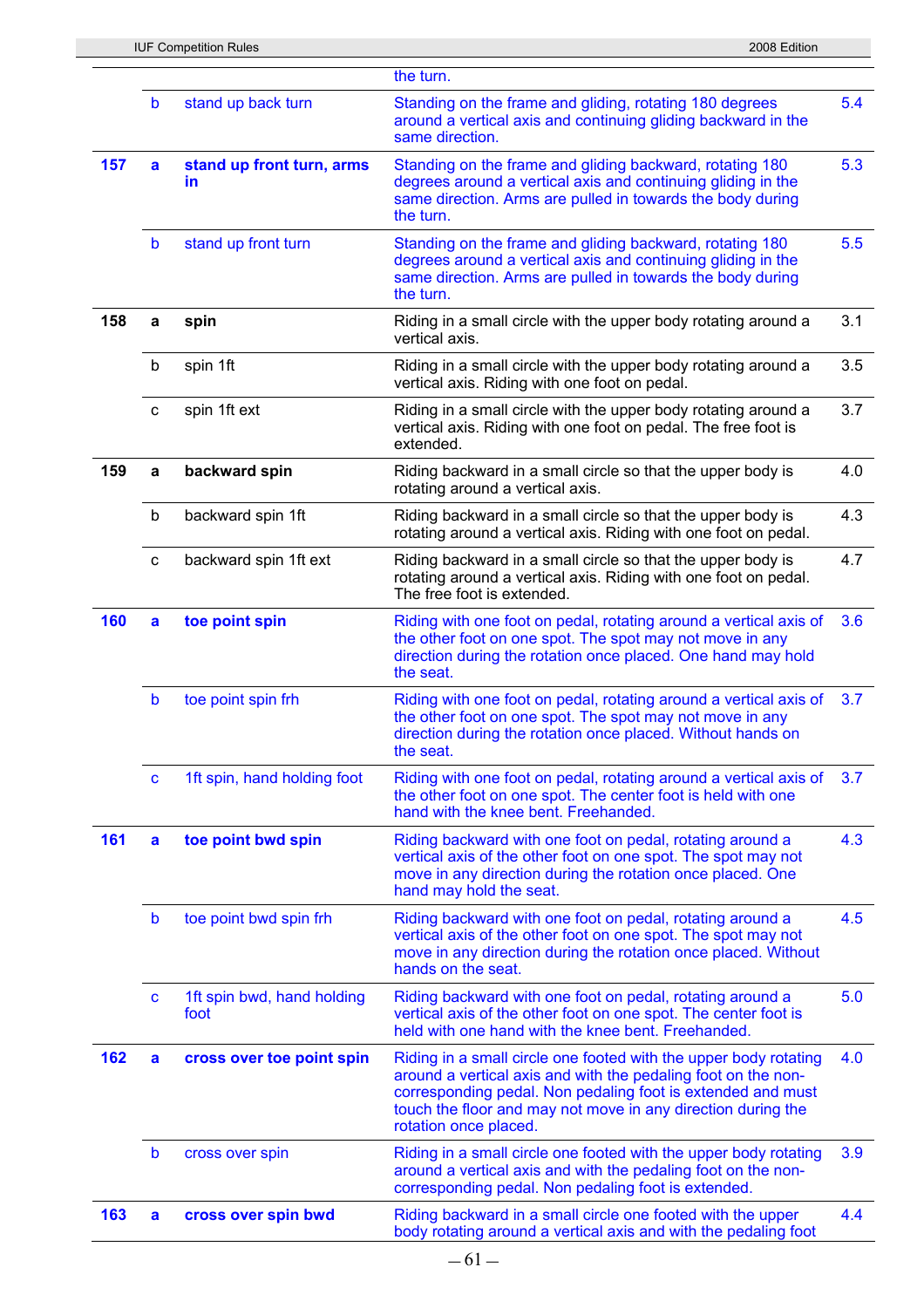|     |              | <b>IUF Competition Rules</b>                    | 2008 Edition                                                                                                                                                                                                                                                  |     |
|-----|--------------|-------------------------------------------------|---------------------------------------------------------------------------------------------------------------------------------------------------------------------------------------------------------------------------------------------------------------|-----|
|     |              |                                                 | on the non-corresponding pedal. Non pedaling foot is<br>extended.                                                                                                                                                                                             |     |
| 164 | a            | spin seat in front, seat<br>against body        | Riding in a small circle with the seat held out in front of the<br>rider so that the upper body is rotating around a vertical axis.<br>The seat or the hand holding the seat may rest against the<br>rider.                                                   | 3.5 |
|     | b            | spin seat in front                              | Riding in a small circle with the seat held out in front of the<br>rider so that the upper body is rotating around a vertical axis.                                                                                                                           | 3.7 |
| 165 | a            | spin seat in back, seat<br>against body         | Riding in a small circle with the seat held out behind the rider<br>so that the upper body is rotating around a vertical axis. The<br>seat or the hand holding the seat may rest against the rider.                                                           | 3.6 |
|     | b            | spin seat in back                               | Riding in a small circle with the seat held out behind the rider<br>so that the upper body is rotating around a vertical axis.                                                                                                                                | 3.9 |
| 166 | a            | spin seat on side, seat<br>touching body        | Riding in a small circle so that the upper body is spinning<br>around a vertical axis with the seat held out to the side of the<br>rider. The seat or hand holding the seat may rest against the<br>rider.                                                    | 3.4 |
|     | $\sf b$      | spin seat on side                               | Riding in a small circle so that the upper body is spinning<br>around a vertical axis with the seat held out to the side of the<br>rider.                                                                                                                     | 3.8 |
| 167 | a            | pirouette, arms in                              | Spinning around a vertical axis, on momentum gained from<br>forward movement. Arms may be pulled into the body during<br>the pirouette and do not have to be stretched and horizontal.                                                                        | 3.9 |
|     | $\sf b$      | pirouette                                       | Spinning around a vertical axis, on momentum gained from<br>forward movement.                                                                                                                                                                                 | 4.7 |
| 168 | $\mathbf{a}$ | backward pirouette, arms<br>in.                 | Spinning around a vertical axis on momentum gained from<br>backward movement. Arms may be pulled into the body during<br>the pirouette and do not have to be stretched and horizontal.                                                                        | 5.2 |
|     | $\mathsf b$  | backward pirouette                              | Spinning around a vertical axis on momentum gained from<br>backward movement.                                                                                                                                                                                 | 5.5 |
| 169 | a            | pirouette seat in front,<br>against bdy, arm in | Spinning around a vertical axis with the seat held out in front<br>of the rider. The seat or the hand holding the seat may rest<br>against the rider. Arm may be pulled into the body during the<br>pirouette and do not have to be stretched and horizontal. | 4.0 |
|     | b            | pirouette seat in front, seat<br>against body   | Spinning around a vertical axis with the seat held out in front<br>of the rider. The seat or the hand holding the seat may rest<br>against the rider.                                                                                                         | 4.7 |
|     | $\mathbf c$  | pirouette seat in front, arm<br>ın              | Spinning around a vertical axis with the seat held out in front<br>of the rider. Arm may be pulled into the body during the<br>pirouette and do not have to be stretched and horizontal.                                                                      | 4.2 |
|     | d            | pirouette seat in front                         | Spinning around a vertical axis with the seat held out in front<br>of the rider.                                                                                                                                                                              | 4.9 |
| 170 | a            | pirouette seat in back,<br>against bdy, arm in  | Spinning around a vertical axis with the seat held out behind<br>the rider. The seat or the hand holding the seat may rest<br>against the rider. Arm may be pulled into the body during the<br>pirouette and do not have to be stretched and horizontal.      | 4.1 |
|     | $\sf b$      | pirouette seat in back, seat<br>against body    | Spinning around a vertical axis with the seat held out behind<br>the rider. The seat or the hand holding the seat may rest<br>against the rider.                                                                                                              | 4.8 |
|     | $\mathbf c$  | pirouette seat in back, arm<br>ın               | Spinning around a vertical axis with the seat held out behind<br>the rider. Arm may be pulled into the body during the pirouette<br>and do not have to be stretched and horizontal.                                                                           | 4.3 |
|     | d            | pirouette seat in back                          | Spinning around a vertical axis with the seat held out behind<br>the rider.                                                                                                                                                                                   | 5.0 |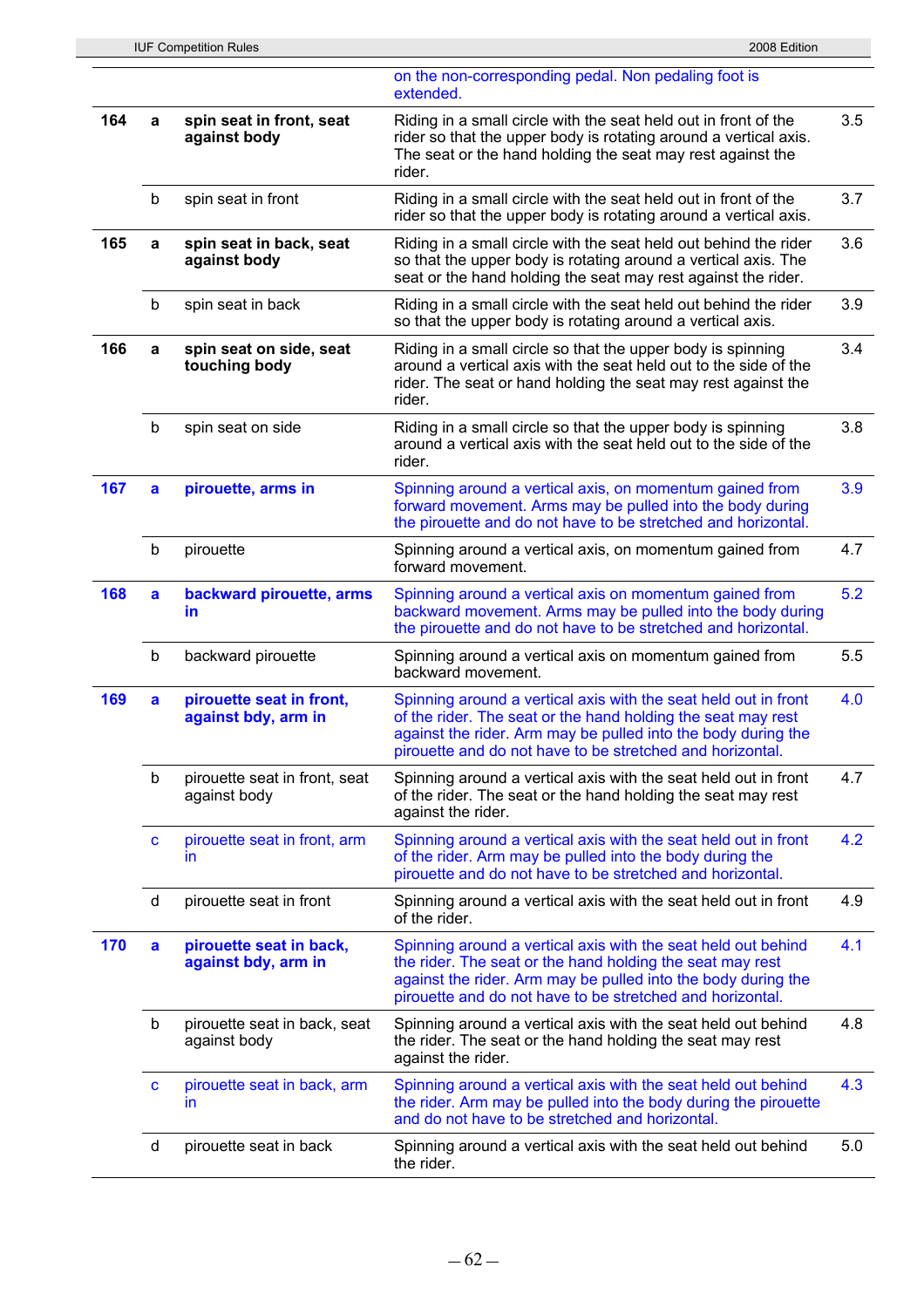| 6.2.4 |   | <b>Single Short Skills</b>                        |                                                                                                                                                                                                                                 |     |
|-------|---|---------------------------------------------------|---------------------------------------------------------------------------------------------------------------------------------------------------------------------------------------------------------------------------------|-----|
| 201   | a | hop-twist 90                                      | Bouncing with the unicycle and turning around a vertical axis<br>over 90 degrees in one jump.                                                                                                                                   | 2.3 |
|       | b | hop-twist 180                                     | Bouncing with the unicycle and turning around a vertical axis<br>over 180 degrees in one jump.                                                                                                                                  | 2.8 |
|       | C | hop-twist 360                                     | Bouncing with the unicycle and turning around a vertical axis<br>over 360 degrees in one jump.                                                                                                                                  | 4.1 |
|       | d | hop-twist frh 90                                  | Bouncing with the unicycle and turning around a vertical axis<br>over 90 degrees in one jump with hands free.                                                                                                                   | 2.5 |
|       | e | hop-twist frh 180                                 | Bouncing with the unicycle and turning around a vertical axis<br>over 180 degrees in one jump with hands free.                                                                                                                  | 3.0 |
|       | f | hop-twist frh 360                                 | Bouncing with the unicycle and turning around a vertical axis<br>over 360 degrees in one jump with hands free.                                                                                                                  | 4.5 |
| 202   | a | riding hoptwist 90                                | Riding forward and jumping around a vertical axis over 90<br>degrees in one jump and continue riding.                                                                                                                           | 2.5 |
|       | b | riding hoptwist 180                               | Riding forward and jumping around a vertical axis over 180<br>degrees in one jump and continue riding backward.                                                                                                                 | 3.0 |
|       | с | riding hoptwist 360                               | Riding forward and jumping around a vertical axis over 360<br>degrees in one jump and continue riding.                                                                                                                          | 4.1 |
|       | d | riding hoptwist frh 90                            | Riding forward and jumping around a vertical axis over 90<br>degrees in one jump and continue riding with hands free.                                                                                                           | 2.6 |
|       | e | riding hoptwist frh 180                           | Riding forward and jumping around a vertical axis over 180<br>degrees in one jump and continue riding backward with hands<br>free.                                                                                              | 3.5 |
|       | f | riding hoptwist frh 360                           | Riding forward and jumping around a vertical axis over 360<br>degrees in one jump and continue riding with hands free.                                                                                                          | 4.6 |
| 203   | a | hoptwist on wheel 90                              | Hopping on wheel and turning around a vertical axis over 90<br>degrees in one jump.                                                                                                                                             | 3.1 |
|       | b | hoptwist on wheel 180                             | Hopping on wheel and turning around a vertical axis over 180<br>degrees in one jump.                                                                                                                                            | 3.6 |
|       | с | hoptwist on wheel frh 90                          | Stand up hopping on wheel freehanded, and turning around a<br>vertical axis over 90 degrees in one jump.                                                                                                                        | 3.7 |
|       | d | hoptwist on wheel frh 180                         | Stand up hopping on wheel freehanded, and turning around a<br>vertical axis over 180 degrees in one jump.                                                                                                                       | 3.9 |
| 204   | a | hop over                                          | Hop with the unicycle over the center 50 cm circle. One or<br>both hands may touch the seat. With the unicycle facing the<br>direction of travel.                                                                               | 2.7 |
|       | b | sideways hop over                                 | Hop with the unicycle over the center 50 cm circle. One or<br>both hands may touch the seat. With the unicycle<br>perpendicular to the direction of travel.                                                                     | 2.6 |
|       | с | hop over, seat in front                           | Hop with the unicycle over the center 50 cm circle. One or<br>both hands may touch the seat. With the unicycle facing the<br>direction of travel. The seat is held in front of the rider.                                       | 3.1 |
|       | d | sideways hop over, seat in<br>front, against body | Hop with the unicycle over the center 50 cm circle. One or<br>both hands may touch the seat and seat or the hand holding<br>the seat may rest against the rider. With the unicycle<br>perpendicular to the direction of travel. | 3.0 |
|       | е | sideways hop over, seat in<br>front               | Hop with the unicycle over the center 50 cm circle. One or<br>both hands may touch the seat. With the unicycle<br>perpendicular to the direction of travel. The seat is held in front<br>of the rider.                          | 3.3 |
|       | f | sideways hop over, hop on<br>wheel                | While hopping on wheel, hop with the unicycle over the center<br>50 cm circle. One or both hands may touch the seat and seat<br>or the hand holding the seat may rest against the rider.                                        | 3.3 |
|       | g | sideways hop over, stand                          | While hopping on wheel freehanded, hop with the unicycle                                                                                                                                                                        | 3.8 |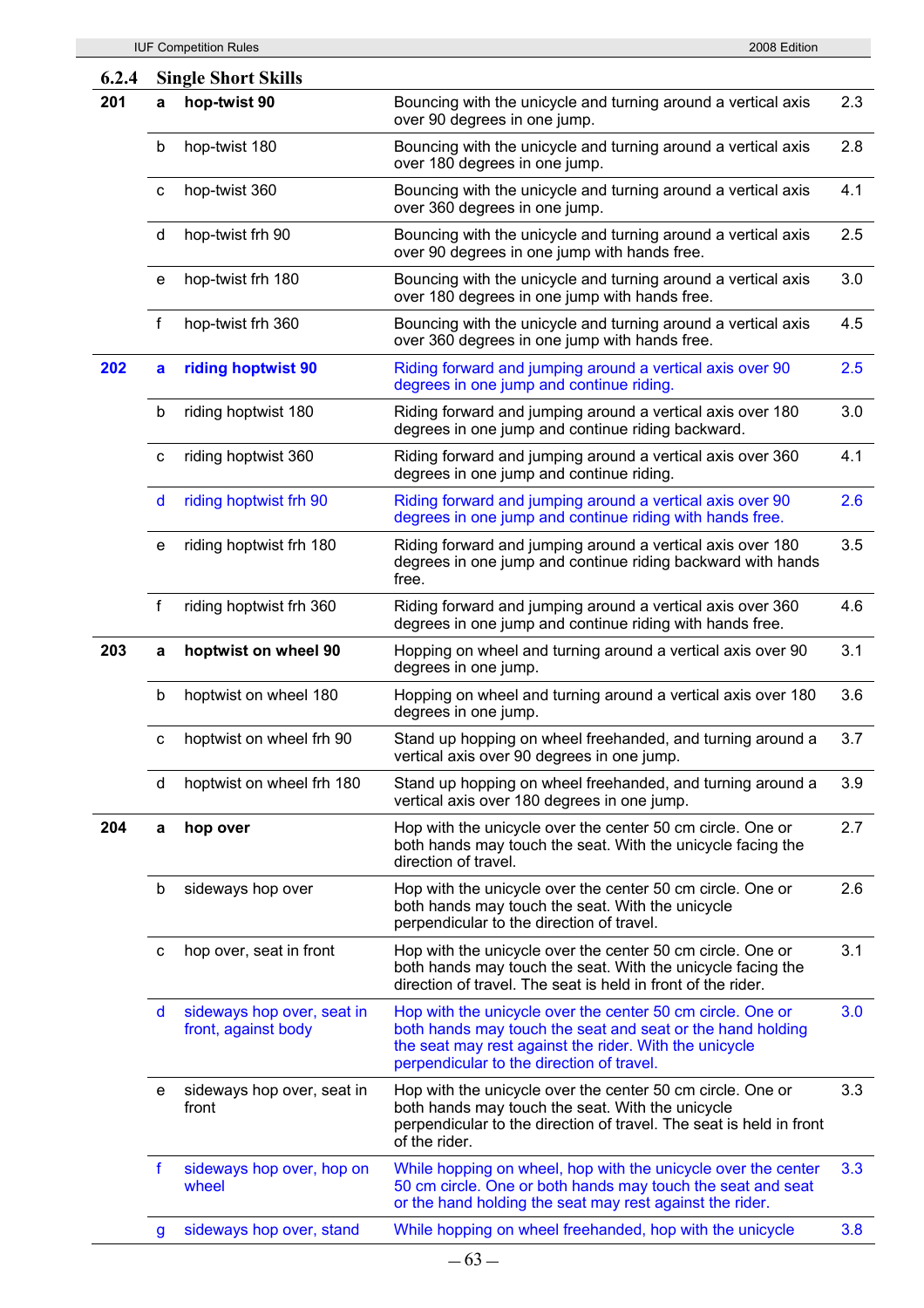|     |             | <b>IUF Competition Rules</b>                 | 2008 Edition                                                                                                                                                                                                                                                                                                                                                                                                                                                  |     |
|-----|-------------|----------------------------------------------|---------------------------------------------------------------------------------------------------------------------------------------------------------------------------------------------------------------------------------------------------------------------------------------------------------------------------------------------------------------------------------------------------------------------------------------------------------------|-----|
|     |             | up hop on wheel frh                          | over the center 50 cm circle.                                                                                                                                                                                                                                                                                                                                                                                                                                 |     |
| 205 | a           | wheel grab                                   | While riding, hopping, or idling, lean over and grab the tire in<br>front of the frame with one or both hands.                                                                                                                                                                                                                                                                                                                                                | 1.3 |
|     | b           | wheel grab, 1ft ext                          | While riding, hopping, or idling, lean over and grab the tire in<br>front of the frame with one or both hands. Extend one foot off<br>the pedals away from the unicycle before letting go of the tire.                                                                                                                                                                                                                                                        | 2.2 |
|     | $\mathbf c$ | wheel grab, 2ft ext                          | While riding, hopping, or idling, lean over and grab the tire in<br>front of the frame with one or both hands. Extend both feet off<br>the pedals away from the unicycle before letting go of the tire.                                                                                                                                                                                                                                                       | 3.5 |
|     | d           | wheel grab seat in front                     | While hopping seat in front, lean over and grab the tire in front<br>of the frame with one or both hands. The seat or hand holding<br>the seat may rest against the rider.                                                                                                                                                                                                                                                                                    | 3.1 |
|     | e           | wheel grab seat in front, 1ft<br>ext         | While hopping seat in front, lean over and grab the tire in front<br>of the frame with one or both hands. Extend one foot off the<br>pedals away from the unicycle before letting go of the tire. The<br>seat or hand holding the seat may rest against the rider.                                                                                                                                                                                            | 3.4 |
|     | f           | wheel grab seat in front, 2ft<br>ext         | While hopping seat in front, lean over and grab the tire in front<br>of the frame with one or both hands. Extend both feet off the<br>pedals away from the unicycle before letting go of the tire. The<br>seat or hand holding the seat may rest against the rider.                                                                                                                                                                                           | 4.0 |
|     | g           | wheel grab seat in front, 2ft<br>ext to back | While hopping seat in front, lean over and grab the tire in front<br>of the frame with one or both hands. Extend both feet off the<br>pedals away from the unicycle before letting go of the tire. The<br>seat or hand holding the seat may rest against the rider. Both<br>feet are extended straight back with the legs touching each<br>other and their angle is between parallel to the ground<br>(completely horizontal) and 45 degrees from horizontal. | 4.8 |
| 206 | a           | bounce seat, riding                          | From riding with the seat in front, bouncing the seat on the<br>floor once and catching it back. One or both hands may be<br>used and the hands or seat may rest against the body. The<br>unicycle is briefly released during the bounce.                                                                                                                                                                                                                     | 3.2 |
|     | $\mathsf b$ | bounce seat, idling                          | From idling with the seat in front, bouncing the seat on the<br>floor once and catching it back. One or both hands may be<br>used and the hands or seat may rest against the body. The<br>unicycle is briefly released during the bounce.                                                                                                                                                                                                                     | 3.4 |
|     | C           | bounce seat, hopping                         | From hopping with the seat in front, bouncing the seat on the<br>floor once and catching it back. One or both hands may be<br>used and the hands or seat may rest against the body. The<br>unicycle is briefly released during the bounce.                                                                                                                                                                                                                    | 3.0 |
|     | d           | bounce seat in back, riding                  | From riding with the seat in back, bouncing the seat on the<br>floor once and catching it back. One or both hands may be<br>used and the hands or seat may rest against the body. The<br>unicycle is briefly released during the bounce.                                                                                                                                                                                                                      | 3.7 |
|     | e           | bounce seat in back, idling                  | From idling with the seat in back, bouncing the seat on the<br>floor once and catching it back. One or both hands may be<br>used and the hands or seat may rest against the body. The<br>unicycle is briefly released during the bounce.                                                                                                                                                                                                                      | 4.0 |
|     | f           | bounce seat in back,<br>hopping              | From hopping with the seat in back, bouncing the seat on the<br>floor once and catching it back. One or both hands may be<br>used and the hands or seat may rest against the body. The<br>unicycle is briefly released during the bounce.                                                                                                                                                                                                                     | 3.7 |
| 207 | a           | touch seat on floor                          | Bending down while riding, idling, or hopping seat in front, and<br>touching the floor with the seat while holding it out in front of<br>the rider with one hand.                                                                                                                                                                                                                                                                                             | 3.1 |
|     | b           | touch seat 2 times on floor                  | Bending down while riding, idling, or hopping seat in front, and<br>touching the floor with the seat while holding it out in front of<br>the rider with one hand. The seat touches the floor two times<br>before returning to riding, idling, or hopping seat in front.                                                                                                                                                                                       | 3.3 |
|     | C           | touch seat 3 times on floor                  | Bending down while riding, idling, or hopping seat in front, and                                                                                                                                                                                                                                                                                                                                                                                              | 3.4 |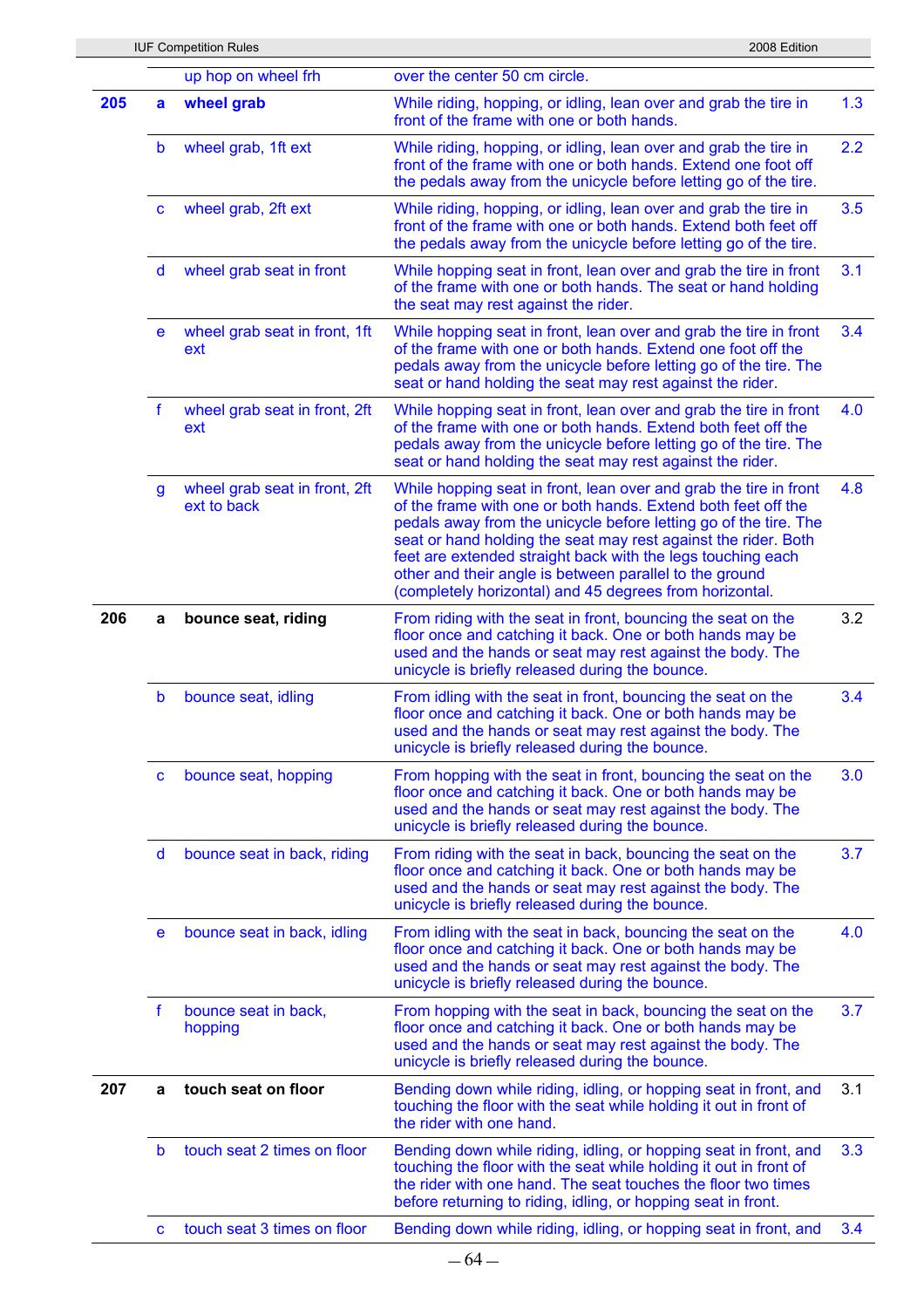|     |             | <b>IUF Competition Rules</b>                | 2008 Edition                                                                                                                                                                                                                                                                                                                                                                                                                           |     |
|-----|-------------|---------------------------------------------|----------------------------------------------------------------------------------------------------------------------------------------------------------------------------------------------------------------------------------------------------------------------------------------------------------------------------------------------------------------------------------------------------------------------------------------|-----|
|     |             |                                             | touching the floor with the seat while holding it out in front of<br>the rider with one hand. The seat touches the floor three times<br>before returning to riding, idling, or hopping seat in front.                                                                                                                                                                                                                                  |     |
| 208 | a           | touch the floor                             | Bending down and touching the floor with one hand while<br>seated or standing on the pedals in the seated position.                                                                                                                                                                                                                                                                                                                    | 2.5 |
|     | b           | touch the floor with both<br>hands          | Bending down and touching the floor with one hand while<br>seated or standing on the pedals in the seated position. Both<br>hands simultaneously touch the floor.                                                                                                                                                                                                                                                                      | 3.5 |
| 209 | a           | touch the floor, seat in<br>front           | Bending down and touching the floor with one hand, while<br>holding the seat out in front with the other hand.                                                                                                                                                                                                                                                                                                                         | 3.0 |
| 210 | a           | seat drop                                   | From hopping seat in front holding the seat with one or both<br>hands and the seat resting against the body, drop the seat<br>forward until it rests against the forward foot. The angle of the<br>frame must be between almost touching the ground and 45<br>degrees. To return the seat to the hands, lean back and flip<br>the frame back upright with the forward foot or reach and grab<br>with one hand.                         | 3.3 |
|     | $\mathsf b$ | seat drop, twist 90                         | From hopping seat in front holding the seat with one or both<br>hands and the seat resting against the body, drop the seat<br>forward until it rests against the forward foot. The angle of the<br>frame must be between almost touching the ground and 45<br>degrees. Twist 90 degrees, then return the seat to the hands<br>by leaning back and flip the frame back upright with the<br>forward foot or reach and grab with one hand | 3.5 |
| 211 | a           | crank idle kick, seat<br>against body       | Crank idle and kick the foot that was on the pedal away from<br>the unicycle, from 45° to 90° relative to the starting angle. The<br>seat or the hand holding the seat may rest against the rider.                                                                                                                                                                                                                                     | 3.3 |
|     | b           | crank idle kick                             | Crank idle and kick the foot that was on the pedal away from<br>the unicycle, from 45° to 90° relative to the starting angle.                                                                                                                                                                                                                                                                                                          | 3.5 |
|     | C           | crank idle kick, seat against<br>body, high | Crank idle and kick the foot that was on the pedal away from<br>the unicycle, more than 90° relative to the starting angle. The<br>seat or the hand holding the seat may rest against the rider.                                                                                                                                                                                                                                       | 3.9 |
|     | d           | crank idle kick, high                       | Crank idle and kick the foot that was on the pedal away from<br>the unicycle, more than 90° relative to the starting angle.                                                                                                                                                                                                                                                                                                            | 4.3 |
| 212 | a           | hop on wheel kick                           | Hopping on wheel, kick one leg off the wheel. Return to<br>hopping on wheel.                                                                                                                                                                                                                                                                                                                                                           | 3.2 |
|     | b           | hop on wheel kick, 2 feet                   | Hopping on wheel, kick both legs off the wheel. Return to<br>hopping on wheel.                                                                                                                                                                                                                                                                                                                                                         | 3.6 |
| 213 | a           | pedals to hop on wheel                      | From seat in front riding or hopping, jumping on the wheel into<br>hopping on wheel.                                                                                                                                                                                                                                                                                                                                                   | 2.9 |
|     | b           | pedals to hop on wheel,<br>riding           | From riding or idling, feet are placed sequentially on the wheel<br>with one foot in front of the frame and one behind the frame<br>into hopping on wheel.                                                                                                                                                                                                                                                                             | 3.4 |
|     | C           | ww to hop on wheel                          | From wheel walking, feet are placed sequentially on the wheel<br>with one foot in front of the frame and one behind the frame<br>into hopping on wheel.                                                                                                                                                                                                                                                                                | 3.8 |
|     | d           | pedals to stand up hop on<br>wheel, frh     | From riding, placing one foot on the wheel in front of the frame<br>and the other foot on the wheel behind the frame, and<br>standing up into stand up hopping on wheel freehanded.                                                                                                                                                                                                                                                    | 3.5 |
|     | е           | pedals 270 to hop on wheel                  | From seat in front riding or hopping, jumping on the wheel into<br>hopping on wheel. The unicycle is rotated 270 around a<br>vertical axis before the feet are placed on the tire.                                                                                                                                                                                                                                                     | 4.0 |
|     | f           | pedals 450 to hop on wheel                  | From seat in front riding or hopping, jumping on the wheel into<br>hopping on wheel. The unicycle is rotated 450 degrees around<br>a vertical axis before the feet are placed on the tire.                                                                                                                                                                                                                                             | 5.3 |
|     | g           | pedals to sideways ww                       | From seat in front riding or hopping, jumping on the wheel into<br>sideways wheel walk.                                                                                                                                                                                                                                                                                                                                                | 3.4 |
|     |             |                                             |                                                                                                                                                                                                                                                                                                                                                                                                                                        |     |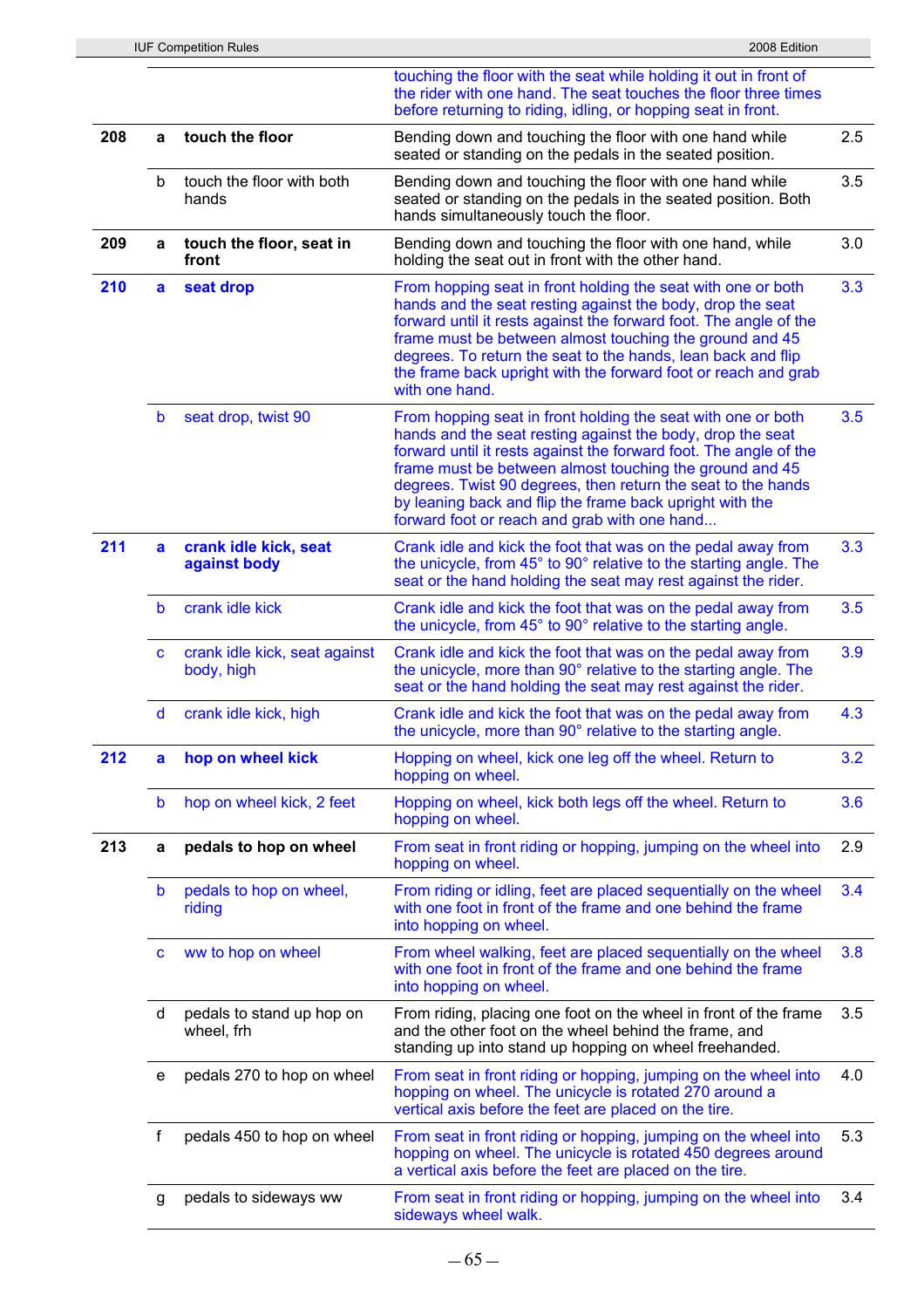|     |    | <b>IUF Competition Rules</b>           | 2008 Edition                                                                                                                                                                                                                                                                                                          |     |
|-----|----|----------------------------------------|-----------------------------------------------------------------------------------------------------------------------------------------------------------------------------------------------------------------------------------------------------------------------------------------------------------------------|-----|
|     | h  | pedals 270 to sideways ww              | From seat in front riding or hopping, jumping on the wheel into<br>sideways wheel walk. the unicycle is rotated 270 degrees<br>around a vertical axis before the feet are placed on the tire.                                                                                                                         | 4.7 |
|     | i. | pedals 450 to sideways ww              | From seat in front riding or hopping, jumping on the wheel into<br>sideways wheel walk. the unicycle is rotated 450 degrees<br>around a vertical axis before the feet are placed on the tire.                                                                                                                         | 6.0 |
| 214 | a  | hop on wheel to pedals                 | From hopping on wheel, jumping down to seat in front (with<br>the seat touching the body) or riding.                                                                                                                                                                                                                  | 3.4 |
|     | b  | hop on wheel to pedals,<br>step down   | From hopping on wheel, the feet are placed on the pedals one<br>after the other and riding or idling.                                                                                                                                                                                                                 | 3.4 |
|     | C  | hop on wheel to ww                     | From hopping on wheel, into wheel walking.                                                                                                                                                                                                                                                                            | 3.3 |
|     | d  | stand up hop on wheel frh<br>to pedals | From stand up hopping on wheel freehanded, jumping down<br>to riding.                                                                                                                                                                                                                                                 | 4.0 |
|     | e  | hop on wheel 270 to pedals             | From hopping on wheel, jumping down to seat in front<br>touching the body) or riding. The unicycle is rotated 270<br>degrees around a vertical axis before the feet are placed on<br>the pedals.                                                                                                                      | 4.2 |
|     | f  | hop on wheel 450 to pedals             | From hopping on wheel, jumping down to seat in front<br>touching the body) or riding. The unicycle is rotated 450<br>degrees around a vertical axis before the feet are placed on<br>the pedals.                                                                                                                      | 5.8 |
|     | g  | sideways ww to pedals                  | From sideways wheel walk, without hopping, jumping or<br>stepping down to seat in front touching the body) or riding.                                                                                                                                                                                                 | 3.9 |
|     | h  | sideways ww 270 to pedals              | From sideways wheel walk, without hopping, jumping or<br>stepping down to seat in front or riding. The unicycle is rotated<br>270 degrees around a vertical axis before the feet are placed<br>back on the pedals.                                                                                                    | 6.0 |
| 215 | a  | 180 unispin                            | Jumping up off the uni from hopping seat in front, touching<br>body and rotating the uni or the body 180 degrees around a<br>vertical axis and landing back on it by sitting on the seat with<br>the feet on the pedals or cranks. The body is allowed to rotate<br>up to 90°; contact with the wheel is NOT allowed. | 3.6 |
|     | b  | 360 unispin                            | Jumping up off the uni from hopping seat in front, touching<br>body and rotating the uni or the body 360 degrees around a<br>vertical axis and landing back on it by sitting on the seat with<br>the feet on the pedals or cranks. The body is allowed to rotate<br>up to 90°; contact with the wheel is NOT allowed. | 4.6 |
|     | с  | 540 unispin                            | Jumping up off the uni from hopping seat in front, touching<br>body and rotating the uni or the body 540 degrees around a<br>vertical axis and landing back on it by sitting on the seat with<br>the feet on the pedals or cranks. The body is allowed to rotate<br>up to 90°; contact with the wheel is NOT allowed. | 5.7 |
|     | d  | 720 unispin                            | Jumping up off the uni from hopping seat in front, touching<br>body and rotating the uni or the body 720 degrees around a<br>vertical axis and landing back on it by sitting on the seat with<br>the feet on the pedals or cranks. The body is allowed to rotate<br>up to 90°; contact with the wheel is NOT allowed. | 6.8 |
|     | e  | 180 unispin to seat in front           | Jumping up off the uni, rotating the uni or the body 180<br>degrees around a vertical axis and landing back on it with the<br>seat held in front. The body is allowed to rotate up to 90°;<br>contact with the wheel is NOT allowed. The seat may touch<br>the rider and one or both hands may touch the seat.        | 3.6 |
|     | f  | 360 unispin to seat in front           | Jumping up off the uni, rotating the uni or the body 360<br>degrees around a vertical axis and landing back on it with the<br>seat held in front. The body is allowed to rotate up to 90°;<br>contact with the wheel is NOT allowed. The seat may touch<br>the rider and one or both hands may touch the seat.        | 4.6 |
|     | g  | 540 unispin to seat in front           | Jumping up off the uni, rotating the uni or the body 540<br>degrees around a vertical axis and landing back on it with the                                                                                                                                                                                            | 5.7 |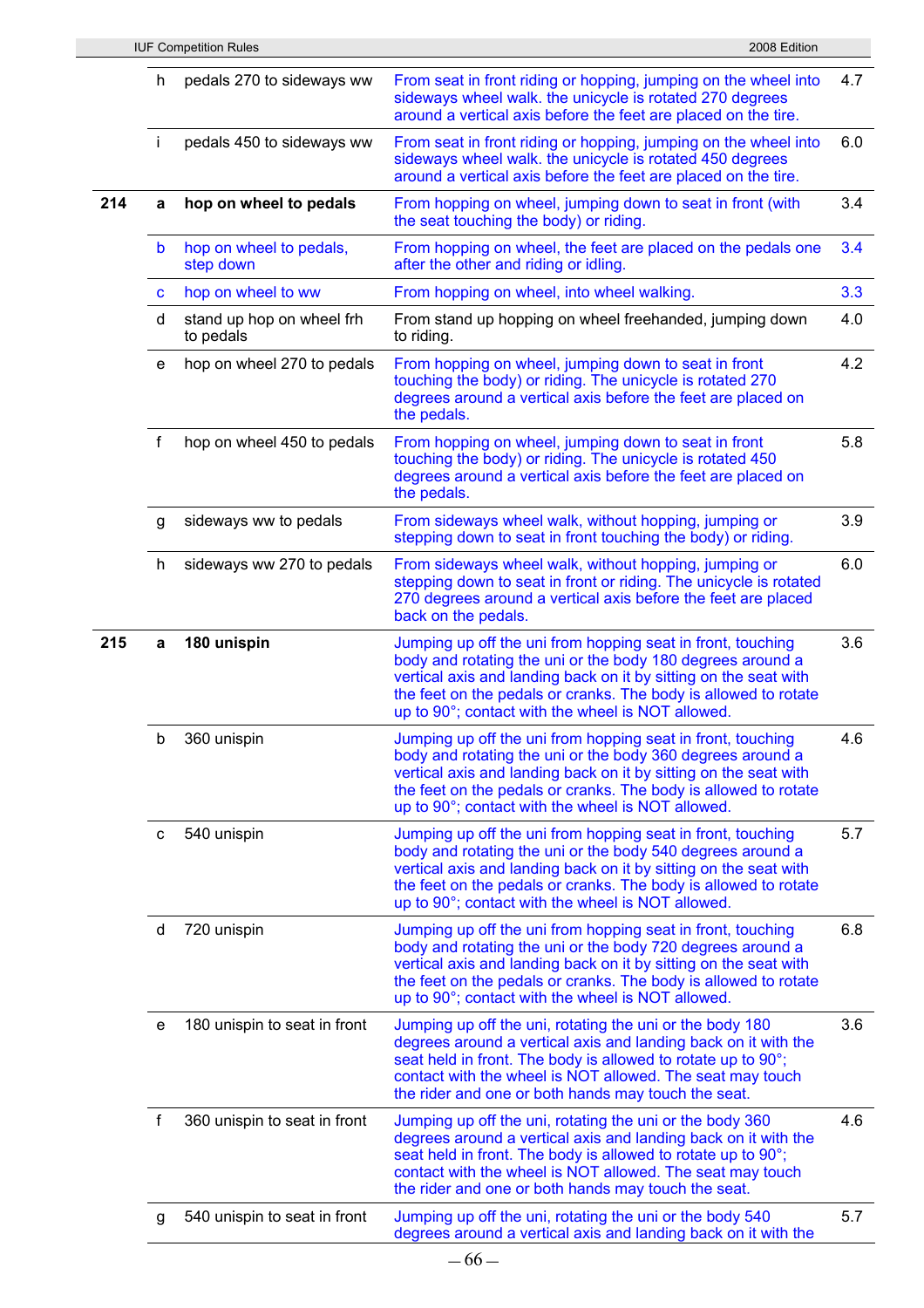|     |    | <b>IUF Competition Rules</b>                | 2008 Edition                                                                                                                                                                                                                                                                                                                                                                               |     |
|-----|----|---------------------------------------------|--------------------------------------------------------------------------------------------------------------------------------------------------------------------------------------------------------------------------------------------------------------------------------------------------------------------------------------------------------------------------------------------|-----|
|     |    |                                             | seat held in front. The body is allowed to rotate up to 90°;<br>contact with the wheel is NOT allowed. The seat may touch<br>the rider and one or both hands may touch the seat.                                                                                                                                                                                                           |     |
|     | h  | 180 unispin to idling 1ft                   | Jumping up off the uni from hopping seat in front, touching<br>body and rotating the uni or the body 180 degrees around a<br>vertical axis and landing back on it by sitting on the seat and<br>into idling one foot. The body is allowed to rotate up to 90°;<br>contact with the wheel is NOT allowed.                                                                                   | 4.0 |
|     | j. | 360 unispin to idling 1ft                   | Jumping up off the uni from hopping seat in front, touching<br>body and rotating the uni or the body 360 degrees around a<br>vertical axis and landing back on it by sitting on the seat and<br>into idling one foot. The body is allowed to rotate up to 90°;<br>contact with the wheel is NOT allowed.                                                                                   | 5.0 |
|     | j  | 540 unispin to idling 1ft                   | Jumping up off the uni from hopping seat in front, touching<br>body and rotating the uni or the body 540 degrees around a<br>vertical axis and landing back on it by sitting on the seat and<br>into idling one foot. The body is allowed to rotate up to 90°;<br>contact with the wheel is NOT allowed.                                                                                   | 6.2 |
|     | k. | 180 unispin to idling 1ft seat<br>in front  | Jumping up off the uni, rotating the uni or the body 180<br>degrees around a vertical axis and landing back on it with the<br>seat held in front and idling one foot. The body is allowed to<br>rotate up to 90°; contact with the wheel is NOT allowed. The<br>seat may touch the rider and one or both hands may touch the<br>seat.                                                      | 4.7 |
|     | L  | 360 unispin to idling 1ft seat<br>in front  | Jumping up off the uni, rotating the uni or the body 360<br>degrees around a vertical axis and landing back on it with the<br>seat held in front and idling one foot. The body is allowed to<br>rotate up to 90°; contact with the wheel is NOT allowed. The<br>seat may touch the rider and one or both hands may touch the<br>seat.                                                      | 5.7 |
|     | m  | riding 180° unispin                         | From riding seat in front, jumping up off the uni and rotating<br>the uni 180° around a vertical axis and landing back on it by<br>sitting on the seat with the feet on the pedals or cranks or into<br>riding seat in front. The body is allowed to rotate up to 90°;<br>contact with the wheel is NOT allowed. The seat may touch<br>the rider and one or both hands may touch the seat. | 3.9 |
|     | n  | riding 360° unispin                         | From riding seat in front, jumping up off the uni and rotating<br>the uni 360° around a vertical axis and landing back on it by<br>sitting on the seat with the feet on the pedals or cranks or into<br>riding seat in front. The body is allowed to rotate up to 90°;<br>contact with the wheel is NOT allowed. The seat may touch<br>the rider and one or both hands may touch the seat. | 4.9 |
| 216 | a  | 180 unispin to ww                           | Jumping up off the uni, rotating it 180 degrees around a<br>vertical axis and landing back on it in the wheel walk position.                                                                                                                                                                                                                                                               | 4.3 |
|     | b  | 360 unispin to ww                           | Jumping up off the uni, rotating it 360 degrees around a<br>vertical axis and landing back on it in the wheel walk position                                                                                                                                                                                                                                                                | 5.3 |
|     | с  | 180 unispin to ww 1ft                       | Jumping up off the uni, rotating it 180 degrees around a<br>vertical axis and landing back on it in the wheel walk one foot<br>position.                                                                                                                                                                                                                                                   | 4.5 |
|     | d  | 360 unispin to ww 1ft                       | Jumping up off the uni, rotating it 360 degrees around a<br>vertical axis and landing back on it in the wheel walk one foot<br>position.                                                                                                                                                                                                                                                   | 5.5 |
| 217 | a  | 180 unispin to stand up<br>hop on wheel frh | Jumping up off the uni, rotating it 180 degrees around a<br>vertical axis, and landing back on it into hopping on wheel<br>freehanded. When landing on the wheel, the hands must not<br>touch the seat after the first hop.                                                                                                                                                                | 4.5 |
|     | b  | 360 unispin to stand up hop<br>on wheel frh | Jumping up off the uni, rotating it 360 degrees around a<br>vertical axis, and landing back on it into hopping on wheel<br>freehanded. When landing on the wheel, the hands must not<br>touch the seat after the first hop.                                                                                                                                                                | 5.5 |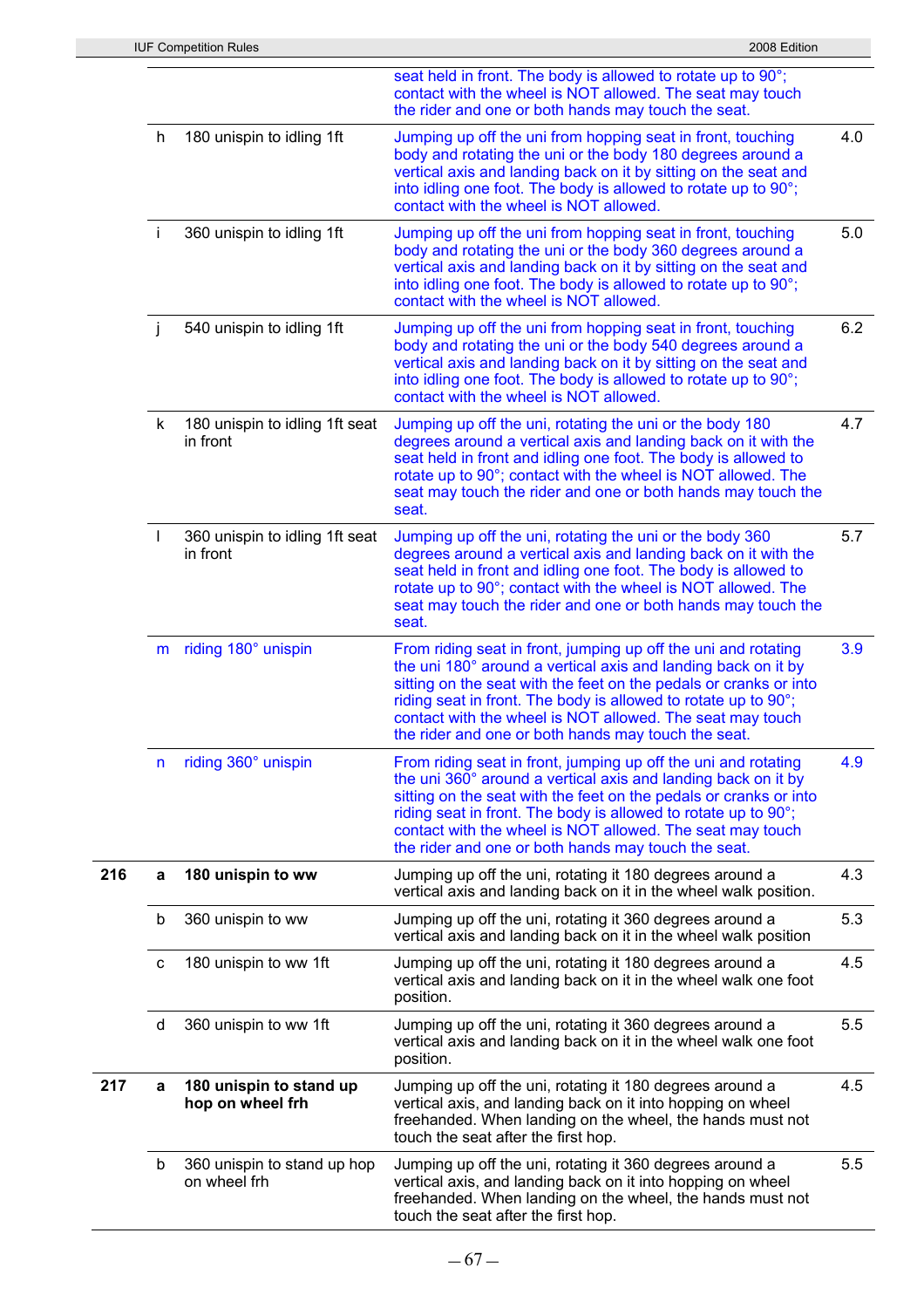|     |              | <b>IUF Competition Rules</b>       | 2008 Edition                                                                                                                                                                                                                                                                                                                                                                                                                                                  |     |
|-----|--------------|------------------------------------|---------------------------------------------------------------------------------------------------------------------------------------------------------------------------------------------------------------------------------------------------------------------------------------------------------------------------------------------------------------------------------------------------------------------------------------------------------------|-----|
| 218 | a            | 180 unispin on wheel               | From hopping on wheel, jumping up off the unicycle, rotating it<br>180 degrees around a vertical axis, and landing back on it into<br>hopping on wheel.                                                                                                                                                                                                                                                                                                       | 3.8 |
|     | b            | 360 unispin on wheel               | From hopping on wheel, jumping up off the unicycle, rotating it<br>360 degrees around a vertical axis, and landing back on it into<br>hopping on wheel.                                                                                                                                                                                                                                                                                                       | 4.8 |
| 219 | a            | crankflip, feet on pedals          | From riding with one or both hands holding the seat, jump up<br>and rotate the wheel without the feet leaving the pedals so it<br>will do a complete rotation before landing. The wheel may<br>rotate forwards or backwards.                                                                                                                                                                                                                                  | 3.8 |
|     | b            | crankflip                          | From riding with one or both hands holding the seat, jump up<br>and after leaving the ground, push the front pedal or back<br>pedal so the wheel will do a complete rotation, remove both<br>feet from the pedals, before finally landing with feet on the<br>pedals in the same relative position as they started. The wheel<br>may rotate forwards or backwards.                                                                                            | 5.1 |
|     | $\mathbf{C}$ | double crankflip                   | From riding with one or both hands holding the seat, jump up<br>and after leaving the ground, push the front pedal or back<br>pedal so the wheel will do two complete rotations, remove<br>both feet from the pedals, before finally landing with feet on<br>the pedals in the same relative position as they started. The<br>wheel may rotate forwards or backwards.                                                                                         | 5.6 |
|     | $\mathsf{d}$ | triple crankflip                   | From riding with one or both hands holding the seat, jump up<br>and after leaving the ground, push the front pedal or back<br>pedal so the wheel will do three complete rotations, remove<br>both feet from the pedals, before finally landing with feet on<br>the pedals in the same relative position as they started. The<br>wheel may rotate forwards or backwards.                                                                                       | 6.1 |
|     | e            | crankflip, seat in front           | From riding seat in front with one or both hands holding the<br>seat, jump up and after leaving the ground, push the front<br>pedal or back pedal so the wheel will do a complete rotation,<br>remove both feet from the pedals, before finally landing with<br>feet on the pedals in the same relative position as they<br>started. The wheel may rotate forwards or backwards. The<br>seat or the hand holding the seat may rest against the rider.         | 5.2 |
|     | f            | double crankflip, seat in<br>front | From riding seat in front with one or both hands holding the<br>seat, jump up and after leaving the ground, push the front<br>pedal or back pedal so the wheel will do two complete<br>rotations, remove both feet from the pedals, before finally<br>landing with feet on the pedals in the same relative position as<br>they started. The wheel may rotate forwards or backwards.<br>The seat or the hand holding the seat may rest against the<br>rider.   | 5.7 |
|     | g            | triple crankflip, seat in front    | From riding seat in front with one or both hands holding the<br>seat, jump up and after leaving the ground, push the front<br>pedal or back pedal so the wheel will do three complete<br>rotations, remove both feet from the pedals, before finally<br>landing with feet on the pedals in the same relative position as<br>they started. The wheel may rotate forwards or backwards.<br>The seat or the hand holding the seat may rest against the<br>rider. | 6.2 |
| 220 | a            | crankflip 180 unispin              | From riding or hopping seat in front, jump up and then in mid-<br>air push the front pedal so the wheel will do a complete<br>rotation, simultaneously rotating the unicycle 180 degrees,<br>and landing with feet on the pedals. The rider lands either<br>sitting on the seat or seat in front. If the seat is in front, one or<br>both hands may touch the seat and the seat may rest against<br>the body.                                                 | 5.5 |
|     | b            | crankflip 360 unispin              | From riding or hopping seat in front, jump up and then in mid-<br>air push the front pedal so the wheel will do a complete<br>rotation, simultaneously rotating the unicycle 360 degrees,<br>and landing with feet on the pedals. The rider lands either                                                                                                                                                                                                      | 6.5 |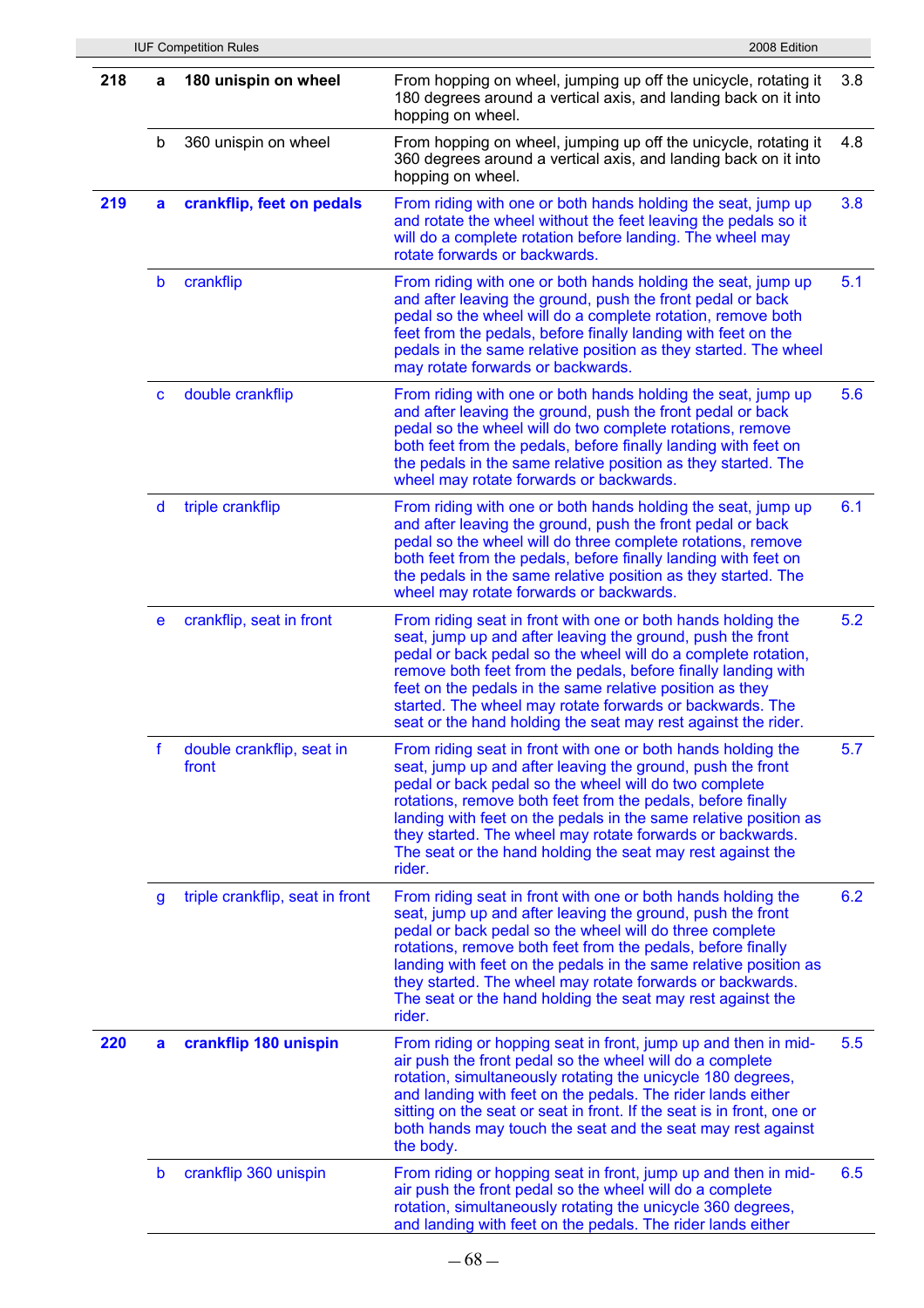|     |              | <b>IUF Competition Rules</b>                  | 2008 Edition                                                                                                                                                                                                                                                                                                                                                                                                     |     |
|-----|--------------|-----------------------------------------------|------------------------------------------------------------------------------------------------------------------------------------------------------------------------------------------------------------------------------------------------------------------------------------------------------------------------------------------------------------------------------------------------------------------|-----|
|     |              |                                               | sitting on the seat or seat in front. If the seat is in front, one or<br>both hands may touch the seat and the seat may rest against<br>the body.                                                                                                                                                                                                                                                                |     |
|     | C            | crankflip 540 unispin                         | From riding or hopping seat in front, jump up and then in mid-<br>air push the front pedal so the wheel will do a complete<br>rotation, simultaneously rotating the unicycle 540 degrees,<br>and landing with feet on the pedals. The rider lands either<br>sitting on the seat or seat in front. If the seat is in front, one or<br>both hands may touch the seat and the seat may rest against<br>the body.    | 7.5 |
|     | $\mathsf{d}$ | double crankflip 180 unispin                  | From riding or hopping seat in front, jump up and then in mid-<br>air push the front pedal so the wheel will do two complete<br>rotations, simultaneously rotating the unicycle 180 degrees,<br>and landing with feet on the pedals. The rider lands either<br>sitting on the seat or seat in front. If the seat is in front, one or<br>both hands may touch the seat and the seat may rest against<br>the body. | 5.9 |
|     | е            | double crankflip 360 unispin                  | From riding or hopping seat in front, jump up and then in mid-<br>air push the front pedal so the wheel will do two complete<br>rotations, simultaneously rotating the unicycle 360 degrees,<br>and landing with feet on the pedals. The rider lands either<br>sitting on the seat or seat in front. If the seat is in front, one or<br>both hands may touch the seat and the seat may rest against<br>the body. | 6.9 |
|     | f            | double crankflip 540 unispin                  | From riding or hopping seat in front, jump up and then in mid-<br>air push the front pedal so the wheel will do two complete<br>rotations, simultaneously rotating the unicycle 540 degrees,<br>and landing with feet on the pedals. The rider lands either<br>sitting on the seat or seat in front. If the seat is in front, one or<br>both hands may touch the seat and the seat may rest against<br>the body. | 7.9 |
| 221 | a            | crank flip, standing on<br>frame              | From hopping seat in front with the seat touching the body and<br>holding with one or both hands, jump up and land with one<br>foot resting on the wheel and the other on the crown of the<br>frame. Push the wheel so it rotates backwards a full revolution<br>before landing back on the pedals into hopping seat in front,<br>touching the body.                                                             | 4.4 |
| 222 | a            | leg around, riding to<br>riding               | From riding, swinging one leg first around the back of the seat<br>then around the front of the seat to riding.                                                                                                                                                                                                                                                                                                  | 3.3 |
|     | b            | leg around twice, riding to<br>riding         | From riding, swinging one leg first around the back of the seat<br>then around the front of the seat to riding. The leg goes once<br>around the back of the seat and the front of the seat a second<br>time before the foot is placed back on the pedal.                                                                                                                                                         | 4.4 |
|     | C            | leg around, riding to seat on<br>side, 1 hand | From riding, swinging one leg over the front of the seat into<br>idling seat on side, touching body. Only one hand is used.                                                                                                                                                                                                                                                                                      | 3.4 |
|     | d            | leg around, riding to seat on<br>side         | From riding, swinging one leg over the front of the seat into<br>idling seat on side, touching body. Two hands may be used.                                                                                                                                                                                                                                                                                      | 3.0 |
|     | e            | leg around, riding to crank<br>idle, 1 hand   | From riding, swinging one leg over the front of the seat into<br>crank idle, seat against body. Only one hand is used.                                                                                                                                                                                                                                                                                           | 3.6 |
|     | f            | leg around, riding to crank<br>idle           | From riding, swinging one leg over the front of the seat into<br>crank idle, seat against body. Two hands may be used.                                                                                                                                                                                                                                                                                           | 3.2 |
|     | g            | leg around, riding to crank<br>idle, rev      | From riding, swinging one leg around the back of the seat into<br>crank idle, seat against body. One or two hands may be used.                                                                                                                                                                                                                                                                                   | 3.3 |
|     | h.           | leg around, riding to seat in<br>back         | From riding, swinging one leg around the back of the seat,<br>then the leg and body around to the front of the seat into seat<br>in back. One or two hands may be used.                                                                                                                                                                                                                                          | 3.6 |
| 223 | a            | leg around, seat on side<br>to riding         | From seat on side, swinging one leg around the front of the<br>seat to riding. One or two hands may be used.                                                                                                                                                                                                                                                                                                     | 2.5 |
|     | b            | leg around, seat on side to                   | From seat on side, swinging one leg around the front of the                                                                                                                                                                                                                                                                                                                                                      | 2.6 |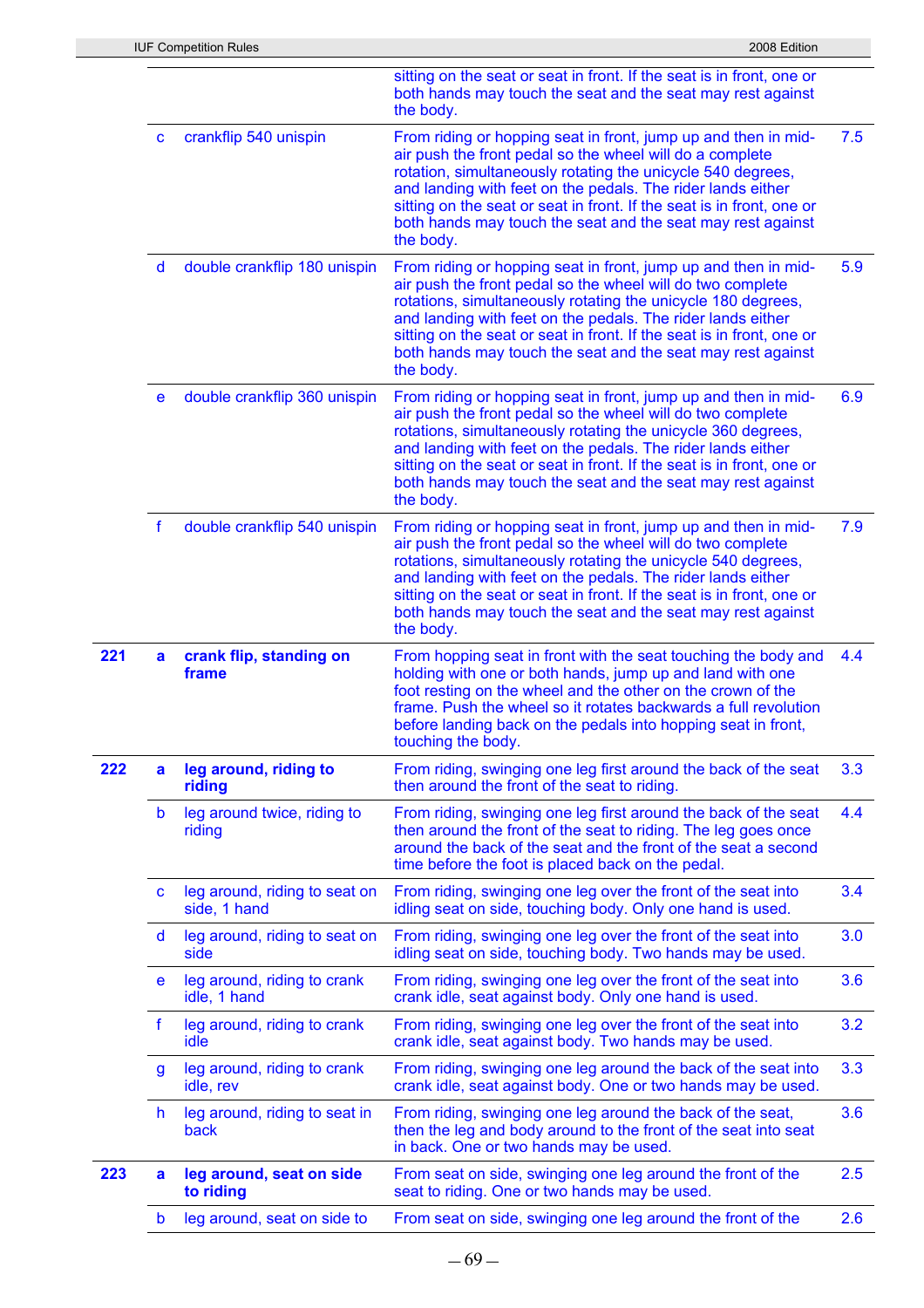|     |    | <b>IUF Competition Rules</b>                      | 2008 Edition                                                                                                                                                                                                                                                                                           |               |
|-----|----|---------------------------------------------------|--------------------------------------------------------------------------------------------------------------------------------------------------------------------------------------------------------------------------------------------------------------------------------------------------------|---------------|
|     |    | crank idle                                        | wheel into crank idle. One or two hands may be used.                                                                                                                                                                                                                                                   |               |
|     | C  | leg around, seat on side to<br>seat in front      | From seat on side, swinging one leg around the front of the<br>seat into seat in front. One or two hands may be used.                                                                                                                                                                                  | 3.2           |
|     | d  | leg around, seat on side to<br>seat in front, rev | From seat on side, swinging one leg around the back of the<br>seat into seat in front. One or two hands may be used.                                                                                                                                                                                   | 3.2           |
|     | e  | leg around, seat on side to<br>side hopping       | From seat on side, the leg goes around the front of the wheel<br>and jumps into side hopping. One or two hands may be used.                                                                                                                                                                            | 3.4           |
| 224 | a  | leg around, crank idle to<br>riding, 1 hand       | From crank idle, swinging one leg around the front of the seat<br>to idling. One hand is on the seat.                                                                                                                                                                                                  | 2.6           |
|     | b  | leg around, crank idle to<br>riding, frh          | From crank idle, swinging one leg around the front of the seat<br>to idling. Freehanded.                                                                                                                                                                                                               | 3.1           |
|     | C  | leg around, crank idle to 1ft<br>idle             | From crank idle, swinging one leg around the front of the seat<br>to idling one foot. One or two hands may be used.                                                                                                                                                                                    | 3.1           |
|     | d  | leg around, crank idle to<br>seat on side         | From crank idle, swinging one leg around the front of the<br>wheel to seat on side idling, touching body. One or two hands<br>may be used.                                                                                                                                                             | 2.6           |
|     | e  | leg around, crank idle to<br>seat in front        | From crank idle, the leg goes around the front of the seat into<br>seat in front idling. One or two hands may be used.                                                                                                                                                                                 | 3.4           |
|     | f  | leg around, crank idle to<br>crank idle           | From crank idle, the leg goes around the front of the seat, then<br>around the back of the seat into crank idling. One or two<br>hands may be used.                                                                                                                                                    | 3.8           |
|     | g  | crank idle to side hopping                        | From crank idle, jumping into side hopping or side hopping,<br>foot touching tire. One or two hands may be used.                                                                                                                                                                                       | 3.8           |
|     | h. | crank idle to hop on wheel                        | From crank idle, into hopping on wheel by stepping onto the<br>wheel. One or two hands may be used.                                                                                                                                                                                                    | 3.9           |
|     | Ť. | crank idle to hop on wheel,<br>jump               | From crank idle, into hopping on wheel by hopping onto the<br>wheel. One or two hands may be used.                                                                                                                                                                                                     | 4.1           |
| 225 | a  | leg around, seat in front<br>to riding            | From seat in front with the seat touching the body, swinging<br>one leg first around the back of the seat then around the front<br>of the seat to riding. One or two hands may be used.                                                                                                                | 2.7           |
|     | b  | leg around twice, seat in<br>front to riding      | From seat in front, swinging one leg around the seat to seat in<br>back or riding. The leg goes once around the seat before the<br>foot is placed back on the pedal. The leg goes one additional<br>time around the seat before the foot is placed back on the<br>pedal. One or two hands may be used. | 3.9           |
|     | C  | leg around, seat in front to<br>seat in front     | From seat in front with the seat touching the body, swinging<br>one leg first around the back of the seat then around the front<br>of the seat into seat in front. One or two hands may be used.                                                                                                       | 3.4           |
|     | d  | leg around, seat in front to<br>seat on side      | From seat in front with the seat touching the body, swinging<br>one leg first around the back of the seat then pulling the seat<br>to one side of the body as the second foot is placed on the<br>pedal into idling seat on side, touching body. One or two<br>hands may be used.                      | 3.0           |
|     | e  | leg around, seat in front to<br>crank idle        | From seat in front with the seat touching the body, swinging<br>one leg first around the back of the seat then pulling the seat<br>to one side of the body as the second foot is placed on the<br>crank arm into crank idle, seat against body. One or two<br>hands may be used.                       | 3.2           |
|     | f  | leg around, seat in front to<br>seat in back      | From seat in front with the seat touching the body, swinging<br>one leg first around the back of the seat then the leg and body<br>around to the front of the seat into seat in back. One or two<br>hands may be used.                                                                                 | $3.4^{\circ}$ |
| 226 | a  | leg around, seat in back<br>to riding             | From seat in back, swinging one leg first around the front of<br>the seat then the back of the seat to riding. One or two hands<br>may be used.                                                                                                                                                        | 3.7           |
|     | b  | leg around twice, seat in                         | From seat in back, swinging one leg first around the front of                                                                                                                                                                                                                                          | 4.4           |

the seat then the back of the seat to riding. The leg goes once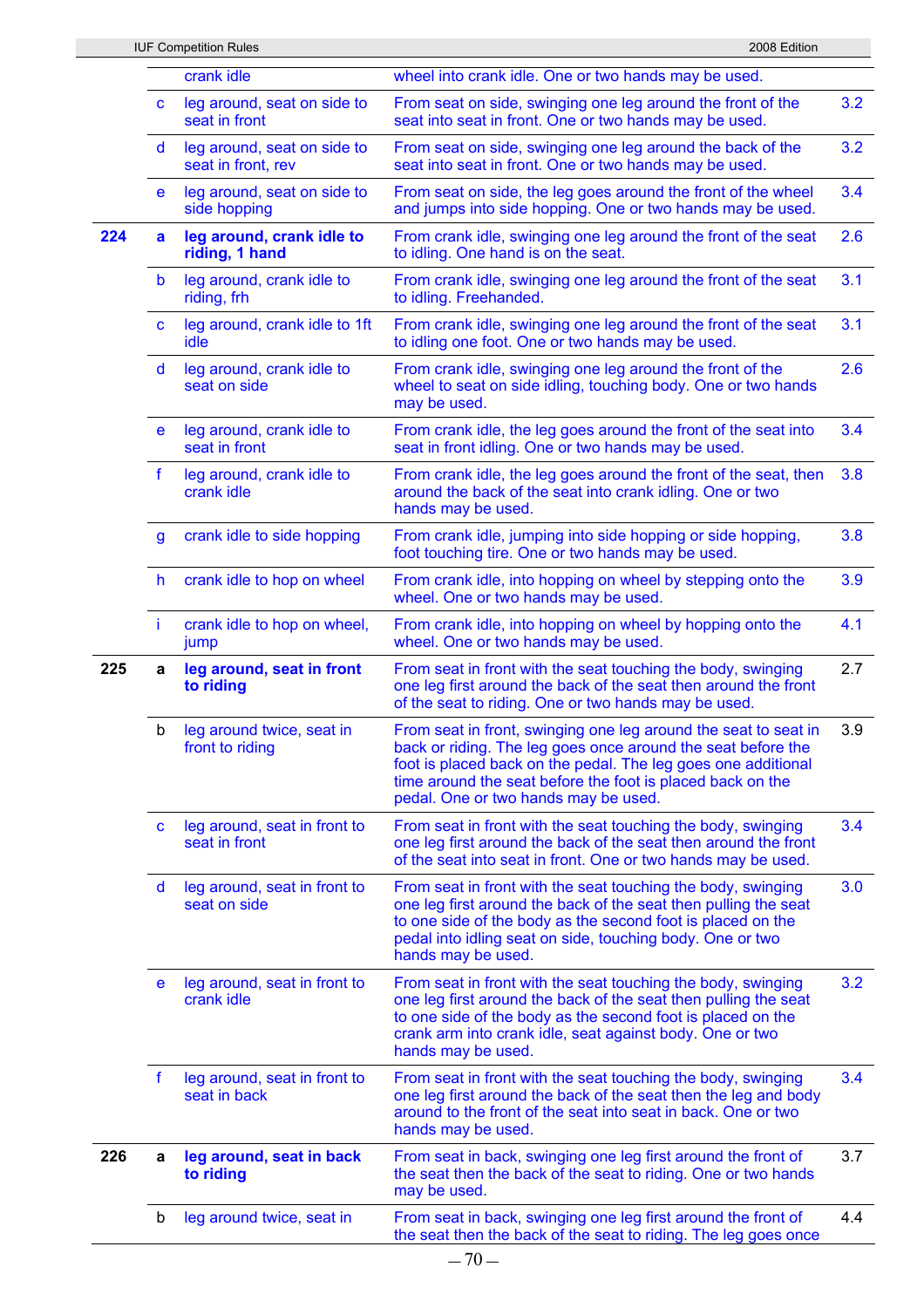|     |              | <b>IUF Competition Rules</b>           | 2008 Edition                                                                                                                                                                                                                                                                                                                                                                                                                                                                                                                                                                |     |
|-----|--------------|----------------------------------------|-----------------------------------------------------------------------------------------------------------------------------------------------------------------------------------------------------------------------------------------------------------------------------------------------------------------------------------------------------------------------------------------------------------------------------------------------------------------------------------------------------------------------------------------------------------------------------|-----|
|     |              | back to riding                         | around the seat before the foot is placed back on the pedal.<br>One or two hands may be used.                                                                                                                                                                                                                                                                                                                                                                                                                                                                               |     |
| 227 | а            | step around                            | From seat in front the rider steps around the uni, without the<br>uni bouncing or turning, such that the feet switch pedals. The<br>rider ends facing the opposite way, sitting on the seat.                                                                                                                                                                                                                                                                                                                                                                                | 3.9 |
|     | b            | jump around                            | From seat in front hopping the rider jumps up and twists their<br>body 180° before landing back on the pedals.                                                                                                                                                                                                                                                                                                                                                                                                                                                              | 4.9 |
|     | с            | inverse                                | From seat on side the rider swings one leg in back and then<br>steps around the uni, without the uni bouncing or turning, such<br>that the feet switch pedals. The rider ends facing the opposite<br>way, sitting on the seat.                                                                                                                                                                                                                                                                                                                                              | 4.8 |
| 228 | a            | 180 unispin, 180 hoptwist              | Hopping with the unicycle seat in front (the seat may touch the<br>body), turning around a vertical axis over 180 degrees in one<br>jump, and simultaneously jumping up off the uni, rotating the<br>unicycle relative to the rider's body 180° around a vertical axis<br>and landing back on the pedals or cranks with the seat in<br>front. The hoptwist and the unispin are in the same direction,<br>so relative to the ground the unicycle travels 360°                                                                                                                | 5.1 |
|     | $\mathbf b$  | 360 unispin, 180 hoptwist              | Hopping with the unicycle seat in front (the seat may touch the<br>body), turning around a vertical axis over 180 degrees in one<br>jump, and simultaneously jumping up off the uni, rotating the<br>unicycle relative to the rider's body 360° around a vertical axis<br>and landing back on the pedals or cranks with the seat in<br>front. The hoptwist and the unispin are in the same direction,<br>so relative to the ground the unicycle travels 540°                                                                                                                | 5.4 |
|     | $\mathbf{C}$ | 540 unispin, 180 hoptwist              | Hopping with the unicycle seat in front (the seat may touch the<br>body), turning around a vertical axis over 180 degrees in one<br>jump, and simultaneously jumping up off the uni, rotating the<br>unicycle relative to the rider's body 540° around a vertical axis<br>and landing back on the pedals or cranks with the seat in<br>front. The hoptwist and the unispin are in the same direction,<br>so relative to the ground the unicycle travels 720°                                                                                                                | 5.8 |
|     | d            | 360 unispin, 180 hoptwist,<br>opposite | Hopping with the unicycle seat in front (the seat may touch the<br>body), turning around a vertical axis over 180 degrees in one<br>jump, and simultaneously jumping up off the uni, rotating the<br>unicycle relative to the rider's body 360° around a vertical axis<br>and landing back on the pedals or cranks with the seat in<br>front. The hoptwist and the unispin are the opposite direction,<br>so relative to the ground the unicycle travels 180°                                                                                                               | 5.8 |
|     | e            | 540 unispin, 180 hoptwist,<br>opposite | Hopping with the unicycle seat in front (the seat may touch the<br>body), turning around a vertical axis over 180 degrees in one<br>jump, and simultaneously jumping up off the uni, rotating the<br>unicycle relative to the rider's body 540° around a vertical axis<br>and landing back on the pedals or cranks with the seat in<br>front. The hoptwist and the unispin are the opposite direction,<br>so relative to the ground the unicycle travels 360°                                                                                                               | 6.3 |
| 229 | a            | 180 sidespin                           | From riding or hopping seat in front with one or two hands on<br>the seat and the seat touching the body, the rider jumps and<br>spins the unicycle 180 degrees similar to a 180 unispin.<br>During the unispin, one leg wraps all the way around the<br>unicycle in the same direction that the unicycle is spinning<br>(first behind the seat, then in front of the seat), and then both<br>feet land back on to the pedals. The hand spinning the seat is<br>originally in front of the body, but when landing back on the<br>unicycle, the hand is in back of the body. | 5.4 |
|     | $\mathbf b$  | 360 sidespin                           | From riding or hopping seat in front with one or two hands on<br>the seat and the seat touching the body, the rider jumps and<br>spins the unicycle 360 degrees similar to a 360 unispin.<br>During the unispin, one leg wraps all the way around the<br>unicycle in the same direction that the unicycle is spinning<br>(first behind the seat, then in front of the seat), and then both<br>feet land back on to the pedals. The hand spinning the seat is<br>originally in front of the body, but when landing back on the                                               | 5.8 |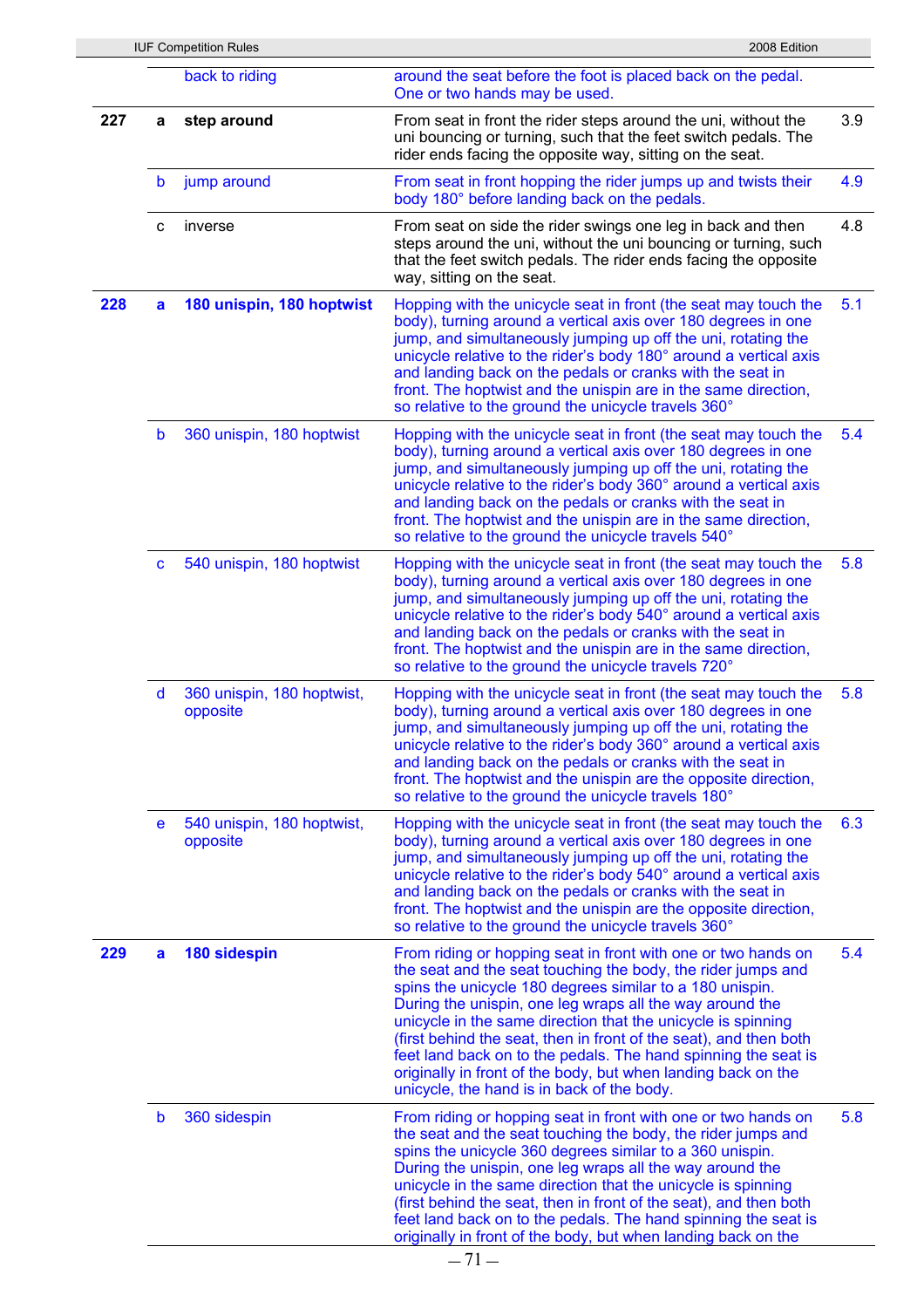|              | unicycle, the hand is in back of the body.                                                                                                                                                                                                                                                                                                                                                                                                                                                                                                                                  |     |
|--------------|-----------------------------------------------------------------------------------------------------------------------------------------------------------------------------------------------------------------------------------------------------------------------------------------------------------------------------------------------------------------------------------------------------------------------------------------------------------------------------------------------------------------------------------------------------------------------------|-----|
| 540 sidespin | From riding or hopping seat in front with one or two hands on<br>the seat and the seat touching the body, the rider jumps and<br>spins the unicycle 540 degrees similar to a 540 unispin.<br>During the unispin, one leg wraps all the way around the<br>unicycle in the same direction that the unicycle is spinning<br>(first behind the seat, then in front of the seat), and then both<br>feet land back on to the pedals. The hand spinning the seat is<br>originally in front of the body, but when landing back on the<br>unicycle, the hand is in back of the body. | 6.3 |

| 251 | а            | idling                                             | Staying in place by moving the wheel forward and backward<br>centered at a vertical crank position.                                                                                                                                                                      | 1.8 |
|-----|--------------|----------------------------------------------------|--------------------------------------------------------------------------------------------------------------------------------------------------------------------------------------------------------------------------------------------------------------------------|-----|
|     | b            | idling 1ft                                         | Staying in place by moving the wheel forward and backward<br>centered at a vertical crank position. Idling with one foot on<br>pedal.                                                                                                                                    | 2.1 |
|     | $\mathbf c$  | idling 1ft ext                                     | Staying in place by moving the wheel forward and backward<br>centered at a vertical crank position. Idling with one foot on<br>pedal and free foot extended.                                                                                                             | 2.3 |
|     | $\sf d$      | idling 1ft crossed                                 | Staying in place by moving the wheel forward and backward<br>centered at a vertical crank position. Idling with one foot on<br>pedal and free leg crossed over the pedaling leg.                                                                                         | 2.3 |
| 252 | a            | idling seat in front, seat<br>against body         | Staying in place by moving the wheel forward and backward<br>centered at a vertical crank position with the seat held in front<br>of the rider. The seat or hand holding the seat may rest<br>against the rider.                                                         | 2.5 |
|     | b            | idling seat in front                               | Staying in place by moving the wheel forward and backward<br>centered at a vertical crank position with the seat held in front<br>of the rider.                                                                                                                          | 2.8 |
|     | $\mathtt{C}$ | idling 1ft seat in front, seat<br>against body     | Staying in place by moving the wheel forward and backward<br>centered at a vertical crank position with the seat held in front<br>of the rider. The seat or hand holding the seat may rest<br>against the rider. Idling with one foot on pedal.                          | 2.9 |
|     | ${\sf d}$    | idling 1ft seat in front                           | Staying in place by moving the wheel forward and backward<br>centered at a vertical crank position with the seat held in front<br>of the rider. Idling with one foot on pedal.                                                                                           | 3.3 |
|     | e            | idling 1ft seat in front ext,<br>seat against body | Staying in place by moving the wheel forward and backward<br>centered at a vertical crank position with the seat held in front<br>of the rider. The seat or hand holding the seat may rest<br>against the rider. Idling with one foot on pedal and free foot<br>extended | 3.2 |
|     | f            | idling seat in back, seat<br>against body          | Staying in place by moving the wheel forward and backward<br>centered at a vertical crank position with the seat held in back<br>of the rider. The seat or hand holding the seat may rest<br>against the rider.                                                          | 3.1 |
|     | g            | idling seat in back                                | Staying in place by moving the wheel forward and backward<br>centered at a vertical crank position with the seat held in back<br>of the rider.                                                                                                                           | 3.4 |
| 253 | a            | idling seat on side, seat<br>touching body         | Idling with the seat held out to the side of the rider. The seat<br>may touch the rider's body.                                                                                                                                                                          | 2.7 |
|     | b            | idling seat on side frh,<br>touching body          | Idling with the seat on the side of the rider. The seat may<br>touch the rider's body but neither hand may touch the seat.                                                                                                                                               | 2.9 |
|     | C            | idling seat on side                                | Idling with the seat held out to the side of the rider. The rider<br>shall have no contact with the seat other than one hand<br>holding the seat.                                                                                                                        | 3.0 |
|     | $\mathsf{d}$ | idling 1ft seat on side,                           | Idling with one foot on the pedal and with the seat held out to                                                                                                                                                                                                          | 3.1 |

### **6.2.5 Counted Short Skills**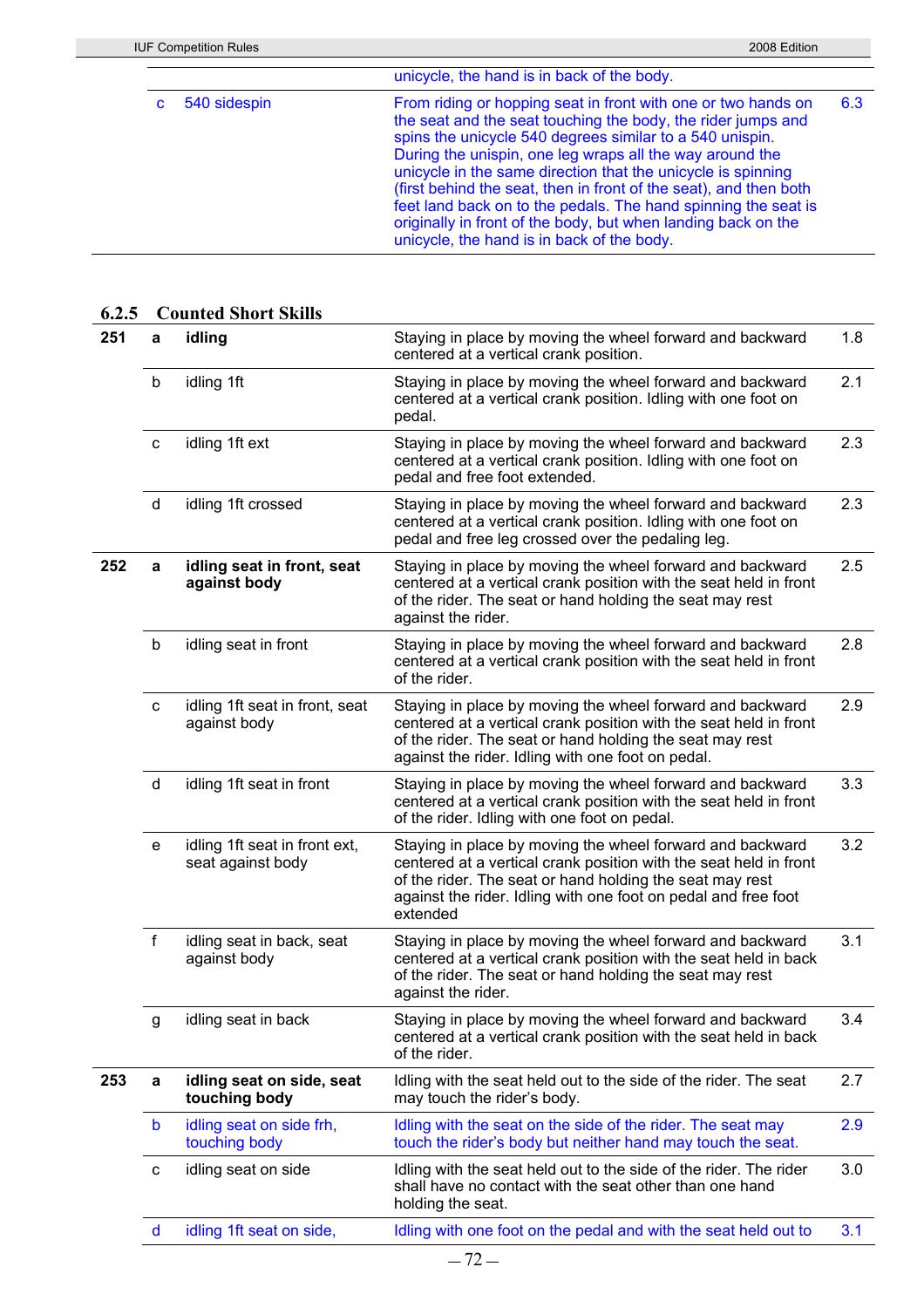|     |                                                              | <b>IUF Competition Rules</b>               | 2008 Edition                                                                                                                                                                                                                                                                                                                      |     |
|-----|--------------------------------------------------------------|--------------------------------------------|-----------------------------------------------------------------------------------------------------------------------------------------------------------------------------------------------------------------------------------------------------------------------------------------------------------------------------------|-----|
|     |                                                              | touching body                              | the side of the rider. The seat may touch the rider's body.                                                                                                                                                                                                                                                                       |     |
|     | e                                                            | idling 1ft seat on side                    | Idling with one foot on the pedal and with the seat held out to<br>the side of the rider. The rider shall have no contact with the<br>seat other than one hand holding the seat.                                                                                                                                                  | 3.5 |
|     | $\mathbf f$<br>idling 1ft ext seat on side,<br>touching body |                                            | Idling with one foot on the pedal and with the seat held out to<br>the side of the rider. The seat may touch the rider's body. The<br>free leg is extended.                                                                                                                                                                       | 3.6 |
|     | $\mathsf{g}$                                                 | idling 1ft ext seat on side                | Idling with one foot on the pedal and with the seat held out to<br>the side of the rider. The rider shall have no contact with the<br>seat other than one hand holding the seat. The free leg is<br>extended.                                                                                                                     | 4.2 |
|     | h                                                            | side idle                                  | Idling with the seat out to the side of the rider. idling with one<br>foot on the non-corresponding pedal with the seat on side,<br>holding the seat with both hands. The seat or the hands<br>holding the seat may rest against the rider.                                                                                       | 4.0 |
|     | ÷i.                                                          | side idle, 1 hand                          | Idling with the seat out to the side of the rider. Idling with one<br>foot on the non-corresponding pedal with the seat on side,<br>holding the seat with one hand. The seat or the hand holding<br>the seat may rest against the rider.                                                                                          | 4.1 |
| 254 | a                                                            | crank idle, seat against<br>body           | Staying in place, on one side of the unicycle, by moving the<br>wheel forward and backward centered at a vertical crank<br>position. One foot is on the pedal while the other foot is resting<br>on top of the crank arm on the same side. The seat or one<br>hand holding the seat may rest against the rider.                   | 2.9 |
|     | b                                                            | crank idle freehand, seat<br>against body  | Staying in place, on one side of the unicycle, by moving the<br>wheel forward and backward centered at a vertical crank<br>position. One foot is on the pedal while the other foot is resting<br>on top of the crank arm on the same side. The seat may rest<br>against the rider but neither hand may touch the seat.            | 3.1 |
|     | C                                                            | crank idle                                 | Staying in place, on one side of the unicycle, by moving the<br>wheel forward and backward centered at a vertical crank<br>position. One foot is on the pedal while the other foot is resting<br>on top of the crank arm on the same side. The rider shall have<br>no contact with the seat other than one hand holding the seat. | 3.2 |
| 255 | a                                                            | wheel idle                                 | Staying in place by moving the wheel forward and backward<br>with the feet on the wheel. One foot is in front of the frame and<br>one is in back of the frame.                                                                                                                                                                    | 3.7 |
|     | b                                                            | wheel idle, 1ft                            | Staying in place by moving the wheel forward and backward<br>with one foot on the wheel.                                                                                                                                                                                                                                          | 3.6 |
|     | C                                                            | wheel idle, 1ft ext                        | Staying in place by moving the wheel forward and backward<br>with one foot on the wheel. The free leg is extended.                                                                                                                                                                                                                | 3.8 |
| 256 | a                                                            | twisting                                   | Staying in place twisting the unicycle left and right around a<br>vertical axis.                                                                                                                                                                                                                                                  | 2.6 |
| 257 | a                                                            | stillstand                                 | Staying in place with no wheel movement.                                                                                                                                                                                                                                                                                          | 3.6 |
| 258 | a                                                            | hopping                                    | Bouncing with the unicycle with one hand holding on to the<br>seat.                                                                                                                                                                                                                                                               | 1.8 |
|     | b                                                            | hopping freehand                           | Bouncing with the unicycle with both hands are free.                                                                                                                                                                                                                                                                              | 2.0 |
| 259 | hopping seat in front,<br>а<br>seat against body             |                                            | Hopping with the unicycle with the seat held in front of the<br>rider. The seat or the hand holding the seat may rest against<br>the rider.                                                                                                                                                                                       | 2.5 |
|     | b                                                            | hopping seat in front                      | Hopping with the unicycle with the seat held in front of the<br>rider.                                                                                                                                                                                                                                                            | 2.8 |
|     | с                                                            | hopping seat in back, seat<br>against body | Hopping with the unicycle with the seat held in front of the<br>rider. The seat or the hand holding the seat may rest against<br>the rider. The seat is held in back of the rider.                                                                                                                                                | 3.1 |
|     | d                                                            | hopping seat in back                       | Hopping with the unicycle with the seat held in front of the<br>rider. The seat is held in back of the rider.                                                                                                                                                                                                                     | 3.4 |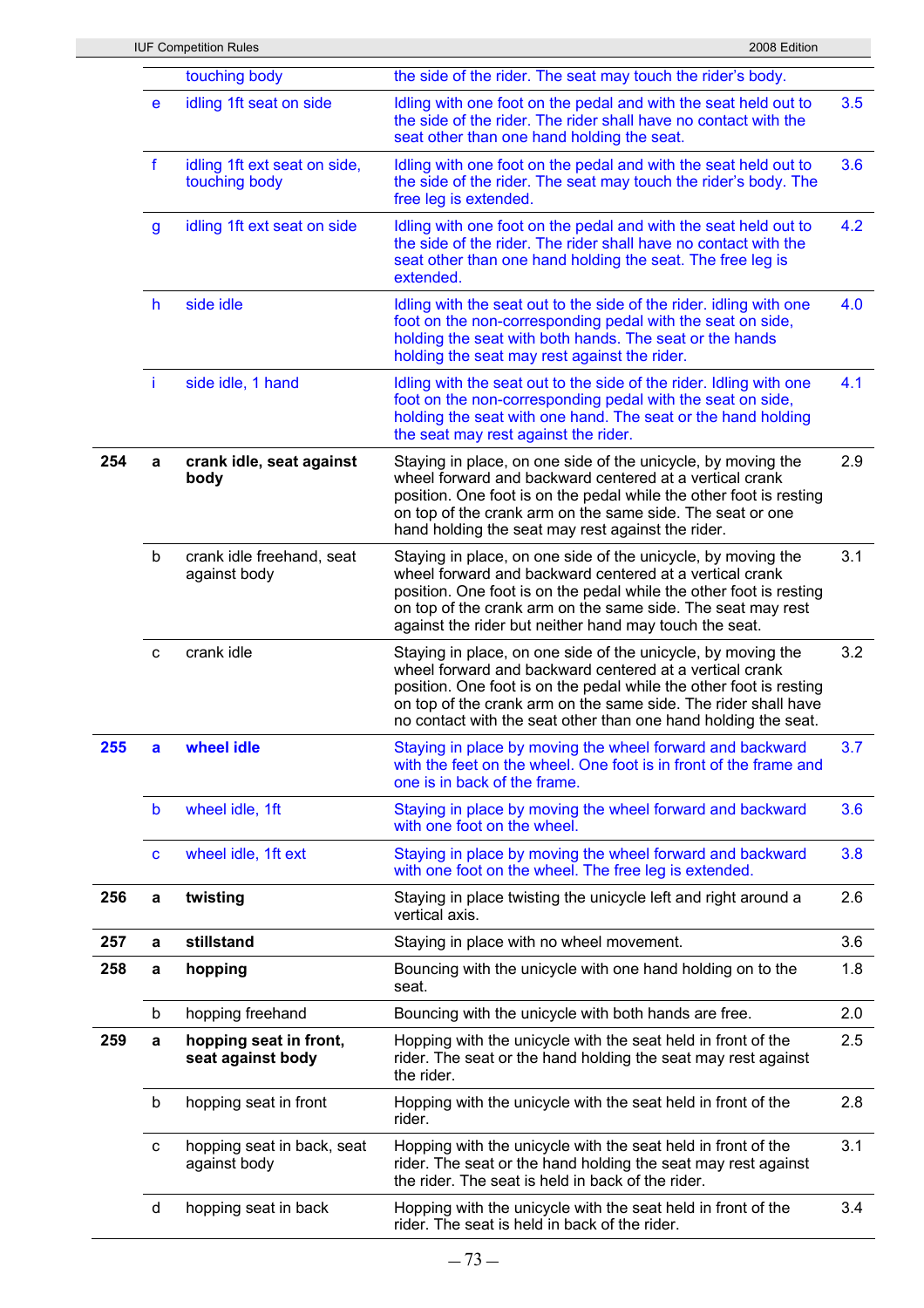|     | <b>IUF Competition Rules</b><br>2008 Edition |                                      |                                                                                                                                                                                                    |     |  |  |  |  |  |
|-----|----------------------------------------------|--------------------------------------|----------------------------------------------------------------------------------------------------------------------------------------------------------------------------------------------------|-----|--|--|--|--|--|
| 260 | a                                            | hop on wheel                         | Hopping, standing on wheel with one foot in front of and the<br>other behind frame, holding on to the seat with both hands.                                                                        |     |  |  |  |  |  |
|     | b                                            | hop on wheel, sitting                | Hopping, sitting on the seat with one or both feet on the wheel.<br>One hand may be holding the seat.                                                                                              | 3.2 |  |  |  |  |  |
|     | C                                            | hop on wheel, sitting,<br>freehand   | Hopping, sitting on the seat with one or both feet on the wheel.<br>Freehanded.                                                                                                                    | 3.4 |  |  |  |  |  |
|     | d                                            | stand up hop on wheel, 1<br>hand     | Hopping, standing on wheel with one foot in front of and the<br>other behind the frame, and the seat between the legs. One<br>hand holding on to the seat.                                         | 3.1 |  |  |  |  |  |
|     | e                                            | stand up hop on wheel,<br>freehanded | Hopping, standing on wheel with one foot in front of and the<br>other behind the frame, and the seat between the legs. Not<br>holding on to the seat.                                              | 3.6 |  |  |  |  |  |
| 261 | a                                            | hoptwisting                          | Staying in place bouncing the unicycle left then right around a<br>vertical axis. A minimum of 5 consecutive cycles (left and right<br>bounces) must be executed. Neither hand may touch the seat. | 2.6 |  |  |  |  |  |
| 262 | a                                            | side hopping                         | Hopping 1ft, next to the unicycle, with foot on the non-<br>corresponding pedal holding on to the seat with either one or<br>both hands. The free foot is extended.                                | 2.9 |  |  |  |  |  |
|     | b                                            | side hopping, foot touching<br>tire  | Hopping 1ft, next to the unicycle, with foot on the non-<br>corresponding pedal holding on to the seat with either one or<br>both hands. The free foot is touching the tire for balance.           | 2.8 |  |  |  |  |  |
|     |                                              |                                      |                                                                                                                                                                                                    |     |  |  |  |  |  |

# **6.2.6 Mounts**

| 301 | a            | mount, 1 hand            | Mounting the uni from standing behind it, by placing one foot<br>on the rear pedal and going up and over the wheel or rotating<br>the wheel backward to obtain balance. One hand is touching<br>the seat.                                                               | 1.2 |
|-----|--------------|--------------------------|-------------------------------------------------------------------------------------------------------------------------------------------------------------------------------------------------------------------------------------------------------------------------|-----|
|     | $\mathsf b$  | mount                    | Mounting the uni from standing behind it, by placing one foot<br>on the rear pedal and going up and over the wheel or rotating<br>the wheel backward to obtain balance.                                                                                                 | 1.3 |
|     | $\mathbf{C}$ | mount to idle            | Mounting the uni from standing behind it, by placing one foot<br>on the rear pedal and going up and over the wheel or rotating<br>the wheel backward to obtain balance, mounting to idling<br>without riding.                                                           | 1.5 |
|     | d            | mount to 1ft idle        | Mounting the uni from standing behind it, by placing one foot<br>on the rear pedal and going up and over the wheel or rotating<br>the wheel backward to obtain balance, mounting into idling<br>with only one foot on pedal.                                            | 2.0 |
|     | e            | mount to 1ft ext idle    | Mounting the uni from standing behind it, by placing one foot<br>on the rear pedal and going up and over the wheel or rotating<br>the wheel backward to obtain balance, mounting into idling<br>with only one foot on pedal the free leg is extended.                   | 2.5 |
| 302 | a            | rolling mount            | Mounting the uni while pushing the uni forward, by placing one<br>foot on the rear pedal and going up and over the wheel,<br>without the wheel pausing, stopping or going backwards and<br>continue riding forward.                                                     | 1.8 |
|     | b            | rolling mount to 1ft     | Mounting the uni while pushing the uni forward, by placing one<br>foot on the rear pedal and going up and over the wheel,<br>without the wheel pausing, stopping or going backwards and<br>continue riding forward, mounting directly into one foot riding.             | 2.5 |
|     | $\mathbf C$  | rolling mount to 1ft ext | Mounting the uni while pushing the uni forward, by placing one<br>foot on the rear pedal and going up and over the wheel,<br>without the wheel pausing, stopping or going backwards and<br>continue riding forward, mounting directly into one foot<br>extended riding. | 2.7 |
|     | d            | rolling mount to gliding | Mounting the uni while pushing the uni forward, by placing one<br>foot on the rear pedal and going up and over the wheel,<br>without the wheel pausing, stopping or going backwards and                                                                                 | 3.7 |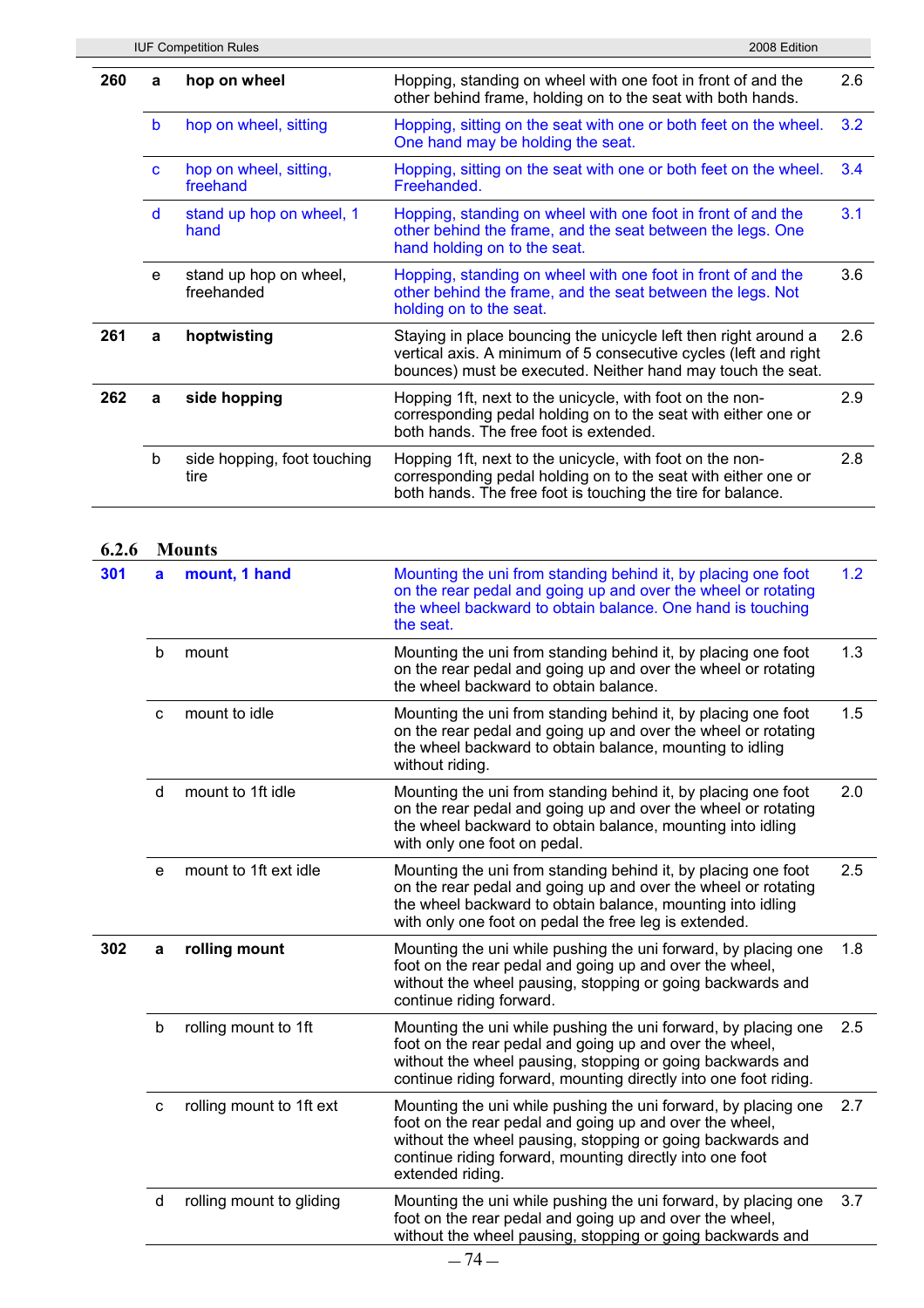|     |                                | <b>IUF Competition Rules</b>                | 2008 Edition                                                                                                                                                                                                                                                                                  |     |  |  |  |  |
|-----|--------------------------------|---------------------------------------------|-----------------------------------------------------------------------------------------------------------------------------------------------------------------------------------------------------------------------------------------------------------------------------------------------|-----|--|--|--|--|
|     |                                |                                             | continue riding forward, mounting directly into gliding without<br>touching either of the pedals.                                                                                                                                                                                             |     |  |  |  |  |
|     | e                              | rolling mount to coasting                   | Mounting the uni while pushing the uni forward, by placing one<br>foot on the rear pedal and going up and over the wheel,<br>without the wheel pausing, stopping or going backwards and<br>continue riding forward, mounting directly into coasting without<br>touching either of the pedals. | 4.5 |  |  |  |  |
| 303 | back mount<br>a                |                                             | Mounting the uni from standing in front of it, by placing one<br>foot on the front pedal and going up and over the wheel or<br>rotating the wheel forward to obtain balance.                                                                                                                  | 1.9 |  |  |  |  |
|     | b                              | back mount to idle                          | Mounting the uni from standing in front of it, by placing one<br>foot on the front pedal and going up and over the wheel or<br>rotating the wheel forward to obtain balance, mounting to<br>idling without riding.                                                                            | 2.1 |  |  |  |  |
|     | C                              | back mount to 1ft idle                      | Mounting the uni from standing in front of it, by placing one<br>foot on the front pedal and going up and over the wheel or<br>rotating the wheel forward to obtain balance, mounting into<br>idling with only one foot on pedal.                                                             | 2.6 |  |  |  |  |
|     | d                              | back mount to 1ft ext idle                  | Mounting the uni from standing in front of it, by placing one<br>foot on the front pedal and going up and over the wheel or<br>rotating the wheel forward to obtain balance, mounting into<br>idling with only one foot on pedal the free leg is extended.                                    | 3.1 |  |  |  |  |
|     | e                              | back mount to ww                            | Mounting the uni from standing in front of it, by placing one<br>foot on the front pedal, then putting the second foot onto the<br>wheel, and going immediately into wheel walk.                                                                                                              | 2.7 |  |  |  |  |
|     | f                              | back mount to ww 1ft                        | Mounting the uni from standing in front of it, by placing one<br>foot on the front pedal, then putting the second foot onto the<br>wheel, and going immediately into wheel walk one foot.                                                                                                     | 3.2 |  |  |  |  |
|     | $\mathbf{g}$                   | back mount to ww 1ft ext                    | Mounting the uni from standing in front of it, by placing one<br>foot on the front pedal, then putting the second foot onto the<br>wheel, and going immediately into wheel walk one foot<br>extended.                                                                                         | 3.5 |  |  |  |  |
|     | h<br>back mount to stand up ww |                                             | Mounting the uni from standing in front of it, by placing one<br>foot on the front pedal, then putting the second foot onto the<br>wheel, and going immediately into stand up wheel walk.                                                                                                     |     |  |  |  |  |
| 304 | a                              | mount to stomach on<br>seat, 1 hand on seat | Mounting the uni from standing behind it, placing one foot on<br>the rear pedal and the abdomen on the seat, and going up<br>and over the wheel or rotating the wheel backward to obtain<br>balance. One hand holds onto the seat.                                                            | 1.5 |  |  |  |  |
|     | b                              | mount to stomach on seat                    | Mounting the uni from standing behind it, placing one foot on<br>the rear pedal and the abdomen on the seat, and going up<br>and over the wheel or rotating the wheel backward to obtain<br>balance.                                                                                          | 2.0 |  |  |  |  |
|     | C                              | mount to seat in front,<br>touching body    | Mounting the uni from standing behind it, placing one foot on<br>the rear pedal, holding the seat in front of the rider, and going<br>up and over the wheel or rotating the wheel backward to<br>obtain balance. The seat or hand holding the seat may rest<br>against the rider.             | 2.0 |  |  |  |  |
|     | $\mathsf{d}$                   | mount to seat in front                      | Mounting the uni from standing behind it, placing one foot on<br>the rear pedal, holding the seat in front of the rider, and going<br>up and over the wheel or rotating the wheel backward to<br>obtain balance.                                                                              | 2.4 |  |  |  |  |
| 305 | a                              | side mount                                  | Mounting the uni from standing next to it, by placing<br>corresponding foot on pedal closest to rider, swinging the<br>other leg around in front of the seat, getting seated and<br>placing second foot on pedal.                                                                             | 1.8 |  |  |  |  |
|     | b                              | side mount leg around                       | Mounting the uni from standing next to it, by placing<br>corresponding foot on pedal closest to rider, swinging the<br>other leg around in front of the seat, getting seated and<br>placing second foot on pedal. The leg goes once around the                                                | 3.4 |  |  |  |  |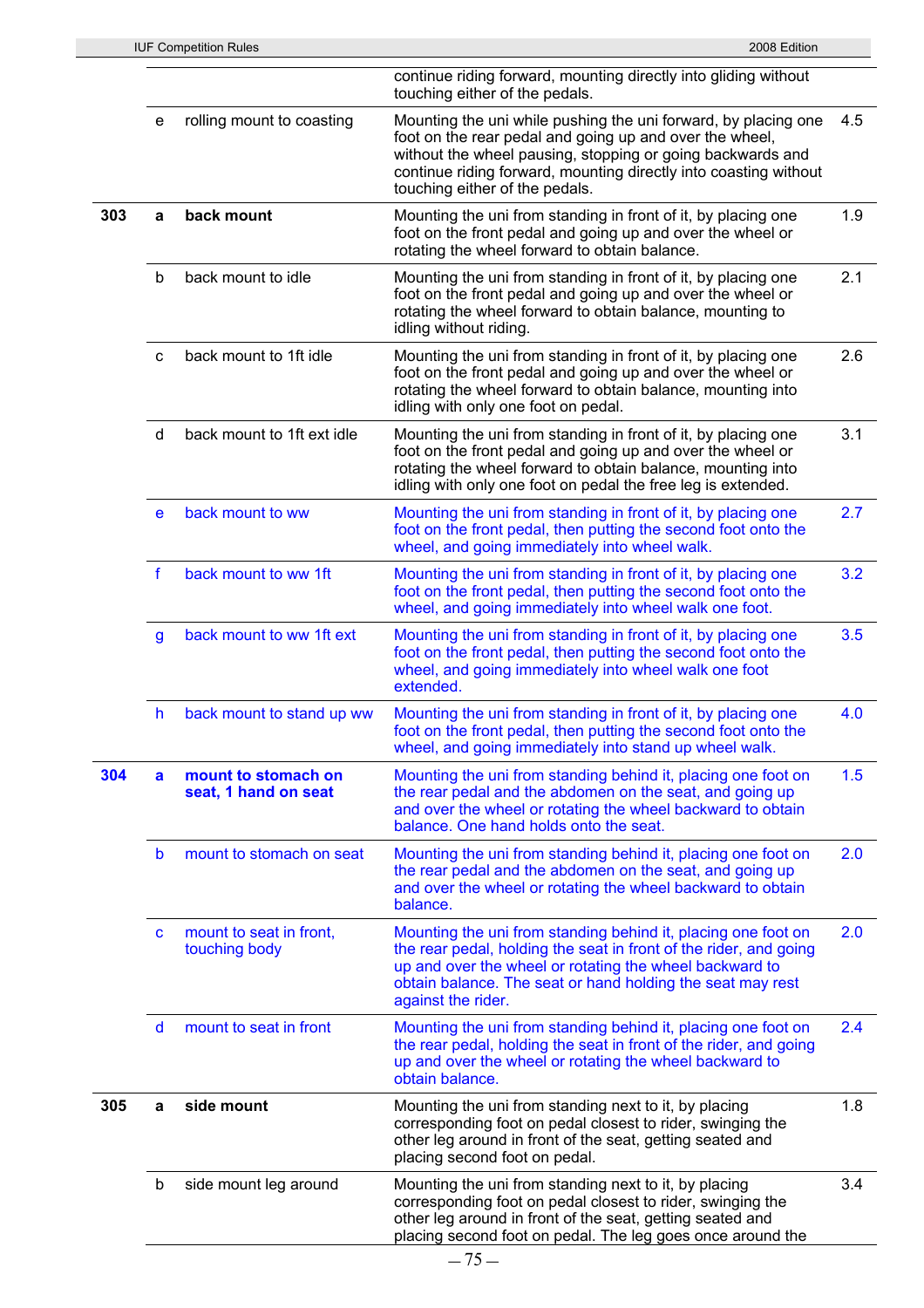|     |   | <b>IUF Competition Rules</b>                   | 2008 Edition                                                                                                                                                                                                                                                                                                                                                                                                                                                                                                                                                                                                                    |     |
|-----|---|------------------------------------------------|---------------------------------------------------------------------------------------------------------------------------------------------------------------------------------------------------------------------------------------------------------------------------------------------------------------------------------------------------------------------------------------------------------------------------------------------------------------------------------------------------------------------------------------------------------------------------------------------------------------------------------|-----|
|     |   |                                                | seat before the second foot is placed on the pedal.                                                                                                                                                                                                                                                                                                                                                                                                                                                                                                                                                                             |     |
| 306 | с | side mount leg around<br>twice                 | Mounting the uni from standing next to it, by placing<br>corresponding foot on pedal closest to rider, swinging the<br>other leg around in front of the seat, getting seated and<br>placing second foot on pedal. The leg goes twice around the<br>seat before the second foot is placed on the pedal.                                                                                                                                                                                                                                                                                                                          | 4.9 |
|     | d | side mount from on wheel                       | Mounting the uni from standing next to it, by placing<br>corresponding foot on pedal closest to rider, swinging the<br>other leg around in front of the seat, getting seated and<br>placing second foot on pedal. The leg goes once around the<br>seat before the second foot is placed on the pedal. The rider<br>mounts the unicycle by laying the unicycle down on its side<br>with one pedal touching the floor, one hand holding the seat<br>and placing corresponding foot on pedal closest to rider and<br>the other foot on the edge of the tire, neither foot may touch<br>the floor, and mounts into the side mount.  | 2.5 |
|     | е | side mount from on wheel<br>leg around         | Mounting the uni from standing next to it, by placing<br>corresponding foot on pedal closest to rider, swinging the<br>other leg around in front of the seat, getting seated and<br>placing second foot on pedal. The leg goes twice around the<br>seat before the second foot is placed on the pedal. The rider<br>mounts the unicycle by laying the unicycle down on its side<br>with one pedal touching the floor, one hand holding the seat<br>and placing corresponding foot on pedal closest to rider and<br>the other foot on the edge of the tire, neither foot may touch<br>the floor, and mounts into the side mount. | 4.1 |
|     | a | side mount reverse                             | Mounting the uni from standing next to it, by placing<br>corresponding foot on pedal closest to rider, swinging the<br>other leg around behind the seat, getting seated and placing<br>second foot on pedal.                                                                                                                                                                                                                                                                                                                                                                                                                    | 1.8 |
|     | b | side mount reverse leg<br>around               | Mounting the uni from standing next to it, by placing<br>corresponding foot on pedal closest to rider, swinging the<br>other leg around behind the seat, getting seated and placing<br>second foot on pedal. The leg goes once around the seat<br>before the second foot is placed on the pedal.                                                                                                                                                                                                                                                                                                                                | 3.4 |
|     | с | side mount reverse leg<br>around twice         | Mounting the uni from standing next to it, by placing<br>corresponding foot on pedal closest to rider, swinging the<br>other leg around behind the seat, getting seated and placing<br>second foot on pedal. The leg goes twice around the seat<br>before the second foot is placed on the pedal.                                                                                                                                                                                                                                                                                                                               | 4.9 |
|     | d | side mount reverse from on<br>wheel            | Mounting the uni from standing next to it, by placing<br>corresponding foot on pedal closest to rider, swinging the<br>other leg around behind the seat, getting seated and placing<br>second foot on pedal. The leg goes once around the seat<br>before the second foot is placed on the pedal. The rider<br>mounts the unicycle by laying the unicycle down on its side<br>with one pedal touching the floor, one hand holding the seat<br>and placing corresponding foot on pedal closest to rider and<br>the other foot on the edge of the tire, neither foot may touch<br>the floor, and mounts into the side mount.       | 2.5 |
|     | е | side mount reverse from on<br>wheel leg around | Mounting the uni from standing next to it, by placing<br>corresponding foot on pedal closest to rider, swinging the<br>other leg around behind the seat, getting seated and placing<br>second foot on pedal. The leg goes twice around the seat<br>before the second foot is placed on the pedal. The rider<br>mounts the unicycle by laying the unicycle down on its side<br>with one pedal touching the floor, one hand holding the seat<br>and placing corresponding foot on pedal closest to rider and<br>the other foot on the edge of the tire, neither foot may touch<br>the floor, and mounts into the side mount.      | 4.1 |
| 307 | а | jump mount                                     | Mounting the uni from standing behind it, by jumping on it,<br>landing on both pedals simultaneously. The unicycle frame is<br>upright (perpendicular to the floor) before the mount.                                                                                                                                                                                                                                                                                                                                                                                                                                           | 2.2 |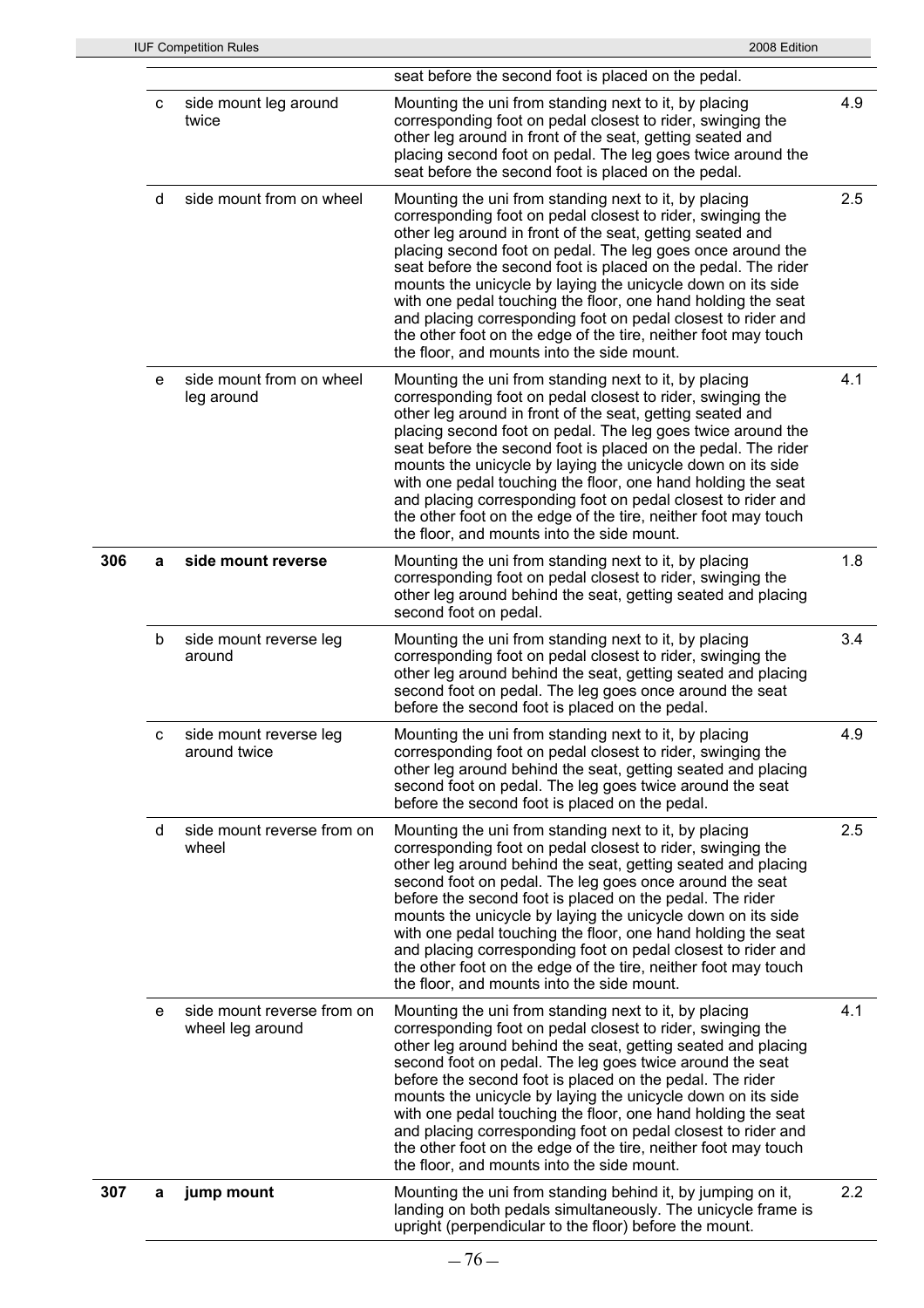|     |              | <b>IUF Competition Rules</b>                          | 2008 Edition                                                                                                                                                                                                                                                                                                                 |     |
|-----|--------------|-------------------------------------------------------|------------------------------------------------------------------------------------------------------------------------------------------------------------------------------------------------------------------------------------------------------------------------------------------------------------------------------|-----|
|     | b            | free jump mount                                       | Mounting the uni from standing behind it, by jumping on it,<br>landing on both pedals simultaneously. The rider lets go of the<br>uni before his or her feet leave the floor. The unicycle frame is<br>upright (perpendicular to the floor) before the mount.                                                                | 2.7 |
|     | с            | jump mount to seat in front                           | Mounting the uni from standing behind it, by jumping on it,<br>landing on both pedals simultaneously. The rider lands with<br>the seat in front, not touching body The unicycle frame is<br>upright (perpendicular to the floor) before the mount.                                                                           | 2.5 |
|     | d            | jump mount to seat in back                            | Mounting the uni from standing behind it, by jumping on it,<br>landing on both pedals simultaneously. The rider lands with<br>seat in back not touching body. The unicycle frame is upright<br>(perpendicular to the floor) before the mount.                                                                                | 2.7 |
|     | е            | jump mount to ww                                      | Mounting the uni from standing behind it, by jumping over the<br>seat, landing in wheel walk position. The unicycle frame is<br>upright (perpendicular to the floor) before the mount.                                                                                                                                       | 2.9 |
|     | f            | jump mount from on wheel                              | Mounting the uni from standing behind it, by jumping on it,<br>landing on both pedals simultaneously. The unicycle is lying<br>on its side. Rider stands on the side of the tire with neither foot<br>touching the floor, then jumps up, pulls saddle into position,<br>and lands on saddle and pedals.                      | 2.9 |
|     | g            | 180 unispin jump mount                                | Mounting the uni from standing behind it, by jumping on it,<br>landing on both pedals simultaneously. The uni or rider gets<br>spun 180 degrees around a vertical axis after the rider leaves<br>the floor but before the rider lands on it. The unicycle frame is<br>upright (perpendicular to the floor) before the mount. | 2.8 |
|     | h            | 360 unispin jump mount                                | Mounting the uni from standing behind it, by jumping on it,<br>landing on both pedals simultaneously. The uni or rider gets<br>spun 360 degrees around a vertical axis after the rider leaves<br>the floor but before the rider lands on it. The unicycle frame is<br>upright (perpendicular to the floor) before the mount. | 3.0 |
|     | $\mathbf{i}$ | turn around jump mount                                | Mounting the uni from standing behind it, by jumping on it,<br>landing on both pedals simultaneously. The rider turns around<br>180 degrees before landing on the unicycle. The unicycle<br>frame is upright (perpendicular to the floor) before the mount.                                                                  | 3.0 |
|     |              | jump mount to stand up ww                             | Mounting the uni from standing behind it, by jumping on it,<br>landing in stand up wheel walk position. The unicycle frame is<br>upright (perpendicular to the floor) before the mount.                                                                                                                                      | 3.8 |
|     | $\mathsf{k}$ | free jump mount to seat<br>drag in front              | Mounting the uni from standing behind it, letting go of the seat<br>before leaving the floor, and jumping on it, landing on both<br>pedals simultaneously. The rider lands in seat drag in front<br>position.                                                                                                                | 4.2 |
|     |              | jump mount to seat drag in<br>front                   | Mounting the uni with the unicycle on the floor in seat drag in<br>front position and the wheel is held upright with the legs before<br>jumping and landing on both pedals simultaneously. The rider<br>lands in seat drag in front position.                                                                                | 4.6 |
|     | m            | jump mount to seat drag in<br>back, holding wheel     | Mounting the uni with the unicycle on the floor in seat drag in<br>back position and the wheel is held upright with the legs<br>before jumping and landing on both pedals simultaneously.<br>The rider lands in seat drag in back position.                                                                                  | 4.1 |
|     | n            | jump mount to seat drag in<br>back, feet holding seat | Mounting the uni with the unicycle on the floor in seat drag in<br>back position and is held upright with the feet touching the<br>seat before jumping and landing on both pedals<br>simultaneously. The rider lands in seat drag in back position.                                                                          | 4.8 |
| 308 | а            | side jump mount                                       | Mounting the uni from standing next to it, by jumping on it with<br>on leg going around the front of the seat and landing on both<br>pedals simultaneously.                                                                                                                                                                  | 2.5 |
|     | b            | free side jump mount                                  | Mounting the uni from standing next to it, by jumping on it with<br>on leg going around the front of the seat and landing on both<br>pedals simultaneously. The rider lets go of the uni before his<br>or her feet leave the floor.                                                                                          | 3.0 |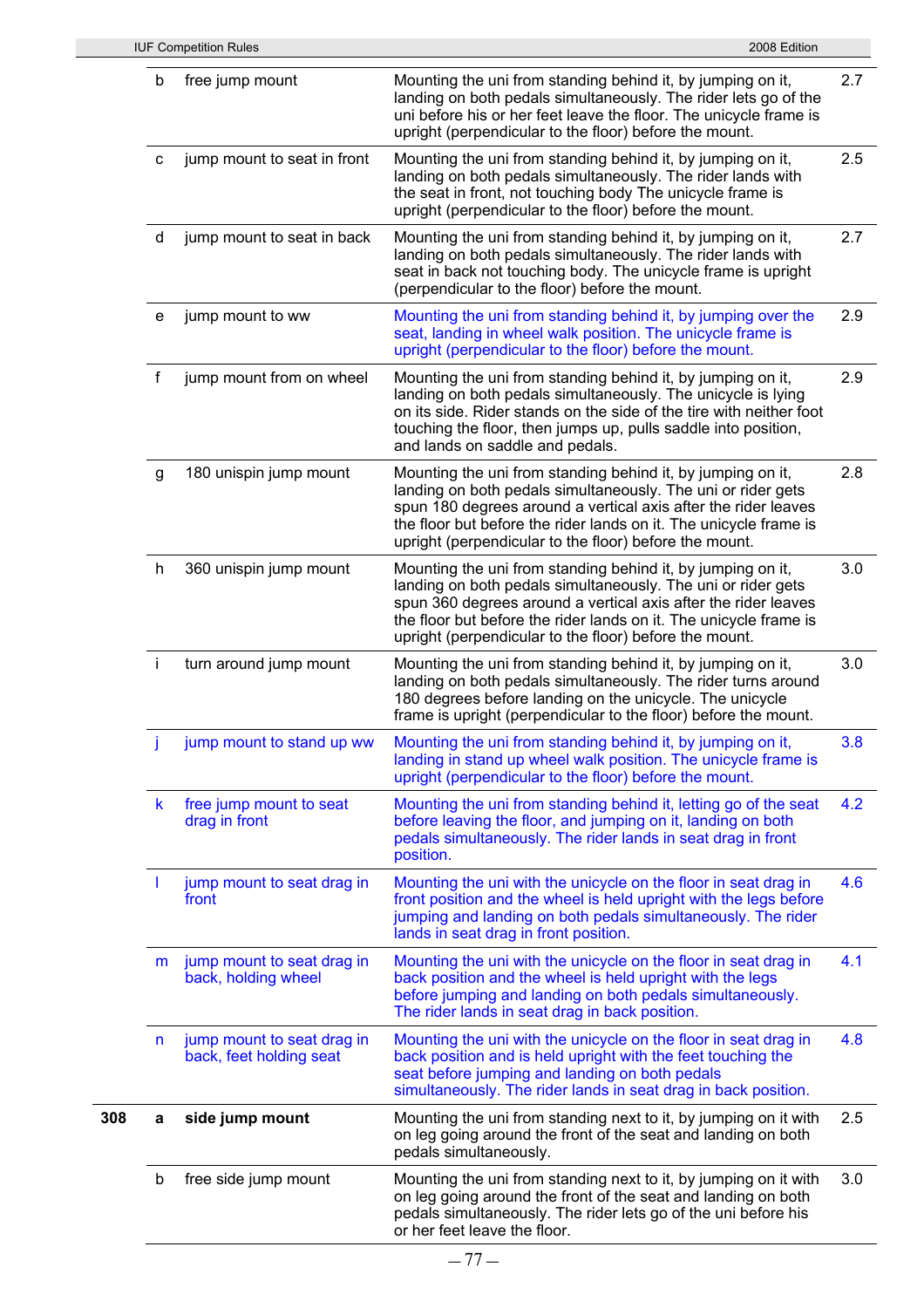|     |                     | <b>IUF Competition Rules</b>          | 2008 Edition                                                                                                                                                                                                                                                                                                                                                                               |     |  |  |  |  |  |  |
|-----|---------------------|---------------------------------------|--------------------------------------------------------------------------------------------------------------------------------------------------------------------------------------------------------------------------------------------------------------------------------------------------------------------------------------------------------------------------------------------|-----|--|--|--|--|--|--|
|     | C                   | side jump mount to seat on<br>side    | Mounting the uni from standing next to it, by jumping on it with<br>on leg going around the front of the seat and landing on both<br>pedals simultaneously. Into riding seat on side, seat touching<br>body.                                                                                                                                                                               | 3.1 |  |  |  |  |  |  |
|     | d                   | side jump mount to ww                 | Mounting the uni from standing next to it, by jumping on it with<br>on leg going around the front of the seat and landing on it. The<br>feet are placed on the wheel, without touching the pedals, and<br>the rider goes immediately into wheel walk.                                                                                                                                      |     |  |  |  |  |  |  |
|     | е                   | side jump mount to ww 1ft             | Mounting the uni from standing next to it, by jumping on it with<br>on leg going around the front of the seat and landing on it. The<br>foot is placed on the wheel, without touching the pedals, and<br>the rider goes immediately into wheel walk one foot.                                                                                                                              | 3.9 |  |  |  |  |  |  |
|     | f                   | side jump mount to ww 1ft<br>ext      | Mounting the uni from standing next to it, by jumping on it with<br>on leg going around the front of the seat and landing on it. The<br>foot is placed on the wheel, without touching the pedals, and<br>the rider goes immediately into wheel walk one foot with the<br>free leg extended.                                                                                                | 4.1 |  |  |  |  |  |  |
|     | g                   | 180 unispin side jump<br>mount        | Mounting the uni from standing next to it, by jumping on it with<br>on leg going around the front of the seat and landing on both<br>pedals simultaneously. The uni gets spun 180 degrees around<br>a vertical axis after the rider leaves the floor but before the<br>rider lands on it.                                                                                                  | 3.8 |  |  |  |  |  |  |
|     | h                   | 360 unispin side jump<br>mount        | Mounting the uni from standing next to it, by jumping on it with<br>on leg going around the front of the seat and landing on both<br>pedals simultaneously. The uni gets spun 360 degrees around<br>a vertical axis after the rider leaves the floor but before the<br>rider lands on it.                                                                                                  | 5.2 |  |  |  |  |  |  |
|     | ÷                   | rolling side jump mount to<br>gliding | Mounting the uni by pushing the uni forward, jump on it<br>without touching the pedals and go immediately into gliding.                                                                                                                                                                                                                                                                    |     |  |  |  |  |  |  |
| 309 | spin mount 360<br>а |                                       | Mounting the unicycle and without pausing or idling, spinning<br>360 degrees around a vertical axis.                                                                                                                                                                                                                                                                                       |     |  |  |  |  |  |  |
|     | b                   | spin mount 720                        | Mounting the unicycle and without pausing or idling, spinning<br>720 degrees around a vertical axis.                                                                                                                                                                                                                                                                                       | 3.4 |  |  |  |  |  |  |
| 310 | a                   | kick up mount. 1 hand on<br>seat      | Mounting the uni from standing over it (the unicycle lying on<br>the floor) by placing corresponding foot on pedal, kicking the<br>seat up into place with the other foot without either hand<br>touching the seat and placing the second foot on the pedal.<br>One hand may touch the seat                                                                                                |     |  |  |  |  |  |  |
|     | b                   | kick up                               | Mounting the uni from standing over it (the unicycle lying on<br>the floor) by placing corresponding foot on pedal, kicking the<br>seat up into place with the other foot without either hand<br>touching the seat and placing the second foot on the pedal.                                                                                                                               | 3.2 |  |  |  |  |  |  |
|     | с                   | kick up to ww                         | Mounting the uni from standing over it (the unicycle lying on<br>the floor) by placing corresponding foot on pedal, kicking the<br>seat up into place with the other foot without either hand<br>touching the seat and placing the second foot on the pedal.<br>The second foot is placed on the wheel instead of on the<br>pedal and the rider goes immediately into wheel walk.          | 3.4 |  |  |  |  |  |  |
|     | d                   | kick up mount to ww 1ft               | Mounting the uni from standing over it (the unicycle lying on<br>the floor) by placing corresponding foot on pedal, kicking the<br>seat up into place with the other foot without either hand<br>touching the seat and placing the second foot on the pedal.<br>The second foot is placed on the wheel instead of on the<br>pedal and the rider goes immediately into wheel walk one foot. | 3.6 |  |  |  |  |  |  |
|     | е                   | kick up mount to ww 1ft ext           | Mounting the uni from standing over it (the unicycle lying on<br>the floor) by placing corresponding foot on pedal, kicking the<br>seat up into place with the other foot without either hand<br>touching the seat and placing the second foot on the pedal.<br>The second foot is placed on the wheel instead of on the<br>pedal and the rider goes immediately into wheel walk one foot  | 3.8 |  |  |  |  |  |  |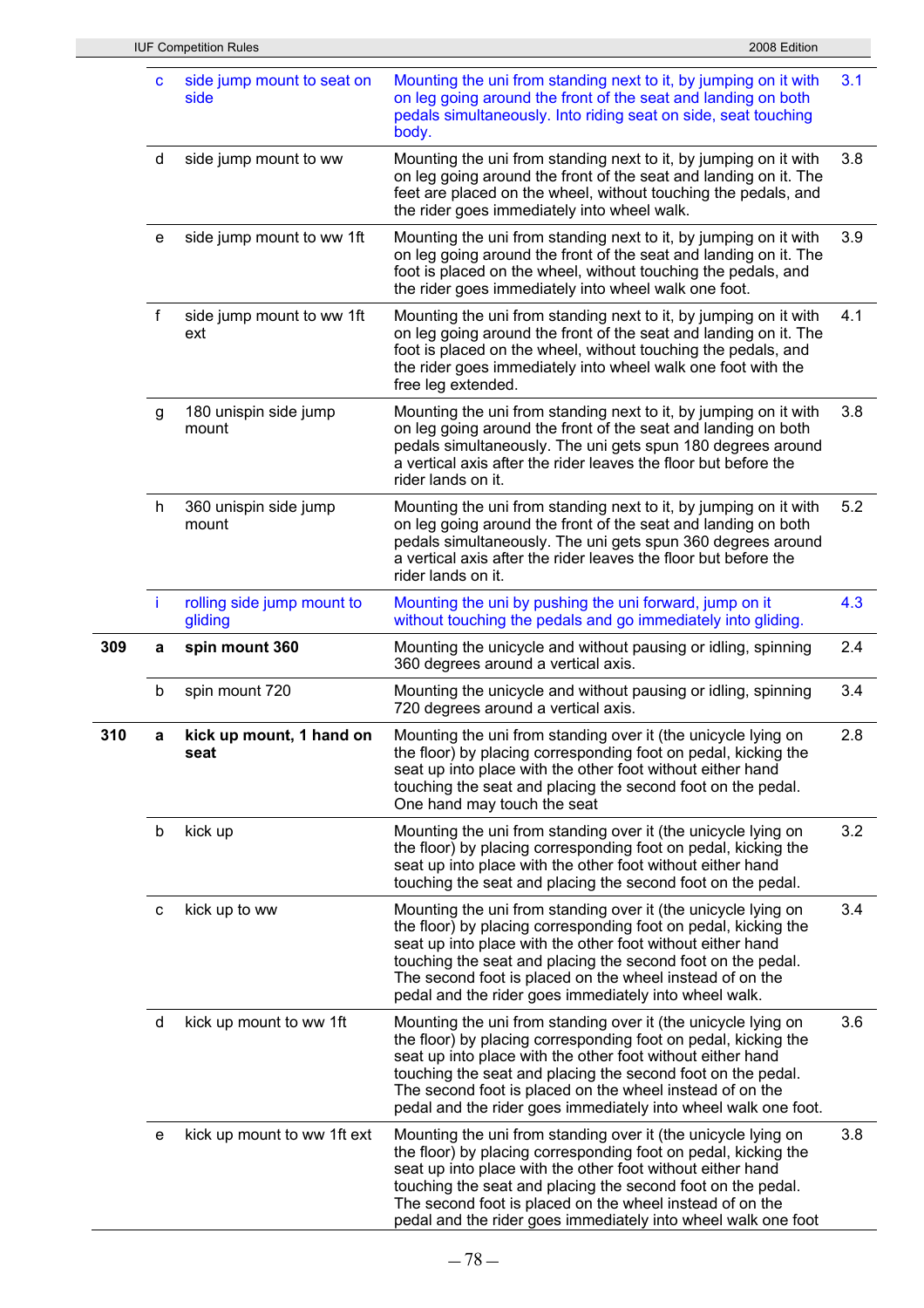|     | <b>IUF Competition Rules</b><br>2008 Edition |                     |                                                                                                                                                                                                                                                                                                                                                                                                                      |     |  |  |
|-----|----------------------------------------------|---------------------|----------------------------------------------------------------------------------------------------------------------------------------------------------------------------------------------------------------------------------------------------------------------------------------------------------------------------------------------------------------------------------------------------------------------|-----|--|--|
|     |                                              |                     | with the free leg extended.                                                                                                                                                                                                                                                                                                                                                                                          |     |  |  |
| 311 | a                                            | pick up             | Mounting the unicycle from standing behind it (wheel upright<br>with seat on the floor) by jumping onto the pedals, picking up<br>the seat and getting seated.                                                                                                                                                                                                                                                       | 3.2 |  |  |
| 312 | a                                            | swing up mount      | Mounting the unicycle from standing behind it (wheel upright;<br>seat on floor in seat drag in front position) by placing<br>corresponding foot on the pedal, swinging the frame upright<br>with the second foot. The seat is grabbed with a hand, into<br>seat in front idling or hopping with the seat touching the body.                                                                                          | 3.2 |  |  |
|     | b                                            | swing up mount, frh | Mounting the unicycle from standing beside it (wheel upright;<br>seat on floor in seat drag in back position) by placing<br>corresponding foot on the pedal, lifting the frame upright with<br>the second foot on the same side of the unicycle. The second<br>leg swings around the back of the seat before getting seated<br>and placing the second foot on the pedal, without touching the<br>seat with the hand. | 4.0 |  |  |
| 313 | a                                            | push up mount       | Mounting the unicycle starting with rider laying face down on<br>the floor. The uni is in the riding position but with only the seat<br>and wheel touching the floor. The rider pushes up using only<br>the hands, the feet can only touch the pedals, into the riding<br>position.                                                                                                                                  | 3.8 |  |  |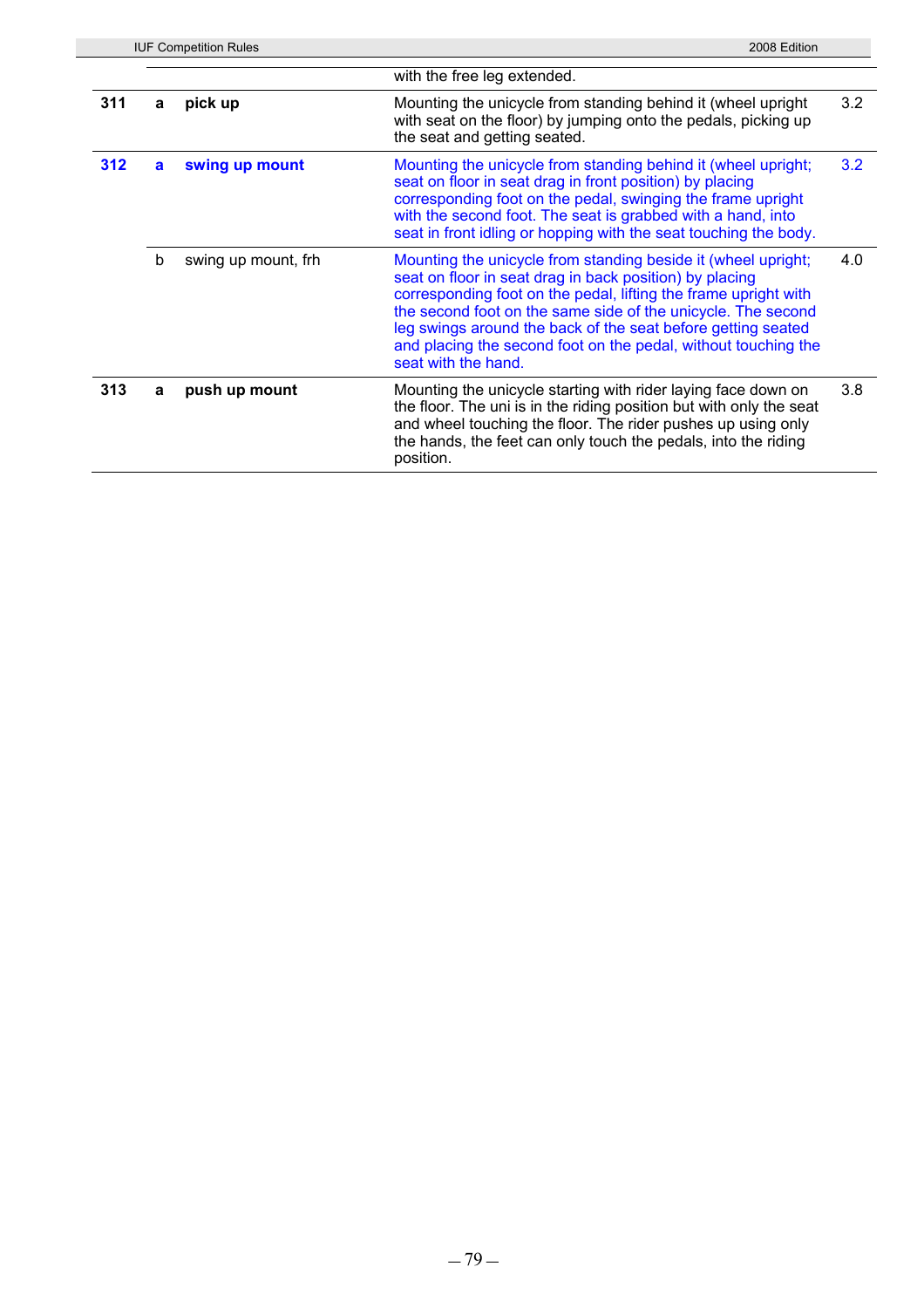# **7 CONVENTION OFFICIALS**

These people make the competition events work. All of the tasks detailed below must be covered for the events to work. Names must be assigned for all the jobs listed below, to create a hierarchy of authority for the convention. All officials are expected to work objectively and impartially.

# **7.1 General Officials**

**CONVENTION HOST:** This is a single person, or a collective group, that has made the commitment to host a unicycle convention using IUF rules and guidelines. By agreeing to host an IUF convention, they also agree to follow those rules and guidelines wherever possible. If known problems arise in the arrangement of facilities, schedules and events, the Host and the IUF will work together to resolve the problems. For the most part, the Convention Host is the ultimate authority for what happens, and does not happen, at the convention. The exception is any IUF requirements for convention facilities or contents, and rules for IUF competition events.

**IUF BOARD OF DIRECTORS:** The IUF Board represents the interests of the IUF on convention requirements, both in the area of competition rules and the necessary spaces and facilities for them, and for any other requirements that go along with putting on an IUF convention. If problems arise in meeting the IUF requirements, the IUF Board and Convention Host work together to find solutions or compromises. The bulk of this should happen during the early planning stages for a convention, when facilities and schedules are being assembled.

**IUF CONVENTION LIAISON:** The Liaison is an optional person who can represent the IUF Board when communicating with convention hosts. The Liaison essentially has the same powers as the IUF Board, but must report to the IUF Board and take direction from it.

**TOP COMPETITION OFFICIALS:** The Race Director, Referee, Artistic Director and Chief Judge are the positions of authority for racing and artistic events, respectively. They are not autonomous, and must answer to the Convention Host. It is highly recommended that none of these jobs be combined, and that there be at least one separate person for each.

# **7.2 Racing Officials**

**RACE DIRECTOR:** The Race Director is in charge of seeing that all equipment, forms, people, sound systems, and other requirements are taken care of before the convention starts. Ideally, the Race Director is a member of the host organization, or has convenient access to the convention's locations. The Race Director is responsible for the logistics, equipment, and scheduling for all racing events unless otherwise noted.

**REFEREE:** The Head racing official. Makes all final decisions regarding race competitions. Handles protests. Makes sure racing areas and officials are trained and ready. Works within the system set up by the Race Director for running the events. The Referee should be someone very experienced in all aspects of unicycle racing, and must above all be objective and favor neither local, nor outside riders. There can be separate Referees for different venues, or different categories of racing.

**CLERK:** Sets up riders in lanes before races. Checks riders for correct unicycles and safety equipment.

**STARTER:** Starts races; explains race rules; calls riders back in the event of false starts. Also checks riders for correct unicycles and safety equipment.

**PICKER:** Assists Timers by observing riders' finishing order. Watches for finish line dismounts.

**TIMER:** Takes the time of riders at the finish line. Also watches for finish line dismounts. Two timers may be used for 1<sup>st</sup> place, the average time being official.

**RECORDER:** Writes down place and time of each rider after each event. Riders must not leave the finish area until the Recorder has gotten their numbers and information.

**RUNNER:** A general helper who brings racing forms from start to finish line, to tabulators, and to announcer.

**TABULATOR:** Processes all race results; totals points; prepares awards for presentation.

**RESULTS POSTER:** Puts up Race Recording and Results Sheets for all to see, and marks the time.

**ANNOUNCER:** Operates public address system, announces race results, and calls riders for upcoming races.

**OBSTACLE COURSE and SLOW RACE OPERATORS:** Run and administrate these two events in an area separate from the track, doing most of the above jobs for each.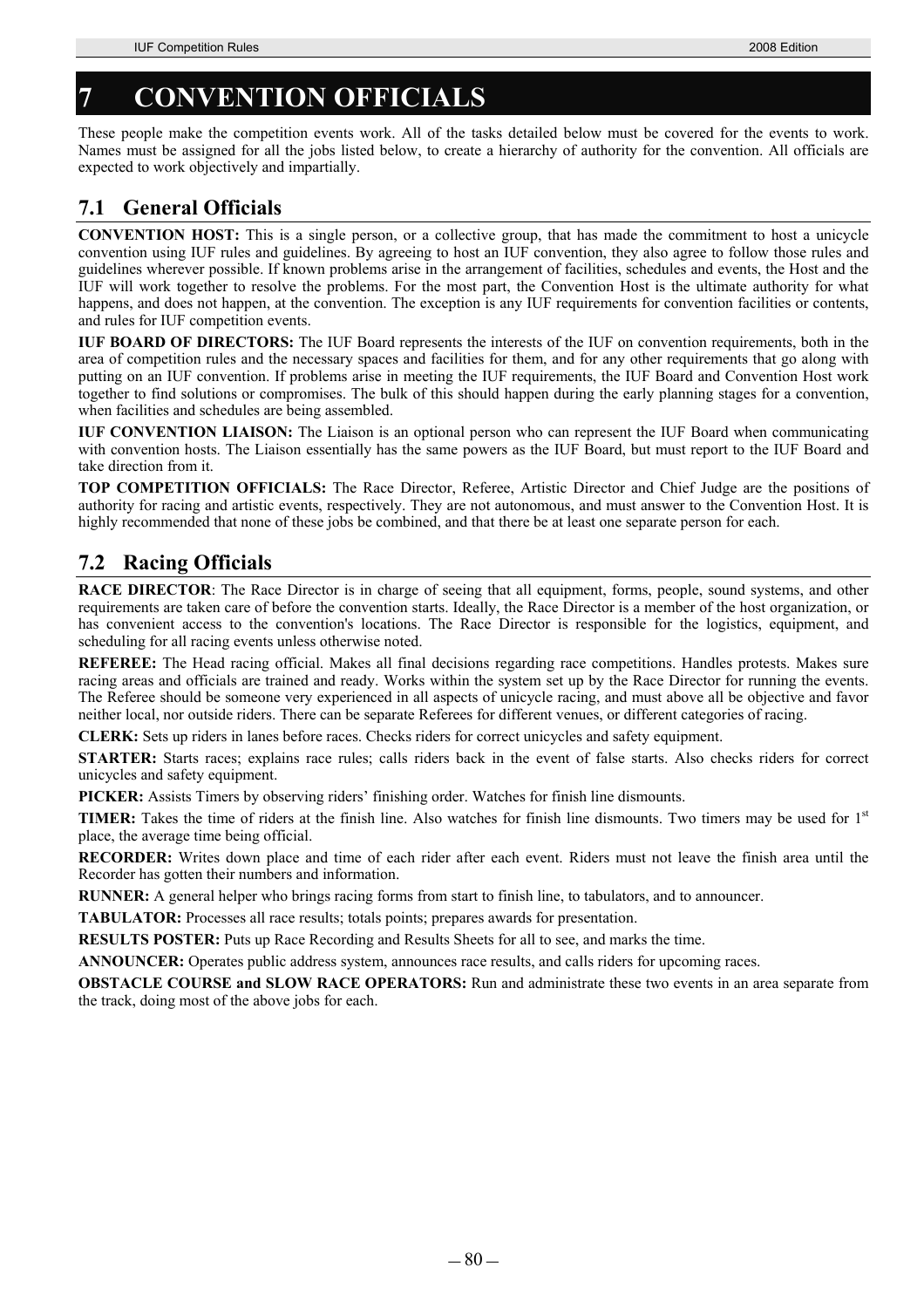## **7.3 Artistic Officials**

**ARTISTIC DIRECTOR:** The head organizer and administrator of artistic events. The Artistic Director's job starts well before the convention, arranging equipment for the gyms (or performing areas) and recruiting the other artistic officials. With the Convention Host, the Artistic Director determines the operating systems, paperwork and methods to be used to run the events. With the Chief Judge, the Artistic Director is in charge of keeping events running on schedule, and answers all questions not pertaining to rules and judging. The Artistic Director is the highest authority on everything to do with the artistic events, except for decisions on rules and results.

**CHIEF JUDGE:** Like the Referee, the Chief Judge should be a thoroughly experienced person who must above all be objective and favor neither local, nor outside riders. The Chief Judge must be thoroughly familiar with all of the artistic officials' jobs and all aspects of artistic rules. The Chief Judge oversees everything, deals with protests, and answers all rules and judging questions. The Chief Judge is responsible for seeing that all artistic officials are trained and ready, and that the artistic riding areas are correctly measured and marked on the floor. The Chief Judge is also responsible for the accuracy of all judging point tabulations and calculations.

**TIMER:** Keeps the time for all performances, and makes acoustic signals at key points in performances.

**JUDGE:** Rates the performances. The various artistic categories require different judging qualities, and may use different judges. All judges must be completely impartial, and must understand the rules and judging criteria.

**TABULATOR**: Processes all judging sheets and fills out final results sheets and other forms.

**RUNNER:** A general helper who transfers forms and other information from one place to another.

**ANNOUNCER:** Operates sound system with DJ, and announces all upcoming riders and results of competitions. May also provide color commentary between performances.

**DJ:** Operates sound system, plays all performance music, and keeps track of riders' music media and any special instructions.

**RIDER LIAISON:** Checks in riders before they compete. Determines performing order. Makes sure riders' music is properly marked and is otherwise prepared.

**STAGE CREW:** Helps riders set up, tear down, and clean up after themselves.

**RESULTS POSTER:** Puts up artistic results sheets for all to see, and marks the time.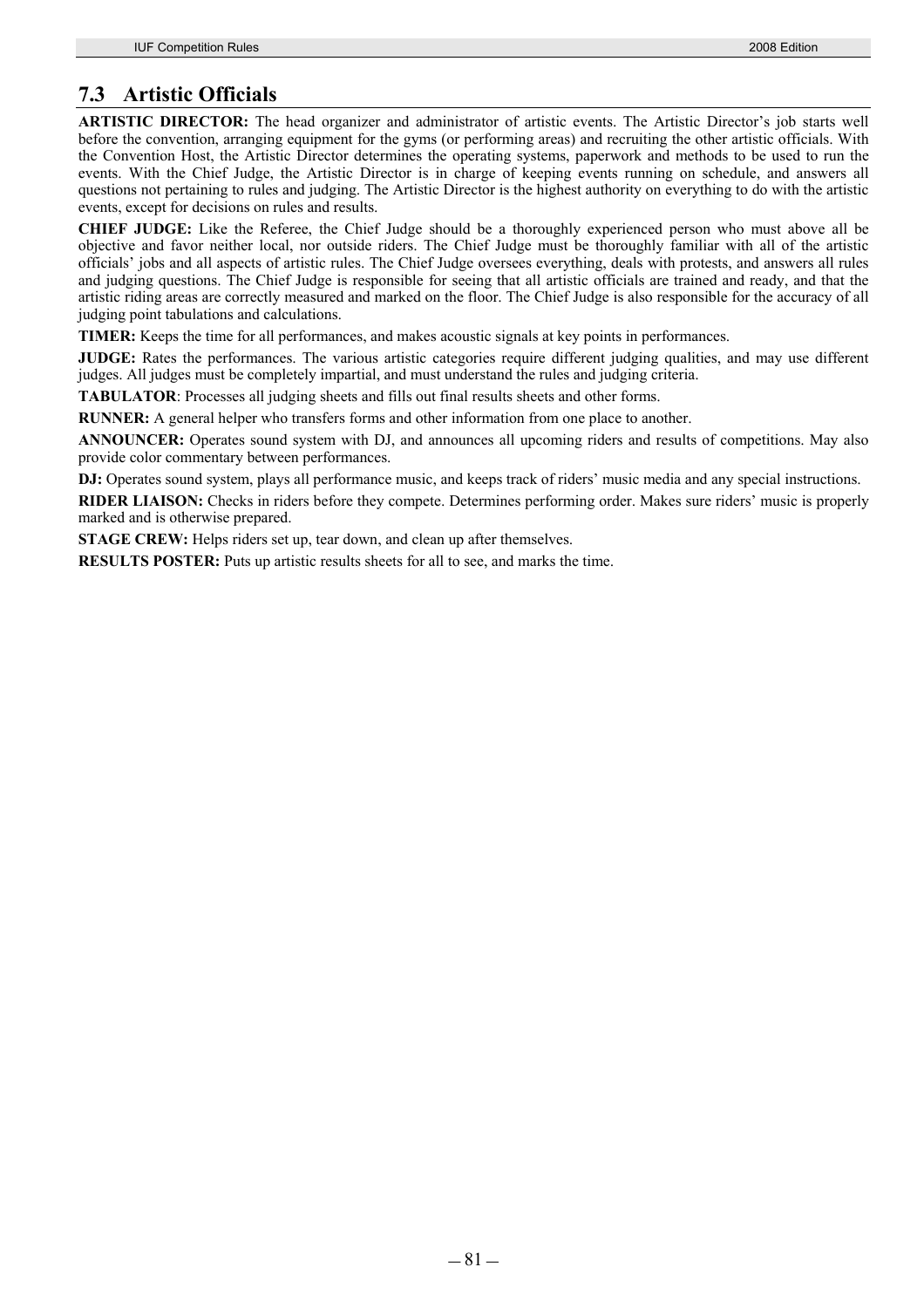# **8 UNICYCLE HOCKEY**

INTERNATIONAL UNICYCLING FEDERATION OFFICIAL RULES

Chairman of the HIE Skill Levels

Rolf Sander, E.-Klausener Strasse 6, 40789 Monheim, Germany - sander@mpch-mainz.mpg.de

#### www.mpch-mainz.mpg.de/

Attention must be drawn to the safety of the players and spectators. Thus, the safety rules have to be obeyed strictly and all equipment must be in good condition. These rules cannot cover every situation. Teams have to agree on a specific amount of elbow-room before playing. The different backgrounds of the players and the conditions of the location have to be considered. Fairness of everyone involved is vital.

## **8.1 Playing Field**



side line<br>The field has a length of 35 to 45 meters and a breadth of 20 to 25 meters. It is surrounded by barriers. The corners are rounded or beveled.

### **8.1.2 Goals**

The posts are 2.50 m in from the ends of the playing field (ground lines), ensuring that the players can go behind them. The inside dimensions of goal openings are 1.20 m high and 1.80 m wide. The goals must be made in such a way that the ball cannot enter through the rear or sides. The goals must not have sharp, pointed or protruding parts.

### **8.1.3 Markings**

The center line divides the field into two equal halves, and the center mark is in the middle of the center line. There is a mark are marks in front of each goal at a distance of 6.5 m. The goal lines connect the posts on the ground. The corner marks are on the extension of the goal lines, 1.0 m in from each side line. The 6.5 m lines are parallel to the goal lines and run through the 6.5 m marks. The goal areas are between the 6.5 m lines and the ends of the field.

### **8.2 Teams**

### **8.2.1 Number Of Players**

A team consists of five players (plus substitutes). Substituting one player for another is possible at every interruption of the game if indicated to the referee any time. It is not necessary to indicate it to the referee. The new player must enter the field where the other exits it. Each player can be the goalkeeper at any time. The goalkeeper has no special rights. To take part in a game, a team must have at least three players.

### **8.2.2 Clothing**

Shoes must be worn. All players of a team must wear tricots shirts of the same color. The color must be clearly different from the opponent's color. At tournaments and other large events each team should have two different colored sets of tricots shirts. Clothing suggestions for comfort and safety: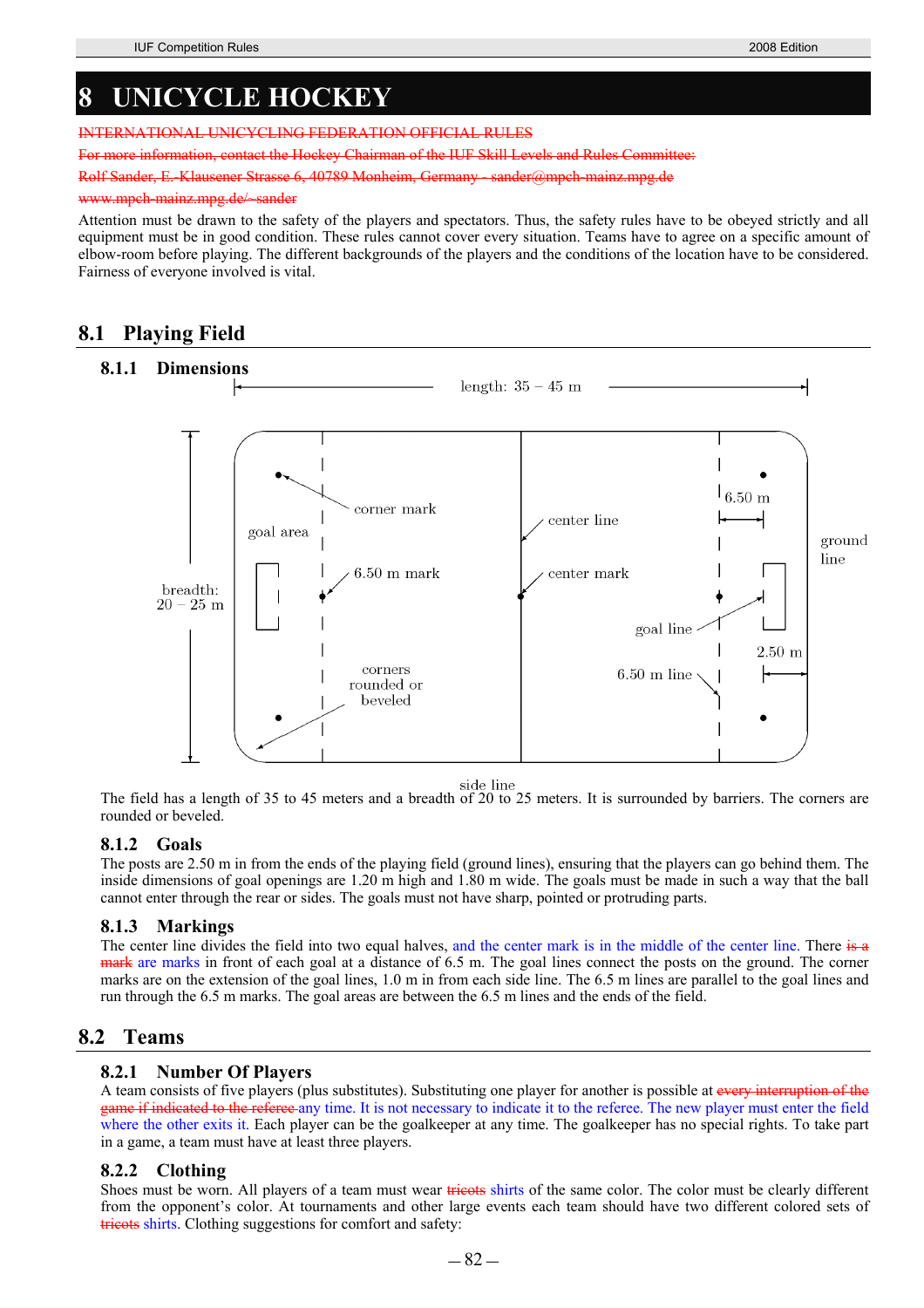- Cycling shorts and kneepads, or long pants
- Gloves
- Short shoe laces, or laces tucked in
- Helmet and dental protection
- Definitely no jewelry (watches, necklaces, earrings)

### **8.3 Equipment**

### **8.3.1 Unicycles**

For international competitions, The maximum wheel size is 618mm (24"). The unicycles must not have sharp or protruding parts anywhere which might cause injuries. This refers especially to quick-release levers and bolts. The pedals must be plastic or rubber.

### **8.3.2 Sticks**

All sticks legal for playing ice-hockey (apart from those for the goalkeeper) can be used. Cracked or splintered sticks must be taped or repaired before play. An upper end made of rubber is recommended.

### **8.3.3 Ball**

The type of ball used depends on the region. In some areas A "dead" tennis ball that reaches 30 percent to 50 percent of its original height after bouncing onto concrete is used. Alternatively, a In other areas street hockey balls are ball can be used. **Example 2** international competitions. The choice is made by the hosting organization if the opposing teams do not agree on which ball to use. The chosen type of ball must be announced well in advance of the competition, and must be obtainable in all participating countries.

### **8.4 Penalties**

In every instance of a violation of the rules the referee must penalize the offending team, unless the referee decides not to interrupt the game (advantage). The referee must start the game after any interruption.

### **8.4.1 Free Shot**

The free shot is the standard penalty for all violations of the rules. It is applied in all cases except for those explicitly mentioned in sections 8.4.2-8.4.4. The free shot is executed from the point where the violation was done. **Exceptions**: If a team gets a free shot within the opponents' goal area, the free shot is done from the closest corner mark (corner shot). If a team gets a free shot within their own goal area, the free shot is done at a distance of 1 m in front of the goal line (goalkeeper's ball). The free shot is indirect. The player executing the free shot may only touch the ball once. Then another player has to touch the ball. Opposing players must keep a distance with their unicycles and their sticks of at least 2.0 m from the ball.

### **8.4.2 6.5 M**

If legal playing would have led to a direct chance to score a goal, a "6.5 m" is given. This includes fouls outside the goal area. The ball is placed at the 6.5 m mark. A player of the defending team goes to the goal and must sit with the bottom of the wheel of their unicycle within 0.5 m of the goal line. The other team chooses a player to shoot the 6.5 m. All other players must leave the goal area. After the referee's whistle the goalkeeper must ride the unicycle freely and not rest on the goal. The attacking player has three seconds to make one shot. If no goal is scored, play continues as soon as the ball touches the post, the keeper touches the ball or the ball crosses the extended goal line.

### **8.4.3 Penalty Goal**

If the defending team prevents a goal from being scored through an illegal play of the ball and if, in the opinion of the referee, the ball was traveling directly toward the goal and would definitely have entered the goal without being touched by another player, a penalty goal may be awarded. In this case the attacking team is awarded a goal. If there is any doubt as to the certainty of a goal, a  $6.5$  m must be awarded as described in section  $10.4.2$ .  $8.4.2$ .

### **8.4.4 Bully**

Whenever the game needs to be resumed without penalizing one of the teams, this is done with a bully (face off). For the bully, the referee drops the ball between two opposing players. Playing starts when the ball touches the ground.

### **8.4.5 Penalty Box**

The referee can send a player off the field for two minutes, five minutes or for the remainder of the game. This is done in the case of unsporting behavior and also for  $\Theta$  intentional or dangerous disregard of the rules. While a player is in the penalty box, the team may not substitute a replacement for that player.

### **8.5 Course Of The Game**

### **8.5.1 Game Duration**

All times mentioned refer to actual playing time. The time is stopped at interruptions. There are two 15-minute halves periods, separated by a five-minute break. The teams change sides during the break. At the start of each period, all players must be in their own half of the field. Each period starts with a bully at the center mark. If the game ends in a draw and a decision is necessary, play is continued for ten more minutes: five-minute break and change sides, five minutes of play,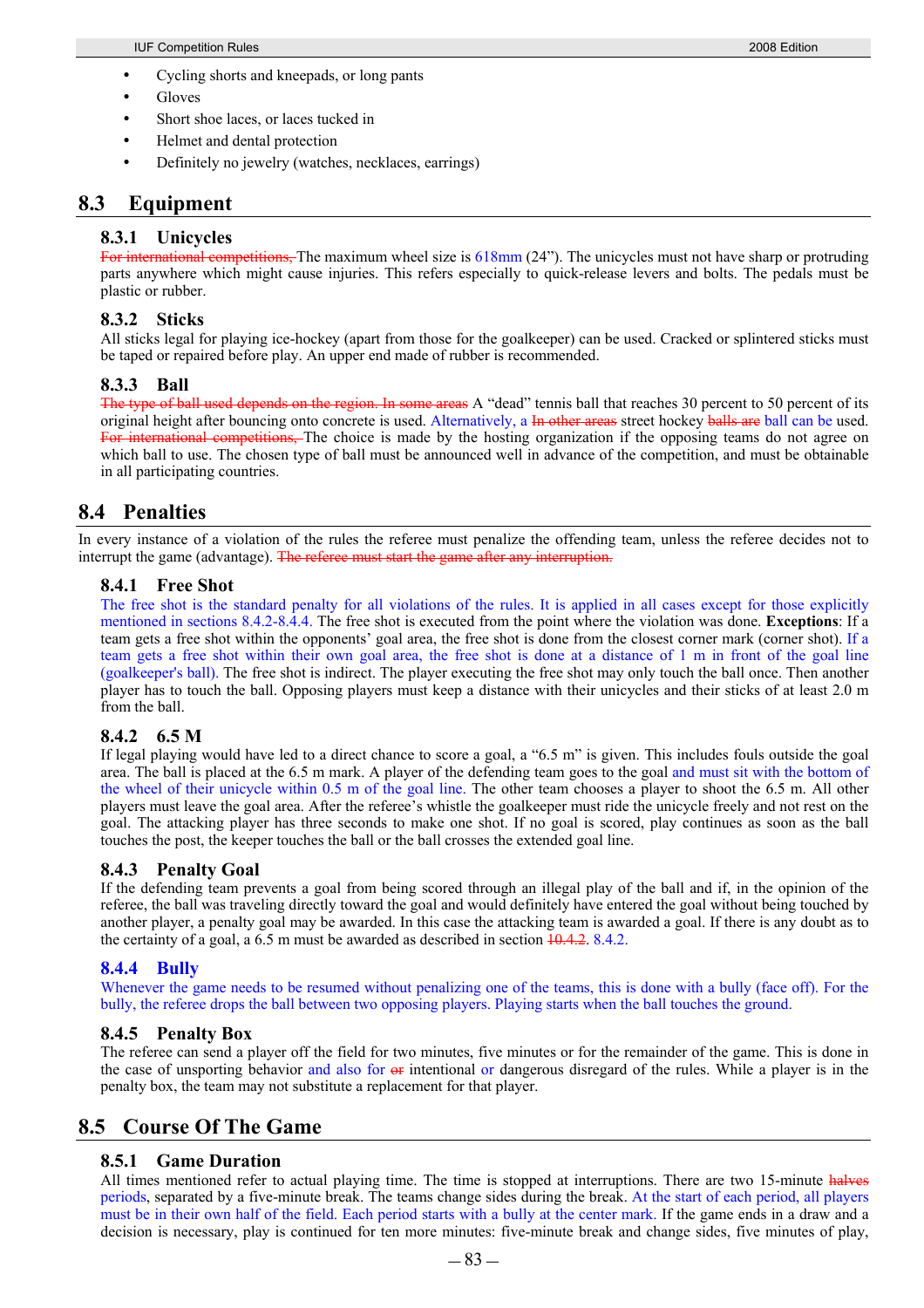change sides without a break and five more minutes of play. If it's still a draw, a decision is reached with a penalty shootout.

### **8.5.2 Penalty Shootout**

Each of the five current players from each team  $\frac{\text{-(1)}}{\text{6}}$  = 6.5 m. gets one penalty shot. If it's again is still a draw, each team shoots one more 6.5 m penalty until there is a decision.

For the penalty, all players except for a defending goalkeeper leave the corresponding half of the playing field. The goalkeeper must be close to the goal line, at least until the attacking player has had contact with the ball. The referee places the ball on the center point and the player taking the shot will, after the whistle of the referee, play the ball from there, trying to score a goal. The ball must be kept in motion towards the goal line (no backwards movement allowed) and once it is shot, the play shall be considered complete. No goal can be scored on a rebound of any kind (an exception being the ball off the goal post, then the goalkeeper and then directly into the goal), and any time the ball crosses the goal line, the shot shall be considered complete.

### **8.5.3 Riding The Unicycle**

The player has to be riding the unicycle freely. He or she may use the stick as support but must not rest on the goal or the wall or something similar. It is not sufficient to release the goal only quickly for the time while the goalkeeper takes part in the game. The referee should tolerate A short support on the wall to avoid a dismount can be tolerated. A player who is falling off the unicycle may take part in the game until touching the ground. A remounting player must sit on the seat and have both feet on the pedals before participating in the game again. If a player who is not riding a unicycle shoots into their own goal, the advantage rule applies for the attacking team; i.e. the goal is valid.

### **8.5.4 Obstacle**

A player who is off the unicycle must not be an obstacle for opponents. The player is considered an obstacle if the player, the unicycle or stick is hit by the ball and also if an opponent cannot move around freely. The player should remount at the same spot, but if necessary move out of the way of play first.

### **8.5.5 Contact With The Ball**

The stick, the unicycle and the whole body can be used to play the ball. It all counts as a contact. Players are not allowed to play the ball with the body twice in a row. The ball may only be guided with the stick but not with the body. When the ball is played with the body, the player must not catch or otherwise hold the ball and the contact with the ball should be instantaneous. For arms and hands see also section 10.7.1. 8.7.1.

#### 8.5.5 Allotment Of The Ball

Each game period starts with a bully (face off) in which the referee drops the ball between two opposing players onto the center mark. Playing starts when the ball touches the ground.

### **8.5.6 Start and Stop**

Starting and resuming the game is always initiated by the referee's whistle. When the referee blows the whistle during the game, it is interrupted immediately.

### **8.5.7 Restart After A Goal**

After a goal, the non-scoring team gets the ball. All players must go to their own half. After the referee's whistle, the game resumes when the ball or a player of the team in possession crosses the center line. It is legal to directly shoot a goal after passing the center line, i.e. without passing the ball to another player first.

### **8.5.8 Ball Out Of Bounds**

If the ball leaves the field, the team opposite to that of the player who last touched it gets a free shot or a corner shot, depending where the ball went out. The free shot is done 1.0 m in from the side line.

### **8.5.9 Moving The Goal**

If a player moves the goal, the game is interrupted and the opposing team gets a free shot.

### **8.5.10 Ball In Spokes**

If the ball gets stuck between the spokes of someone's unicycle, the opposing team gets a free shot.

### **8.6 Fouls**

#### **8.6.1 General Considerations**

All players must take care not to endanger others. The game is contactless, i.e., the opponents and their unicycles may not be touched. The players must take care not to hit an opponent with their stick, especially after a shot. You They may touch an opponent's stick with you're their stick to block him them. However, this contact may not be hard. It is illegal to turn the blade of the stick upside down in order to hook into an opponent's stick. Raising the opponent's stick is allowed in principle, if not done using exaggerated roughness. If the opponent's stick is raised above the height of their hips, it is always considered exaggerated roughness.

### **8.6.2 Right Of Way**

To keep the game going, rule violations that do not influence the course of the game should not be penalized. The following rules apply when riders come into contact with each other:

No player may endanger another player by forcing him them to give way (e.g., to push him them toward the wall).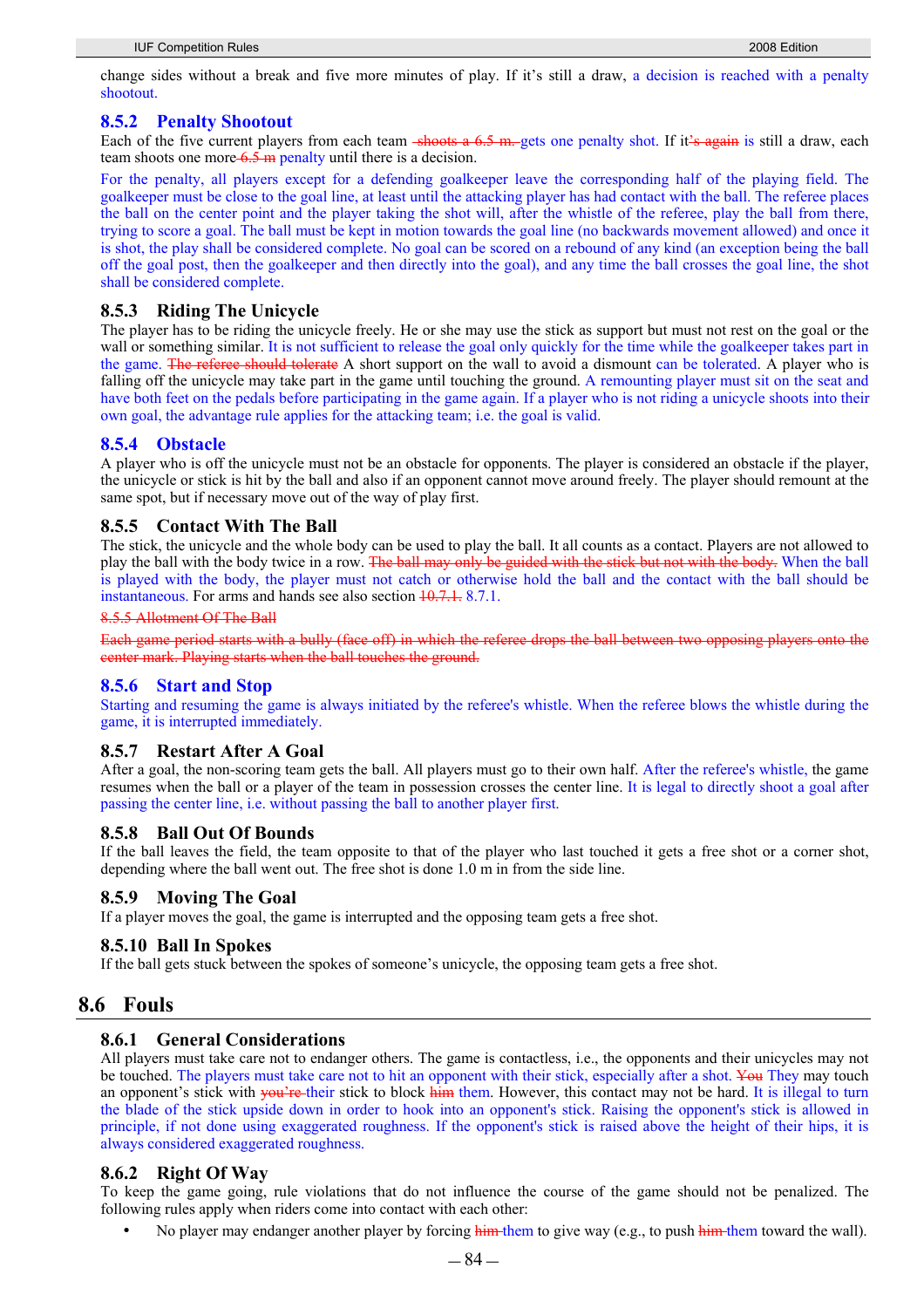- A player who is idling or resting on the stick must be evaded.
- The leading of two players riding next to each other may choose the direction of turns. If both are evenly side by side, the one having the ball may choose the direction.
- If two players are approaching each other directly or at an obtuse angle, the one with the ball has the right of way.
- In all cases not mentioned above, it is up to the referee to make a decision.

### **8.6.3 SUB (Stick Under Bike)**

A player who holds his or her stick in a way that someone else rides over or against it is committing a foul, regardless of intention. According to the situation the player who was "subbed" is given either a free shot or a 6.5 m.

### **8.6.4 SIB (Stick In Bike)**

If a stick gets into the spokes of an opponent, the holder of the stick is committing a foul regardless of intention. According to the situation the player who was "sibbed" is given a free shot or a 6.5 m.

### **8.6.5 Insults**

A player must not insult the referee or other players.

### **8.6.6 Intentional Fouls**

Intentional fouls are considered to be unsporting behavior. The respective player is sent off the field for at least 2 minutes.

### **8.7 Goal Shots**

Restrictions 10.7.1 and 10.7.2 are not valid if the ball is shot into one's own goal. After a disallowed goal the defending team gets the ball.

### **8.7.1 Goal Shot With Arms Or Hands**

A goal is disallowed if scored with arms or hands. The defending team gets a free shot (goalkeeper's ball). This rule does not apply if the ball is shot into one's own goal.

### **8.7.2 Long Shot**

A goal is disallowed if the ball was shot from one's own half and was not touched by anyone afterwards. The defending team gets a free shot (goalkeeper's ball). This rule does not apply if the ball is shot from the opponents' half into one's own goal.

### **8.7.3 Goal Shot Through Ball In The Outside Of The Net**

If the ball entered the goal through the net from the side or the back, e.g., through a hole in the net, the goal is disallowed and the opposing team gets a free shot.

If the ball becomes lodged in the outside of the goal net, or if the ball entered the goal through the net from the side or the back through a hole in the net, a free shot is given against the team whose player last played the ball.

### **8.8 Safety Rules**

### **8.8.1 Throwing Sticks**

A player who intentionally drops or throws his or her stick is sent off the field for at least 2 minutes, at the discretion of the referee (8.6.6). Also, the opposing team gets a 6.5 m.

### **8.8.2 Top Of The Stick**

The upper end of the stick must always be covered with one hand to avoid injury to other players.

### **8.8.3 The Lower End Of The Stick**

The lower end of the stick must always be below the players' hips to avoid injury to other players. Each player must take care not to hit an opponent with his or her stick, especially after a shot.

### **8.8.4 Exaggerated Roughness**

Exaggerated roughness can lead to injuries and must therefore be avoided.

#### **Injuries**

The referee must suspend the game if an injury occurs. of the ball at the time of the interruption.

### **8.9 Referee Rules**

### **8.9.1 Members Of The Board Of Referees**

The board of referees consists of:

- First referee (1)
- Second referee (2)
- Secretary  $(S)$
- Timer  $(T)$

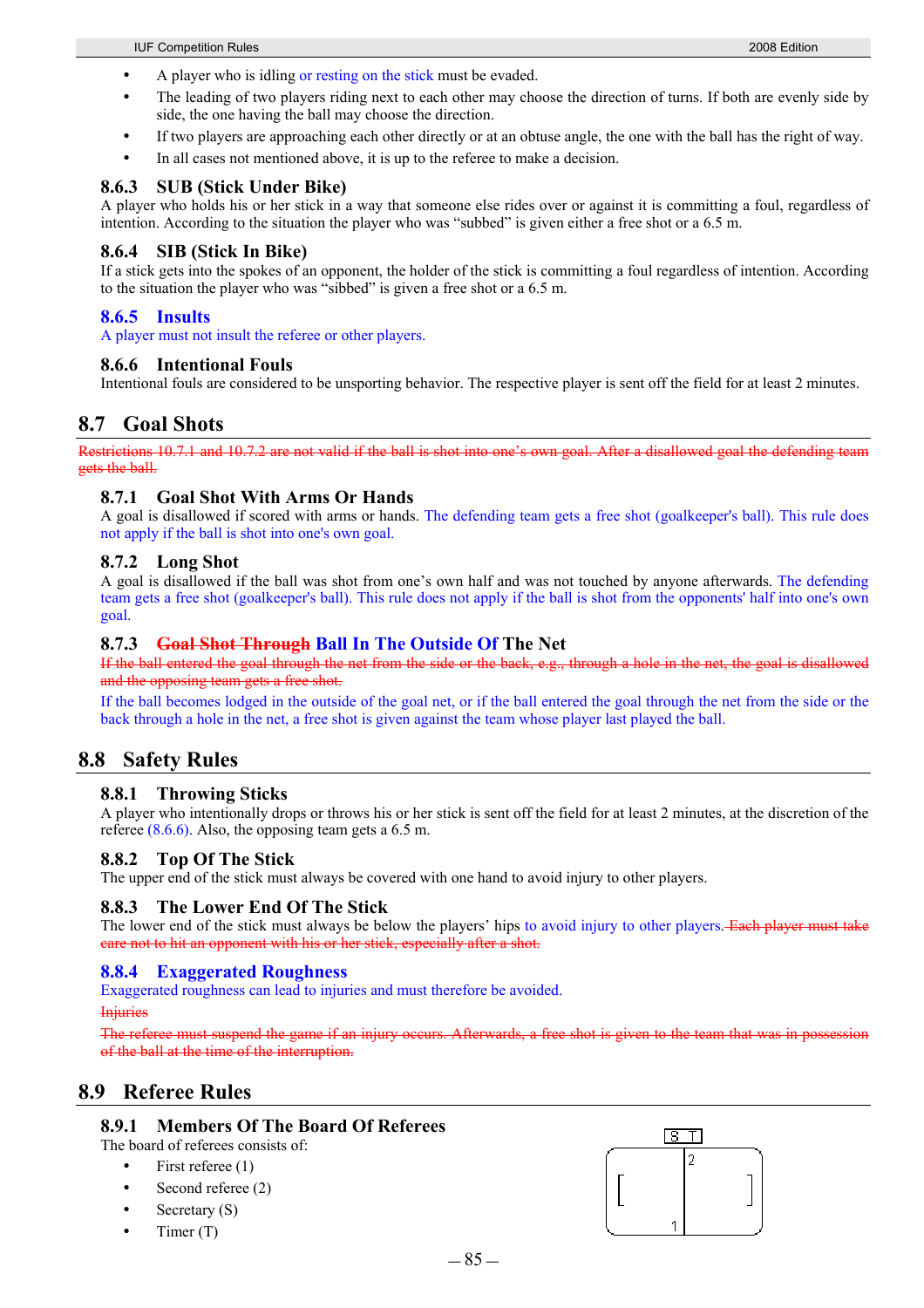### **8.9.2 The Referees**

The two referees are positioned one on each side. They try to stay close to the ball. They should not ride a unicycle. The clothes of the referees must be of different color than those of the players. Both referees are responsible for checking all violations of the rules. The first referee has three additional tasks:

- He The first referee overrules the second referee, if they disagree.
- He The first referee restarts the game after every interruption by a long blow of the whistle.
- He The first referee throws drops the ball in for the bully.

#### **8.9.3 The Secretary**

The secretary sits at the desk. He and takes care that the scoreboard always shows the current score. After a goal he the secretary seeks eye contact with the first referee to check if he declares the goal is declared valid or not. After the end of the game he the secretary writes the final score into the report.

#### **8.9.4 The Timer**

The timer checks the time of play with a stopwatch. The watch is started whenever the referee starts the game by blowing the whistle and it is stopped at every interruption. At the end of each half period, the timer stops the game by blowing the whistle.

### **8.9.5 Before The Game**

Before the game, the referees assemble all players on the field (including substitutes). They check the following:

- Are the colors of the **tricots** shirts of the players clearly different?
- Did all players take off their watches and jewelry which might injure others?
- Is the ball suitable?
- Are the unicycles and sticks orderly, i.e. without sharp, pointed or protruding parts which might injure others?
- They explain to the players how strictly they will interpret the rules.
- If necessary, they tell the players how long the game will be and also if there is extended time in case of a draw.

#### **8.9.6 General Interpretation of the rules**

- The two referees are positioned one on each side. They try to stay close to the ball. They should not ride a unicycle.
- The clothes of the referees must be of different color than those of the players.
- The game is interrupted by a short and loud blow of the whistle. In case the whistle wasn't heard by all players, it is necessary to blow the whistle again. It is not possible to let the game continue after blowing the whistle.
- The referees should set the tone through their positive and calm appearance. Decisions are explained upon request but they are not discussed with the players. In an unclear situation, the referees can ask the players before making a final decision.
- Neither the referees nor the timer or secretary may be distracted from the game. Most of all, they must not talk with the spectators during the game.
- y If two violations of the rules occur back-to-back, only the first one is penalized. **Exception**: Unsporting behavior should be penalized even after the game has been interrupted.
- After a goal, the referee waits until both teams are back in their own halves and ready to continue. Only then, he the first referee starts the game by blowing the whistle.
- If the teams start to play even though the game had not been started by the referee, it is stopped immediately by two or more quick consecutive blows of the whistle.
- When the referee applies the advantage rule, he shows the hand sign "Advantage". In addition he may shout "Advantage" or "Go ahead!" He does not blow the whistle. To apply the advantage rule, the referee makes the normal sign for a free shot with one arm pointing in the direction of play of the team who has the advantage. In addition, the referee may shout ``Advantage" or ``Go ahead!", but does not blow the whistle. The end of advantage play should be signified, either by blowing the whistle to give a free shot for the original foul in the case where no advantage was gained, or by lowering the arm again and/or shouting ``Advantage over''.
- After each interruption of the game the referee briefly explains his the decision. In addition he shows the corresponding hand sign is shown.
- When two or more players fall and it is unclear whether a foul occurred, the referees can interrupt the game and then continue it with a bully. This prevents that even more players are drawn into the situation.
- The referees suspend the game if an injury occurs. Afterwards, a free shot is given to the team that was in possession of the ball at the time of the interruption. If it is unclear who was in possession, the game is continued with a bully.
- For the bully, the ball is dropped but not thrown.
- If a player who is not riding a unicycle shoots into his own goal, the advantage rule applies for the attacking tea i.e. the goal is valid.
- Raising the opponent's stick is allowed in principle, if not done using exaggerated roughness. If the opponent's stick is raised above the height of his hips, it is always considered exaggerated roughness.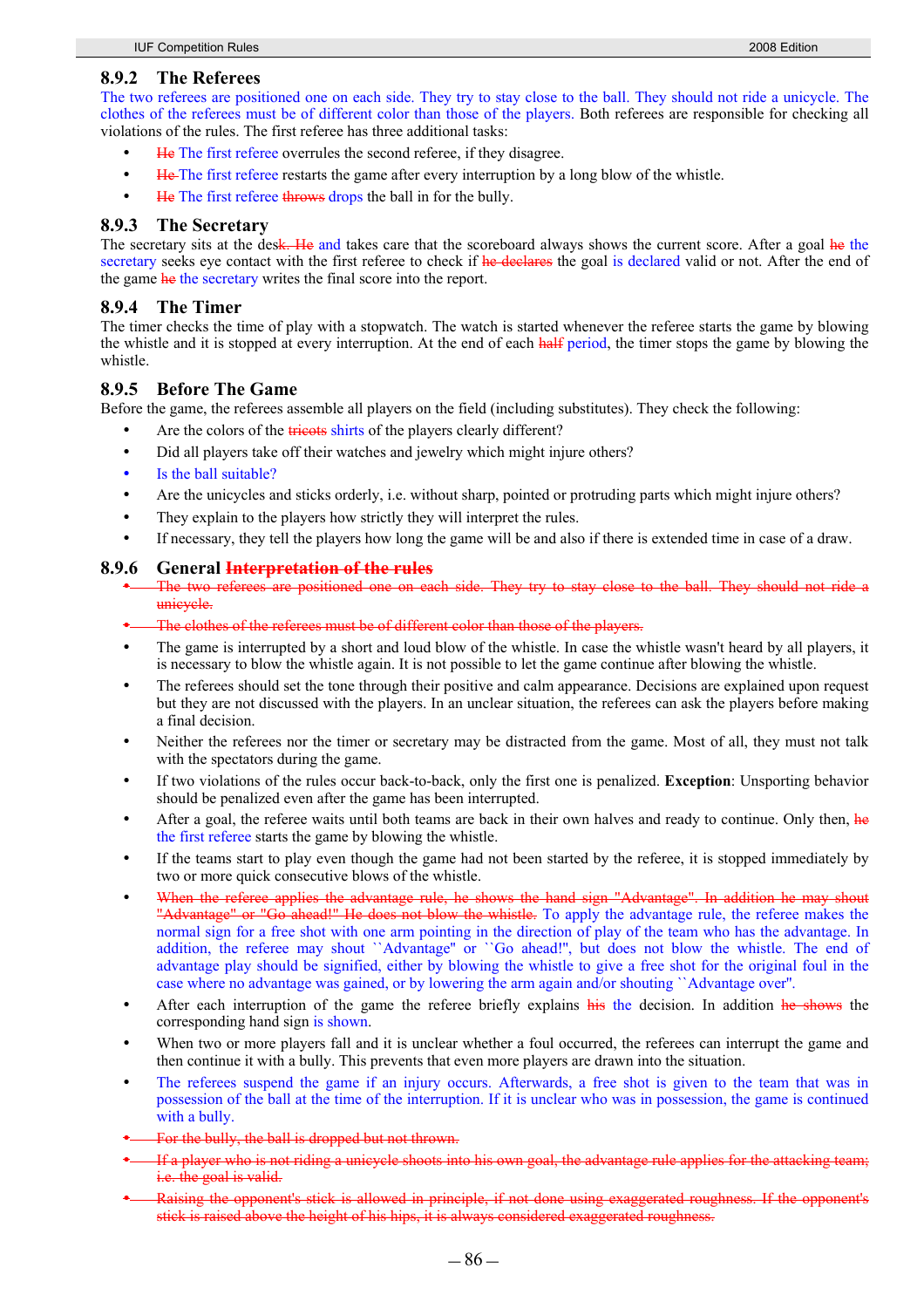- \* A free shot must be passed to another player. However, this is not necessary when the game is restarted after a goal. It is legal to directly shoot a goal after passing the center line.
- \* A player who takes part in the game must be riding the unicycle freely. For a remounting player this means he must sit on the seat and have both feet on the pedals.
- Since it is not allowed to hold onto the goal at all, it is not sufficient to release the goal only quickly for the time while the goal keeper takes part in the game.

### **8.9.7 Referee Hand Signs**

| "Free shot"                                                                                                                                                       |
|-------------------------------------------------------------------------------------------------------------------------------------------------------------------|
| Point with the extended arm in the direction of play.                                                                                                             |
| This sign is also used to indicate the advantage rule.                                                                                                            |
|                                                                                                                                                                   |
|                                                                                                                                                                   |
|                                                                                                                                                                   |
| "Bully"                                                                                                                                                           |
| Hold both thumbs up.                                                                                                                                              |
|                                                                                                                                                                   |
|                                                                                                                                                                   |
|                                                                                                                                                                   |
|                                                                                                                                                                   |
| "6.50 m"                                                                                                                                                          |
| Point with the index finger to the 6.50 m point.                                                                                                                  |
|                                                                                                                                                                   |
|                                                                                                                                                                   |
|                                                                                                                                                                   |
|                                                                                                                                                                   |
| "Advantage" "No Foul"                                                                                                                                             |
| Extend both arms horizontally.                                                                                                                                    |
| This is the only hand sign that is not used in conjunction with a blow of the                                                                                     |
| whistle. It is also used to indicate that there was no foul in a critical situation.                                                                              |
| This sign is used to indicate that there was no foul in a critical situation. It is not                                                                           |
| used in conjunction with a blow of the whistle.                                                                                                                   |
| "Time out"                                                                                                                                                        |
| Form the letter "T" with both hands.                                                                                                                              |
| The game is interrupted for example if a player is injured or if the audience                                                                                     |
| spectators disturbs the game.                                                                                                                                     |
|                                                                                                                                                                   |
|                                                                                                                                                                   |
| "Goal"                                                                                                                                                            |
| Point upwards vertically with one arm.                                                                                                                            |
| The referees should check here that the goal is noted by the secretary. To                                                                                        |
| control this it may be useful for the referees to write down the score himself<br>themselves.                                                                     |
|                                                                                                                                                                   |
|                                                                                                                                                                   |
| "No goal"                                                                                                                                                         |
| Move the flat hand horizontally (palm pointing down).                                                                                                             |
| With this hand sign a goal shot is declared invalid. This is for example the case                                                                                 |
| if the ball was last touched by hand or arm, in case of a long shot, if the ball<br>entered the goal through the net from the outside, or if the game had already |
| been stopped before the ball entered the goal. The referees should check here                                                                                     |
| that the invalid goal is not inadvertently counted by the secretary.                                                                                              |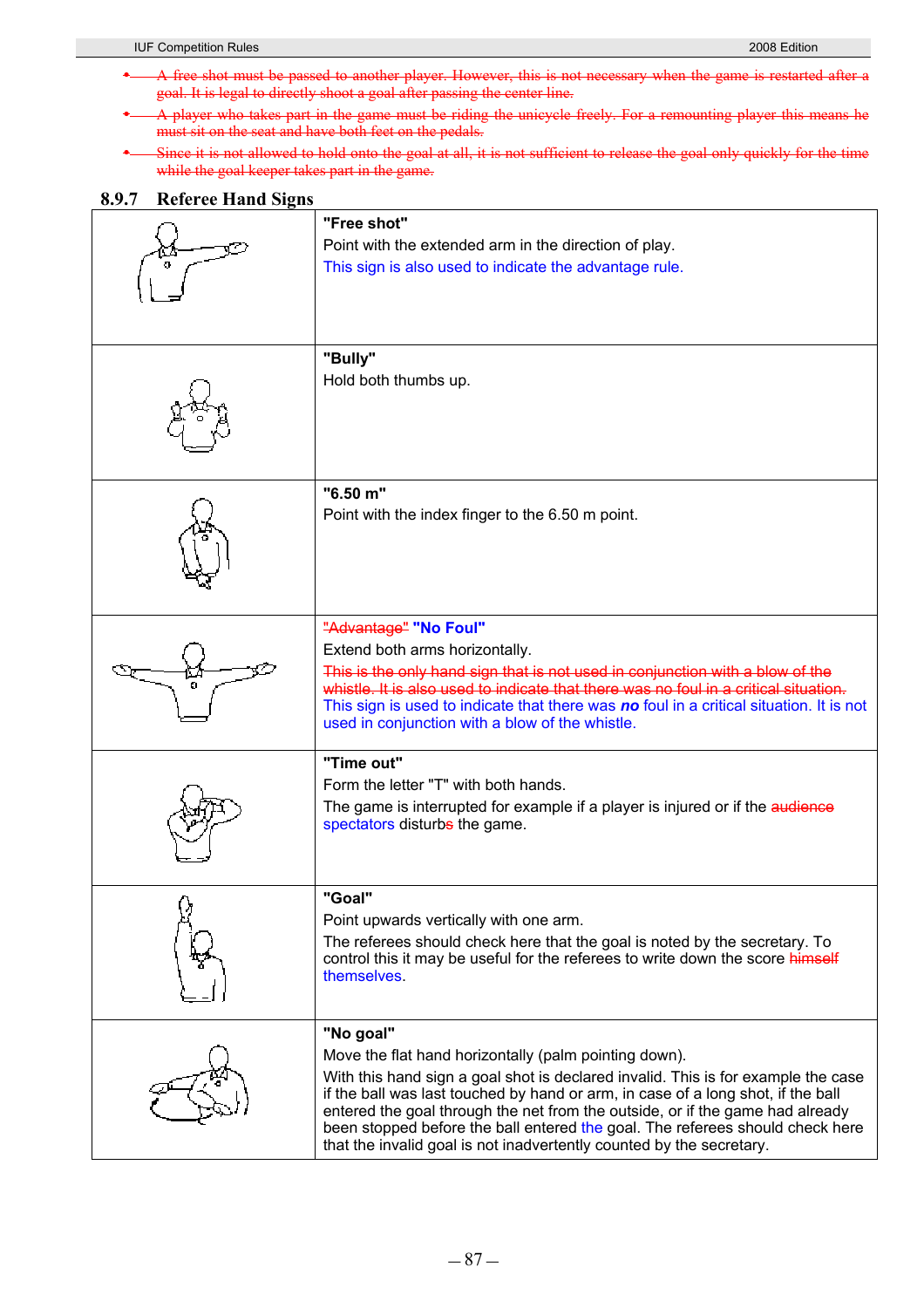| "High stick"<br>Hold clenched fists next to each other above the head.                                            |
|-------------------------------------------------------------------------------------------------------------------|
| "Penalty box for 2 minutes"<br>and also<br>"Two consecutive plays with the hand"<br>Spread and raise two fingers. |
| "Penalty box for 5 minutes"<br>Spread and raise five fingers.                                                     |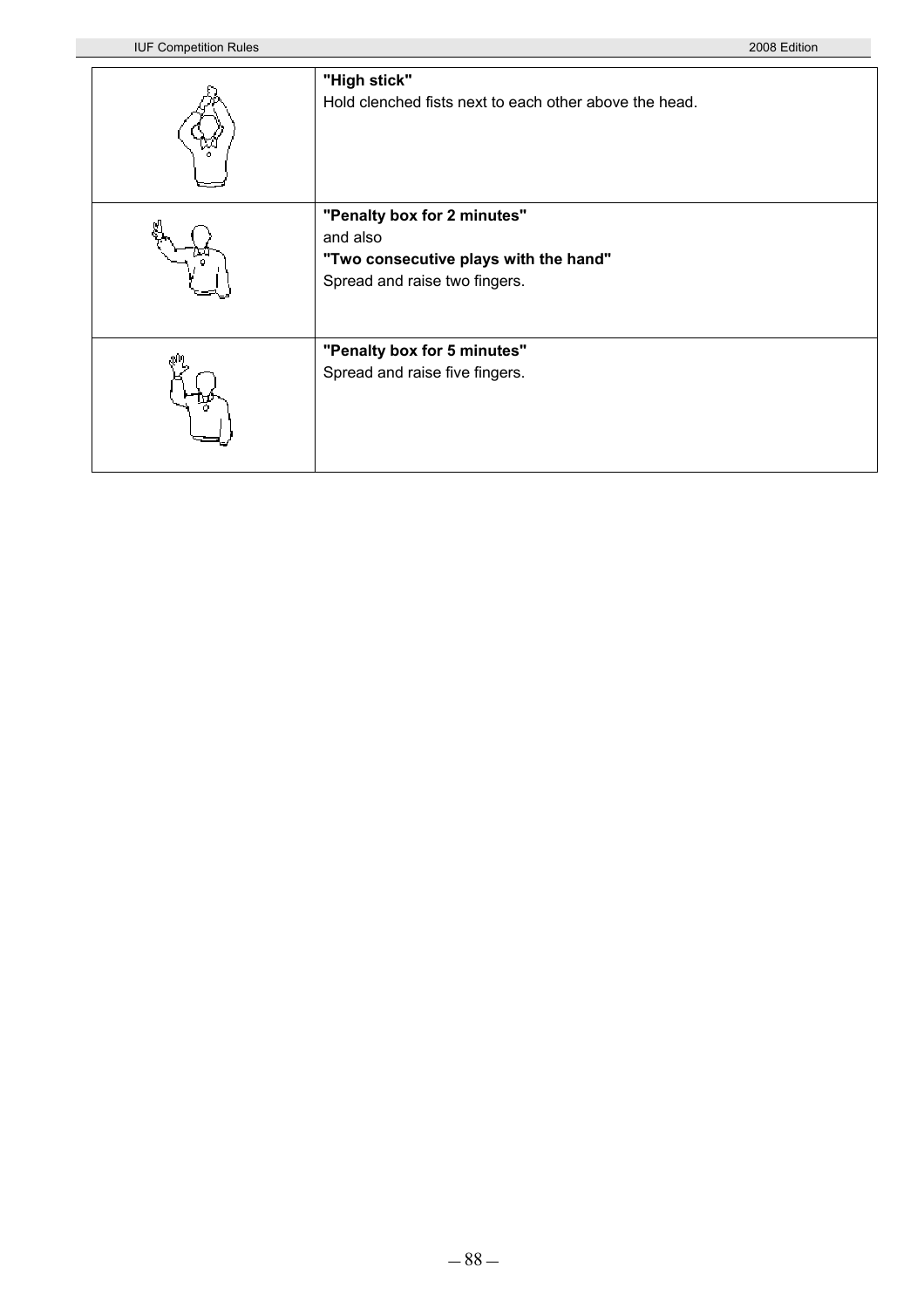# **9 UNICYCLE BASKETBALL**

### **INTERNATIONAL UNICYCLING FEDERATION GUIDELINES**

In IUF competition, unicycle basketball is played using the international rules for regular basketball with a few changes. The items below, in combination with standard international basketball rules, are what are used for Unicon competition.

## **9.1 Unicycles**

For international competitions, The maximum wheel size is 618mm (24"). The unicycles must not have sharp or protruding parts anywhere which might cause injuries. This refers especially to quick-release levers and bolts. The pedals must be plastic or rubber.

# **9.2 Steps And Traveling**

The player is allowed two steps. A step is a half revolution of the wheel, meaning that each wheel revolution is the equivalent of two steps because pedaling with one leg only moves the wheel half a revolution. However, if as a continuation of the play the ball is thrown or passed, an extra (third) half revolution is allowed. This extra step is the equivalent to the jump in regular basketball.

# **9.3 Idling**

Idling is equivalent to the pivot foot and therefore is allowed. Twisting, where the pedals stay at the same height, while you move the unicycle left and right is also considered your pivot foot, and therefore allowed. The player must also stay within a one meter radius from the point where the idling or twisting started.

# **9.4 Player On Unicycle**

The player can only play the ball while mounted on the unicycle and not touching anything else for support. This applies to offense, defense, and during jump balls. As an exception to this rule, players may jump off the unicycle for slam dunks and to block shots, as long as the player is aware of where the unicycle will end up and that it will not cause a safety hazard. If another player is fouled by the player that jumped or gets hit by the abandoned unicycle, a flagrant foul will be called.

The player throwing the ball inbound must be mounted.

# **9.5 Player Off Unicycle**

If a player falls and loses the unicycle, the player must try to get it out of the way as soon as possible if it can be done without disrupting the flow of play. If that is not possible, then the player must leave it where it lands until it can be retrieved without being disruptive. A violation will result in an obstruction foul.

# **9.6 Four Second Zone**

The three second zone becomes the four second zone.

# **9.7 Intentional Pushing**

Intentional blind side pushes are considered flagrant fouls. Two flagrant fouls by the same player disqualifies him for the rest of that game. The referee must understand that often there is lots of shuffling and pushing because more than one player is going for the ball or because it gets crowded and the rider must look for balance. The referee must appreciate if there is no foul, a regular foul, or a flagrant foul, just like he would in a conventional game.

A player off his or her unicycle is considered off-side.

# **9.8 Contact Of The Ball With The Unicycle**

As long as the player is in contact with the unicycle, riding or not, it is considered part of a player when a ball bounces out of bounds off the unicycle. If this happens the other team gets possession of the ball.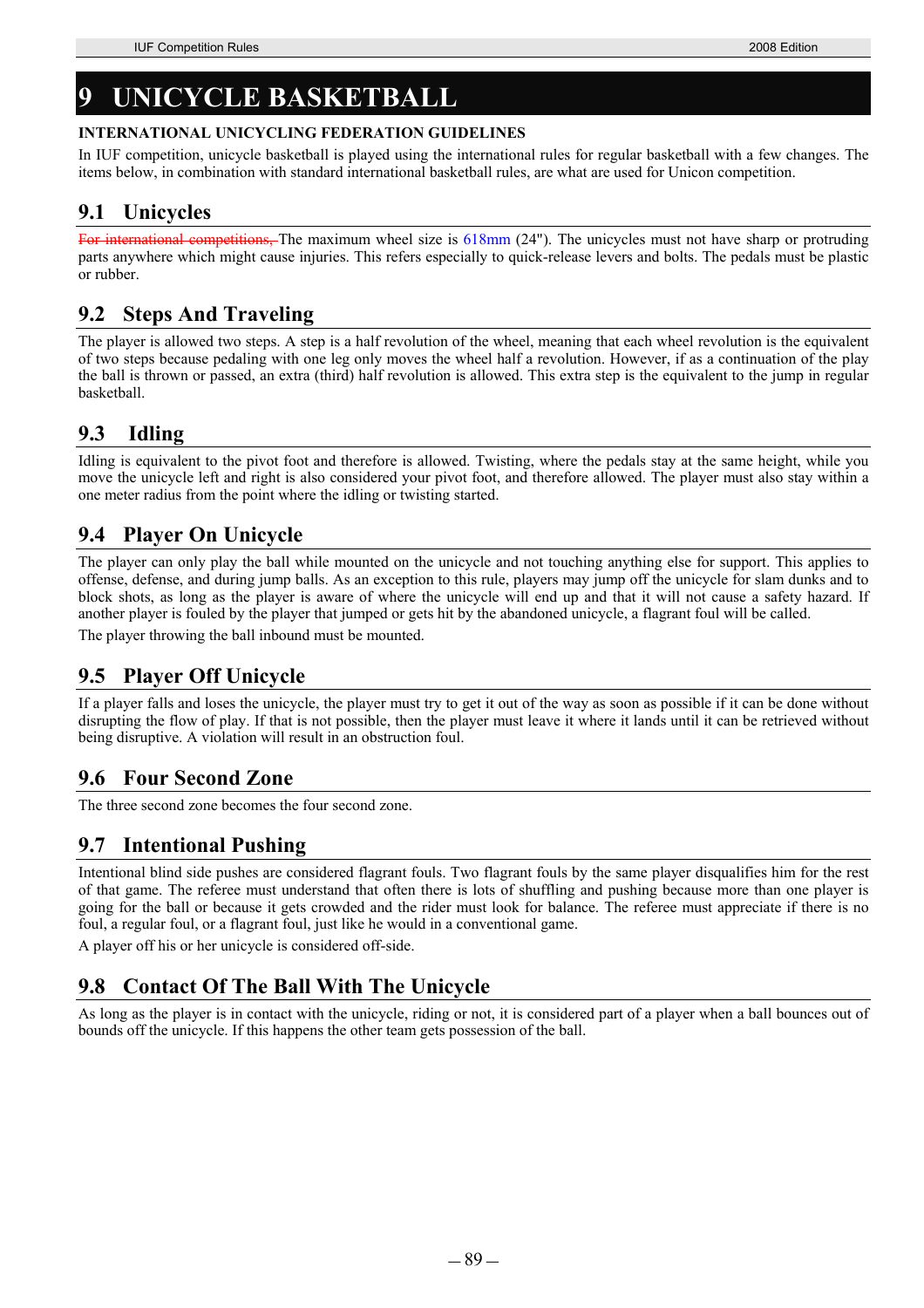# **10 UNICYCLE TRIALS**

### **10.1 Definition Of Freetrials Competitions**

The object of Freetrials is to ride over obstacles. A Freetrials competition takes place on a "course" containing different obstacles called "sections". Each section is worth one point, and courses typically contain 15 – 40 or more sections.

Riders earn points by successfully riding ("cleaning") each section from start to finish. The objective is to earn as many points as possible by cleaning as many sections as possible.

At the end of a specified time period, the rider with the highest overall number of points (who has cleaned the most number of sections) is the winner.

### **10.2 The Course**

The competition takes place within a specified time period (2+ hours depending on the number of obstacles), on a collection of 15 to >40 independent, numbered sections of any length (typically 3 m to 20 m long). Sections may include narrow beams or logs, steep climbs, rocks, etc.

The average difficulty level of sections will vary between competitions depending on the ability level of the riders participating. In all competitions, section difficulty should be evenly represented at all levels from the most beginner to the most expert riders. See Appendix 1 for more information on setting sections.

At each section are posted instructions that identify the section number, its difficulty level, and a description of the section. Section boundaries are defined by flagging tape and/or instructions that designate a start line, section boundaries, and a finish line.

## **10.3 Competition Time Duration**

The minimum competition time duration is 2 hours. If there are more than 30 sections and there are a large number of competitors, 3+ hours is recommended. The time duration should be sufficient to allow each rider time to attempt each obstacle multiple times, if necessary.

All riders must stop riding at the end of the time limit. If a rider is mid-way through an attempt when the time limit is reached, they are allowed to finish that attempt.

The maximum amount of time allowed for each attempt on a section is two minutes. However, for extremely long sections the Event Director may increase this time limit as necessary.

## **10.4 Competition Categories**

Competitors are divided up into different categories for the purpose of awarding prizes. Rider categories should include beginner, sport, expert and pro classes. Smaller events or expert/pro events may not contain all categories. Categories based on gender should be included if there are both male and female participants, with a minimum of 3 riders in a category.

# **10.5 Section Restrictions For Competition Categories**

Normally, all riders of all categories are free to attempt any sections they wish, in the entire course.

In cases where there is a wide range of rider ability, or there are space or time restrictions, the Event Director may allow the Expert and Pro classes to skip the sections that were set for beginner riders. If this is the case, the Event Director should clearly mark the sections that may be skipped.

There should not be any restriction on riders attempting more difficult sections. The only exception would be in cases where the Event Director decides that a section is too dangerous to be attempted by beginner or sport level riders.

## **10.6 Scoring Points**

Each section is worth one point, and the objective is to score points by successfully riding ("cleaning") as many sections as possible within the specified time period.

### **10.6.1 Definition Of "Cleaning"**

Cleaning a section is defined as follows:

- 1. **Riding into a section.** This is defined as the moment a rider's front axle crosses over the start line.
- 2. **Riding through the section without "dabbing"**. Dabbing is defined as follows:
	- Allowing any part of the rider's body to touch the ground or obstacle. If loose clothing brushes against the ground or obstacle but does not influence the rider's balance, then this is acceptable (does not constitute a dab).
	- Allowing any part of the cycle except the tire, rim, spokes, crank arms, pedals, bottom bracket, bashguard or bearing housings to touch the ground.
	- Riding or hopping outside the boundaries of the defined section. The axle(s) of the cycle must be within the boundaries of the section at all times, even if the rider is in the air (e.g., a rider cannot hop over a section boundary that turns a corner, even if they land back inside the section).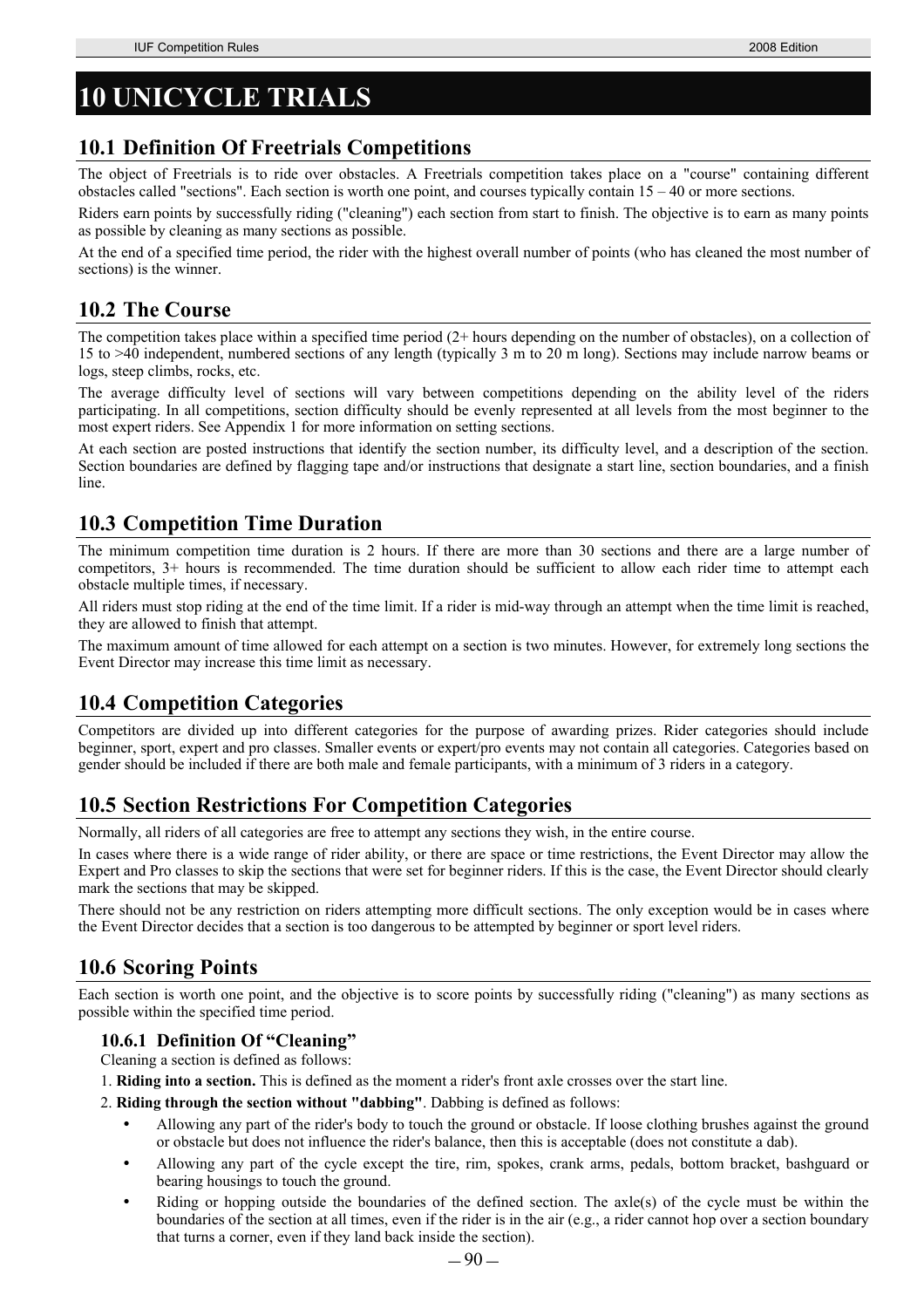- Breaking the flagging tape or other markers that are delineating a section boundary. Touching or stretching the tape does not constitute a dab, as long as the axle(s) remain inside the section boundary.
- Riding a section in any way that is not consistent with the instructions outlined for that problem.

3. **Exiting the section**. A rider exits a section when their axle(s) fully cross over the finish line, or are within a defined finish area (such as a taped circle on top of a boulder). There is no requirement to exit in control. If a rider falls across the defined finish line but manages to exit without dabbing, they have cleaned the section.

### **10.6.2 Exceptions And Special Notes**

When hooking a pedal on an obstacle, it is acceptable for a rider's heel and/or toe to initially contact the ground, as long as most of the rider's foot is still on the pedal. However, after a rider is established in position, weighting the heel or toe on the ground constitutes a dab.

It is acceptable for a rider's body to be entirely on one side of the centerline of the cycle.

Riders may attempt any problem multiple times until they succeed or decide to abandon the section. However, it is not possible to earn additional points by cleaning a section more than once, and no points are awarded if the rider does not clean the entire section.

If there is a lineup for a section, the rider must go to the end of the line after each attempt. Near the end of the competition time period, priority must be given to riders attempting a section for the first time.

### **10.7 Observers**

Observers are responsible for judging whether a rider has successfully cleaned a section. There are several possible ways for an Event Director to organize Observers at an event:

- One Observer can be assigned to judge at each section. This is the best option but is normally not possible because there are normally more sections than Observers.
- Each Observer can be assigned to judge several sections in the nearby vicinity. In this case, it is the responsibility of the rider to ensure that an Observer is watching when they attempt a section.
- Riders can be split into groups, and one Observer is assigned to each group. This Observer would then follow the group around as they go from section to section.
- At small events, there may not be a need for Observers. Riders waiting to attempt a section may serve as Observers for the rider who is currently attempting the section. This is termed "self-judging", and it is up to the riders to ensure that scores are honestly recorded. This is the most common method for smaller competitions.

## **10.8 Keeping Score**

### **10.8.1 Method 1**

#### Method 1 is mandatory for all major competitions and is the recommended method for all other competitions.

Each rider is issued a scorecard (see example) at the beginning of the competition, and must give their card to an Observer prior to attempting a section. If the competition is self-judged, the rider attempting the section gives their card to another rider who must observe them attempt the section. If they clean the section, the observer indicates that they have completed the section by initialing or punching the box corresponding to that section. At the end of the competition, riders hand in their cards to the Event Director or to a designated person for tallying of scores.

#### **Example scorecard:**

| <b>Rider Name:</b>    | Category:             |                       |  |  |  |  |
|-----------------------|-----------------------|-----------------------|--|--|--|--|
| <b>Section Number</b> | <b>Section Number</b> | <b>Section Number</b> |  |  |  |  |
|                       | 6                     | 11                    |  |  |  |  |
|                       |                       | 12                    |  |  |  |  |
|                       | 8                     | 13                    |  |  |  |  |
|                       | 9                     | 14                    |  |  |  |  |
| 5                     |                       | 15                    |  |  |  |  |

#### **10.8.2 Method 2**

This method is intended for small events, and is not appropriate for larger events. Major events such as Unicon or national meets must not use this system of scoring.

At small, self-judged events, In this method, one or two observers keep track of scores for numbered sections on a computer or paper spreadsheet such as this:

|              |                                    | <b>Section</b> |        |        |   |   |   |   |   |  |    |    |                                |    |    |    |    |    |
|--------------|------------------------------------|----------------|--------|--------|---|---|---|---|---|--|----|----|--------------------------------|----|----|----|----|----|
| <b>Rider</b> | Category                           |                | ົ<br>∸ | G<br>N | 4 | 5 | O | - | 8 |  | 10 | 11 | 12<br>$\overline{\phantom{a}}$ | 13 | 14 | 15 | 16 | 47 |
| Jane         | $\overline{\phantom{0}}$<br>Expert |                |        |        |   |   |   |   |   |  |    |    |                                |    |    |    |    |    |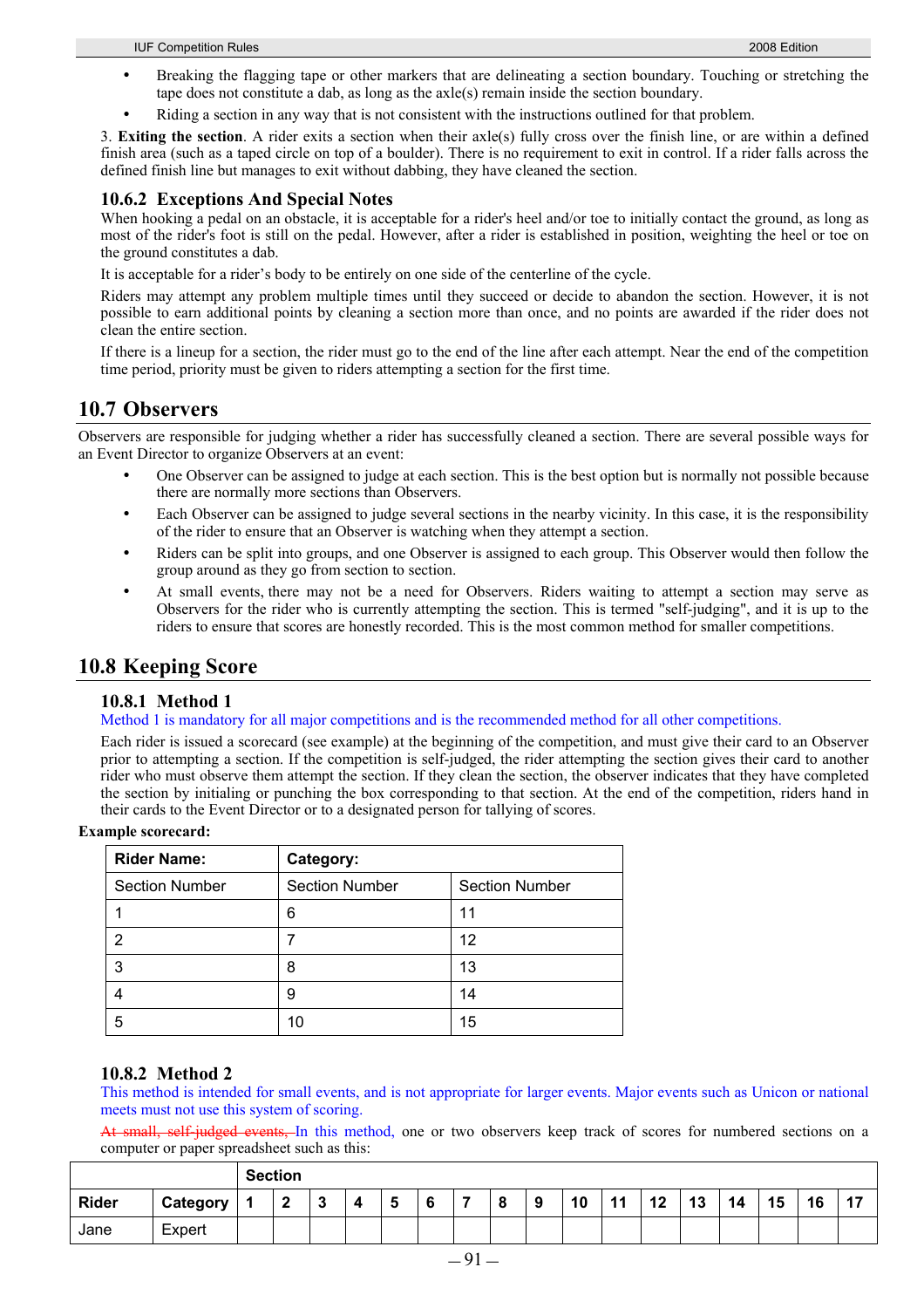| Smith      |  |  |  |  |  |  |  |  |  |
|------------|--|--|--|--|--|--|--|--|--|
| John Sport |  |  |  |  |  |  |  |  |  |
|            |  |  |  |  |  |  |  |  |  |
|            |  |  |  |  |  |  |  |  |  |

After cleaning a section, riders must return to the Observer and tell them which section they cleaned.

This method of score keeping makes maximum use of resources, but depends on honesty on the part of the ride efficient if the sections are very spread out. It is not recommended for major competitions.

# **10.9 Participation By The Course Setter(s)**

Due to the grassroots nature of many events, the course setter(s) are allowed to compete. Although the course setter may initially be more familiar with course sections than the other riders, this should not result in an advantage because everyone is allowed multiple attempts to complete sections. However, if the Course Setter(s) chooses to also compete, they must conform to Rider Responsibility "F", and refrain from riding on the course prior to the competition, including while they are designing and building the sections.

## **10.10 Safety**

All riders must wear appropriate safety gear, such as helmets, shin and knee protection and gloves or wristguards. Dangerous sections must not be constructed, and in particular, there should be no dangerous objects to land on if a rider falls off a high object. Artificial sections should be constructed so that they do not collapse or fall over under normal riding conditions.

If an Observer or the Event Director feels that safety is compromised by a rider attempting a section that is beyond his/her ability, they may prohibit the rider from attempting that obstacle. In cases where a fall from an obstacle could be particularly dangerous, the Event Director may also permit attempts only by Expert and/or Pro class riders.

## **10.11 Rider Responsibilities**

- A. The rider must know the rules.
- B. The rider must gauge their time. No allowance will be made for riders who spend too much time at one obstacle and cannot complete the course before the end of the competition time period.
- C. The rider is responsible for knowing where a section starts and ends, and which route he or she is supposed to take.
- D. If two or more sections overlap, it is recommended that only one rider at a time attempt any of the overlapping sections. If two or more riders are on overlapping sections at one time, the rider who started first has the right-ofway.
- E. The rider is responsible for his or her scorecard. If it becomes damaged, the rider can ask the Event Director for a new one. If it becomes lost, the rider will be issued a new card but their score will return to zero.
- F. No rider may attempt any obstacle prior to the start of the competition. Ideally there should always be a separate practice area set up outside the competition area, for warming up prior to competing.
- G. Intentional modification of a section by riders or spectators is prohibited. Note that kicking objects to test stability does not constitute intentional modification if an object moves. If a section is unintentionally modified or broken by a rider, they should inform the Event Director or Course Setter who will return the obstacle to its original form if possible.

# **10.12 Protests And Dispute Settlement**

A protest can be lodged by anyone against an Observer's ruling. Protests typically arise when a bystander (another rider, or a spectator) observes a rider make an infraction that is not recorded by the Observer, or when an Observer gives the wrong penalty.

Protests must be lodged with the event director within fifteen minutes of the official results being posted. Protests must be in writing, and must note the rider, and section number and a description of the protest.

For small-scale events, the Event Director can act as the sole jury member. For larger events there should be a Jury consisting of at least three members, and they should be appointed in advance of the event. The Jury should be composed of the Event Director, the head Observer or Event Commissar if applicable, and a riders' representative. If there is no head Observer, the Event Director can appoint any person with experience in trials. Care should be taken to avoid conflict of interest and, in the event that a protest involves someone close to a Jury member, that person should be replaced for evaluation of the protest in question.

The jury will base its ruling on the input from the relevant parties, including the rider, the Observer, and the person who lodged the protest. In the evaluation of protests, the benefit of the doubt must go to the Observer. The Jury is not obliged to overrule the Observer based on testimony from witnesses. Only if all parties present at the incident agree on the facts, and the Observer accepts that he or she made an error in assigning penalties, can an Observer's decision be overturned.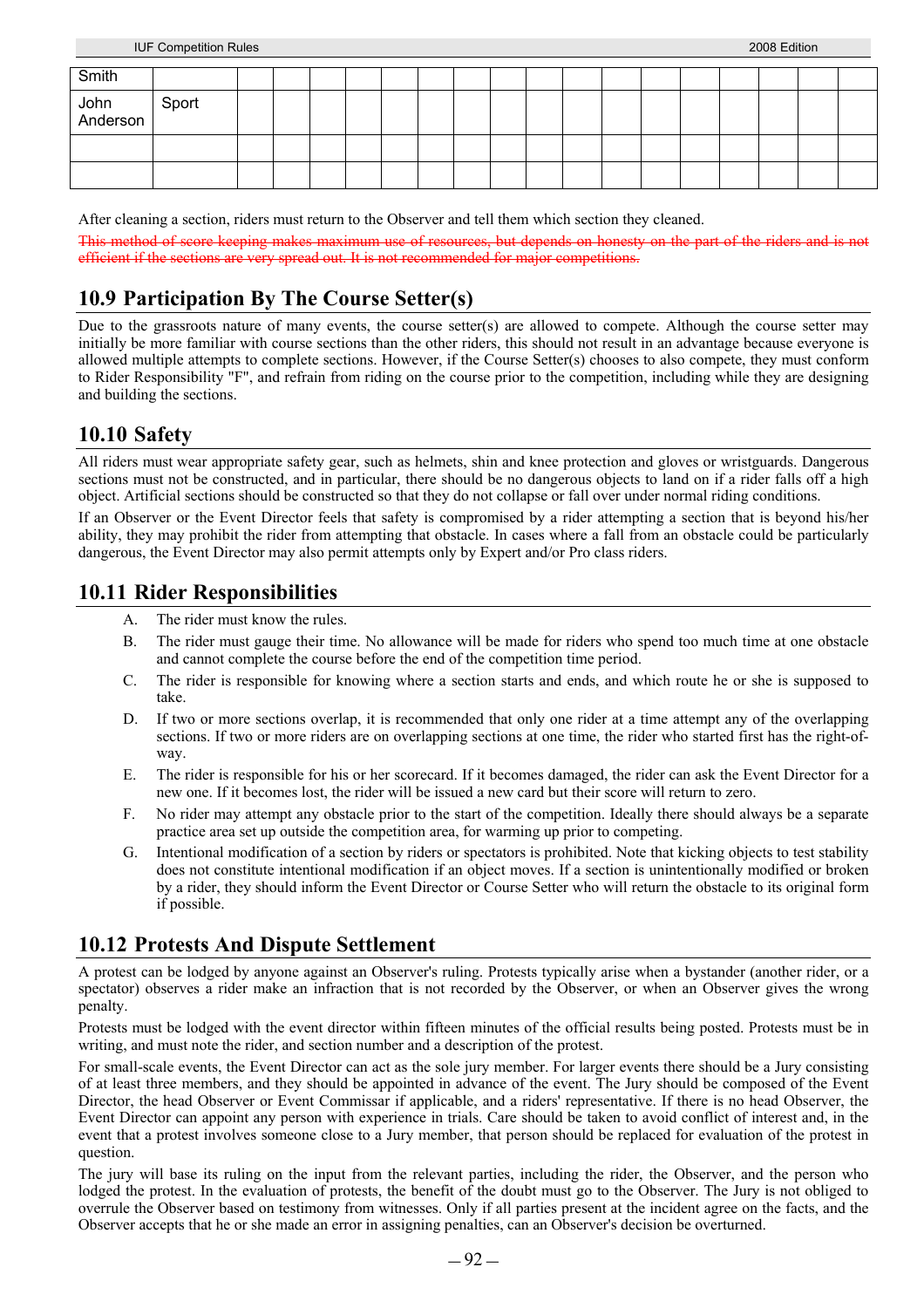## **10.13 Tie Breaking**

A tie occurs when the competition finishes and one or more riders have completed the same number of sections.

#### 12.13.1 FASTEST TIME METHOD

At the end of the competition time period, if two or more riders complete the same number of sections, the first rider to complete the sections is the winner. This requires that observers keep track of the time that riders finish sections. It is not necessary to keep track of time for the entire event. Within the last hour of competition, observers should start recording finish times for each competitor. At smaller events where it is easy to determine who are the best riders, only the times for the top riders need be recorded (e.g., the times for the riders who are most likely to tie for the top placements).

It is the responsibility of the rider to make sure that their section finish times are recorded. For example, if a rider quickly finishes all sections except one, and then spends the last hour trying to finish the last section, it is the rider's responsibility plan ahead and make sure that their completion times were recorded for their last few sections.

If section times were not recorded, The Course Setter should collaborate with the tied riders to create a new, "tiebreaker section" at an appropriate level of difficulty. This section should be relatively long and may consist of several existing sections joined together, or an entirely new section. The section should contain obstacles of increasing difficulty towards the exit location.

Each tied rider attempts this section and the winner is the person who rides the furthest without dabbing. Only one attempt is allowed. The furthest location of a rider is defined by the part of the cycle that is touching the ground (the crank, pedal, or tire), prior to dabbing. There is no requirement for the rider to be in control. For example, if a rider lands a drop onto their tire, but immediately dabs, their furthest point would be the location where their tire last touched prior to dabbing.

If more than one rider cleans the tiebreaker section, another tiebreaker should be conducted with a more difficult section.

# **10.14 Cycle Design Restrictions**

Any cycle or bike may be used. There is no restriction on changing cycles during the competition.

## **10.15 Guidelines For Course Setters**

### **10.15.1 Numbering And Describing Sections**

Course setters should ensure that they have the following material for flagging and describing sections: flagging tape, duct tape, spray-paint, a staple gun, paper or cardboard, a felt marker, and large size Ziploc bags. Laminated cards with large letters A, B, C, etc. or 1, 2, 3, etc. are also very useful for labeling obstacles for description purposes.

Each section must be clearly numbered and designated with written instructions and/or flagging tape, and have clearly marked start and finish locations. Be especially careful to clearly define the finish so it is clear when a rider has cleaned a section.

Section instructions should include the section number and a description of the section. Assigning difficulty ratings to sections is not required. However, it is recommended that difficulty ratings be assigned to sections and listed on the rider scorecards, because it allows riders to quickly determine which obstacles they wish to attempt. See Section 10.16 for guidelines on assigning difficulty ratings.

Section instructions should include the following information:

- Start: Description of the start location
- Section: Description of the section and section boundaries
- Finish: Description of the finish location
- Sketch of the section (optional)

Using sketches is strongly recommended for international events where all riders do not speak the same language. In some cases it can replace written instructions.

#### **Example Instructions and Sketch:**

### **Section 22 Difficulty: U3**

**Start**: Between the yellow tape, onto Beam A

**Section**: Ride from Beam A onto Spool #1, then to Box 2.

**Finish:** Ride off Box 2, staving between the 2 lines of flagging tape

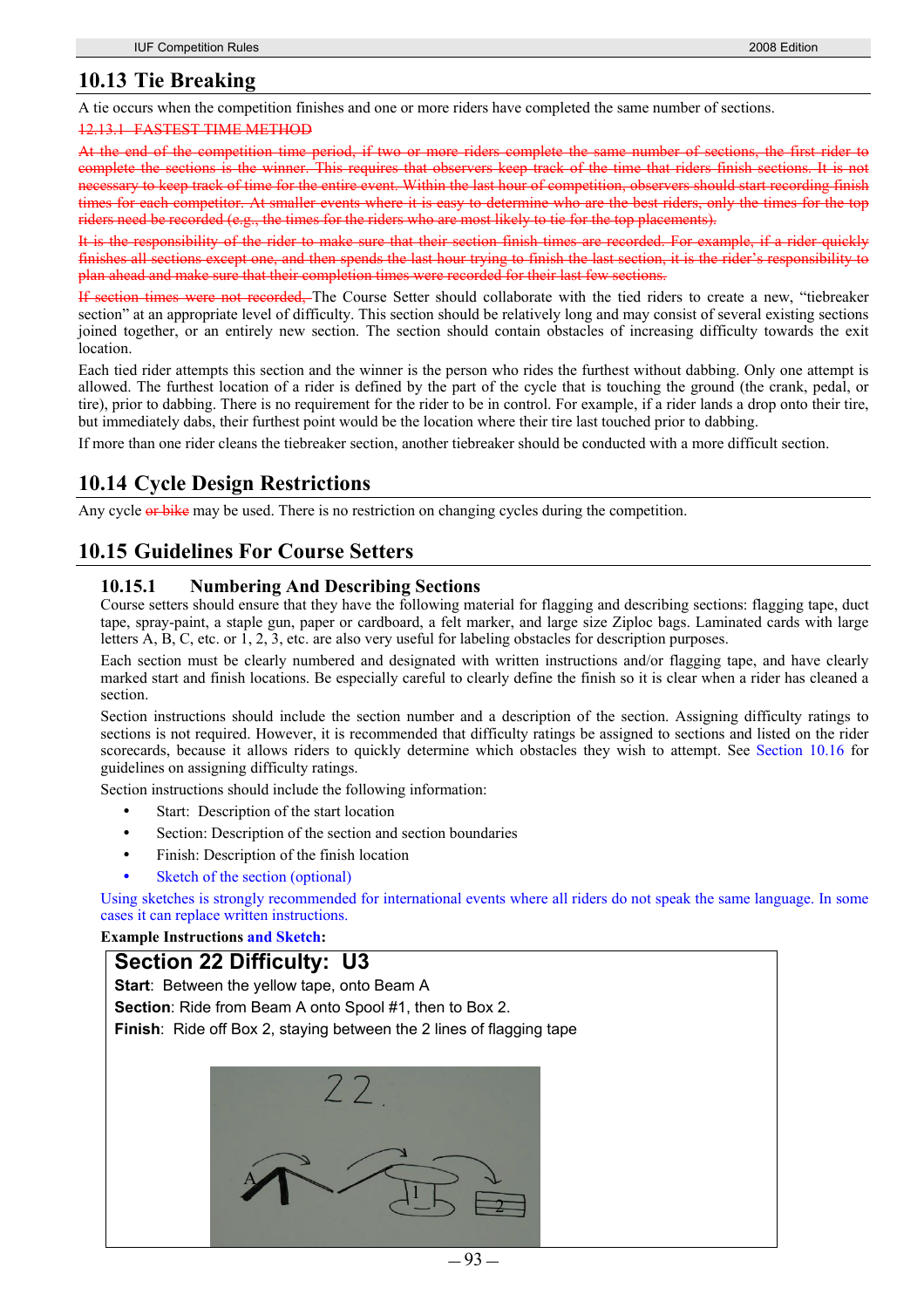To make it easier to describe sections, label major obstacles with numbers and/or letters. These should be clearly visible at a distance. Plastic laminated cards with letters or numbers are good because they can be re-used at other competitions.

One good strategy is to label all boxes with numbers, and all beams with letters. This makes it much easier to include section descriptions such as "ride from Beam A to Box 6, without touching the ground.

Section instructions should not require or prohibit a rider from using certain techniques to complete a section. For example, the instructions must not prohibit the use of pedal grabs or bash guards in order to increase the challenge.

### **10.15.2 Section Difficulty**

The range in difficulty of sections should correspond to the range in ability levels of the participants. The easiest sections should be cleanable by all participants after one or two attempts, and the harder sections should require multiple attempts by the best riders.

It is highly recommended to include one or two sections that are so difficult that they may only be cleaned by one rider, or not at all. This will help prevent ties for first place, and may also help to increase the technical standards of the sport if a rider succeeds in doing something that has never been done before.

### **10.15.3 Course Planning: Location And Materials**

It is most important to make maximum use of available resources. Prior planning and proper site selection are essential. Expect to take at least one day to set a course for a major competition, plus time to assemble the raw building materials.

If possible, select a course location with an abundance of natural obstacles, or features that can be incorporated into human-constructed obstacles. It cannot be overstated that is much easier to make use of what is already there, rather than constructing new obstacles.

Sections may be set on natural features such as bedrock, boulders, logs, and hill slopes, and/or constructed from stacked pallets, railings, truck tires, junkyard cars, obstacles constructed from lumber, or any other material at hand. Often it is good to combine natural features with human-constructed obstacles.

It is highly recommended to also build a basic practice area to be set up outside of the competition area. This can consist of a small number of random obstacles, and is important for warm-up and to reduce the temptation to ride on the course prior to the event.

Make sure that there is plenty of extra building material (tools, screws, and raw materials) on hand to repair sections damaged during the event.

### **10.15.4 Course Design**

Sections should differ substantially from each other and test a variety of hopping and rolling techniques. Often, it is a good idea to mentally make a list of the different techniques in trials, and design sections that test each of them separately or in combination.

The course layout is controlled mainly by the available resources. If there are abundant natural obstacles, design sections around the most obvious natural features.

For either natural or artificial sections, a good way to maximize resources is to first construct several major structures that can be used as centerpieces, or hubs, and then design sections that center around these hubs. For example, a car, spool, or large boulder could serve as a hub, surrounded by smaller structures that lead onto and over the hub in different ways.

Building centralized hubs rather than independent sections allows for high concentrations of sections on less building material. Unlike conventional bike trials, it is not a problem to design overlapping sections, although sometimes it may cause delays as riders wait for their turn. Usually a combination of hubs and independent sections is best.

It is extremely important to design sections that are durable enough that they do not break or change during the competition time period.

Overall, a course should not favor left or right handed riders, or riders with right- or left-foot-forward hopping stances. For example, the Course Setter should include sections requiring hops to both the right and to the left.

It is best to design sections that provide challenge without undue risk. Typically the best-designed sections include moves that test balance and precision, rather than moves that are difficult only because they are big. For example, rather than constructing a big, basic drop or gap between easy terrain, increase the difficulty of the takeoff or landing areas by making them smaller or off-angle. It is strongly recommended to avoid building any drops to hard, flat ground that are greater than 1.5m height.

There is no requirement that riders exit a section while in full control of their cycle. Consequently, a well-designed section should force riders to be in control in order to finish--it should not be common for riders to fall across the finish line. The easiest way to do this is to include at least 2 meters of easy ground between the last hard obstacle and the finish line.

A photo album of previously constructed sections is located at www.krisholm.com/sections.

### **10.15.5 Time And Space-Saving Strategies**

If building material is extremely limited and there are very few participants, an alternative competitive strategy is to create an elimination round, instead of setting an entire course.

A small number of sections is set (as little as 1 section at a time), and riders attempt all sections. Any rider who cannot clean an obstacle after multiple attempts is eliminated. Then a second set of section(s) is set, and the process repeated until only one rider can clean the section(s). This option works with minimal resources but should be regarded as a last resort.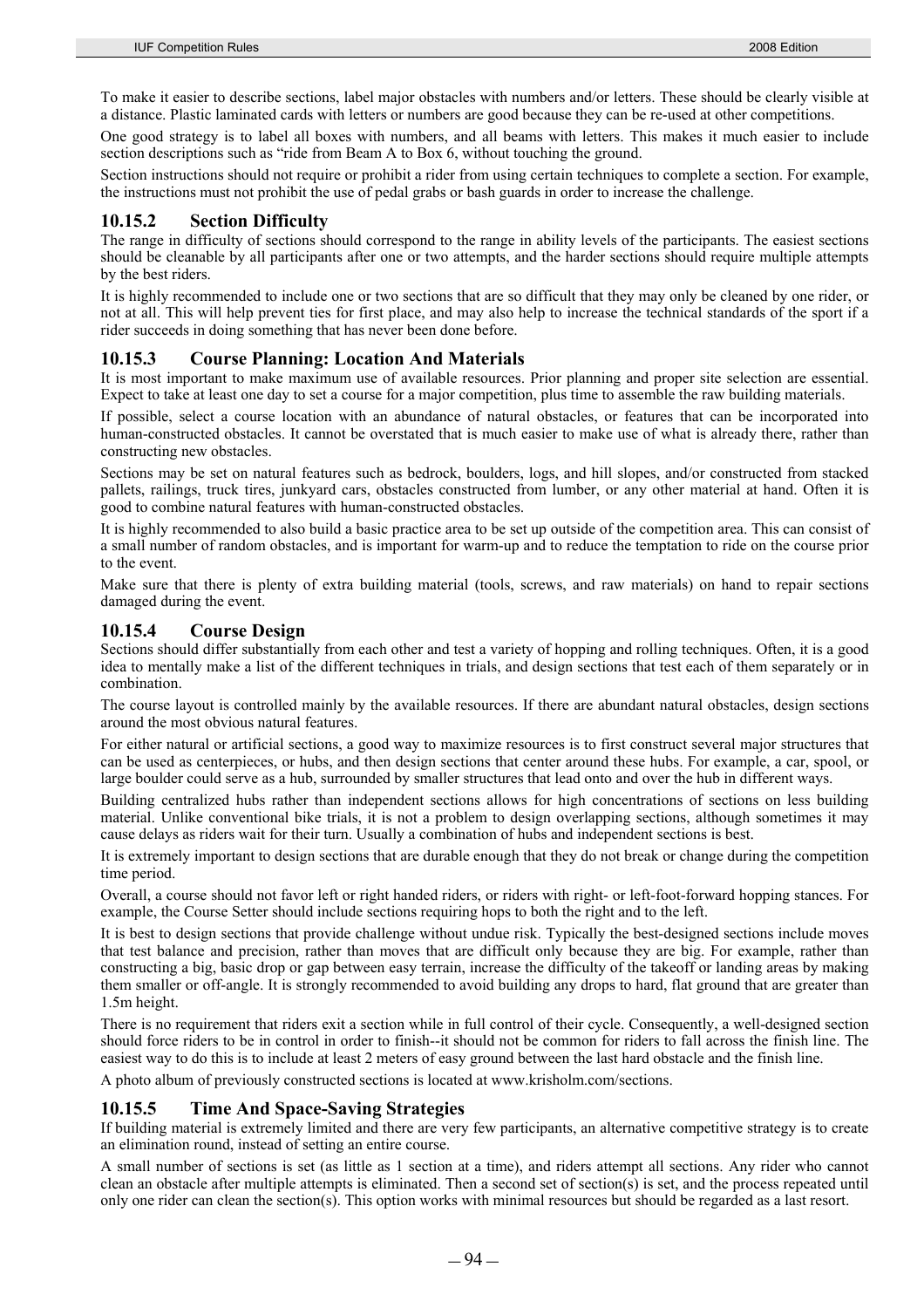### **10.16 Guidelines For Assigning Difficulty Ratings To Freetrials Sections**

Assigning difficulty ratings to sections is optional. However, it is helpful in that it helps riders quickly evaluate which sections they want to attempt, and it provides a way for riders to measure their skill level.

Two methods for rating section difficulty are described below. The first method is simple and will suffice for most bike and/or unicycle freetrials events. The second method (the U-system) is specific to unicycle trials and is recommended for major unicycle trials events.

The most important responsibility when assigning difficulty ratings is to be consistent. For this reason it is best to assign difficulty ratings after all sections have been built. Course setters should also try not to let their own strengths and limitations at different techniques bias their judgment of score values. This is especially important for rating sections that have similar difficulty levels but which require different skills (e.g., hopping, riding narrow beams, pedal grabs, etc.)

These difficulty ratings do not rate the level of danger. For example, Course Setters should not give a narrow beam a more difficult rating if it is high off the ground.

### **10.16.1 Simplified Method To Assign Difficulty Ratings**

The following table is a semi-relative rating system describing 4 difficulty levels from beginner to expert/pro. It uses the same difficulty symbols as ski areas. When rating difficulty levels of sections, the section setter(s) should finish all the sections and rate them afterwards, so as to get the best sense for relative difficulty levels between sections. All symbols do not necessarily have to be used for every course (i.e. the easiest or hardest sections do not necessarily need to be green circle or double black diamond). For unicyclists, the reference U-rating is given.

| Level                | <b>Difficulty</b> | <b>U-levels</b><br>(Unicycle only) |
|----------------------|-------------------|------------------------------------|
| <b>Green Circle</b>  | Beginner          | $U0 - U1$                          |
| <b>Blue Square</b>   | Intermediate      | $U2 - U3$                          |
| <b>Black Diamond</b> | Expert            | $U4 - U6$                          |
| Double Black Diamond | Pro               | $U7 - U8$                          |

#### **Simplified Difficulty Ratings**

### **10.16.2 The U-System For Rating The Difficulty Of Unicycle Trials Obstacles And Sections**

The U-system is an open-ended rating system that describes the difficulty of riding trials obstacles, and is based on the difficulty rating systems used for rock climbing. It can be applied to trials competitions, recreational trials riding, or very short technical sections of trail when mountain unicycling.

The U-system is different than the "Skill Levels" defined for artistic unicycling (see the Skill levels at www.unicycling.org/iuf/levels/) because it does not consider riding techniques. Instead, it rates the difficulty of an obstacle itself, irrespective of the technique used to ride it.

Two tables are provided below. Table 1 gives basic dimensions for obstacles and techniques at each U-level, and the section gives examples of familiar everyday obstacles at each level. By necessity, each obstacle is the simplest possible to describe. Also, even though the U-system rates obstacle difficulty, not the difficulty of moves, example techniques are provided to help give the rider a sense for the difficulty of these moves at different levels. Table 2 is a simple description of example types of challenges at each U-level.

Obstacles in the table below are described where:

- All hops and drops are between uniform, flat surfaces. The table measurement is the height.
- All gaps are between elevated, uniform, horizontal surfaces with vertical sides. The table measurement is the width between takeoff and landing surfaces.
- All balance beams are level, straight, and at least 3m long. The measurement is the beam width.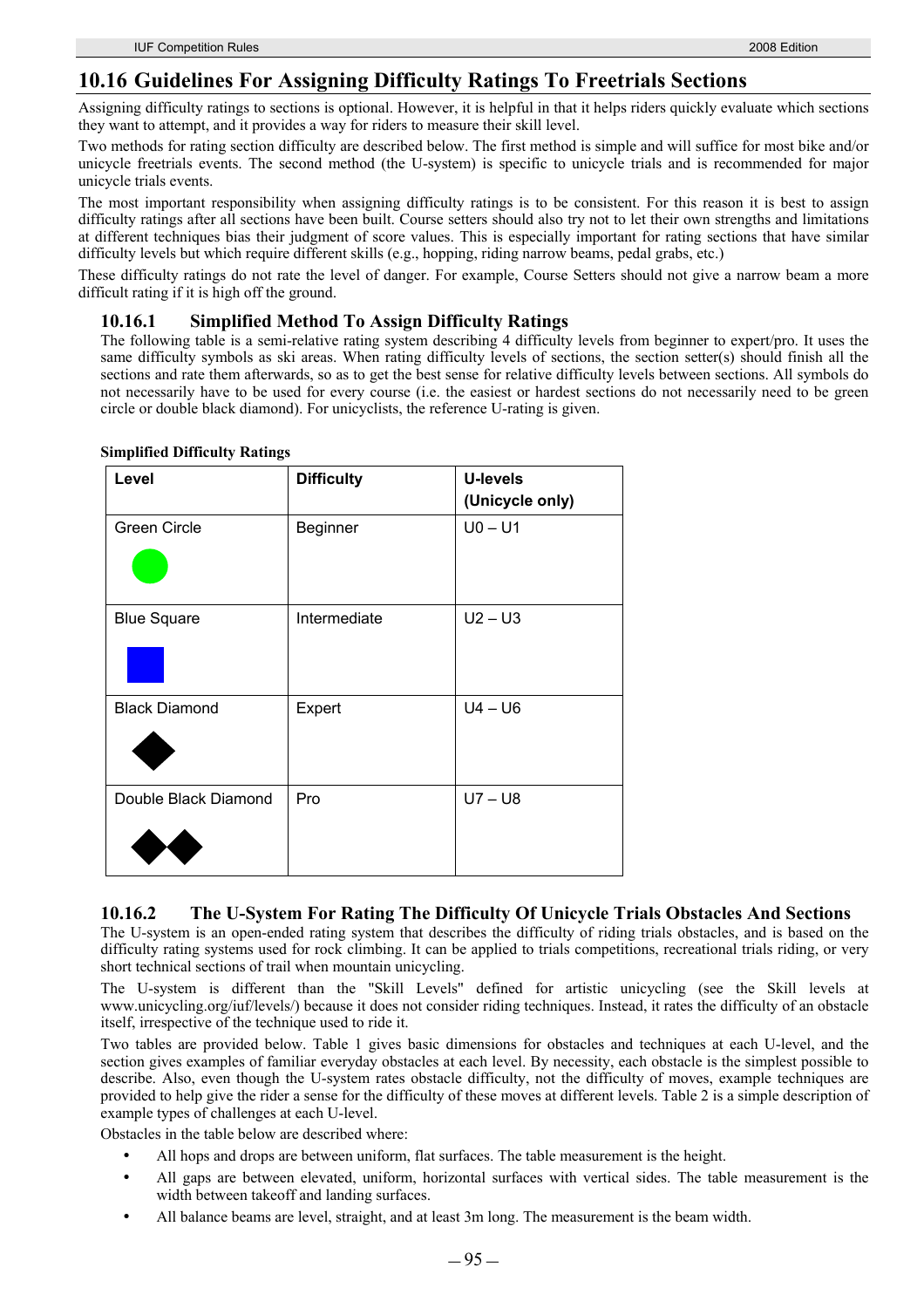- "+variation" means some addition of non-uniform terrain to increase difficulty. Any non-uniform terrain will typically increase the difficulty.
- N/A means that the technique would not typically be used.
- With experience, a rider will get a "feeling" for the difficulty of other trials problems by comparing them to the reference obstacles in these tables. In this way, an unlimited number of problems can be graded for difficulty.

Table : Non-metric measurements (inches)

|  |  |  | Table 1: Dimensions (in cm) of obstacles and techniques for different U-levels |
|--|--|--|--------------------------------------------------------------------------------|
|--|--|--|--------------------------------------------------------------------------------|

| U-<br>Level    | Hop<br>(static,<br>seat-<br>in) | Hop<br>(rolling) | Hop<br>(rolling) | Gap<br>(static,<br>seat<br>in) | Gap<br>(static,<br>seat<br>out) | Gap<br>(rolling) | Drop<br>(static,<br>seat in) | Drop<br>(static,<br>seat<br>out) | Drop<br>(rolling,<br>seat in) | Drop<br>(rolling,<br>seat<br>out) | Pedal<br>Grab or<br>Crank<br>Grab | Riding<br>round<br>beam<br>(widths) | Riding<br>square<br>beam<br>(widths) |
|----------------|---------------------------------|------------------|------------------|--------------------------------|---------------------------------|------------------|------------------------------|----------------------------------|-------------------------------|-----------------------------------|-----------------------------------|-------------------------------------|--------------------------------------|
| 0              | 15                              | n/a              | 10               | 20                             | 20                              | 20               | 30                           | 30                               | 20                            | 20                                | n/a                               | n/a                                 | 20                                   |
| 1              | 25                              | n/a              | 15               | 30                             | 30                              | 30               | 45                           | 45                               | 30                            | 30                                | n/a                               | n/a                                 | 17.5                                 |
| 2              | 35                              | 35               | 25               | 40                             | 40                              | 40               | 60                           | 60                               | 45                            | 45                                | 30                                | n/a                                 | 15                                   |
| 3              | 45                              | 45               | 45               | 65                             | 65                              | 60               | 90                           | 90                               | 60                            | 60                                | 60                                | n/a                                 | 10                                   |
| 4              | n/a                             | 55               | 55               | 95                             | 95                              | 95               | 120                          | 120                              | 90                            | 90                                | 75                                | 20                                  | 5                                    |
| 5              | n/a                             | 65               | 65               | 125                            | 125                             | 125              | 150                          | 150                              | 120                           | 120                               | 90                                | 15                                  | $5 +$<br>variation                   |
| 6              | n/a                             | 75               | 75               | 155                            | 155                             | 160              | 180                          | 180                              | 150                           | 150                               | $> 90 +$<br>variation             | 7.5                                 | $5 +$<br>variation                   |
| $\overline{7}$ | n/a                             | 82.5             | 82.5             | n/a                            | 160                             | 195              | $>180+$<br>variation         | 210                              | 180                           | 180                               | $> 90 +$<br>variation             | 5                                   | $5 +$<br>variation                   |
| 8              | n/a                             | 90               | 90               | n/a                            | 195                             | 210              | $>180+$<br>variation         | 240                              | $>180+$<br>variation          | $>180+$<br>variation              | $> 90+$<br>variation              | $5 +$<br>variation                  | $5 +$<br>variation                   |

**Table 2:** This is a qualitative table that describes simple examples of typical challenges at each U-Rating. The examples are mostly urban terrain because it is too complicated to describe natural obstacles.

| U-<br>Rating   | Example obstacles for each difficulty rating.                                                                                                                                                                                                                                                                                                                                                                                                                                                |
|----------------|----------------------------------------------------------------------------------------------------------------------------------------------------------------------------------------------------------------------------------------------------------------------------------------------------------------------------------------------------------------------------------------------------------------------------------------------------------------------------------------------|
| U <sub>0</sub> | • Moderately easy terrain encountered during cross-country mountain unicycling that is<br>possible to ride purely by rolling.                                                                                                                                                                                                                                                                                                                                                                |
| U <sub>1</sub> | • Hopping up or down a set of basic urban stairs<br>• Riding along the edge of concrete street curbs bordered by grass.                                                                                                                                                                                                                                                                                                                                                                      |
| U <sub>2</sub> | . Dropping from a bench seat to flat ground, hopping through a rooty section of gentle trail,<br>riding along flat-topped parking lot dividers<br>• Riding along a level 4x4 beam                                                                                                                                                                                                                                                                                                            |
| U <sub>3</sub> | • Hopping over a picnic table via the seats<br>• Hopping from the front hood of a junk car onto the roof<br>• Riding along the wide edge of a level 2 m long 2x4 beam<br>• Riding along a railroad track                                                                                                                                                                                                                                                                                     |
| $U_4$          | • Going directly to the top of a picnic table from the ground.<br>• Riding along a 4 cm wide beam                                                                                                                                                                                                                                                                                                                                                                                            |
| U <sub>5</sub> | • Riding over a junk car, from the ground to the front hood, roof, back hood, and back to the<br>ground.<br>• Pedal grabbing up the side of a 90 cm diameter round log.                                                                                                                                                                                                                                                                                                                      |
| U6             | . Pedal grabs up to a good square ledge part way up the side of a boulder, going to rubber,<br>and then hopping directly to the top of the boulder.<br>. Sidehop to rubber on the back railing of a park bench-style chair, then ride.<br>• Gapping horizontally across to a round railing, then to a second one about 1m away, and<br>then to the ground.<br>. Pedal grabbing a fence, and then over the fence to the ground on the other side.<br>• Doing a 180° turn on a railroad track. |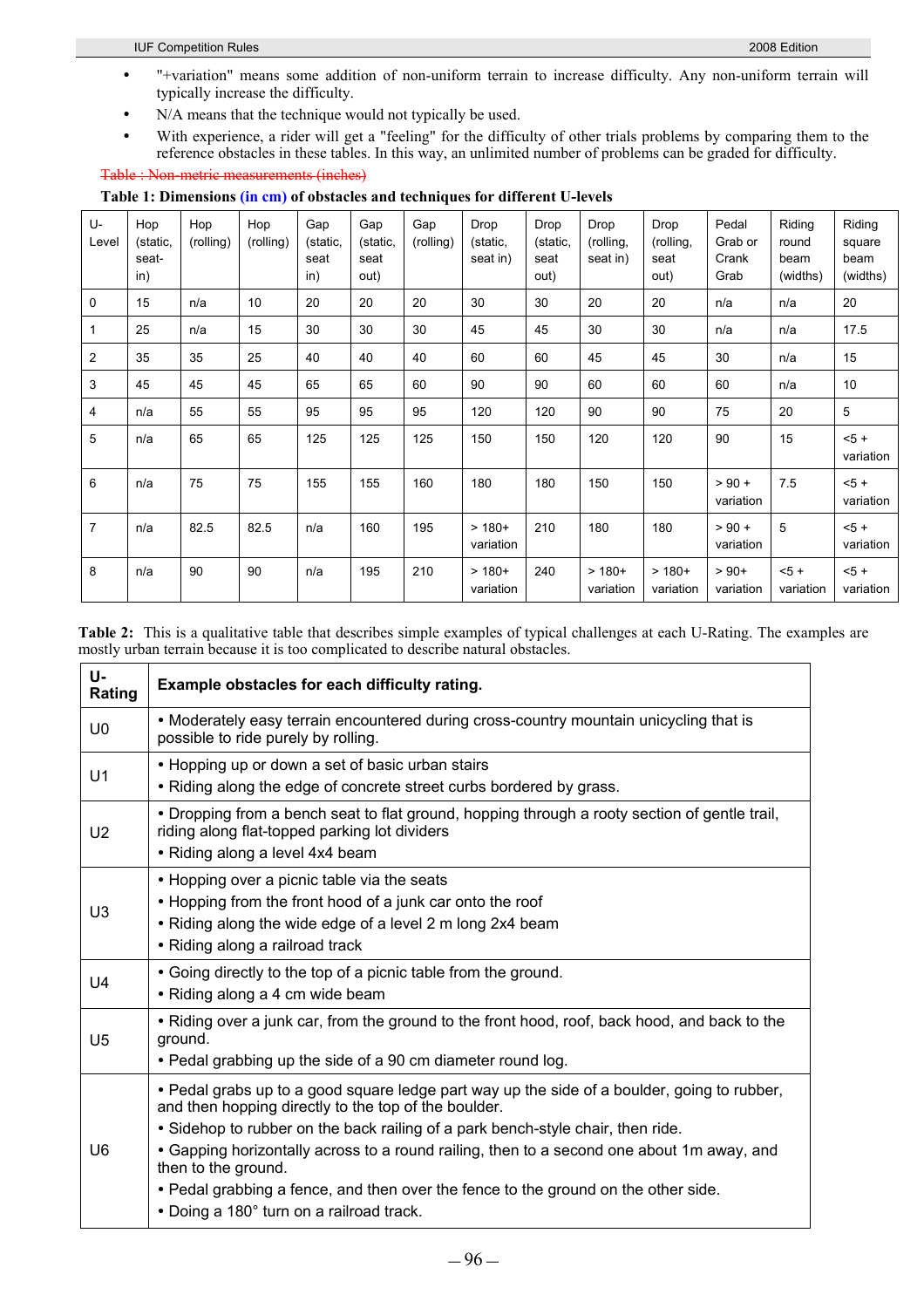IUF Competition Rules 2008 Edition U7 • Pedal grab, and then go to rubber and ride 5 m on a 3 cm wide square railing. • Mount and then ride along a 3 cm round horizontal railing for 5 m • 60 cm sidehop to rubber on a 3 cm wide square railing, then ride 5 m • Multiple gaps perpendicular to four 3 cm wide railings spaced 1m apart. • Riding along one 3 cm round railing, then gapping to another that is less than 50 cm away. U8 • 70 cm hop to rubber, then ride along a 3 cm wide round railing • Riding uphill or around curves on 3 cm wide round railings • Multiple hops across 3 or more well-spaced round railings. • Pedal grab a 3cm wide round railing, then go to rubber and ride. • 90 cm high pedal grab, then to rubber, on a 10 cm diameter vertical pole. • Ride along a railroad track, gap to the other track, and keep riding U9 | + Harder than U8. The future.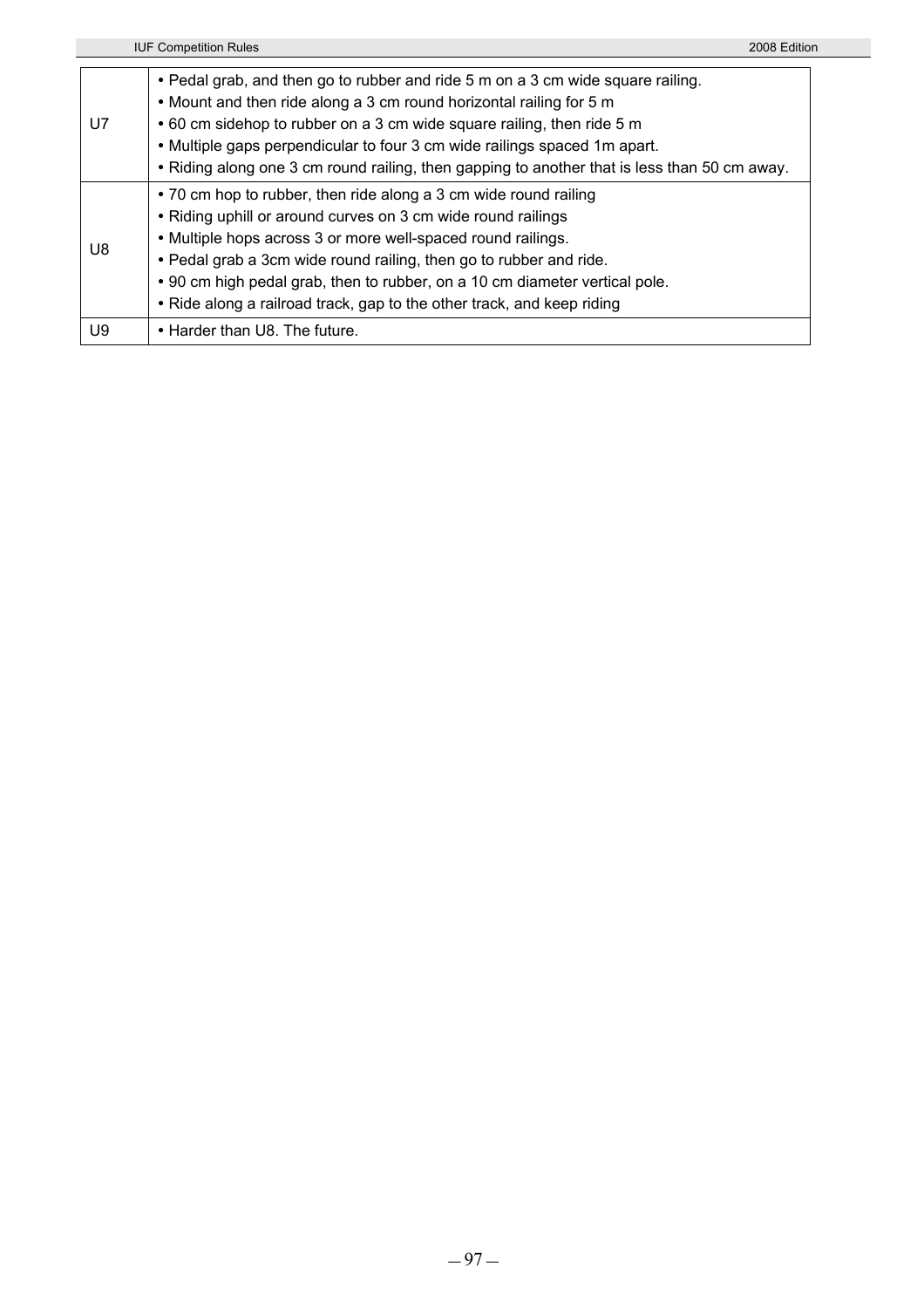# **11 IUF ACHIEVEMENT SKILL LEVELS**

These achievement skill levels have been complied from years of research and surveys among unicyclist from all over the world. They are intended to encourage unicyclists to progress at an even pace over a wide variety of unicycling skills. These levels are not connected to the competition rules, other than in descriptions of how the skills are to be performed. Skill levels are useful for helping riders determine a sequence of skills to learn, and to give them ideas for things to try.

**ELIGIBILITY**: In order to be eligible to achieve a level a rider must have passed all previous levels.

**RIDERS MUST GET INTO AND OUT OF ALL SKILLS:** All riding skills start with the rider riding forward, seated with both feet on the pedals except for side ride (level 10). All skills end with rider riding forward at least 3 full revolutions of the wheel, seated with both feet on the pedals.

**MAXIMUM THREE MISTAKES PER LEVEL:** In order to pass an exam a rider must perform all skills in that level at the first attempt, except for a maximum of three skills that must be performed at the second attempt. This allows for three mistakes per level, but no more than one mistake per skill.

**EXPLANATIONS OF SKILLS:** The correct execution of the skills is described in STANDARD SKILL DESCRIPTIONS, section 6.2 in the IUF REGULATIONS FOR INTERNATIONAL COMPETITION.

**VARIETY OF MOUNTS:** At each level starting from level 3, riders must add one new mount to those they have previously demonstrated. Repeating the same mount with the opposite foot does not constitute a different type of mount. A listing of some of the known mounts can be found in the STANDARD SKILL DESCRIPTIONS (see above).

**RECOGNITION OF LEVEL ACHIEVEMENT**: To formally achieve a skill level a rider must pass a skill level exam with an authorized examiner. Examiners are authorized by the IUF, the USA or other connected unicycling organizations. If no authorized examiner is available, riders can send a video tape, with no edits per level, to an authorized examiner in their country, or to the IUF Skill Levels and Rules Committee. Videos must clearly show all the necessary details of each skill.

### **LEVEL 1**

- mount unicycle unassisted
- ride 50 meters
- dismount gracefully with unicycle in front

### **LEVEL 2**

- mount with left foot
- mount with right foot
- y ride 10 meters between two parallel lines 30 cm apart
- ride a figure eight with circle diameters smaller than 3 meters
- ride down a 15 cm vertical drop
- make a 90 degree turn to the left inside a 1 meter circle
- make a 90 degree turn to the right inside a 1 meter circle

#### **LEVEL 3**

• demonstrate 3 types of mounts

• ride a figure eight with circle diameters smaller than 1.5 meters

• come to a stop, pedal half a revolution backward and continue forward

- ride with the stomach on the seat for 10 meters
- make a 180 degree turn to the left within a 1 meter circle

• make a 180 degree turn to the right within a 1 meter circle

- hop 5 times
- ride or hop over a 10 x 10 cm. obstacle

#### **LEVEL 4**

- demonstrate 4 types of mounts
- ride backward for 10 meters
- ride one footed for 10 meters
- idle with left foot down 25 times
- idle with right foot down 25 times
- ride with seat out in front for 10 meters
- ride with the seat out in back for 10 meters
- make a 360 degree turn to the left inside a 1 meter circle
- make a 360 degree turn to the right inside a 1 meter circle

#### **LEVEL 5**

- y demonstrate 5 types of mounts ride backward in a circle
- ride one footed in a figure eight
- idle one footed with the left foot 25 times
- idle one footed with the right foot 25 times
- ride with seat out in front in a circle
- ride with the seat out in back in a circle
- ride with the seat on the side in a circle
- hop-twist 90 degrees to the left
- hop-twist 90 degrees to the right
- walk the wheel for 10 meters